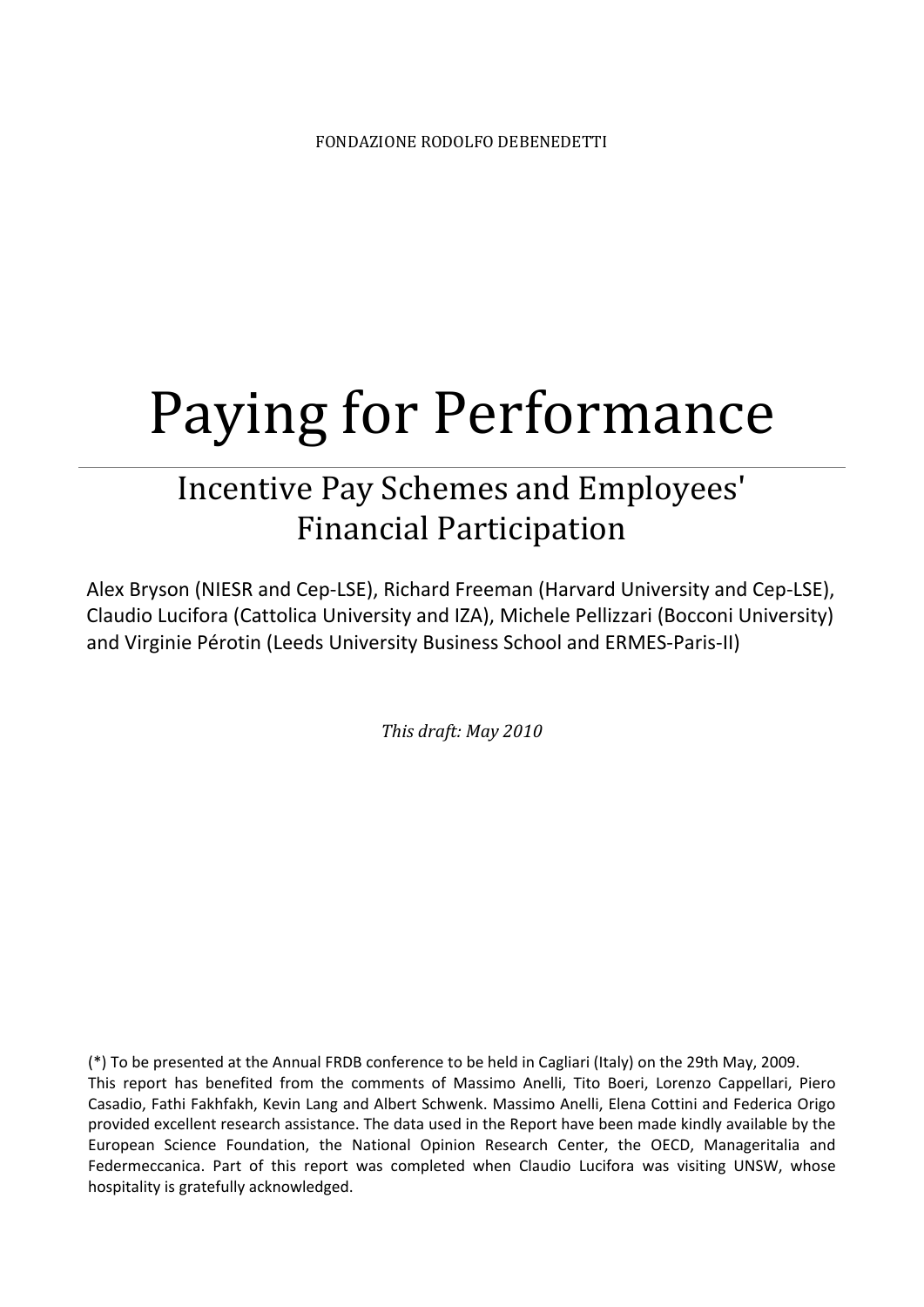# **Executive summary**

# **1. Introduction**

# **2. Forms of incentive pay: Performance pay and financial participation**

- 2.1 Individual performance pay
	- 2.2 Group performance pay
	- 2.3 Financial participation

# **3. Performance Pay and Financial Participation Today**

- 3.1 Empirical regularities within countries
- 3.2 Empirical regularities between countries

# **4. Theoretical implications**

- 4.1 Heterogeneity and selection
- 4.2 Risk aversion and performance measurement
- 4.3 Group incentives and monitoring
- 4.4 The battle against free riding
- 4.5 The macro issues

# **5. Empirical Literature**

- 5.1. Individual performance‐related pay
- 5.2. Group incentive pay
- 5.3. Financial participation

# **6. New Evidence on performance related pay**

- 6.1. Incentive effects of PRP in a catering services company
- 6.2. Decentralised bargaining and firm performance: Evidence from the metal‐ engineering industry
- 6.3. Incentive pay and financial participation in France

# **7. Should governments encourage group incentive pay and financial participation?**

# **References**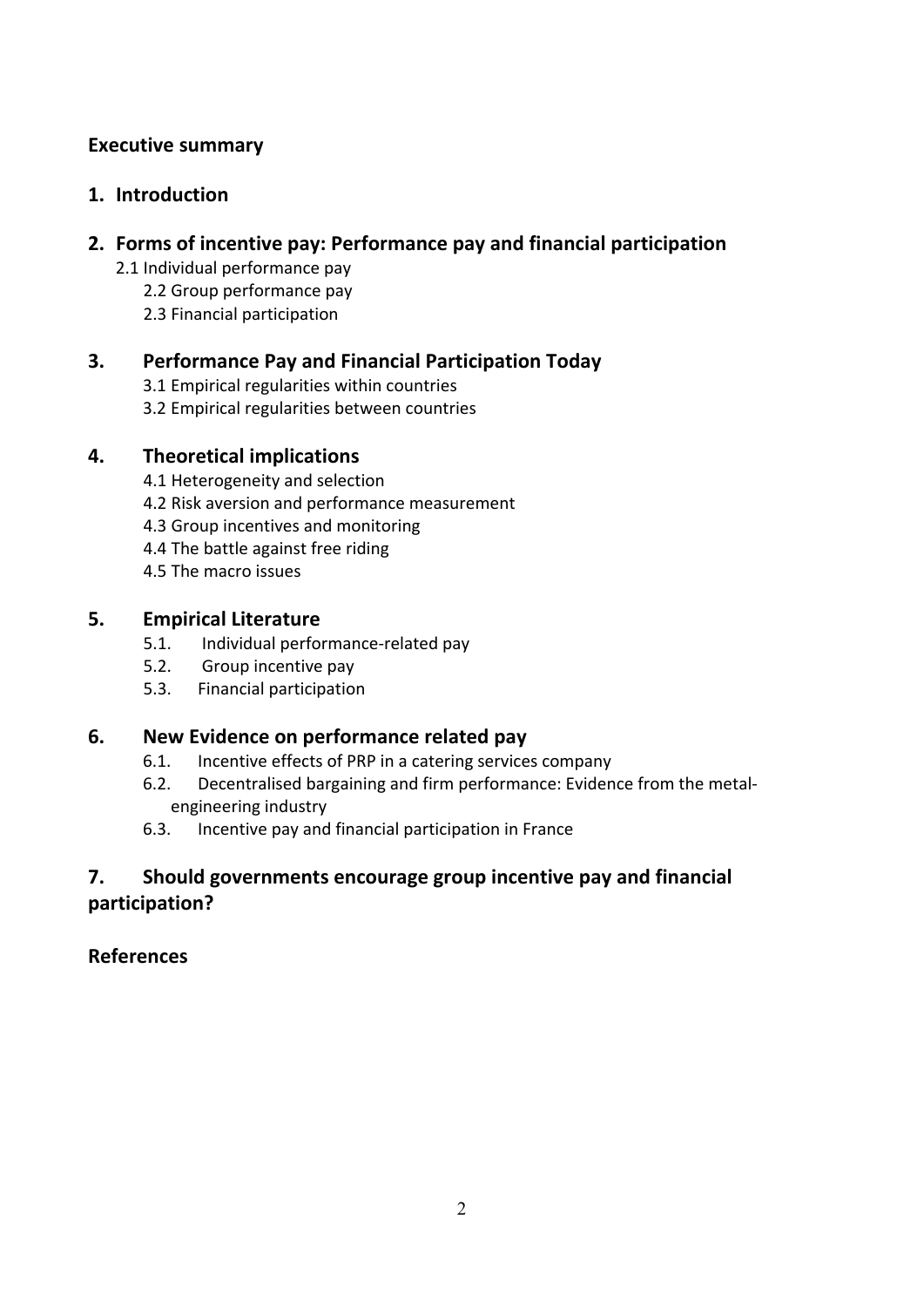# **Executive summary**

In recent decades, the compensation packages of a growing proportion of firms include pay schemes that are linked to employee or company performance. By motivating individual workers to be more efficient at work and increasing their attachment and identification with the interests of the enterprise, incentive schemes are expected to improve interpersonal relationships, raise job satisfaction, lower absenteeism and waste of intermediate material or capital, and lower turnover rates, all of which should produce lasting effect on company performance.

Most firms that use pay for performance systems do not introduce them by themselves but rather as part of changes in work organisation such as team work, employee involvement committees, or total quality management that offer employees a greater role in decision‐making.

While there has been a lot of research done in recent years on the economic effects of incentive schemes, little is known about the patterns of performance related pay both within and across countries. Available studies suggest that when firms have good performance measures, performance related pay is associated with improved employee productivity and better quality of the worker‐firm match. Still, we observe significant heterogeneity in the share of firms adopting incentive pay schemes as well as in the type of schemes implemented. In this report we produce, for the first time, a wide array of empirical results to document such heterogeneity, both between and within countries.

In this study, we find that the diffusion of incentive pay schemes ranges from around 10‐15 percent in some European countries to over 40 percent in Scandinavian countries and the US. When we investigate the relative importance of the different type of schemes, we find that individual pay and profit/gain sharing schemes are widely diffused, while share ownership schemes are much less common (particularly in Europe). We also document a number of empirical regularities. Incentive pay is found to be less common in countries where there is a large majority of small firms or where the share of family firm is larger. Higher product and labour market regulation is associated to a lower diffusion of incentive pay. Capital market development is a necessary requirement for a wider diffusion of incentive pay (i.e. in particular sharing and ownership schemes). When we control for a large set of individual characteristics and company attributes, we find that the probability that a worker is covered by an incentive scheme is higher in large sized firms and in high-skilled occupations, while it is much lower for females. Incentive schemes are also much less diffused in the public sector.

In order to assess the effects of the introduction of performance related schemes on a number of economic outcomes, we present three 'case studies' in personnel economics which use company‐specific data. Each study pays particular attention to the internal features that govern the organisation of work, as well as the institutional environment in which firms operate.

In the first case study, we look at the effects of changing the measure of performance from sales to profits in a chain of cafes and restaurants in which the store managers receive incentive pay while regular employees only receive a fixed wage. We find that, by linking the pay of the local manager to store profits forces them to internalise production costs (namely, labour costs) thus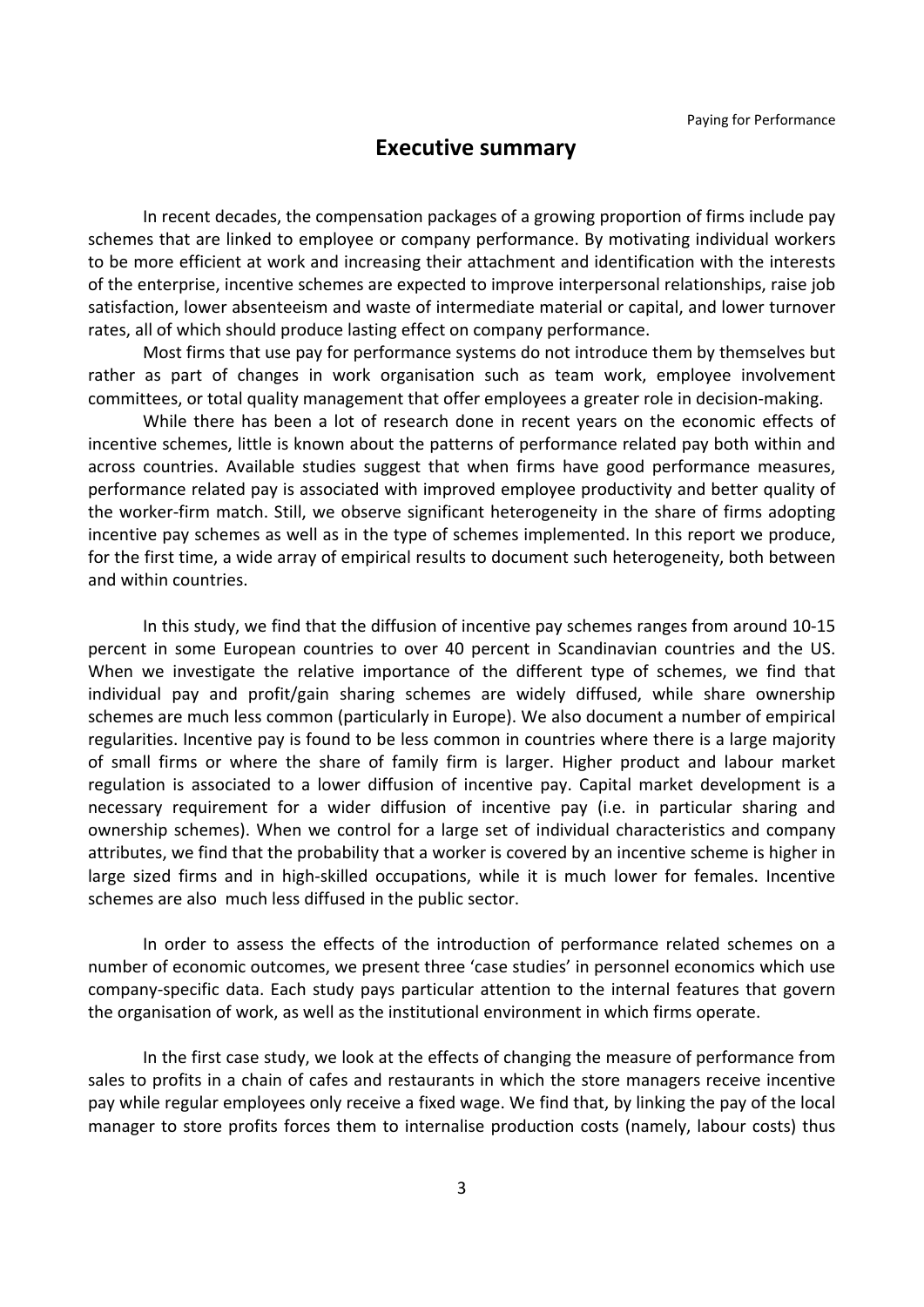increasing productivity (by about 1‐1.5%) and enabling managers to respond more efficiently to changes in the demand by adjusting all production inputs.

The second case study uses data for all firms in the metal engineering industry in Italy to explore the effects of a nation-wide collective agreement that facilitated the introduction of incentive pay. We find that the agreement did increase the rate of adoption of incentive pay schemes and that, in turn, this resulted in an increase in productivity by about 5‐6%.

Our last case study looks at the effects of two particular forms of incentive pay, namely profit sharing and employee share ownership, on firm performance and a self‐reported measure of work pressure. Results show that profit sharing improves firm's performance while there is no harmful effects of work pressure.

In the final part of the report, we bring together the results of all our analyses and our critical reading of the existing literature, both theoretical and empirical, and we ask whether government should intervene to support the implementation of incentive pay schemes. In particular, in the light of the current economic recession we ask whether the introduction or a wider diffusion of incentive pay may be regarded as a way to consolidate and speed up the recovery.

The case for government intervention in this area is not obvious. While in general companies that use pay for performance do better (or no worse) than others, in terms of productivity and profits; the large heterogeneity observed, across firms and institutional contexts, suggests that not all firms in all circumstances are going to benefit from incentive pay.

To the extent that some firms eschew pay for performance and financial participation through lack of knowledge or adherence to the *status quo*, then moving them in a more productive direction can justify a policy to encourage greater incentive pay or financial participation. Policy intervention may range from training programs (about 'best practices' and how to implement them), to fiscal incentives or subsidies or, even, to mandating programs.

But it may be that governments are the wrong agency for instituting policies. Schemes that give tax breaks to firms with performance for pay schemes will primarily benefit the firms and workers that already have them, or may induce firms to change the form of pay to gain tax advantages without changing how they actually operate. Having seen the effects of the untested *laissez-faire* changes in the rules governing banks on the global economy, it makes little sense to undertake any reforms without detailed simulations of what they may do to the economy under alternative economic scenarios based on sound analysis and extensive discussion with labour, management, and government decision‐makers.

Alternatively, trade unions and employers federations may find collective bargaining a more efficacious way to press for changes in compensation and ownership. Unions have agreed to greater decentralised productivity bargaining in Europe, negotiate over the profit sharing schemes in France and Italy, and have a mixed record of supporting and opposing employee ownership and profit‐sharing in the US depending on economic conditions.

There are policies that could encourage the spread of group incentive pay and financial participation among firms that deserve consideration. For example, France has a mandatory profit sharing policy for medium sized and large firms. The US allows firms to "deduct compensation expenses" as a cost of business rather than as distributions of profit, only if the plans cover all workers in the firm proportionate to their wages or in some other fair way. Finally, another possible innovative way to encourage firms to experiment with more group pay for performance schemes and financial participation would be to offer prizes for firms that had the most successful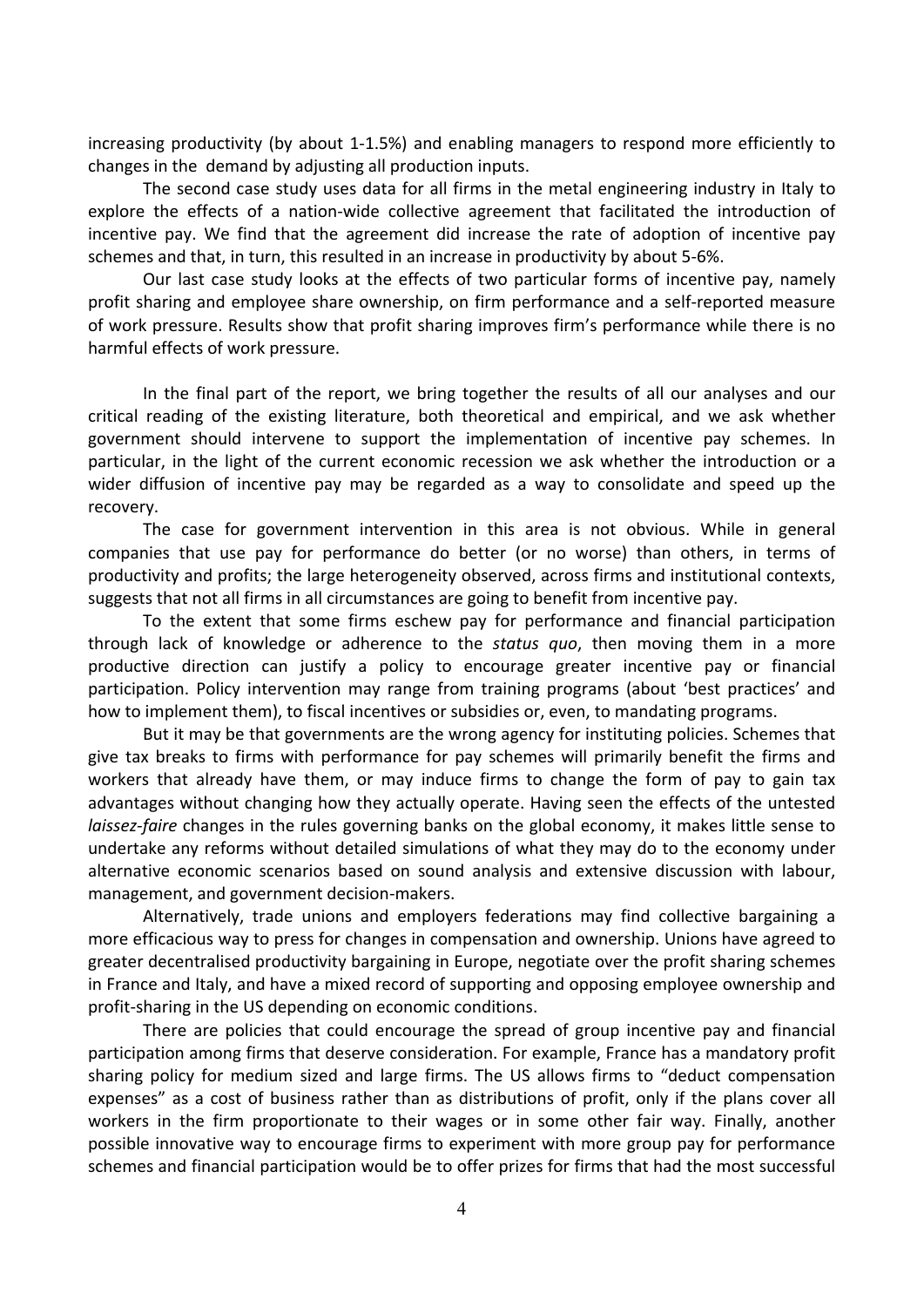innovations. Each year Fortune Magazine reports on the "best workplaces" in the US and there is a similar report on the best places to work in the UK (www.greatplacetowork.co.uk ). In the US the best workplaces have better financial performance and are far more likely to pay workers through incentive pay and with financial participation than other firms. Prizes and contests can be fruitful ways to encourage innovation at low cost.

More generally, given what we know and do not know the best approach would seem to be to design experiments or pilot projects that might try several different ways to encourage the spread of group incentive pay and financial participation schemes that seem to offer productivity advantages over other forms of organising and paying labour.

Can relating workers pay more to the performance of firms help economies adjust in the current crisis? To the extent that part of the crisis was due to the excessive concentration of incentives at the top of firms in finance and elsewhere that generated huge risk‐taking that spread toxic assets around the world, increasing normal employees share of performance‐related and ownership might help prevent a restoration of the same incentives that contributed to the financial disaster. It is possible that policies that gave advantages to new firms in which workers had group incentives and financial participation might increase the rate of new firms forming, which would help in recovery. But while there is evidence that new firms in high-tech tend to use these modes of compensation, there is no evidence that policies to encourage the practice would in fact have the desired impact in job creation. Experimentation is the necessary path to a better understanding of how policies are likely to work in different institutional context and economic conditions.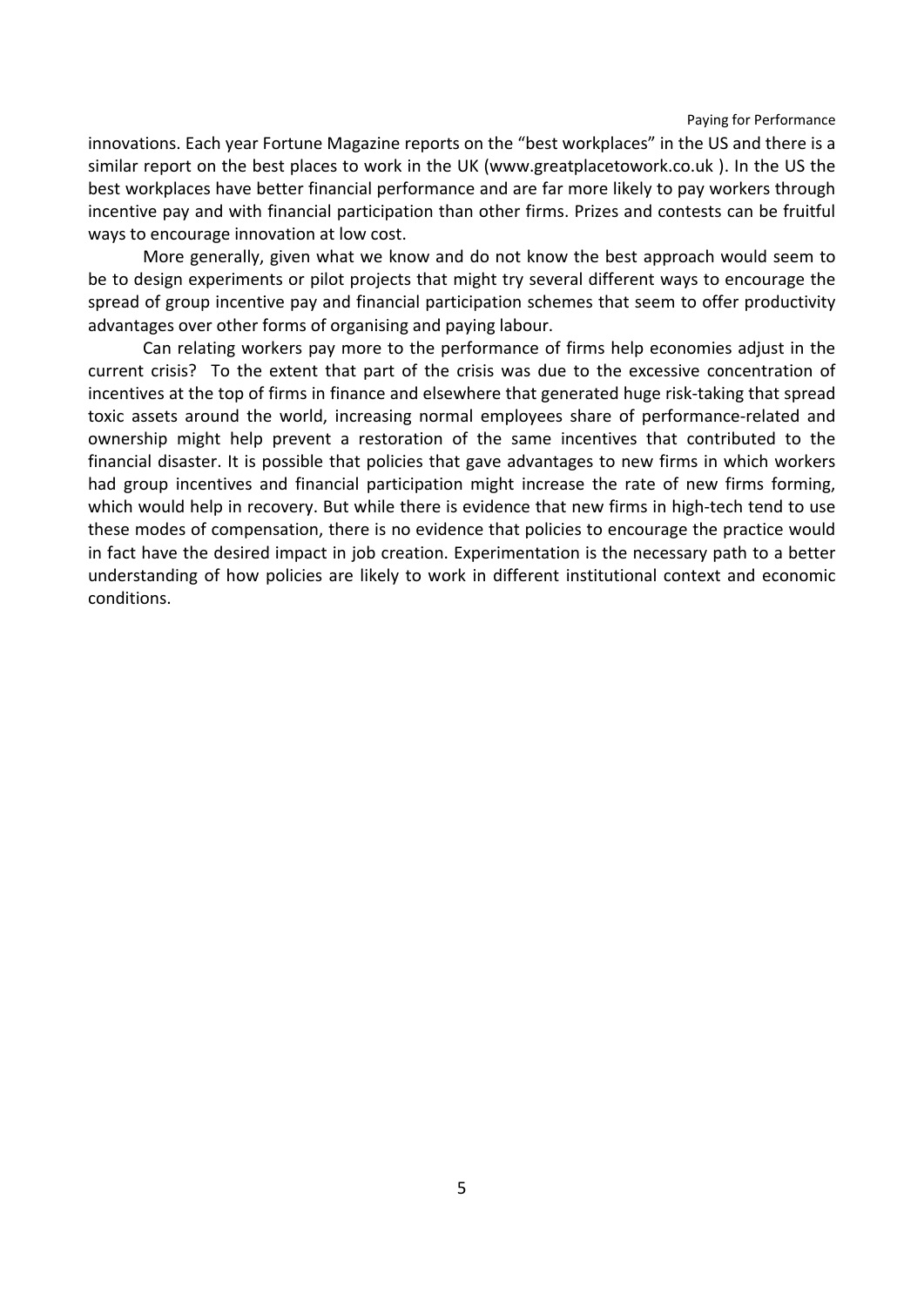# **1. Introduction**

In recent decades, the compensation packages of a growing proportion of firms include incentive pay schemes pay schemes linking pay to employee or company performance. The growth in incentive pay has been fostered by widespread concern over the existence of inefficiencies in the workplace and the belief that incentive pay can raise productivity growth and improve profitability.

Incentive pay has a long standing tradition in economic analysis and policymaking. From the Classical economists (Smith, 1776; Marx, 1867) to analysts and practitioners, compensation systems based on employee performance are seen as a way to correct some of the imperfections in labour, product and capital markets that affect the employment relationship. By motivating individual workers to be more efficient at work and increasing their attachment and identification with the interests of the enterprise, incentive schemes are expected to improve interpersonal relationships, raise job satisfaction, lower absenteeism and waste of intermediate material or capital, and lower turnover rates, all of which should produce lasting effect on company performance. Does extant evidence support these expectations and hopes? What explains the difference in the diffusion of incentive schemes among firms in Europe and the US?

Firms have introduced individual rated schemes, group incentive schemes, profit‐sharing bonuses and developed employee stock ownership programs, often through retirement plans that put significant assets in the stock of the firm. Most firms that use pay for performance systems do not introduce them by themselves but rather as part of changes in work organisation such as team work, employee involvement committees, or total quality management that offer employees a greater role in decision‐making. Which, if any of these types of incentive schemes improves economic outcomes the most?

Most studies suggest that when firms have good performance measures, performance related pay is associated with improved employee productivity and better quality of the worker‐ firm match. If this is so, why are these pay systems not more widespread in industrialised economies? Perhaps returns to incentive pay differ across firms and those who are likely to benefit have already adopted them? If all firms that would benefit from performance related pay have introduced it, then subsidising other firms to switch to performance related pay systems through tax breaks and other forms of state assistance will yield lower returns than those estimated for current users. But it is also possible that many firms stick with status quo modes of pay when they could do better with pay for performance systems, which would justify state promotion of some schemes. Making pay dependent on company performance may also be a way for firms to share risk with workers through cost adjustments, which could preserve jobs in difficult times. But there is also evidence that incentive schemes do not necessarily improve performance in all contexts and situations. For example, firms often introduce financial participation schemes for reasons that have little or nothing to do with incentives.

The impetus for this report is twofold. First, while there has been a lot of research done in recent years on the economic effects of incentive schemes, little is known about the patterns of performance related pay both within and across countries. A new wave of studies have used company‐specific data to investigate the effects of the introduction of performance related schemes on some measure of employees' or establishments' performance shedding light on the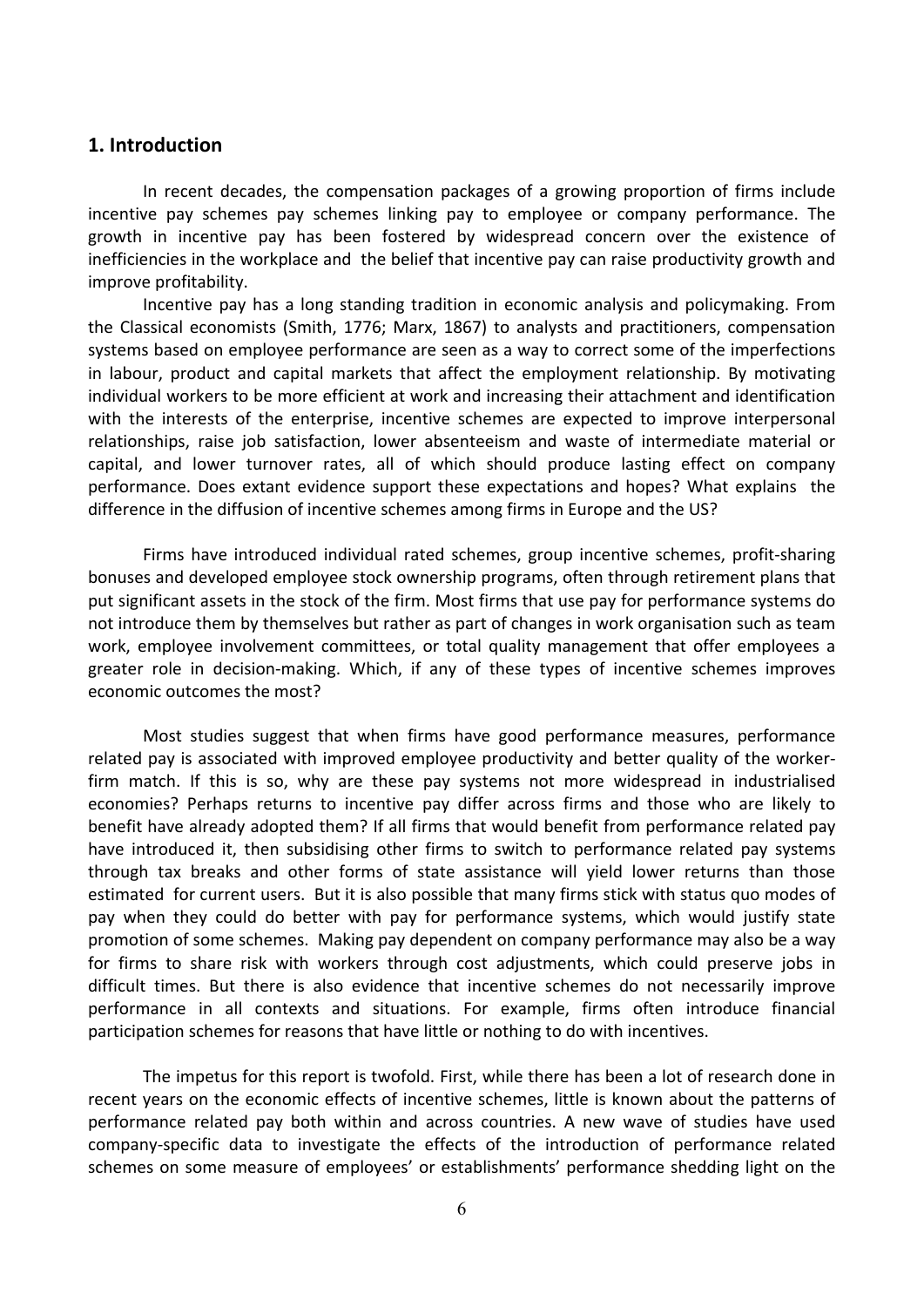"causal" effects of incentives on performance. In this study, we focus on a selected number of studies with credible identification strategies that link performance pay to performance. This new literature, known as "insider econometrics", nevertheless rises important issues on the "external validity" of the result, given the substantial heterogeneity in the effects across time, place and environment.

Second, in several countries there has been a renewed *policy interest* in incentive systems that go beyond short‐term effort and give employees a stake in the performance and survival of the firms that employ them. In the US, for example, a bill was introduced in the Senate in December 2009 that would provide for state programmes to promote employee ownership.<sup>1</sup> In France, employee financial participation has been the subject of renewed legislative effort in 2006 and 2008, improving provisions for employee access to information under regulated profit‐sharing schemes and making the schemes more flexible. In Italy, a new system was introduced for the 2008‐2010 period by law 247/2007, by which firms benefit from a tax relief on the collectively negotiated productivity pay premia. In the UK, both of the main political parties have recently put forward policies supporting a measure of employee ownership in public services.

Finally, following economic recessions interest in firm practices that may improve performance and employment grows considerably, and so does interest in possible public policies to promote such practices. For example, following the post oil‐shock recession more and more companies looked towards pay for performance to increase bottom‐line results and obtain productivity gains. General pay increases slowly gave way to incentive pay and other forms of monetary incentives.

In addition, this particular recession and highly publicised cases, like Enron, have brought out the issue of the employment and pension risks employees bear, and governance systems that might give employees a greater role in overseeing the risks taken by companies — something which may be associated with employee share ownership. As economies from both sides of the Atlantic are now starting to come out of the recession, the introduction or an increase in the diffusion of incentive pay may be regarded as a way to consolidate and speed up the recovery.

We consider evidence pertaining to a range of questions about pay for performance systems. How significant are these forms of compensation and modes of employee involvement? How has their incidence evolved over time? Do incentive schemes and financial participation boost productivity, or do they signal where high productivity is rewarded and thus attract the most productive workers? Which schemes work better, in which situations and to which ends? Should Government subsidise the schemes and, if so, which ones and how? How do incentive schemes interact with country‐level institutions, such as centralised wage bargaining systems?

The report is structured as follows. Section 2, illustrates the different forms of incentive schemes and financial participation. Section 3, describes the incidence of performance related pay schemes across and within countries and over time. Section 4 reviews what economic theory suggests may be important in assessing performance pay and financial participation schemes. In section 5, we summarise the empirical literature and highlight difficulties in identifying the causal effect of performance pay on economic outcomes. Section 6, presents evidence on the determinants of performance related pay schemes. It includes case studies with micro-data

 $\overline{a}$ 

<sup>1</sup> Employee Ownership Foundation, "Employee Ownership Blog. Legislative Highlight—S. 2909," April 29, 2010, on http://www.esopassociation.org/blog/template\_permalink.asp?id=268 accessed on 1 May 2010.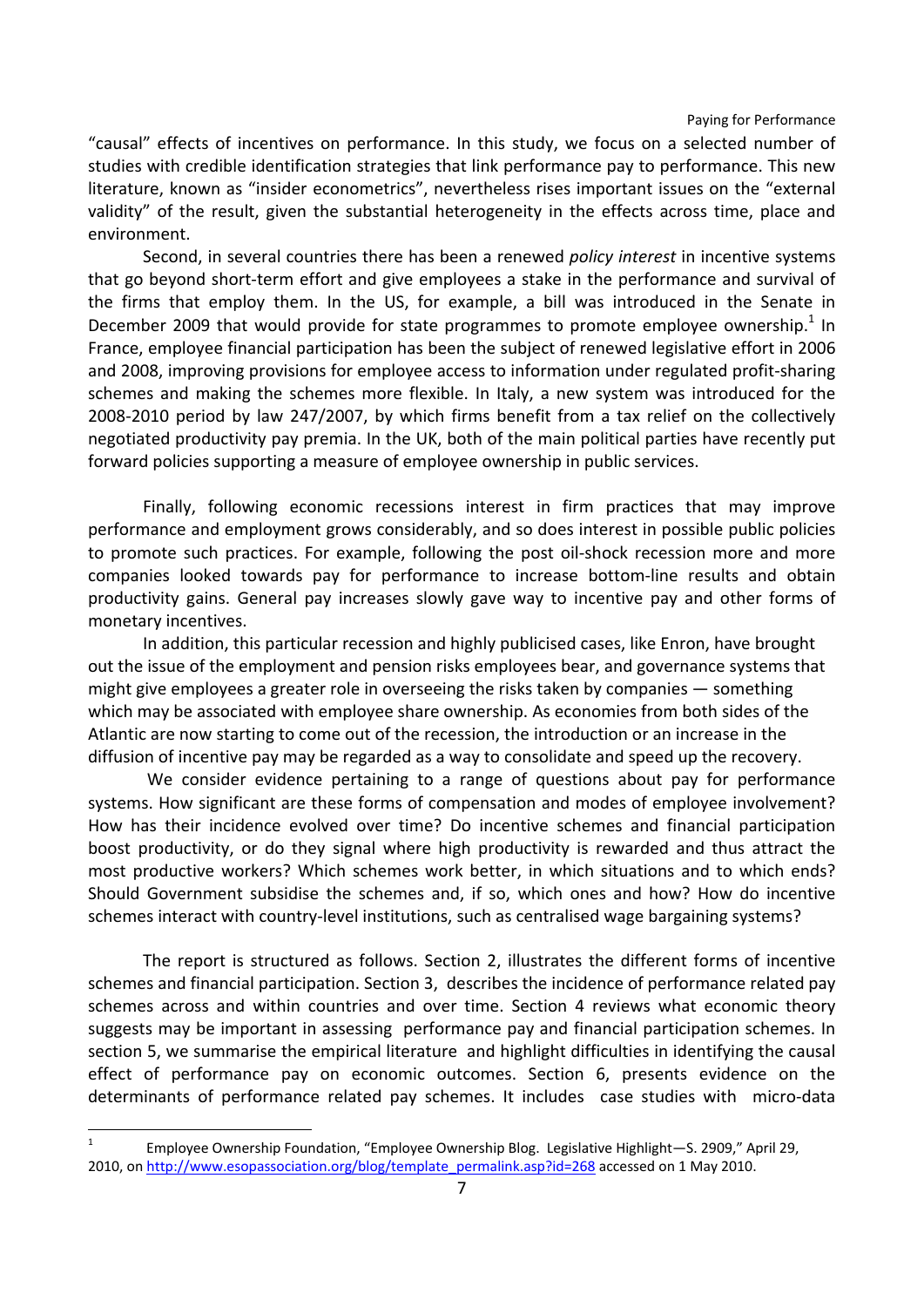evidence on the economic effect of incentive schemes. Last, but not least, we review the role of the Government in subsidising performance related pay, and consider possible policy responses toward performance related pay in the current economic crisis and into the foreseeable future.

# **2. Forms of incentive pay: Performance pay and financial participation**

The principle of relating pay to performance is as old as the practice of sharecropping, in which a farmer who works someone else's land is paid with a share of the harvest. Remunerating workers "by the piece" was said by Adam Smith (1776) to be the rule in industry in the  $18<sup>th</sup>$ century<sup>2</sup> and pay for performance was immediately exported to Australia in the last years of the century (Shields, 2002). Various types of performance bonus schemes, and plans in which firms shared profit with employees or encouraged them to own shares in the company existed at least since the 1840s in France, the UK and the US, as well as in Japan since the end of the first World War (Hatton, 1988; Jones and Kato, 1993). In a separate development, the first trading organisations owned by workers appeared in the UK, France and Italy in the first half of the 19<sup>th</sup> century (Cole, 1948; Desroche, 1976; Fornasari and Zamagni, 1997). Economists are generally favourable to incentive pay schemes because they are likely to motivate workers to produce more. Belief that incentives work lies at the heart of much economic analysis, but it is not an uncontested belief. Some organisational psychologists argue that extrinsic incentives such as pay for performance displace intrinsic incentives to work and actually reduce output in some settings (Kohn Alfie, 1993)

What differentiates performance pay from financial participation? Essentially, property rights sharing is what distinguishes the two forms of payment systems: in the first case, the schemes do not constitute an entitlement for the workers but are paid on a discretionary basis (tied to individual or group performance), while in the second case employees have a residual right to the firm's surplus (income or wealth).

This section reviews the different types of incentive pay. The incentives may involve relating employees' pay to their individual performance, as with piece rates or most sales commissions; or relating pay to the performance of their working group or team; and/or to the performance of the whole firm (Brown and Heywood, 2002). Schemes that connect remuneration to firm‐level performance commonly involve employees participating in property rights, as "residual claimants" to the firm's profits. These forms of incentive schemes, which include profit‐ sharing and employee share ownership, are often referred to as employees' financial participation. As we will see, not all the schemes that come under financial participation are, strictly speaking, pay systems, but all are thought to have incentive properties and are used as incentive schemes.

# **2.1 Individual performance pay**

Individual performance-related pay schemes can either base the whole of the individual's pay on her performance, or affect only a performance-related bonus in addition to a fixed wage or

 $\overline{2}$ 

P. 185 (1979 edition).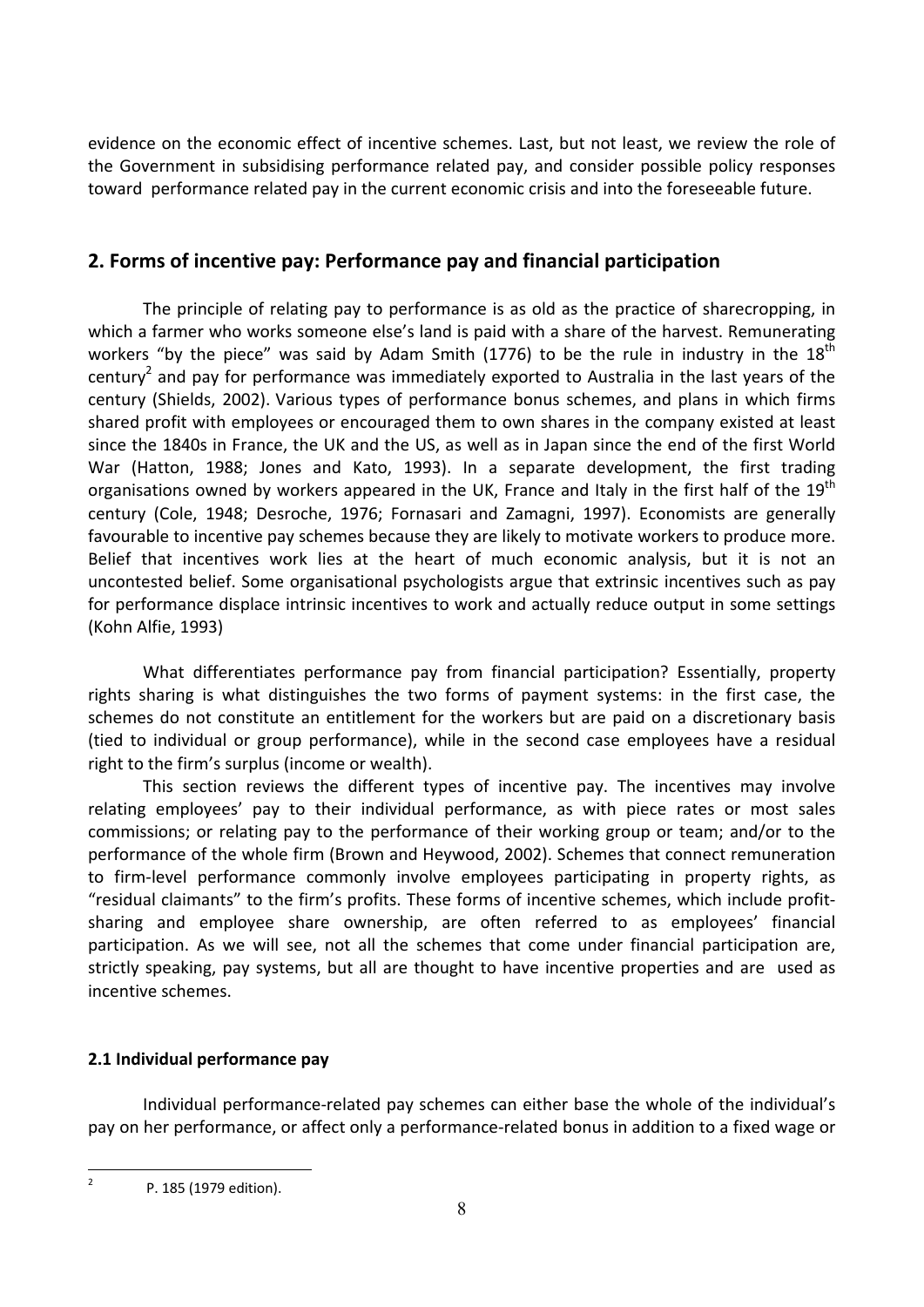salary. For example, pure piece rates involve payment strictly on the basis of the number of units produced by an employee. Similarly, some employees in services are paid entirely with tips from customers or with a commission on the number of contracts or products they sell. However, it is more common for employees to receive a basic wage, together with a bonus if their individual output exceeds a certain target number of pieces, or with a percentage of the sales they personally attend to in addition to the basic wage.

The examples above link the performance component of pay to an objective measure of output — the number of pieces made, the value of contracts sold, etc. Since most measures often deal with only part of the output, however, pay based on objective measures can be misleading. In addition, it is often difficult to find objective measures of output for some types of work. Accordingly, individual performance pay may also be based on subjective measures of the employee's performance. This form of performance pay, called merit pay, includes pay raises or bonuses that depend in part on managements' subjective assessment of the employee's performance. Performance may be evaluated directly by the line manager or more formally via a performance appraisal scheme that may include not only production or service targets but also colleague and client evaluations. Almost by definition, subjective measures of performance are likely to be affected by biases, whether of a personal nature or due to prejudice against or favouritism for some ethnic, gender, age, sexual preference group. It should thus be less robust to management vagaries than objective measurement. But it is also possible to discriminate indirectly, for example in the definition of the objectives or thresholds that determine performance bonuses. Many firms base pay for performance by a mix of objective and subjective elements.

#### **2.2 Group performance pay**

Whether because much modern production is based on workers acting as a group where teamwork is important or because it is sometimes difficult to measure individual performance, performance bonuses are often based on small‐group performance. A team's achievement beyond a certain target, or a division's success in completing a project, may be rewarded in this way. Measures of performance may include a number of indicators, from output to rejects to time down for equipment repairs to customer complaints or praises, for example, and can be combined to determine group performance pay.

When the group whose performance is being rewarded is the establishment or the firm, group performance pay becomes financial participation.

#### **2.3 Financial participation**

Financial participation gives employees a residual claim over part of the firm's surplus, in the form of profit‐ and gain‐sharing or dividends on employee‐owned shares and variation in share value. Generally speaking, employee participation involves sharing property rights with employees (Ben‐Ner and Jones 1995). Thus, employees may share in firm surpluses, i.e., profit, as in the case of financial participation, and/or in firm governance (when employees also take part in decisions).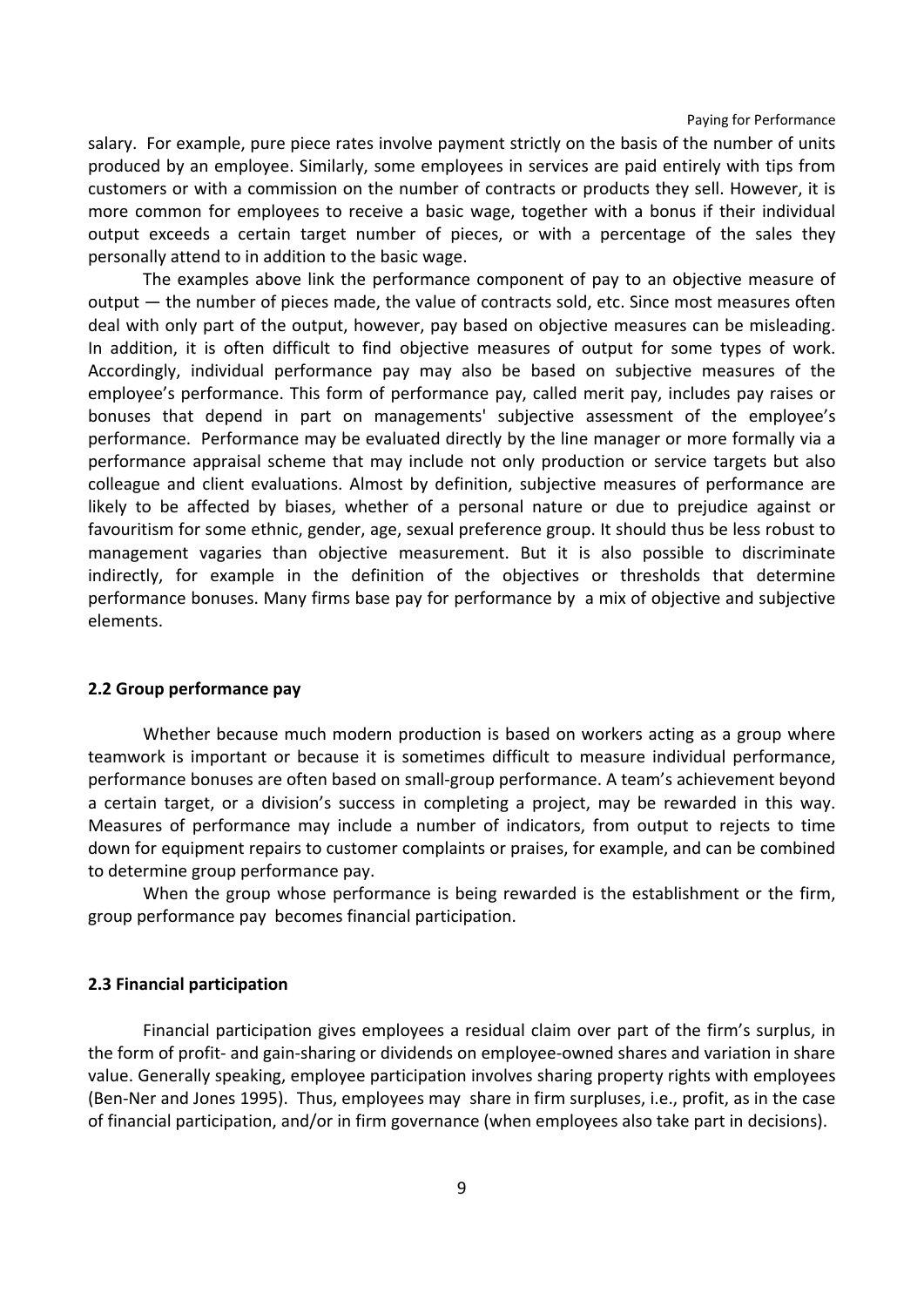Financial participation includes profit‐ and gain‐sharing schemes ‐‐ which we group under the term profit‐sharing ‐‐ and employee share ownership.

#### *Profit‐sharing*

Profit- and gain-sharing schemes make employees' pay depend in part on the firm's performance—profit and/or other indicators of performance are used in determining the performance bonuses paid out to employees. The term gain‐sharing is sometimes used for schemes that are not strictly based on profit. For example, quality or productivity indicators may enter the computation of firm or establishment performance instead of, or together with, profit.

#### **BOX 2.1 ‐ Forms of Government Support for Incentive Pay**

In a number of countries, the state regulates and supports certain types of incentive pay. Profit-sharing and employee share ownership schemes have been the main forms subsidised by governments since the aftermath of the second World War. Until the 1980s, the rationale for support did not explicitly involve improving firm performance. A general desire to increase the involvement of employees in the affairs of the firm seems to have motivated, for example, the US ESOP legislation and the French support for profit sharing under de Gaulle (Uvalić, 2008). Equity considerations, such as the desire to redistribute wealth, seem to have been as important as an overall objective to promote growth in the French case, as well as the perception that savings needed to be encouraged, as in the 1950s and 60s legislations in France and Germany. While performance — in the form of "competitiveness"-- has been more often cited as an objective of state support for financial participation since the 1980s, other goals such as the promotion of a "share‐owning democracy" in Britain in the late 1980s or encouraging employee involvement, remain important.

#### *Tax incentives*

Several countries promote employee financial participation through a range of fiscal incentives, while other countries offer little or no fiscal support. In this respect, countries vary along a number of important dimensions:

- The tax rate applied (i.e. the tax rate applied to share schemes ranges from 0% in some countries to more than 50% in others)
- The type of tax applied: some countries apply income tax to gains from share schemes, while others apply capital gains tax. Several countries provide payroll tax and/or income tax exemptions on profit-sharing bonuses.
- The types of financial participation scheme eligible for tax relief (i.e. in Ireland and in the UK, for example, tax concessions are available for various share‐based schemes but not for cash‐based schemes).
- Tax advantages may be offered for companies, employees or both, or even for banks providing the finance to purchase shares to be allocated to employees, as in the US.
- Minimum retention periods The UK's new Share Incentive Plan (SIP) requires employees to leave their shares in trust for a minimum of five years to avail of tax relief, while the Irish Profit‐Sharing Scheme imposes only a three‐ year block. Deferred profit‐sharing bonuses only attract tax concessions if they are not cashed by employees for several years in France.
- Different criteria for tax approval and differences in payroll and corporate tax systems make it extremely difficult to extend financial participation schemes across national boundaries.
- The timing of taxation differs between EU Members. Employees who move across borders may be taxed twice on the same benefits, or may face no tax at all.

#### *Legal frameworks*

The legal frameworks for employee financial participation are very different across countries: some have no legal provisions at all, while others have quite elaborate and well‐established legislative structures (Poutsma, 2001). For example, in **France** where the legislation is highly supportive (i.e. profit sharing for medium sized and large firms is mandatory) incentive schemes are widespread; conversely in **Greece**, where the legislation is less supportive financial participation schemes are less common.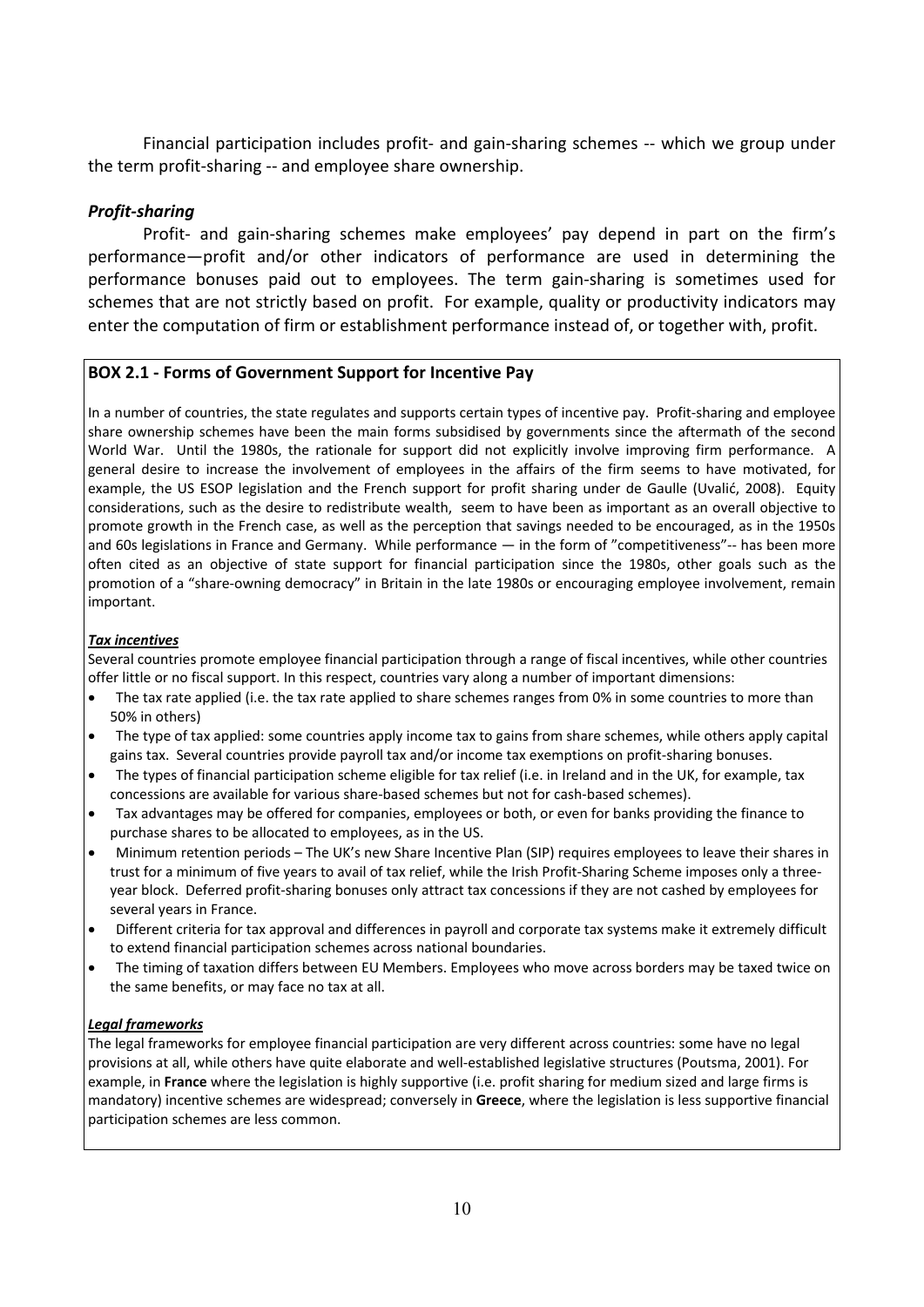Profit-sharing bonuses may be paid in cash, or deferred, -- i.e., made available to the employees with a delay of several years after being awarded, with the funds kept in savings accounts, invested outside the firm or kept within the firm. Firms sometimes also pay profit‐ sharing bonuses in the form of shares of the company (or share options) combining in this way profit sharing and employee share ownership (see below). Although most profit‐sharing schemes in some countries (i.e., France) link bonuses to company or establishment‐level profit, many combine this with other indicators of collective performance such as sales, absenteeism, quality, etc. These indicators constitute the main basis for profit sharing in many firms and countries (i.e., Germany). Individual employees' bonuses may all be equal in a given firm or may depend on wages, lengths of service with the company and/or on individual records, i.e., of absenteeism. Regulated schemes, such as the French ones or the former British profit‐related pay, may specify that all or most employees must be eligible ("broad‐based" schemes) on the same terms.

An important issue for the potential economic effects of profit sharing is whether the formula for determining bonuses is known beforehand to employees (as in most regulated European schemes and Japanese ones) or whether the level of bonuses is left to the discretion of management in any given year, as with many US profit‐sharing schemes.

Profit‐sharing is widespread in Western Europe, the US, Canada (Long, 2002) and Japan, as well as in a number of other countries (see Section 3 below). France and Germany started subsidising profit-sharing (though only modestly in the case of Germany) as part of post-World-War-Two efforts in the 1950s and '60s to increase workers' savings and improve their chances of owning their own houses.<sup>3</sup> France also promoted the schemes as a way of redistributing wealth and encouraging growth. It required all firms with 50 employees or more in France to introduced one profit-sharing plan. Bonuses paid under both this and another, voluntary, regulated French plan are exempt from most payroll taxes (see Box 2.1). A number of other countries offer tax advantages to the firm and/or the employee, in the form of payroll and/or income tax exemptions or reductions, extra tax allowances for investment projects, etc., for schemes meeting certain criteria (typically, schemes that do not exclude certain groups of employees other than those on very temporary contracts and do not offer better conditions to certain groups of employees, and deferred schemes). Mexico, like France, has compulsory profit‐sharing.

#### *Employee share ownership*

Employees may own shares in the firm in which they work. Firms frequently offer free or discounted shares to employees as part of a profit‐sharing scheme or an on‐going incentive plan. However, in many cases employees acquire shares in different circumstances, for example as a result of the privatisation of their employing firm or an employee takeover (though employee ownership may still have incentive effects). A key difference is that an employee share ownership scheme will provide for acquisition of shares by new employees on a continuous basis, whereas privatisation, for example, is likely to be a one‐off operation introducing future differences between continuing and new employees.

 $\overline{3}$ In both countries the legislation was part of the reconstruction effort and in part a response to post-war housing shortages. The idea was that, with sufficient savings, workers might get houses built for themselves and their families. In Germany under the law on the accumulation of capital *Vermögensbildungsgesetz*. See OECD (1995).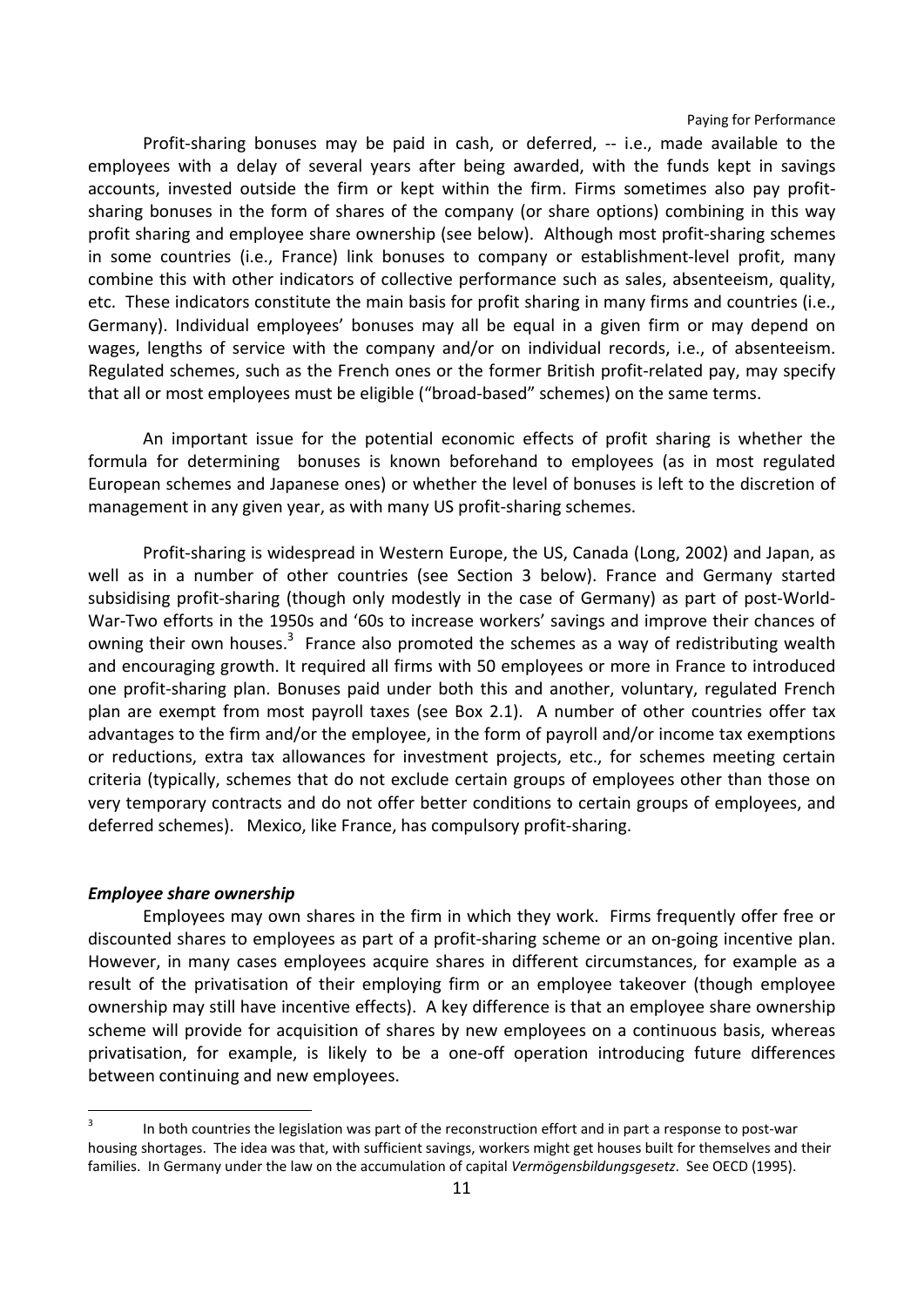Schemes in which employees own shares of the firm in which they work link the employees' wealth to the firm's performance by virtue of their being shareholders as well as employees. If the shares are tradable (the most common case in firms that are not entirely owned by their employees) employees' incomes will be affected by the firm's performance in the form of dividends, and their wealth will depend in part on the share price. In this sense, employee share ownership, unlike profit sharing, may involve losses as well as gains for employees. This risk, added to employment risk, may make employee share ownership a poor vehicle for pension investment, though many employee stock ownership schemes serve as pension plans in the US and an increasing number of European company pension schemes allow investment in company stock.

Tradable shares also mean employees can realise their wealth by selling their shares. This possibility may work to their advantage but can make employee share ownership being unstable, as happened in many transition countries where employees often sold off their shares in the years following privatisation. On way to increase the stability of a scheme is to establish a trust that holds employees' shares for part or all of the duration of the scheme. In such a case, employees often have a say over who manages the trust and may elect trustees or have their trade union manage employee voting rights. However, many employee share ownership schemes do not give employees' shares voting rights, which means that employees participate in surplus but not in the governance of the firm, just as they do with profit‐sharing schemes. The US term ESOP refers to a specific type of government-subsidised scheme, the Employee Stock Ownership Plan, under which a firm can take out a subsidised bank loan to buy some of its shares for its employees. As the firm pays back the loan from profits, the shares, which are initially held in trust for the benefit of employees, are gradually released to employees. A similar system (though without the subsidy) has been used in the UK.

While it is clear that many firms adopt employee share ownership as an incentive scheme or a way to reward employee loyalty, share schemes have also been set up by firms as a protection against hostile takeovers, especially in the US. Another reason that is often invoked for adopting financial participation in general has been to keep labour unions out, in particular among US firms. However, both in the US and in several European countries, unions have been frequently involved in negotiating the introduction of financial participation schemes for their members (see box below).

Governments have also supported employee share ownership as a way to promote employee involvement in the affairs of the firm, as in the US with subsidisation of a scheme called ESOP‐‐Employee Stock Ownership Plan. Under the scheme, a firm can take out a government‐ subsidised bank loan to buy some of its shares for its employees. As the firm pays back the loan from profits, the shares, which are initially held in trust for the benefit of employees, are gradually released to employees. A similar system (though without the subsidy) has been used in the UK for management‐employee buyouts (Pendleton et al 1998). UK governments have supported employee share ownership both as a form of employee involvement and a way to promote share ownership generally. Thus, tax incentives were shifted from profit-sharing to employee share schemes in the 1990s. Earlier, employee share ownership had been a feature of a number of UK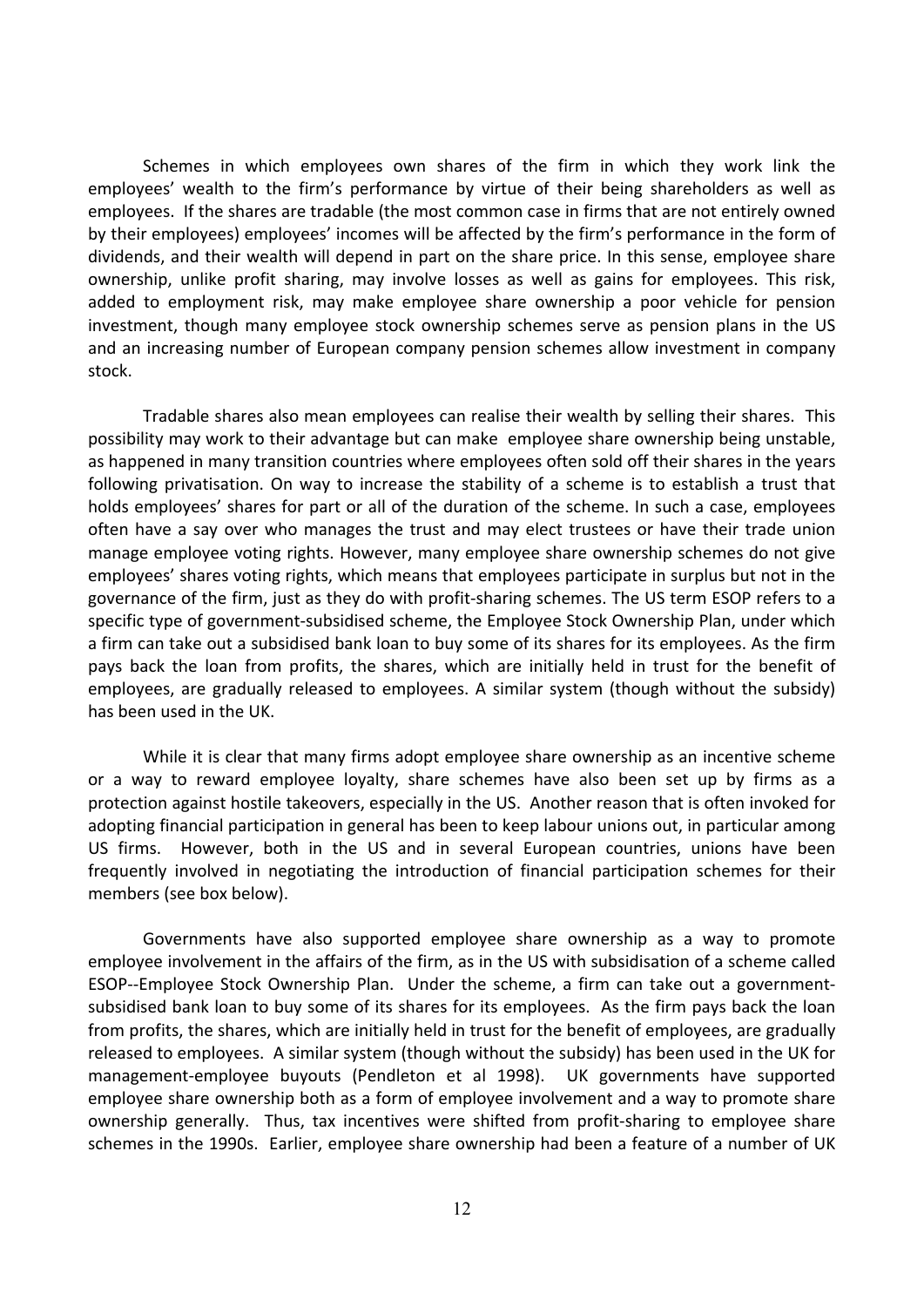privatisations, which were in part aimed at promoting wider share ownership among the population.

Mass privatisation was a feature of the early transition from centrally‐planned to market economies in Eastern and Central European countries, several of which have since joined the European Union or are expected to join, and in several countries of the Confederation of Independent States (CIS) formed by former Soviet republics. The process resulted in an unprecedented—and unexpected—level of employee ownership, though this was not as a rule set up to include new employees in the future and has since largely disappeared (see Section 3).

#### **BOX 2.2 Employee‐owned firms**

In some firms employees share all the available profit among themselves and own all or most of the capital. A series of studies comparing the incentive effects of these two forms of financial participation among employee‐owned firms (e.g., Estrin and Jones 1995) found the amounts of both capital ownership and profit‐sharing to increase total factor productivity. In his review of early studies of the effects of financial participation on productivity in conventional and employee‐owned firms, Doucouliagos (1995) concluded that profit sharing and employee share ownership had stronger positive effects in employee‐owned firms.

Famous employee‐owned firms include the *Mondragon* group of worker cooperatives (Mondragon Corporación Cooperativa, MCC) from the Basque country in Spain, and the *John Lewis* Partnership, a chain of department stores and supermarkets in the UK. MCC employs over 100,000 people worldwide. John Lewis has over 60,000 employees in the UK.

In firms owned by their employees, employee‐owners usually elect senior management and receive any profits that are not ploughed back into the firm. Cooperative rules sometimes allow limited outside investment and employment of non-member workers, but the bulk of capital is owned by employees and the majority of employees are members.

#### There are *two broad types* of employee‐owned firms.

In the US, and in part of the cases in the UK, as well as in many cases of privatisation by employee buy out, the firm is set up like a *classic company, but owned by its employees*, with shares that are to a certain extent tradable (the firm's rules often require approval by the membership before a share is sold outside the current membership) and appreciate in value with the value of the firm. However, members typically have one vote per person, whether because they are required to hold the same amount of capital or because the firm has a "one member, one vote" rule, as in cooperatives.

The other, more frequent type of employee‐owned firm is the *worker cooperative*, which can be found in Italy, Spain, France and the UK, for example. In this type of employee-owned firm, worker members own some of the capital individually but their membership shares are not tradable. The cooperative rules may allow members to accumulate individually‐owned capital over their career with the cooperative, as in Mondragon and in the French case (Arando et al 2010). The remainder of the cooperative's capital is owned collectively by the members and cannot be split. The "one member, one vote" rule applies, as well as other cooperative principles like open and voluntary membership.

There are more than 25,000 worker cooperatives in Italy<sup>4</sup>, and as many in Spain, about 2,000 in France, and probably more than 500 employee‐owned firms of both types in the UK. Employee‐owned firms are larger on average than conventional ones in France and Italy, and can be found in most industries, though they are relatively more present in manufacturing and less in services than conventional firms (Pencavel et al 2006, Fakhfakh et al 2010). Worker cooperatives often survive very long, and the oldest currently trading ones in France and the UK were created in the late 19<sup>th</sup> century (Pérotin 2006). Studies on the US, Italy and France suggest employee-owned firms are at least as productive as conventional firms (Pencavel and Craig 1994, Estrin 1989, Fakhfakh et al 2010). A growing body of evidence indicates employee‐owned firms adjust pay more than employment to changing demand conditions and may thus preserve jobs better in recessions (Craig and Pencavel 1992, Pencavel et al 2006, Burdín and Dean 2009).

 $\overline{a}$ 

 $4$  We are grateful to Alberto Zevi for supplying the figures.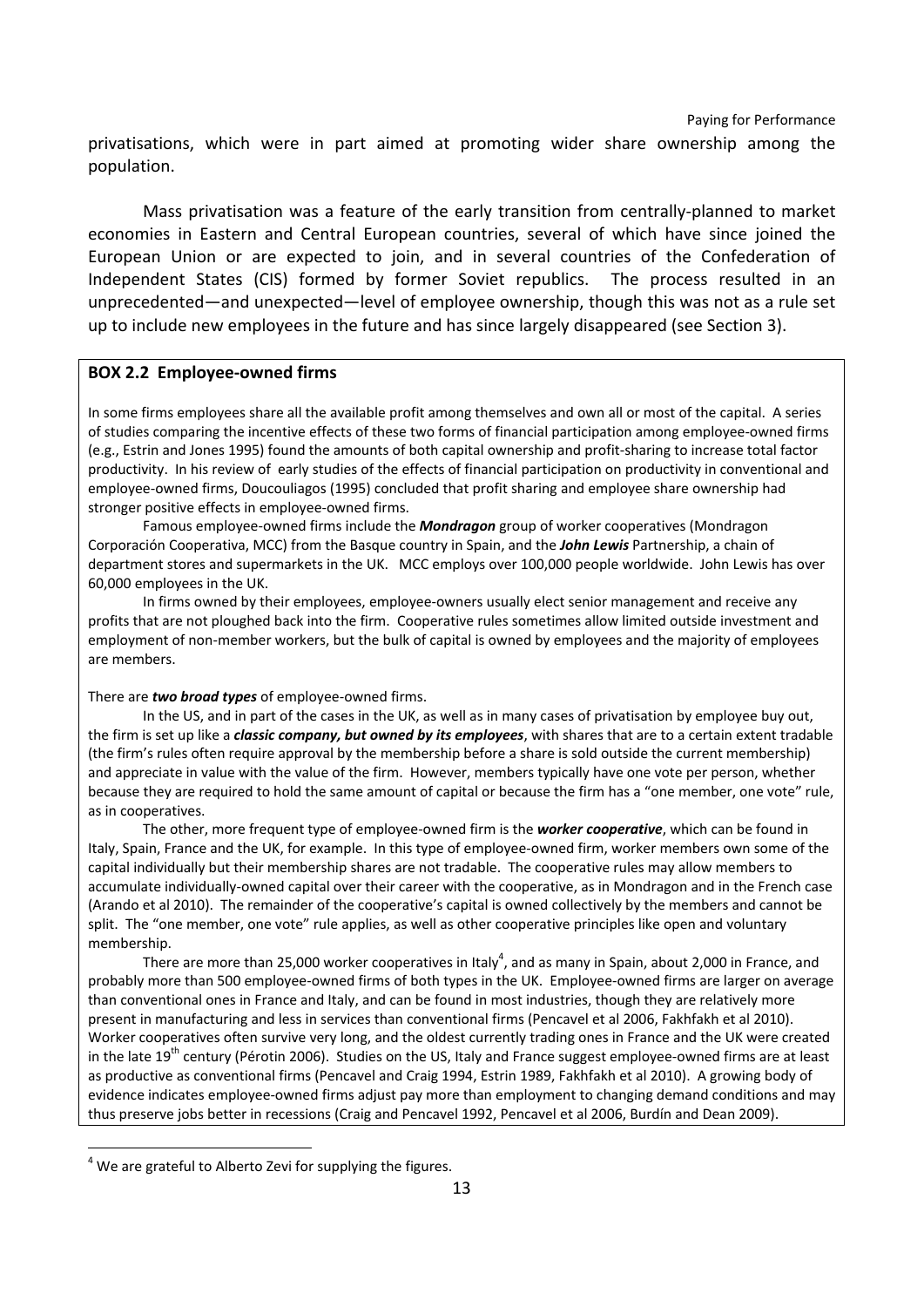# **3. Performance Pay and Financial Participation Today<sup>5</sup>**

In recent decades, the incidence and diffusion of incentive pay schemes and financial participation has grown in Europe and the US along most of the dimensions discussed in the previous section.

Individual incentive schemes have a long standing tradition in agriculture and manufacturing industries, where periods of rapid growth alternate with declining phases. For example, the diffusion of piece-rates after increasing significantly during the industrialisation phase (with the growth of the manufacturing industry), have progressively declined together with the shrinking of manufacturing, while they are quite widespread in some service occupations such as sales. More recently, the advances in information and communication technologies (ICT), by reducing the costs of monitoring performance – i.e. collecting and processing information ‐‐, have altered the benefits and costs of different incentive pay schemes. On the one hand, ICT has made it easier to appraise output and design optimal incentive schemes (i.e. through quality of line production), thus contributing to a resurgence of individual pay schemes (such as, piece-rates). On the other hand, ICT also contributed to a better monitoring of inputs thus reducing opportunities for shirking and the need to pay incentive premia. At the same time, the rise of team production and the recognition that most jobs – even simple ones –– are multi-task has reduced the ambit for individual performance based pay in favour of subjective measurement in individual performance systems (such as, merit pay). In particular, firms make choices regarding the technologies they deploy in the workplace to operate efficiently, these choices have important opportunity costs that depend on the economic environment as well as on country‐specific institutional features. When deciding their pay system, firms need to take into account all the relevant features (i.e. at the micro and macro levels), as well as the role of the State, in order to provide in each context the appropriate set of incentives to managers and employees.

In this section, we provide cross-country evidence on the incidence and growth of incentive pay and its relation to country differences in regulations of the labour and product markets.

Studies for the US in the 1980s‐1990s reported that 5 to 10% of employees had some form of incentive pay, with wide differences by industry (i.e. ranging from 2% in the chemical industry, to 26% in the service sector) and occupation (i.e. from 2% in low skilled blue‐collar occupation up to 21% in sales occupations) (see Carlson, 1982; Brown, 1990; Bonars and Moore, 1995; Barkume and Moehrle, 2001; MacLeod and Parent, 1999). Studies for the US in the late 1990s-2000s, report much higher figures for incentive pay, suggesting significant growth in the percentage of employees covered by incentive pay schemes. Indeed, comparing data from 1994/95 to 2003/04 in a variety of US data sets Dube and Freeman (2010) conclude that indeed there was a huge increase in group incentive pay from the 1970s through the 1990s. Lemieux, McCleod and Parent (2009), using PSID data, estimated that 15% of workers with incentive pay in a given year while 37% held jobs in which a worker 'ever' received incentive pay, and 45% of workers were in one of the two groups. In the PSID the share of employees in jobs with incentive pay ranged from 30% for craftsmen to 78% for sales workers; while share by industries ranged from a low of 33% in mining and durables to a high of 65% in finance, insurance, and real estate. Lazear and Shaw (2008) report that close to 67% of firms used individual incentives for more than 20% of workers while 24% of

 $\overline{a}$ 

 $<sup>5</sup>$  This section has benefited from the collaboration of Elena Cottini, see Cottini and Lucifora (2010)</sup>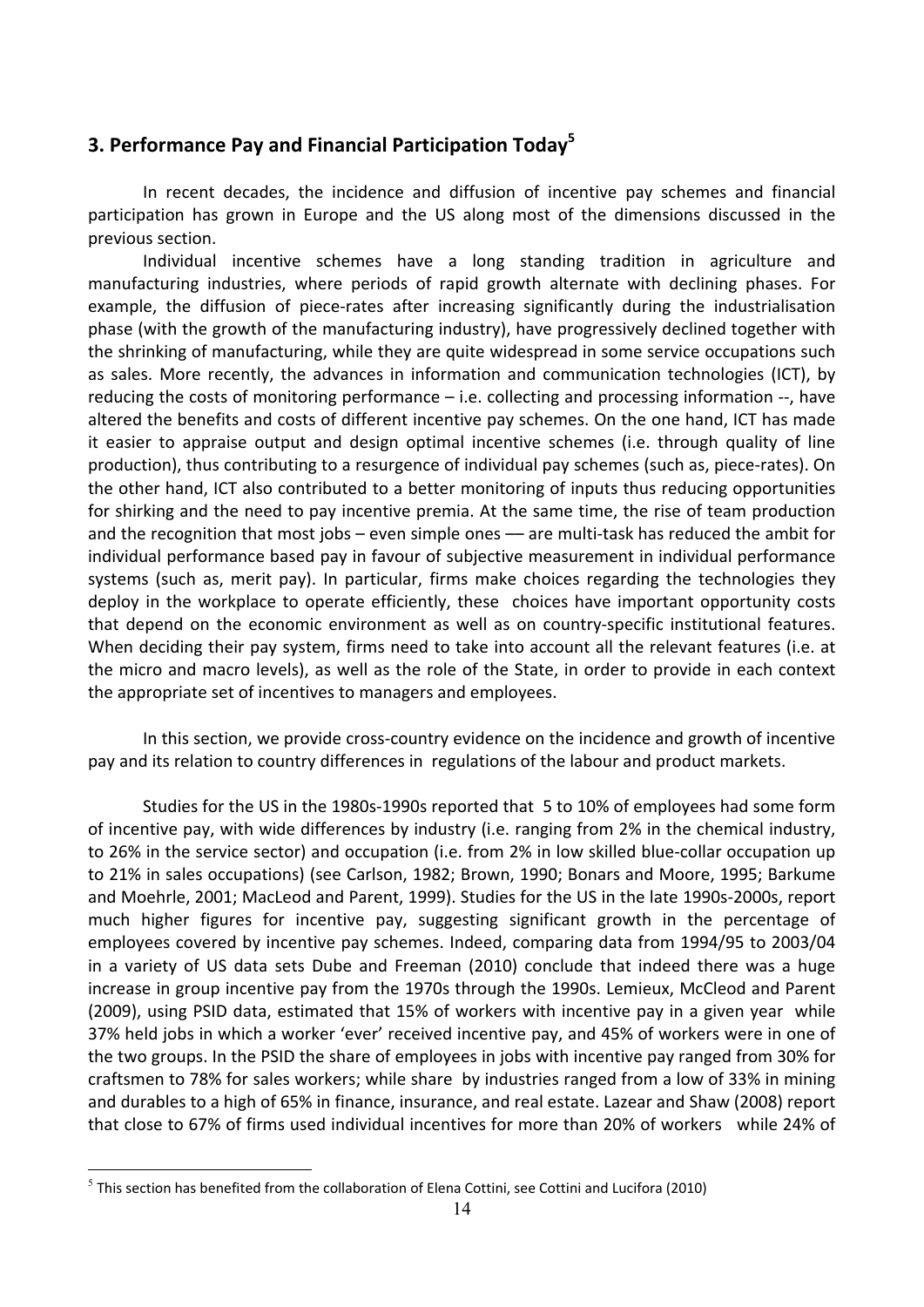firms had gain‐sharing schemes for more than 20% of workers. Evidence from the 2002 and 2006 special modules of the GSS show that financial participation schemes (i.e. profit sharing, gain sharing or employee share ownership) cover up to 47% of employees (Freeman, et al. 2009; Kruse, et al. 2010).

Surveys of company pay practices in Europe show widespread adoption of the schemes in the late 1990s, at least among larger firms (Cranet e‐survey and EPOC). Nearly one in two companies (45%) with more than 200 employees reported having some form of sharing schemes, with one-third (31%) having an employee share ownership scheme. However, comparable figures for employee coverage show lower incidences of 10‐12% for sharing schemes and 2% for ownership schemes. This reflects the fact that in most firms only a small minority of workers receives incentive pay while few firms with less than 200 employees are likely to have any scheme. Even in industries where a large proportion of companies have schemes, the take-up is limited to a small share of total pay. Evidence from selected studies and EU reports on employees' financial participation<sup>6</sup> shows that the overall incidence of group incentive pay in the private sector has been growing, but at 12% to 15% falls short of the levels in the US. On average less than one‐fifth of European employees have ever received some form of incentive pay. In the public sector there is evidence of declines in the use of incentive pay in several countries (see Box 3.4).

Researchers have investigated the patterns of incentive pay among firms, determinants of the type of compensation chosen by firms and the effects of the mode of compensation on performance in some European countries.<sup>7</sup> These studies show that mandatory provisions for incentive schemes (often above a given firm size level), or the introduction of strong fiscal incentives (such as reduced taxation for variable components of pay) are among the main determinants underlying the diffusion of incentive pay in a given country, and account for the significant differences in the incidence in sharing and ownership schemes in European countries.

It is difficult to make strong comparative statements about country differences because data from official sources on the incidence and diffusion of incentive pay is relatively scarce. In the US, until the General Social Survey asked about the structure of incentive pay schemes in special modules on 'quality of work life' (2002 GSS) and 'shared capitalism' (2002, 2006 GSS), there was no single nationally representative source of data available. Similarly, in the EU, with the exception of the *ad hoc* Cranet, EPOC and EWCS surveys there are no official sources of representative data on incentive pay. Most available data on earnings do not provide information on the number of workers covered by incentive schemes, whether a bonus tied to performance has been paid, or on the share of individual or group incentive bonuses on total pay (see Box 3.1 for a discussion of the existing data and measurement problems). Furthermore, there is often confusion on the nature of the incentive schemes as firms may label very different schemes the same way and as the same nominal scheme may be implemented differently by firms. For example there are significant differences in the design and implementation of incentive schemes in public and private sectors because productivity measurement and appraisal in public sectors is difficult. There are also differences between in profit versus non-profit oriented firms, where employees' intrinsic

 $6\overline{6}$ <sup>6</sup> Brown and Heywood, 2002; IV Pepper report, 2009; Poutsma, 2001; European Foundation for the Improvement of Living and Working Conditions, 2007<br><sup>7</sup> Blinder, 1990; Cahuc and Dormont, 1992; Meade, 1986; Estrin et al., 1997; Conyon and Freeman, 2001; Kato

and Morishima, 2002; Barth et al., 2006, 2009; Pendleton et al., 2009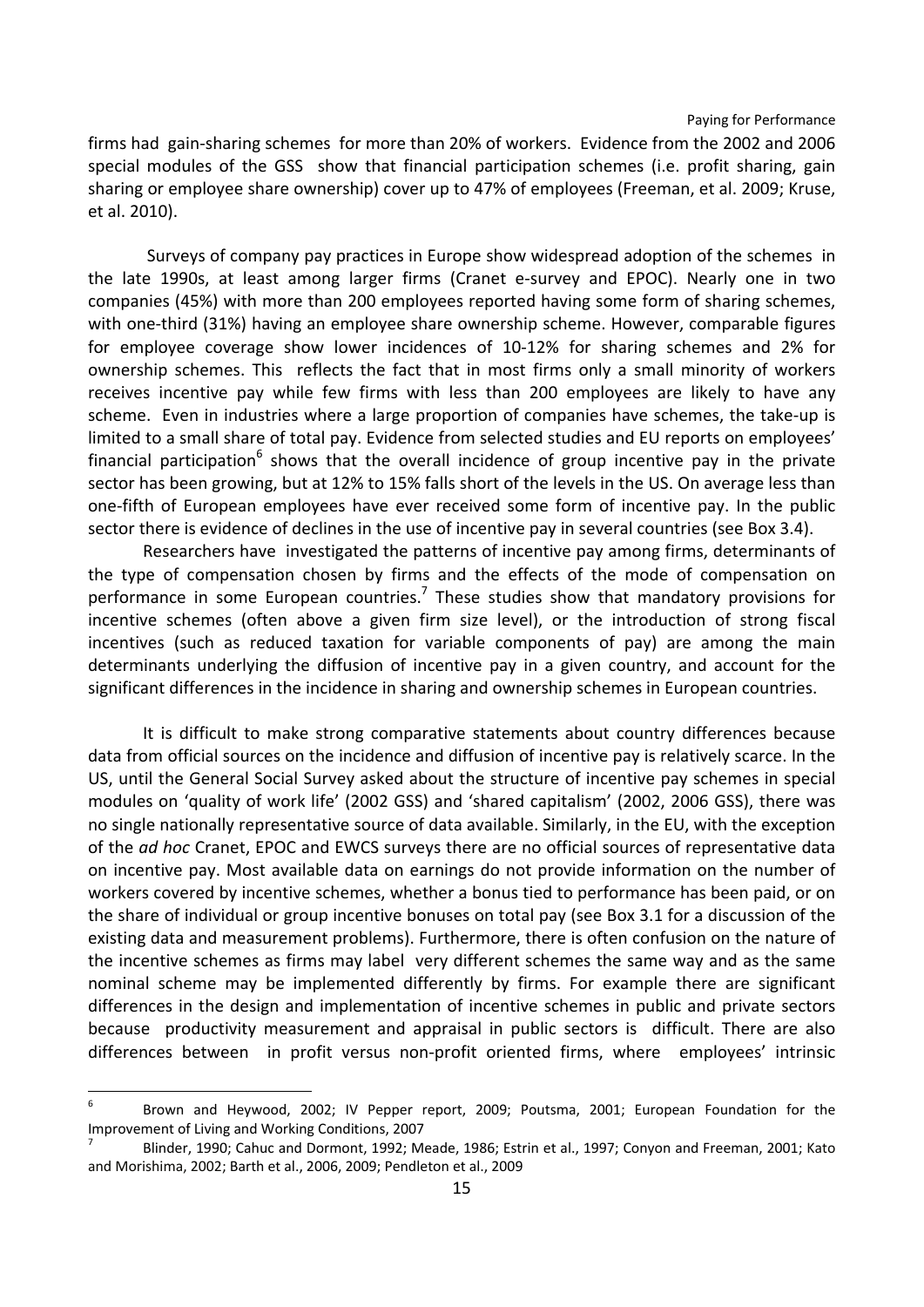motivation may make incentive pay counterproductive. Similarly, incentive schemes for employees with permanent as opposed to fix-term contract can differ substantially, particularly when the incentive schemes take the form of deferred payments.

#### **BOX 3.1 ‐ Data and measurement issues**

Information on performance related pay is scarce, not always representative or up-to-date and dispersed in a variety of sources both at the national, as well as the international level. This heterogeneity is also reflected in the differences that exist in the reported figures for the prevalence of incentive pay. Different sources of the data and differences in the measurement of the incentive variable are the main reasons for the heterogeneity in the figures reported in most comparative studies. While a wide set of nationally representative data set also exists with detailed information on incentive pay (for example, Workplace Employment Relations Survey (UK), Enquête Réponse (FR), Integrated Database for Labour Market Research (DK), German Socio‐Economic Panel (DE), California Establishment Survey (US), etc.) in this box, we only focus attention on the main international surveys (for the EU or US) which have been used in empirical studies, and discuss some of the measurement issues.

#### *International data*

‐ **EWCS, European Working Conditions Survey (EU)** – It is a random samples of individuals in EU countries, conducted since 1991 at approximately 5‐year intervals. All member states of the EU (since 1991) and acceding, candidate and EEA countries (since 2005) are covered. Extended information on incentive pay systems (i.e. piece rate, profit/gain sharing, and share ownership), as well as workers characteristics, job/firm attributes as well as HRM practices. (see http://www.eurofound.europa.eu/ewco/surveys/)

‐ **EPOC, Employee Direct Participation Organisational Change Survey (EU)** – It is a random sample of establishments with more than 50 employees in the non-agricultural sector. It covers 10 EU member states. The survey was only occasionally conducted in 1996. It provides information on profit/gain sharing schemes and share ownership (broadly defined) in the establishment. (see

http://www.eurofound.europa.eu/areas/participationatwork/epocsurvey.htm)

‐ **CRANET, Cranfield Survey on International HRM (International)** – This is a survey conducted in 30 countries, it has been running since 1990 using standardised questionnaires sent to private and public organisations. It is not a representative survey, and response rates are 15%, on average, of the total number of questionnaires. It covers over 5,500 EU companies (in 2005) with more than 200 employees, and provides information on the presence of collective/group bonuses, profit sharing and share options, as well as a number of HRM practices. (see http://www.cranet.org/data/data.htm)

‐ **GSS, General Social Survey (US)** ‐ The GSS is a representative samples of US individual and contains a standard 'core' of demographic, behavioural, and attitudinal questions, plus topics of special interest. The first survey dates back to 1972, but special modules with information on incentive pay systems are available in 2002 ("quality of work life" module) and 2006 ("shared capitalism" module). Detailed information on piece-rate, individual and group bonuses, profit/gain sharing and share ownership is available. (see http://www.norc.org/GSS+Website)

‐ **PSID, Panel Study of Income Dynamics (US)** ‐ The PSID is a longitudinal study of a representative sample of U.S. individuals. The survey provides information on household composition, individual characteristics, health conditions and work status. Data have been collected since 1968 on nearly 70,000 individuals (in 2005) spanning as much as 37 years. Along with employment status, it provides information on the composition of pay and whether the individual has received individual, group or other type of bonuses. (see http://psidonline.isr.umich.edu/)

‐ **WRPS, Worplace Representation and Participation Survey (US, UK, IR, CAN, AUS, NZ)** – These are national surveys conducted in a number of English‐speaking countries. The surveys were conducted in the various countries at different point in time (started in 1994 in the US, by Richard Freeman and Joel Rogers, and continued up to more recent years), and cover several thousands of employees per country in the private sector in medium‐large sized firms.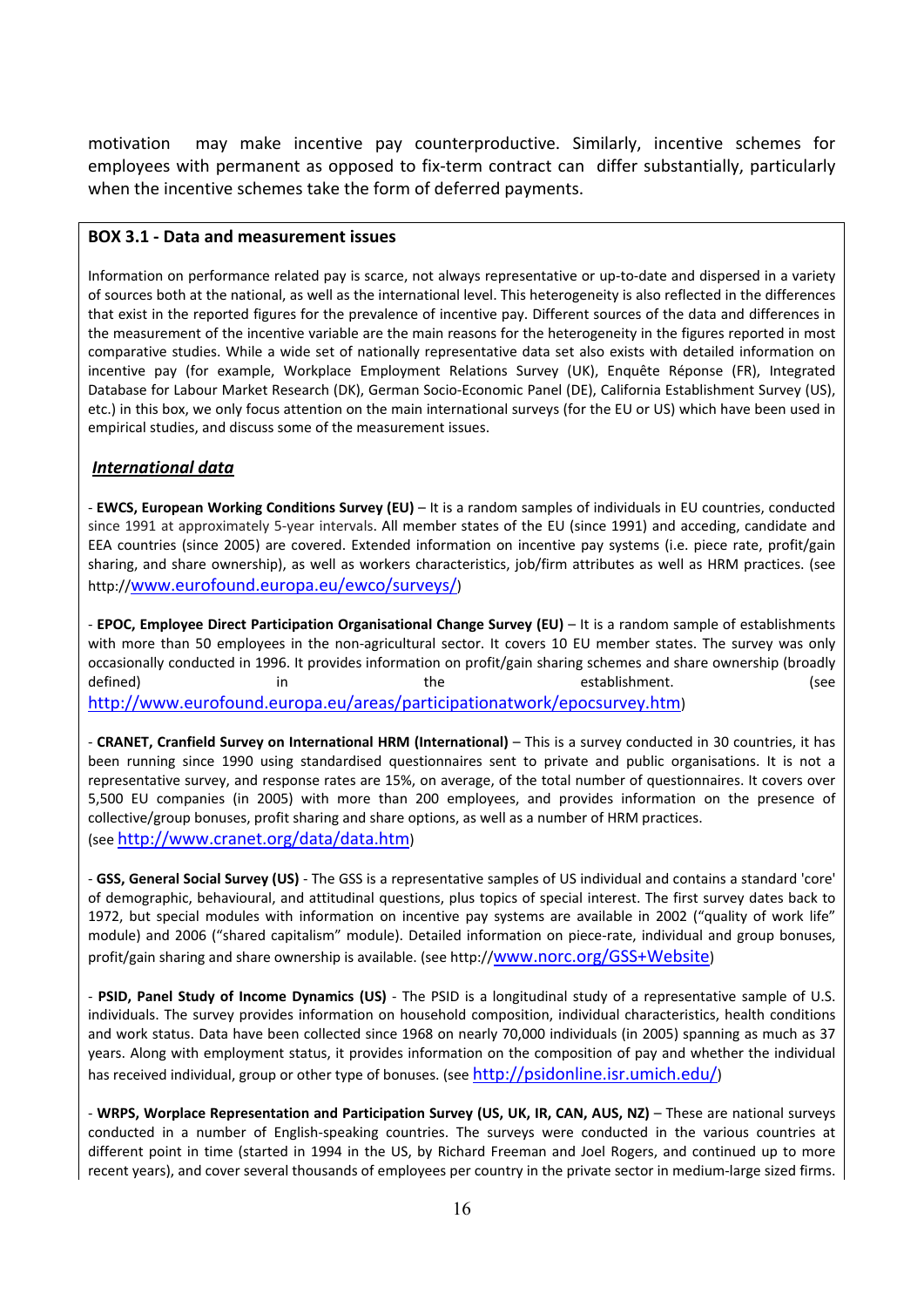The data provide information on workplace practices and attitudes of workers, on modes of compensation, including individual and group bonuses as well as share ownership schemes.

(see http://www.lse.ac.uk/collections/manpower/datasets/wrps.htm)

‐ **ECI, Employment Cost Index microdata (US)** – It is a quarterly survey measuring changes over time in the cost of wages and various nonwage compensation costs. The data are derived from employers' administrative records and cover, first establishments (in private, non‐agricultural industries) and then jobs (one to eight jobs) within each establishment. The data provide information - for the sampled jobs - on wages, components of pay and fringe benefits. (see http://www.bls.gov/data/#wages)

‐ **NLSY79& NLSY97 ‐ National Longitudinal Surveys (US)** – It is a nationally representative sample of young men and women born in selected years (1957-64 & 1980-84) and first interviewed in 1979 and 1997, respectively. It provides information on labor market experiences, training investments, schooling, family income, health conditions, geographic residence and components of pay. (see http://www.bls.gov/nls/)

#### *Measurement issues*

There are various way to measure the relevance of incentive pay schemes. Depending on the nature of the data, the sampling frame and the questions asked, the indicators can take different forms. Table B3.1 below list some of the indicators more frequently used in the literature.

\_\_\_\_\_\_\_\_\_\_\_\_\_\_\_\_\_\_\_\_\_\_\_\_\_\_\_\_\_\_\_\_\_\_\_\_\_\_\_\_\_\_\_\_\_\_\_\_\_\_\_\_\_\_\_\_\_\_\_\_\_\_\_\_\_\_\_\_\_\_\_\_\_\_\_\_\_\_\_\_\_\_\_\_\_\_\_\_\_\_\_\_\_\_\_\_

#### **TABLE B3.1 – Indicators of performance related pay: coverage and type of incentive scheme**

#### **Coverage:**

- ‐ Workplaces or organisations using PRP schemes (as % of those surveyed)
- ‐ Workplaces or organisations with at least 20% of employees covered
- ‐ Employees in workplaces who are covered by PRP schemes (as % of all employees in the firm)
- ‐ Employees who receive incentive pay (self‐reported)

#### **Type:**

- ‐ individual bonus (merit pay or piece‐rates)
- ‐ group bonus (occupation or team)
- ‐ profit sharing (company level: discretional, pre‐specified formula, etc.)
- ‐ gain sharing (bonus based on other output)
- ‐ share ownership (deferred and others)

#### **Composition of pay:**

- ‐ number of incentive schemes in place
- ‐ share of incentive pay over total compensation

While the above indicators all convey important information on the incidence, coverage and diffusion of incentive pay schemes, information from survey data is rarely available with such detail. In most cases, the incentive pay indicator is based on a dichotomous variable recording whether the firm has any incentive pay schemes in place, or whether individual employees are covered by incentive pay. The information on the share of total pay accounted for by incentive pay is only very seldom available. Hence one lesson that can be drawn from the above discussion of measurement issues indicates that particular care should be used in cross‐country comparisons and that harmonised survey data are to be preferred to comparison of country specific survey.

\_\_\_\_\_\_\_\_\_\_\_\_\_\_\_\_\_\_\_\_\_\_\_\_\_\_\_\_\_\_\_\_\_\_\_\_\_\_\_\_\_\_\_\_\_\_\_\_\_\_\_\_\_\_\_\_\_\_\_\_\_\_\_\_\_\_\_\_\_\_\_\_\_\_\_\_\_\_\_\_\_\_\_\_\_\_\_\_\_\_\_\_\_\_\_\_

#### *New Comparative Evidence*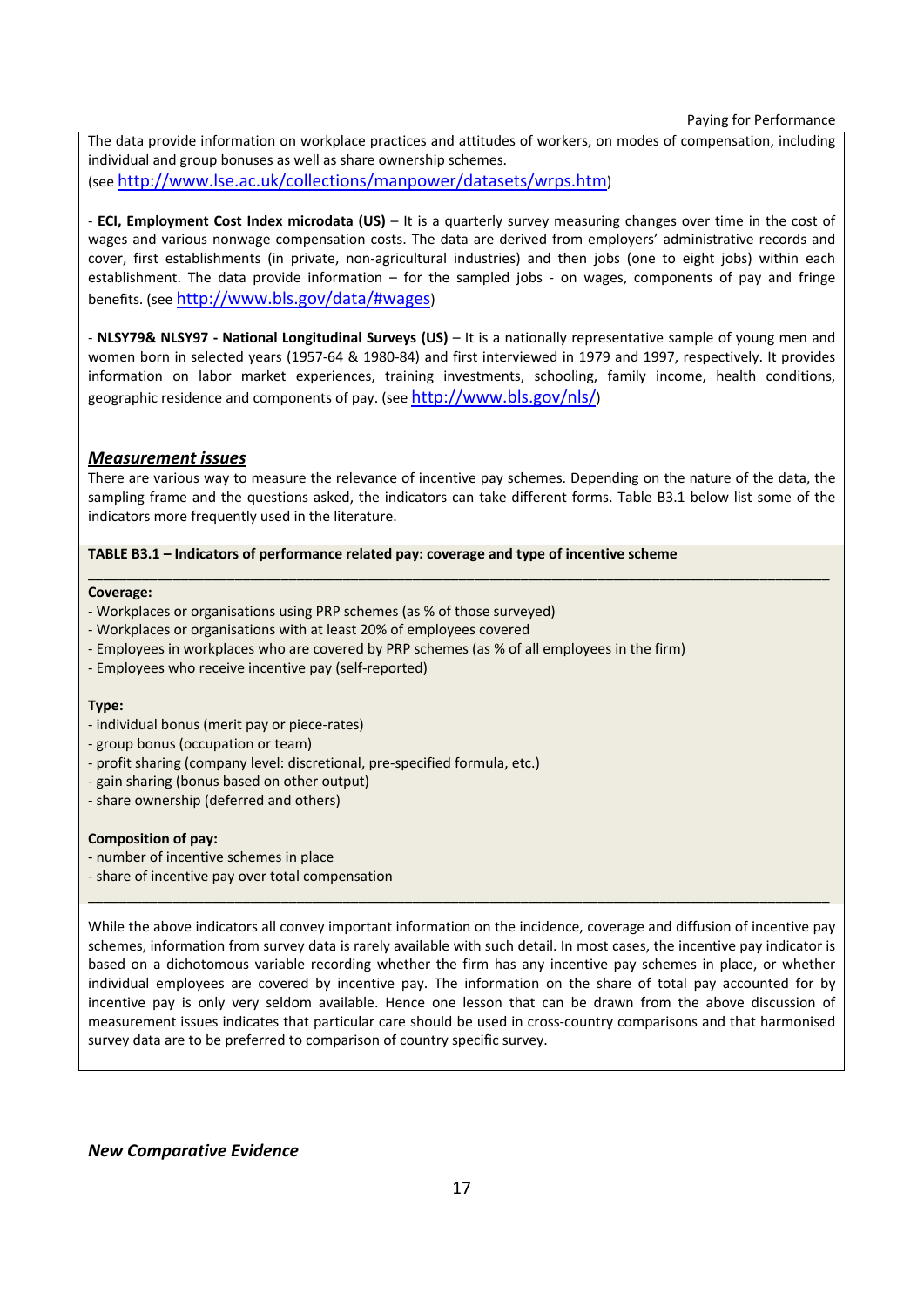To help deal with the data problem, we have examined evidence on incentive pay and financial participation in two surveys of individuals in households – the EU's EWCS and the US's GSS, which have a similar multi-stage stratification procedure. While the EWCS only covers employed workers, this creates no problem so it is easy to draw only employed workers from GSS. The surveys provide detailed information on individual bonuses and piece‐rates, profit/gain sharing and share ownership schemes, employees' characteristics, firm attributes and additional work organisation practices. One drawback is that EWCS data do not provide separate information on work‐group performance pay (while GSS does), thus in the empirical analysis that follows, we include all kind of group‐performance bonuses with profit/gain sharing schemes. We use the latest waves available, the 2000 and 2005 surveys for EWCS data, and the 2002 and 2006 surveys for the GSS. Since, data on new member countries of the European Union is available only in 2005, we focus on the EU15, giving attention to new member countries in Box 3.3. Detailed information on sampling procedure and the exact wording of the incentive pay questions are reported in the Data Appendix. Moreover, in order to minimise potentially confounding factors, we restrict attention to employees with a permanent contract, employed in private sector and in profit oriented firms only. We also do not consider managers and CEOs, which are covered by Conyon et al., (2010).

Figure 3.1 reports the ranking of countries by the share of workers who receive any form of incentive pay (i.e. individual, profit/gain sharing and share ownership schemes). It shows striking differences in the diffusion of incentive pay across countries ${}^{8}$ .



**Figure 3.1: Incidence of incentive pay, by country (pooled years)\***

**□** Incentive pay ■ Incentive pay(standardised)

Source: EWCS (pooled 2000‐2005) and GSS (pooled 2002‐2006) data Notes: Indices are computed using sampling weights

<sup>-&</sup>lt;br>8 Problems of comparability due to measurement error, cross-country differences in definitions and measurement of incentive pay, differences in institutions, and government policies as well as long‐term macroeconomic conditions are not large enough to gainsay the pattern in the figure.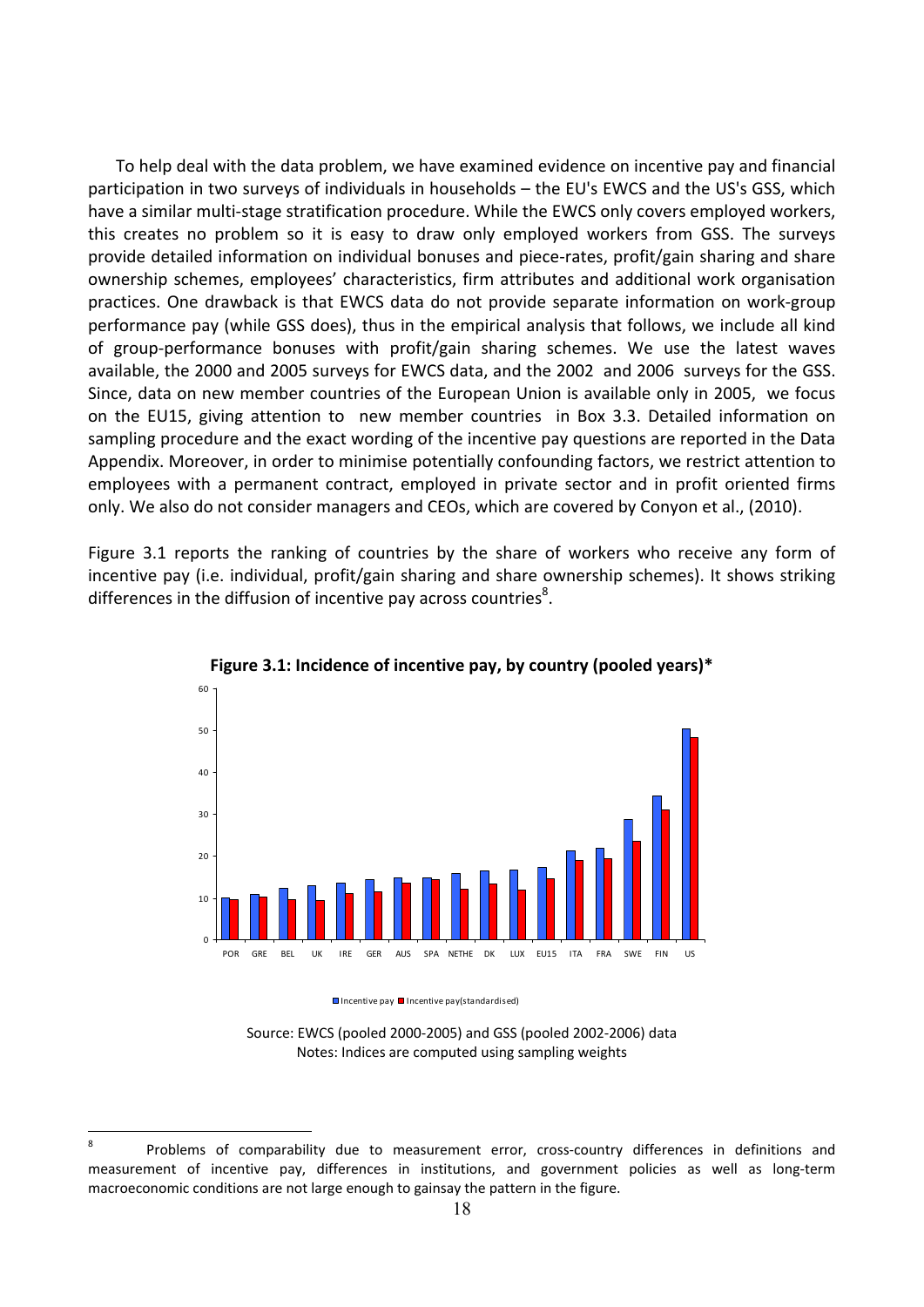Figures range from around 10‐15 percent in some Mediterranean (Portugal and Greece), Continental (Belgium and Germany) and Anglo‐Saxon (United Kingdom and Ireland) countries, to 30 and over 40 percent in Scandinavian countries (Sweden and Finland) and the US. Adjusting for some observable industry and firm attributes to create our standardised index)<sup>9</sup>, does not change the ranking of countries.

The aggregate figures do not show key differences in the prevalence of the schemes adopted and in the diffusion of incentive pay over time across Europe and the US. To get a finer picture of the cross-country differences, in figure 3.2 (panel a, b) we compare the incidence (for private sector workers) by type of scheme (i.e. individual PRP, profit/gain sharing and share ownership schemes), over the 2000-2006 period $^{10}$ .



#### **Figure 3.2 : Individual performance related pay and financial participation in Europe and US**  a) Europe (2000‐2005) b) US (2002‐2006)

Source: EWCS (2000‐2005) and GSS (2002‐2006) data. Note: figures are computed using sampling weights

This shows that individual pay schemes after declining for some years have now began to increase again. However, individual pay schemes combine merit bonuses and piece‐rates, that can be either an innovative individual compensation method -- allowed by the lower monitoring cost of new production technologies --, or traditional piece-rates. Also, the diffusion of profit or gain sharing schemes is likely to depend on whether mandatory provisions or government subsidies through fiscal incentives and other forms of contribution are present (see Box 2.1). This heterogeneity is apparent when combining incidence and trends of incentive pay across countries. In table 3.1, we classify countries according to their (average) diffusion of overall incentive pay (i.e. any of individual/piece-rate, profit/gain sharing and share ownership) at the beginning of the period, and the change occurred over the 2000‐2006 period.

<sup>-&</sup>lt;br>9 The standardised index is the mean incidence of incentive pay, conditional on industry and firm size. Technically, it is derived as the estimated country fixed effects from a cross-country panel regression that includes firm size and a full set of industry dummies as additional controls.<br><sup>10</sup> Notice, that this evidence only concerns employees' coverage of incentive schemes and says nothing about

the contribution of incentives to total compensation.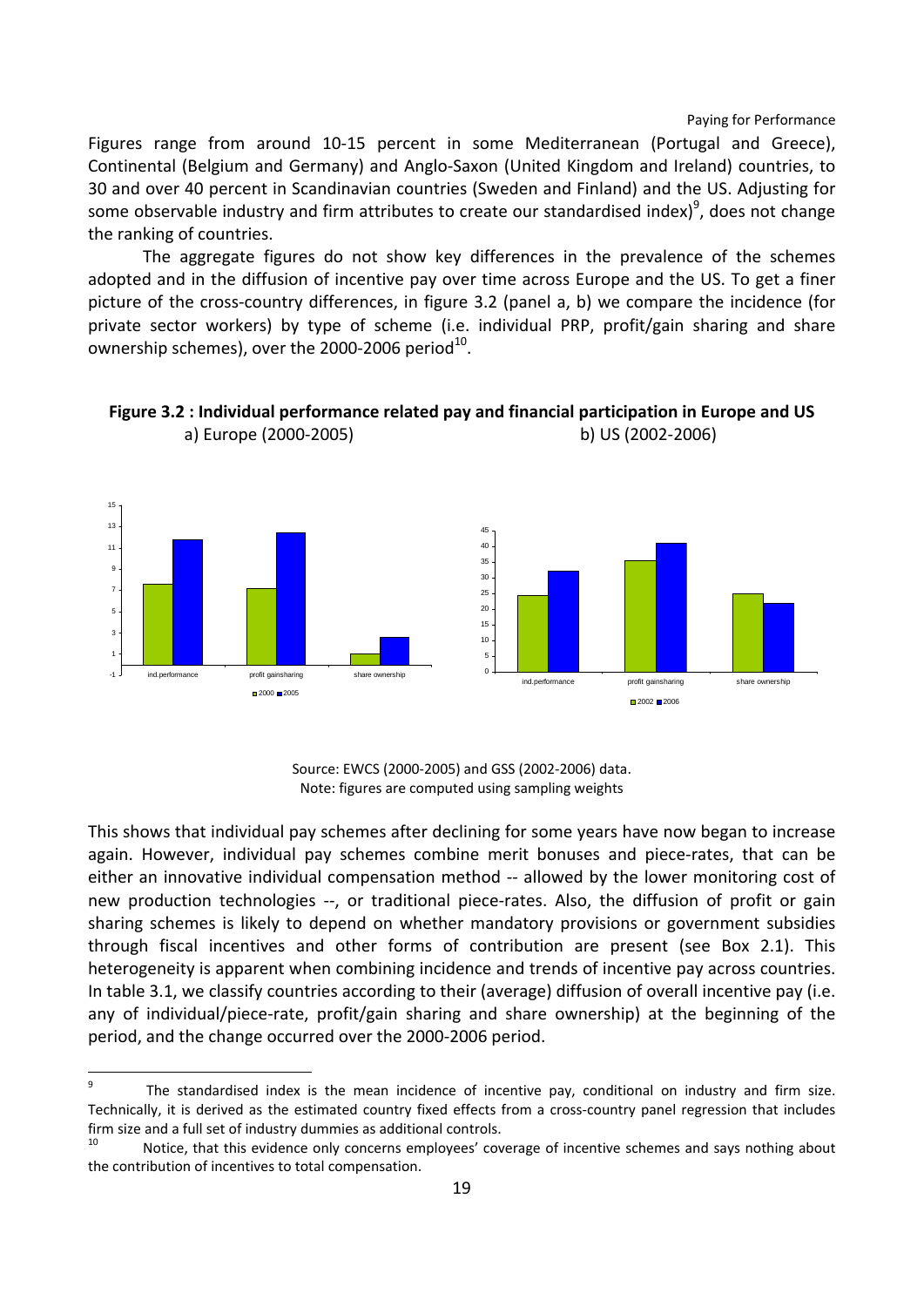|            |      |                         | Change in incidence (2000-2005)§ |
|------------|------|-------------------------|----------------------------------|
|            |      | High                    | Low                              |
| Incidence  | High | AUS, SPA, ITA           | FRA, SWE, FIN, US, GER           |
| $(2000)$ § | Low  | POR, GRE, BEL, IRE, LUX | DK, UK, NETHE                    |

**Table 3.1: Country patterns in incentive schemes** 

Source: EWCS and GSS data.

Note: § 2000‐2005 EWCS; 2002‐2006 GSS. Computed using sampling weights

Austria, Italy and Spain exhibit both a high‐incidence and a significant (positive) change in the diffusion of incentive schemes over the 2000‐2005 period. Most other high‐incidence European countries (FIN, FRA, SWE, GER) and the US are characterised by a fairly moderate increase in incentive pay schemes over the same period.

Conversely, countries with initially lower incidence and diffusion of incentive pay (BEL, GRE, IRE, LUX, POR) show a catching‐up with respect to high‐incidence countries. Finally, there is a group of countries (DK, NETHE, UK), that show a lower than average incidence and moderate (positive) rate of change in incentive pay diffusion.

# **BOX 3.2 ‐ Factors that explain the rise/fall in incentive pay**

*Factors that contribute to the rise of incentive pay*

- increased competition and openness (due to product market deregulations and globalisation) which drive intensive search for efficiency-enhancing measures at the level of the firm
- skill biased demand for highly productive workers (i.e. technological change and globalisation increase the relative demand for high productivity workers and the need of performance-pay schemes)
- need to increase wage flexibility (i.e. incentive pay can grant greater flexibility of the wage bill over the business cycle)
- falling cost of collecting and processing information with advances in information and communication technologies
- governmental support for financial participation plans (i.e. fiscal incentives or contributions)
- diffusion of decentralised and local bargaining
- decline in union influence and diffusion of participative management
- adoption of 'High Involvement Management' practices (such as, flexible work assignment, cross training, teamwork, etc.)

*Factors that constitute an impediment to the diffusion of incentive pay schemes*

- $-$  High product market regulation
- Small sized firms and family run companies
- High labour turnover (i.e. job churning)
- Less developed financial market (i.e. particularly with respect to share ownership schemes)
- Union opposition and the general industrial‐relations climate: (i.e. incentive pay may conflict with traditional union policies of pay compression)
- Intermediate or sectoral wage bargaining (i.e. limits the possibilities of differentiating pay depending on individual company performance)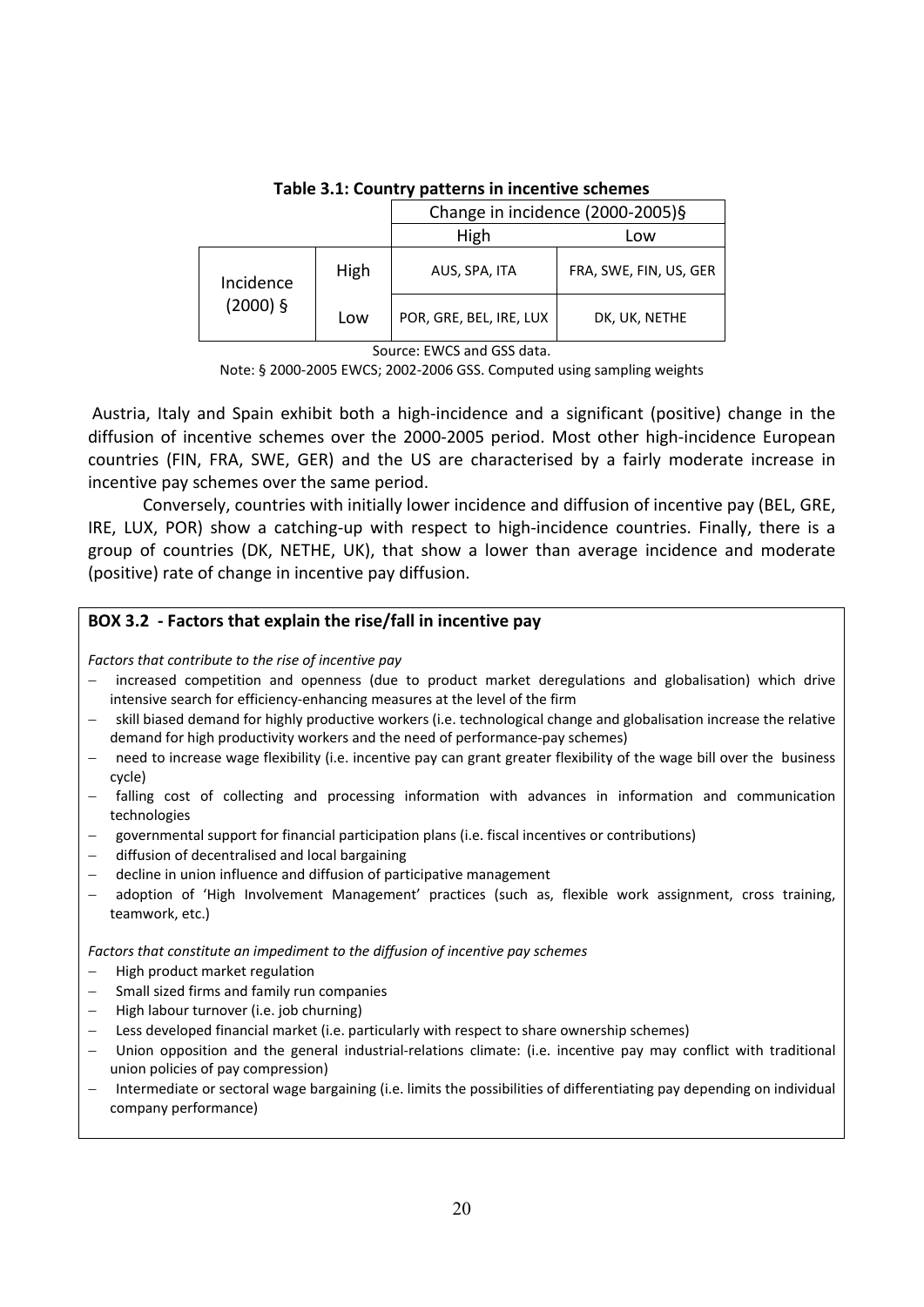Determining the relative importance of the different factors is not straightforward, as implied by some of the literature on these issues (for a review see European Commission, 1991, 1997 and 2006), since several variables are hard to measure and a large number of potentially confounding effects are at work. In Box 3.2, we simply review the main factors that have been proposed in the literature as the main determinants (or impediments) to the diffusion of incentive pay schemes, while in the forthcoming sections, we further explore some empirical regularities that characterise the patterns of incentive pay within (section 3.1) and across countries (section 3.2).

#### **BOX 3.3 : Incentive Pay in New Member Countries of the European Union**

The literature looking at incentive pay and financial participation in new member countries of the European Union, particularly for Eastern European countries, has often made reference to the legislative framework developed in the transition phase with respect to the widespread privatisation of previously publicly owned companies, and by the provisions of other laws, most importantly those on cooperatives (Earle and Estrin, 1998). Although the legislative framework was primarily designed to transform ownership of all or parts of companies from state to private, and not directly aiming at the diffusion of incentive schemes, the effects on employees' and financial participation have been substantial (for a detailed review see PEPPER III Report, 2006).

In this box we use the most recent wave of ECWS data (i.e. year 2005) to report on the incidence of incentive schemes and financial participation patterns in new member countries of the European Union.

Figure B.3.1. shows the percentage of employees in new member countries whose pay includes some form of incentive pay and participation in company profits or shares in their companies. For comparison purposes, we also report the EU15 average and the incidence for the US.





Note: (\*) In HUN, ROM, BUL, LIT, CZ, SLO, EST the individual pay component accounts for more than 15% of total pay.

With few exceptions, the incidence of incentive pay schemes is higher in New Member Countries as compared to the members of the EU15. Countries such as Slovenia, Estonia and Slovakia have incidence rates that are comparable to the US. This partly reflects factors such as union weakness in the transition and post-transition phase and the salience of piece rates in some of the new member states. The incidence of financial participation in the new member states (as reported in Figure B.3.2) is close to the EU15 average.



Source: ECWS data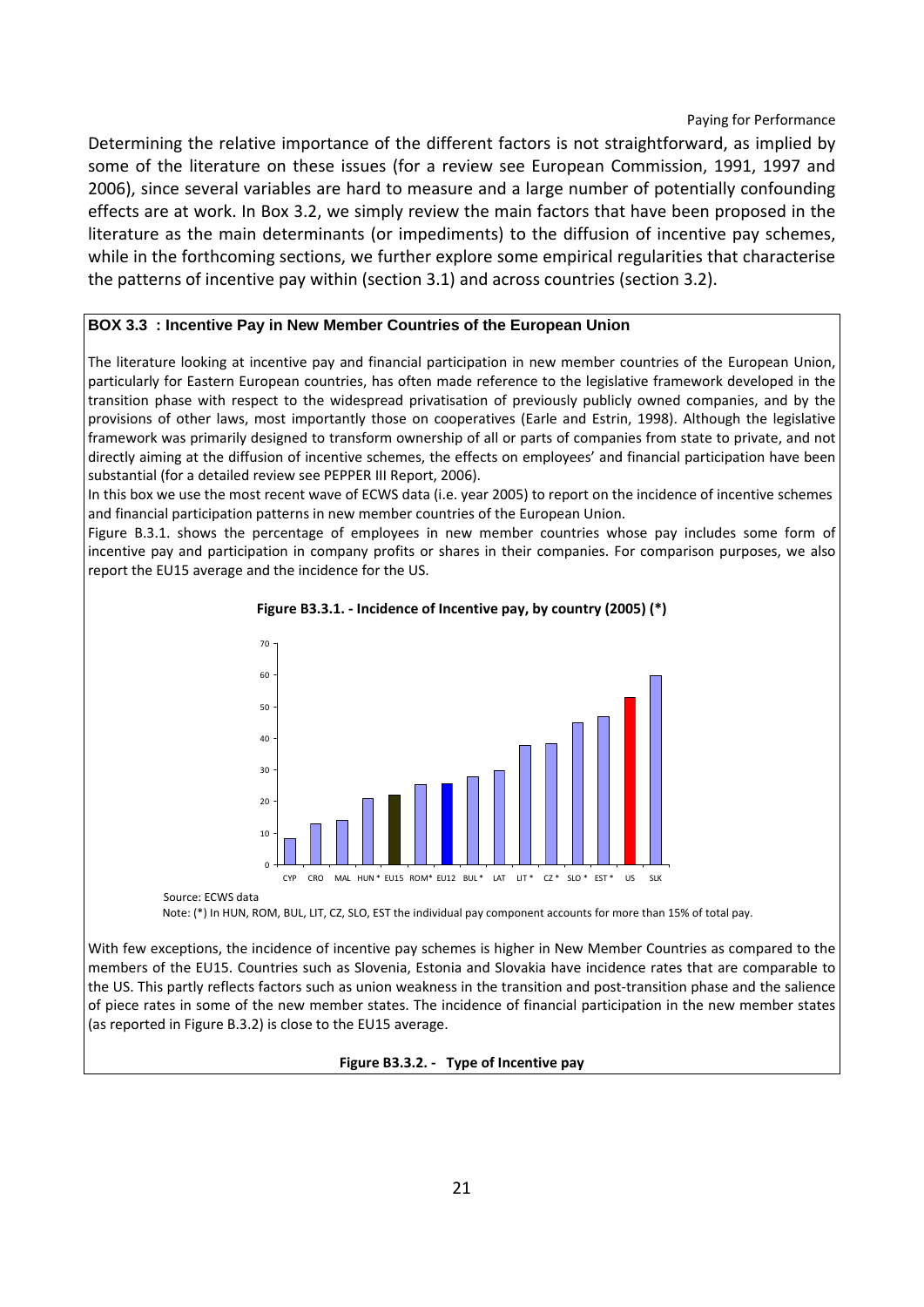

#### **3.1. Empirical regularities within countries**

We report some empirical regularities that characterise the diffusion of incentive pay in Europe and in the US by occupation, industry and firm size. In comparing our figures with other studies we note that our sample only includes private sector employees with a permanent contract.11

Figure 3.4 reports the distribution of individual pay schemes, profit/gain sharing and share ownership schemes by selected occupations in Europe and the US. In both Europe and US, the diffusion of profit/gain sharing schemes and share ownership is greater in high skilled than low‐ skilled occupations. In Europe, individual schemes appear widely diffused also in low‐skilled occupations while in the US incidence of individual schemes is higher in high‐skilled jobs.

#### **Figure 3.4: Individual PRP, profit sharing and share ownership by occupation, Europe and US**

 $11\,$ Managers and CEO have been excluded from the present analysis since they are the exclusive focus of another chapter in this report.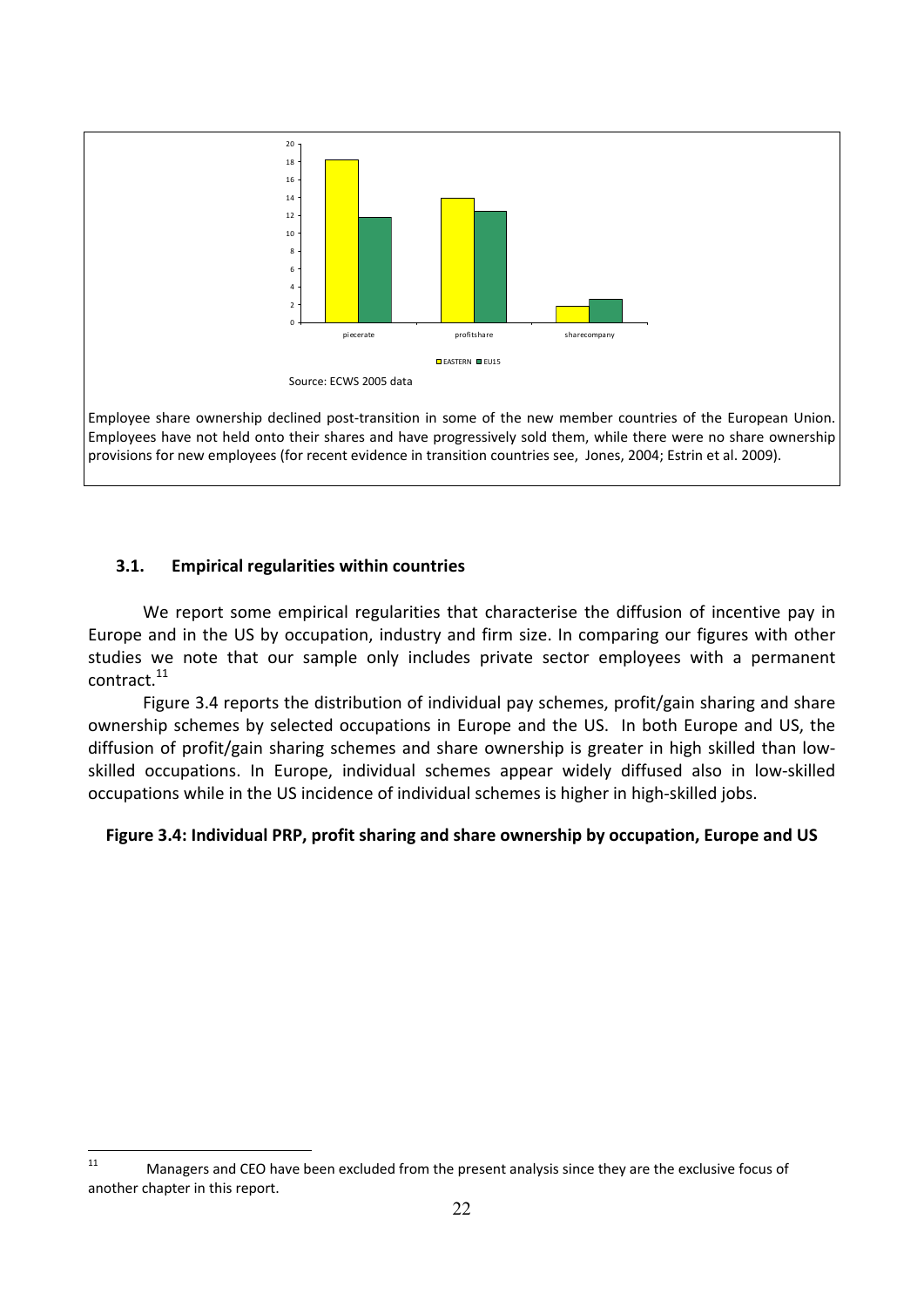

Source: EWCS (pooled 2000‐2005) and GSS (pooled 2002‐2006) data Note: CEO and Managers are excluded. Sampling weights are used in the calculations.

Turning to the distribution of incentive schemes by industry (figure 3.5), our data show that they are more diffused in manufacturing and financial services, and less prevalent in hotel and restaurant and in other services industries. The main difference between Europe and the US lies in the relative importance of individual and piece‐rates pay schemes relative to financial participation schemes.



**Figure 3.5: Individual PRP, profit sharing and share ownership by industry, Europe and US**

Source: EWCS (pooled 2000‐2005) and GSS (pooled 2002‐2006) data Note: Sampling weights are used in the calculations.

Finally, there are significant differences in the distribution of incentive pay schemes by firm size (figure 3.6). While a priori, the relationship between incentive pay and firm size is not obvious since on the one hand, monitoring costs of workers are likely to be higher in large firms, which may make it more profitable to adopt incentive modes of payment but, on the other hand, free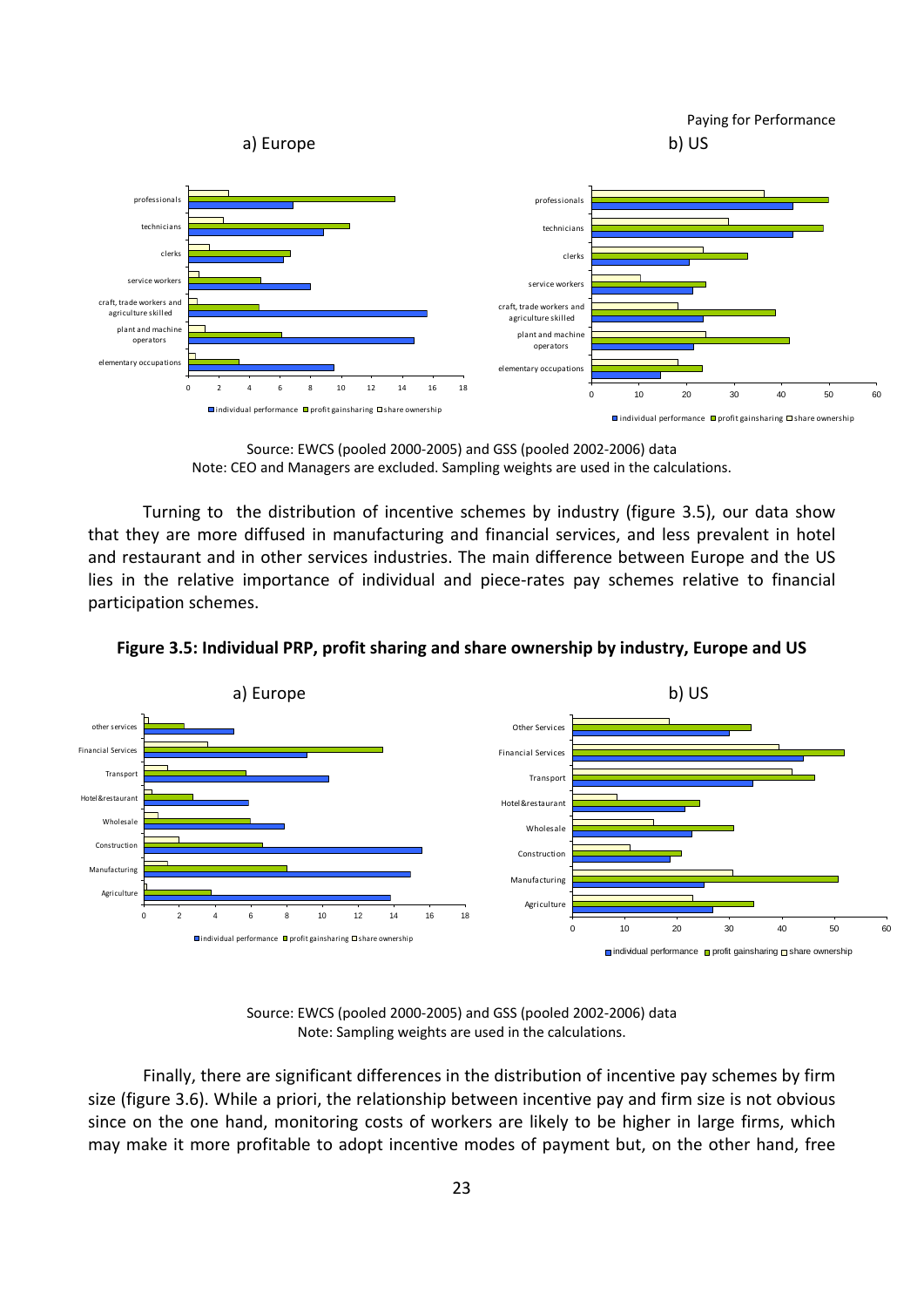riding behaviour should make the incentive effects weaker. Empirically, the distribution of incentive schemes shows an almost monotonic increase prevalence with size of firm.



**Figure 3.6: Individual PRP, profit sharing and share ownership by firm size, Europe and US**

Source: EWCS (pooled 2000‐2005) and GSS (pooled 2002‐2006) data Note: firm size bands differ between EWCS and GSS data. Sampling weights are used in the calculations.

The patterns described above suggest different propensities for workers and firms to end up with performance related pay schemes depending on what they do and where they do it. We next seek to drill deeper into the factors that are more frequently associated to incentive pay schemes by looking at the correlates of the probability that the compensation an individual worker receives is linked to performance and the correlates of firms adopting incentive pay and financial participation.

#### **BOX 3.4 : Incentive pay in the public sector**

The diffusion of incentive schemes in the public sector of most industrialised countries is reported to be much lower than in the private sector (European Foundation, 2007). In this box, we ask why this is the case and we investigate the patterns of incentive pay in the public sector across countries. A number of explanations have been discussed in the literature. First, incentives in the public sector could simply be 'optimally' low. High‐powered incentives (i.e. such as individual PRP) may be disruptive in certain circumstances as they induce excessive competition, whereas public services requires employees cooperation. Second, public sector output is hard to measure: team work, multiple objectives (multi‐tasking) or multiple principals are among the main cases discussed in the literature (see Burgess and Ratto, 2003; Burgess et al., 2009, for a review). Third, the contours of public sector can differ substantially across countries, from core public administration, as to include state owned companies. In this respect, the scope of incentive pay schemes may differ substantially. Fourth, public sector employees are generally more unionised, thus there is stronger opposition to pay discretion and wider wage differentials. Fourth, it is generally argued that public sector employees have higher 'intrinsic' motivation and as such do not require to be incentivised to perform well, conversely pecuniary incentive may become counter‐productive as they reduce the 'intrinsic motivation' effects (Burgess and Metcalfe, 2000). It has also been argued that, being public sector jobs typically more protected, they tend to attract workers who are relatively more risk averse and, as such, they are also less willing to accept incentive pay schemes (Alesina et al., 2001).

Figure B4.3.1. reports the incidence of incentive pay schemes in the public sector across Europe and the US.

#### **Figure B4.3.1. ‐ Incidence of Incentive pay in the public sector, by country**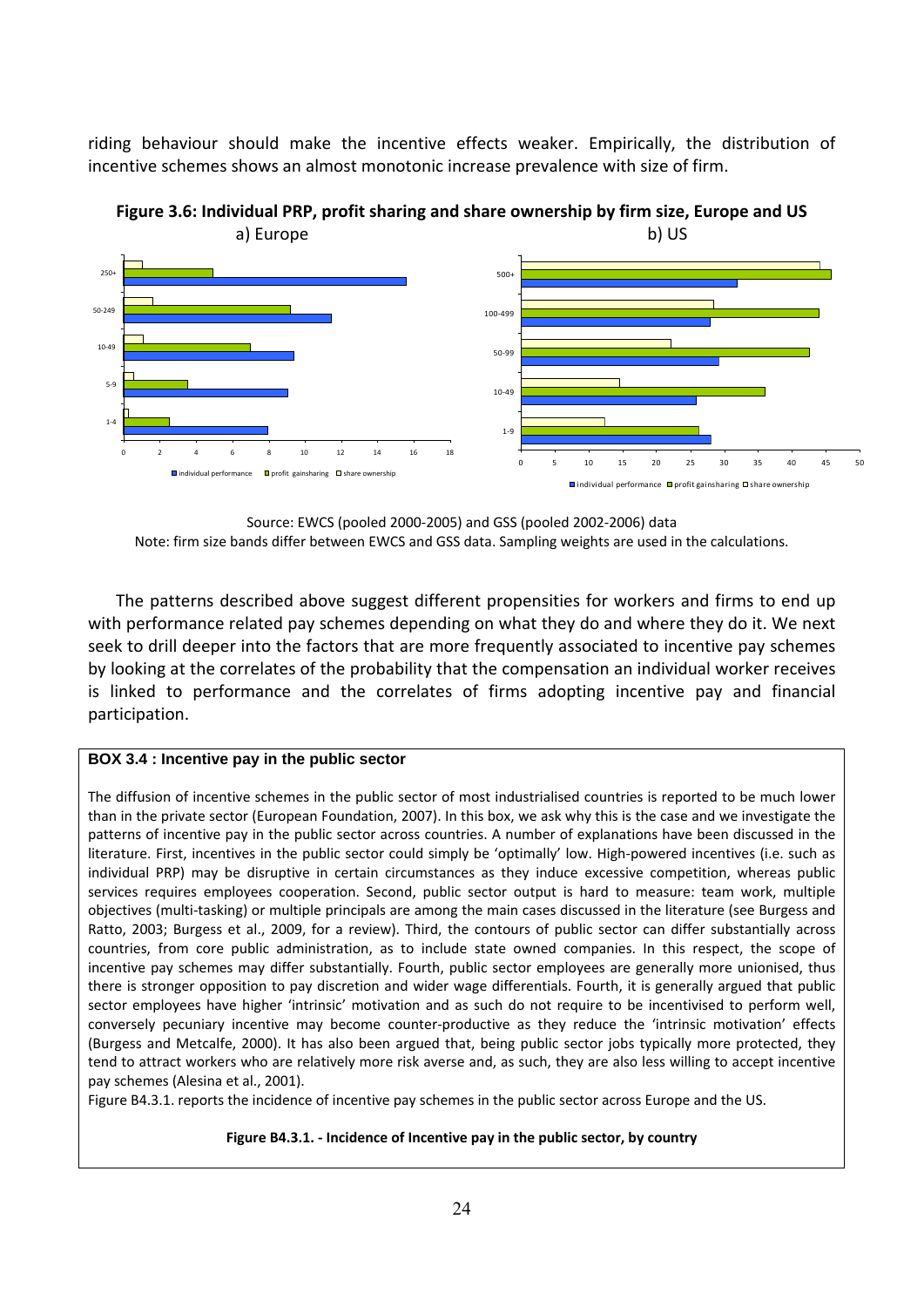Paying for Performance



better workers (Banjeree et al. 2008).

Table 3.2 reports the sample characteristics of workers in performance related pay jobs and in jobs with fixed pay only, respectively. Employees on incentive pay, as compared to those on fixed pay, are more likely to be males, more highly educated, and to have longer tenure. Incentive pay is more diffused in larger firms, in high‐skilled occupations like professional, while it is lower in service jobs. Differences are generally more pronounced in the US, where pay levels are much higher for employees covered by (any) incentive pay scheme than for those who are not so covered.

|                                 | Europe        |           | US            |           |
|---------------------------------|---------------|-----------|---------------|-----------|
|                                 | Incentive pay | Fixed pay | Incentive pay | Fixed pay |
|                                 | (1)           | (2)       | (3)           | (4)       |
| <b>Personal characteristics</b> |               |           |               |           |
| female                          | 0.310         | 0.461     | 0.436         | 0.542     |
| loweduc*                        | 0.208         | 0.295     | 0.067         | 0.130     |
| mideduc*                        | 0.403         | 0.395     | 0.644         | 0.711     |
| higheduc*                       | 0.389         | 0.311     | 0.289         | 0.158     |
| age <25 years                   | 0.141         | 0.187     | 0.134         | 0.179     |
| age 25-34 years                 | 0.314         | 0.298     | 0.296         | 0.286     |
| age 35-44 years                 | 0.278         | 0.262     | 0.253         | 0.215     |
| age 45+ years                   | 0.267         | 0.253     | 0.316         | 0.321     |
| Industry and occupations        |               |           |               |           |
| professionals                   | 0.083         | 0.068     | 0.216         | 0.133     |
| white                           | 0.300         | 0.316     | 0.359         | 0.306     |
| service workers                 | 0.128         | 0.175     | 0.105         | 0.193     |

#### **Table 3.2 : Descriptive statistics: incentive schemes and fixed pay, Europe and US**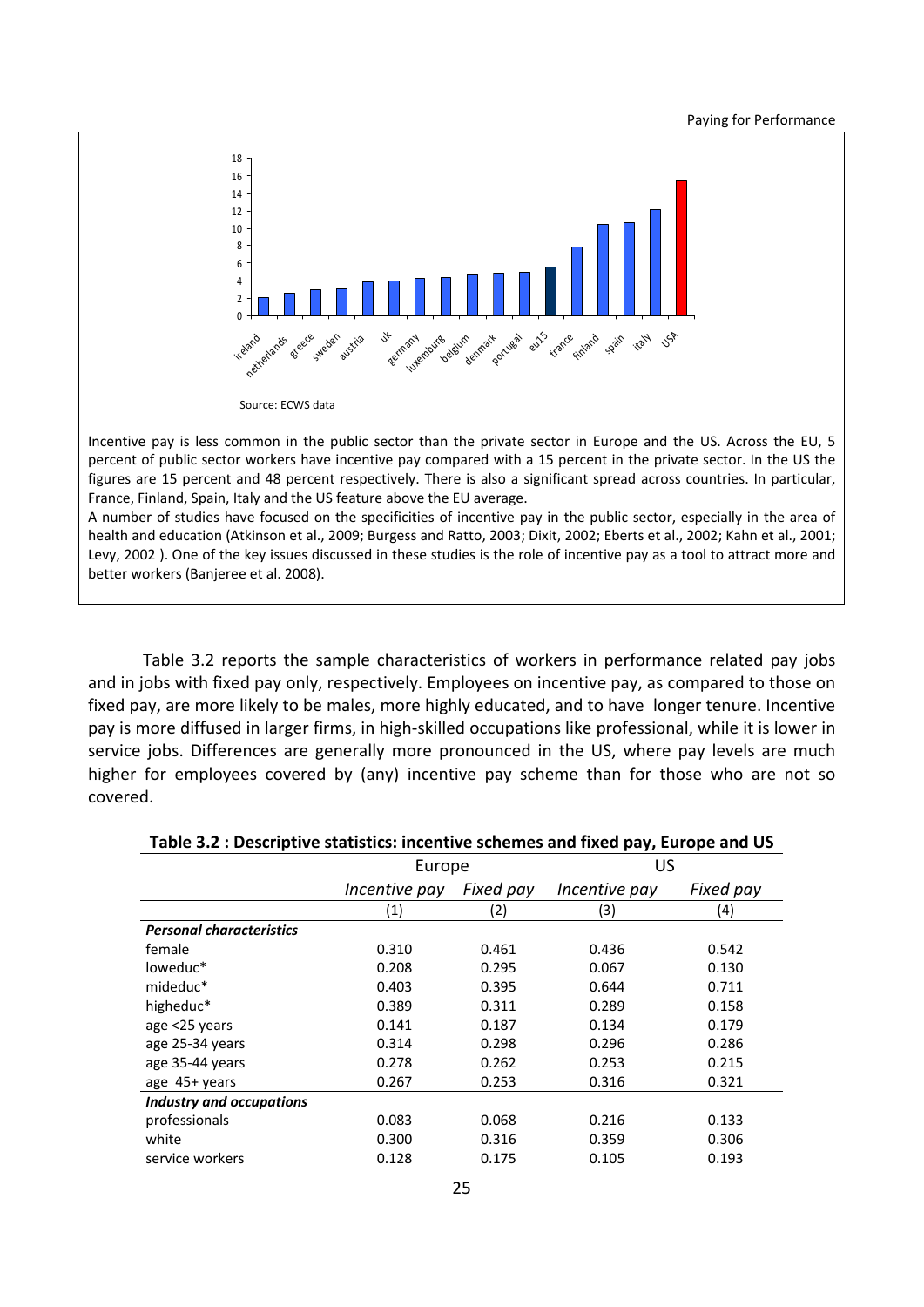| blue collars               | 0.490     | 0.441     | 0.320     | 0.368     |
|----------------------------|-----------|-----------|-----------|-----------|
| agriculture                | 0.021     | 0.020     | 0.015     | 0.017     |
| industry                   | 0.642     | 0.548     | 0.513     | 0.568     |
| services                   | 0.337     | 0.432     | 0.472     | 0.414     |
| Firm's size                |           |           |           |           |
| very small (EU1-4/US1-9)   | 0.103     | 0.180     | 0.159     | 0.236     |
| small (EU5-9/US10-49)      | 0.130     | 0.190     | 0.229     | 0.263     |
| medium (EU10-49/US50-99)   | 0.376     | 0.361     | 0.157     | 0.135     |
| large (EU50-249/US100-499) | 0.288     | 0.211     | 0.249     | 0.204     |
| very large (EU250+/US500+) | 0.104     | 0.058     | 0.207     | 0.162     |
| <b>Work attributes</b>     |           |           |           |           |
| tenure                     | 9.940     | 8.420     | 6.030     | 5.660     |
| hours worked               | 39.113    | 36.765    | 42.966    | 39.689    |
| Wages (EU-Euros/US-USD)    | 1,132.926 | 1,059.843 | 2,588.470 | 1,387.270 |
| <b>Nobs</b>                | 3,814     | 20,345    | 668       | 943       |

Note: \* the variable education for EWCS is only present in 2000. Sampling weights have been used to compute statistics

In the Appendix table A3.1, we report the marginal effects of the probability that an employee receives some form of incentive pay based on separate probit regressions for Europe and the US. Results portray a similar pattern in the determinants of incentive pay to that shown in Table 3.2, that is lower probability of a PRP schemes for women, young workers and the less educated. The partial effects for firm size are substantial, employees in medium‐big firms are characterised by a much higher probability to be in incentive pay jobs, as compared to employees in small firms.

We also investigated the association of incentive pay with various indicators of "high involvement management" practices<sup>12</sup> Using the probit model described in the appendix and different specifications with random and fixed country effects. The results, reported in table 3.3, suggest that high involvement management is, *ceteris paribus*, positively associated with the probability that a worker receives incentive pay. In particular, low job autonomy (‐3 percent in EU; ‐14 percent in US) and performing repetitive tasks (‐2 percent in EU; ‐12 percent in US) are associated with a lower probability that the worker is in a job covered by an incentive pay scheme. This is consistent with the notion that in jobs where the pace of work is dictated by the technology, workers can be more easily monitored and are less likely to receive incentive pay. Conversely, working in shifts and performing complex tasks are positively associated with the probability of a worker receiving incentive pay schemes. Long working hours defined by more than 40 hours per week show opposite effects in Europe and the US: in European countries long hours of work are associated with higher probability of incentive pay (+5 percent), while in the US the probability is lower (‐5 percent). One possible explanation for this is the greater hours worked in the US, which would make, the threshold of 40 hours a different meaning than in Europe.

|                      |             | Europe     |         | US                      |
|----------------------|-------------|------------|---------|-------------------------|
|                      | (1)         | 2)         | 3)      | (4)                     |
| Repetitive work (=1) | $-0.023***$ | $-0.016**$ |         | $-0.114***$ $-0.124***$ |
|                      | (0.007)     | (0.006)    | (0.022) | (0.021)                 |
| Shift $(=1)$         | $0.027***$  | $0.016*$   | 0.030   | 0.028                   |
|                      | (0.012)     | (0.008)    | (0.040) | (0.040)                 |

 $12$ 

See section 2 for a description of HIM practices.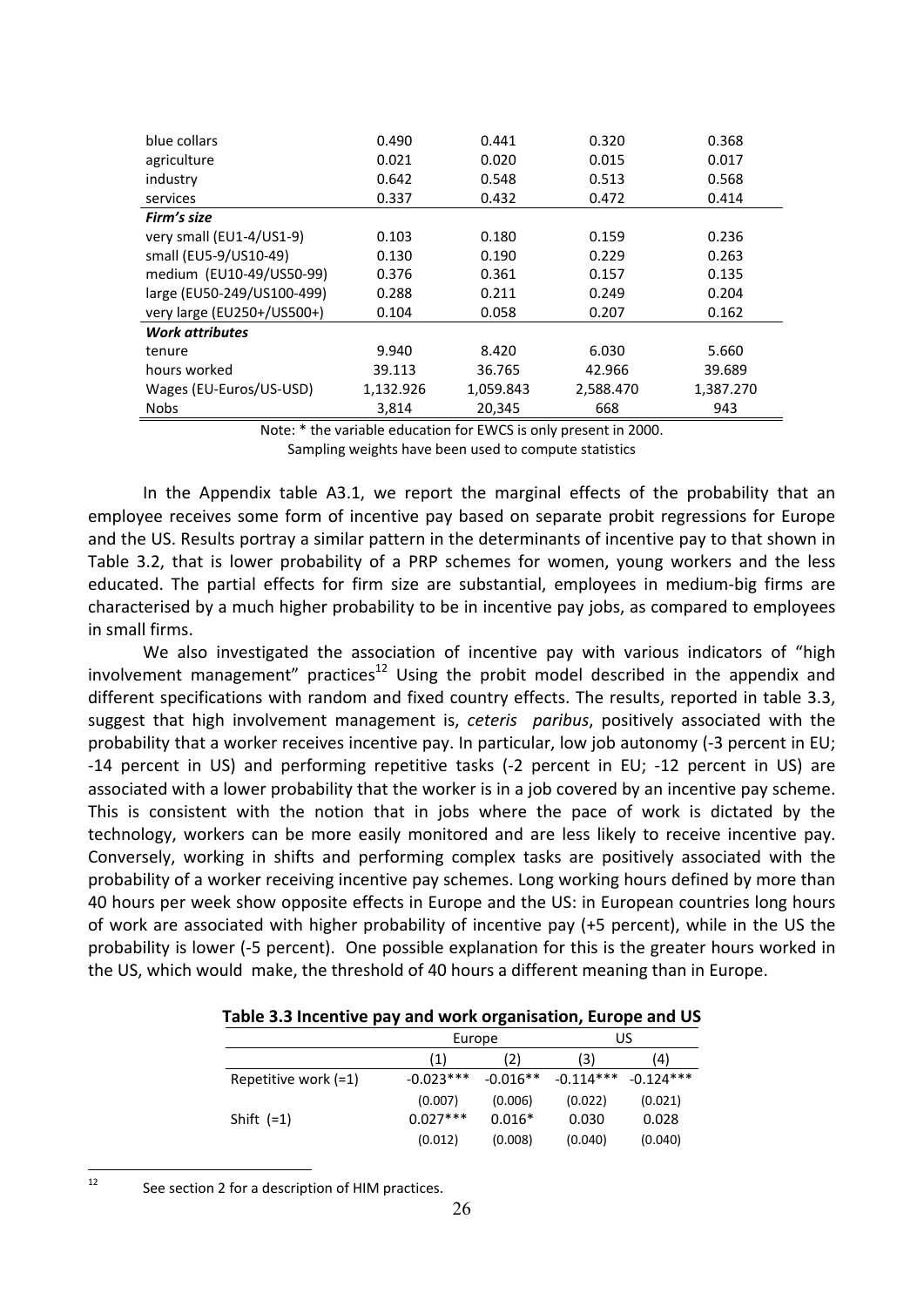| High work intensity $(=1)$ | $0.040***$  | $0.036***$  | $-0.011$    | $-0.011$    |
|----------------------------|-------------|-------------|-------------|-------------|
|                            | (0.007)     | (0.006)     | (0.049)     | (0.049)     |
| Low Job autonomy $(=1)$    | $-0.034***$ | $-0.029***$ | $-0.151***$ | $-0.138***$ |
|                            | (0.009)     | (0.006)     | (0.022)     | (0.020)     |
| Complex tasks $(=1)$       | $0.025**$   | $0.022***$  | $-0.033$    | $-0.027$    |
|                            | (0.012)     | (0.006)     | (0.039)     | (0.041)     |
| Working hours>40           | $0.037***$  | $0.044***$  | $-0.050**$  | $-0.047***$ |
|                            | (0.010)     | (0.009)     | (0.020)     | (0.024)     |
| Country random effects#    | ✓           |             | ✓           |             |
| Country fixed effects#     |             | ✓           |             | ✓           |
| Rsquared                   | 0.058       | 0.06        | 0.101       | 0.113       |
| <b>Nobs</b>                | 14,544      | 14,544      | 1,530       | 1,530       |

Note: All estimates include also employee, firm characteristics and year dummies. Excluded categories are: males, primary education, <25 years, professional, agriculture, firm size <5 EU/<10 US;

# For Europe we include country dummies, for US four macro regional dummies. Robust standard errors in parentheses. Significance levels: \*\*\* if p<0.01, \*\* if p<0.05, \* if p<0.1 . Probit partial effects reported.

Next, we look at the determinants of different types of incentive schemes. For comparability between EWCS and GSS data (for the reasons discussed above), we restrict attention to individual incentive schemes and financial participation. In table 3.4, we report the estimates of the probability of receiving incentive pay fitting our preferred specification (as in column 4 an 8 in table A3.1 in the appendix). Individual characteristics appear more correlated with financial participation rather than the individual schemes. In Europe, high education is not statistically associated with having an individual incentive , while the blue collar dummy is positive and statistically significant – the opposite for the pattern in the US. The likely reason is that that individual pay schemes for employees in Europe are more often old style piece-rates rather than merit pay based on objective and subjective assessments of performance. In Europe, firm size monotonically increases the probability of incentive pay with similar magnitudes for both individual and financial participation schemes whereas in the US, there is no statistically significant effect of firm size for individual schemes and much larger effects on financial participation than in Europe.

| Table 5.4 . Types of incentive scribilies, Europe and OS |             |               |             |               |
|----------------------------------------------------------|-------------|---------------|-------------|---------------|
|                                                          |             | Europe        |             | US.           |
|                                                          | Individual  | Financial     | Individual  | Financial     |
|                                                          | schemes     | Participation | schemes     | Participation |
| <b>Employee Characteristics</b>                          |             |               |             |               |
| Female $(=1)$                                            | $-0.044***$ | $-0.049***$   | $-0.128***$ | $-0.112***$   |
|                                                          | (0.005)     | (0.004)       | (0.026)     | (0.030)       |
| Mideduc $(=1)$                                           | 0.008       | $0.022**$     | 0.029       | $0.119***$    |
|                                                          | (0.009)     | (0.010)       | (0.040)     | (0.045)       |
| Higheduc $(=1)$                                          | 0.005       | $0.052***$    | $0.171***$  | $0.257***$    |
|                                                          | (0.010)     | (0.012)       | (0.056)     | (0.052)       |
| age 25-34 years $(=1)$                                   | 0.008       | $0.034***$    | $-0.006$    | 0.063         |
|                                                          | (0.007)     | (0.008)       | (0.037)     | (0.043)       |
| age 35-44 years (=1)                                     | $0.013*$    | $0.034***$    | 0.038       | $0.143***$    |
|                                                          | (0.007)     | (0.008)       | (0.039)     | (0.044)       |
| age $45+$ years $(=1)$                                   | 0.001       | $0.024***$    | $-0.031$    | $0.091**$     |

**Table 3.4 : Types of incentive schemes, Europe and US**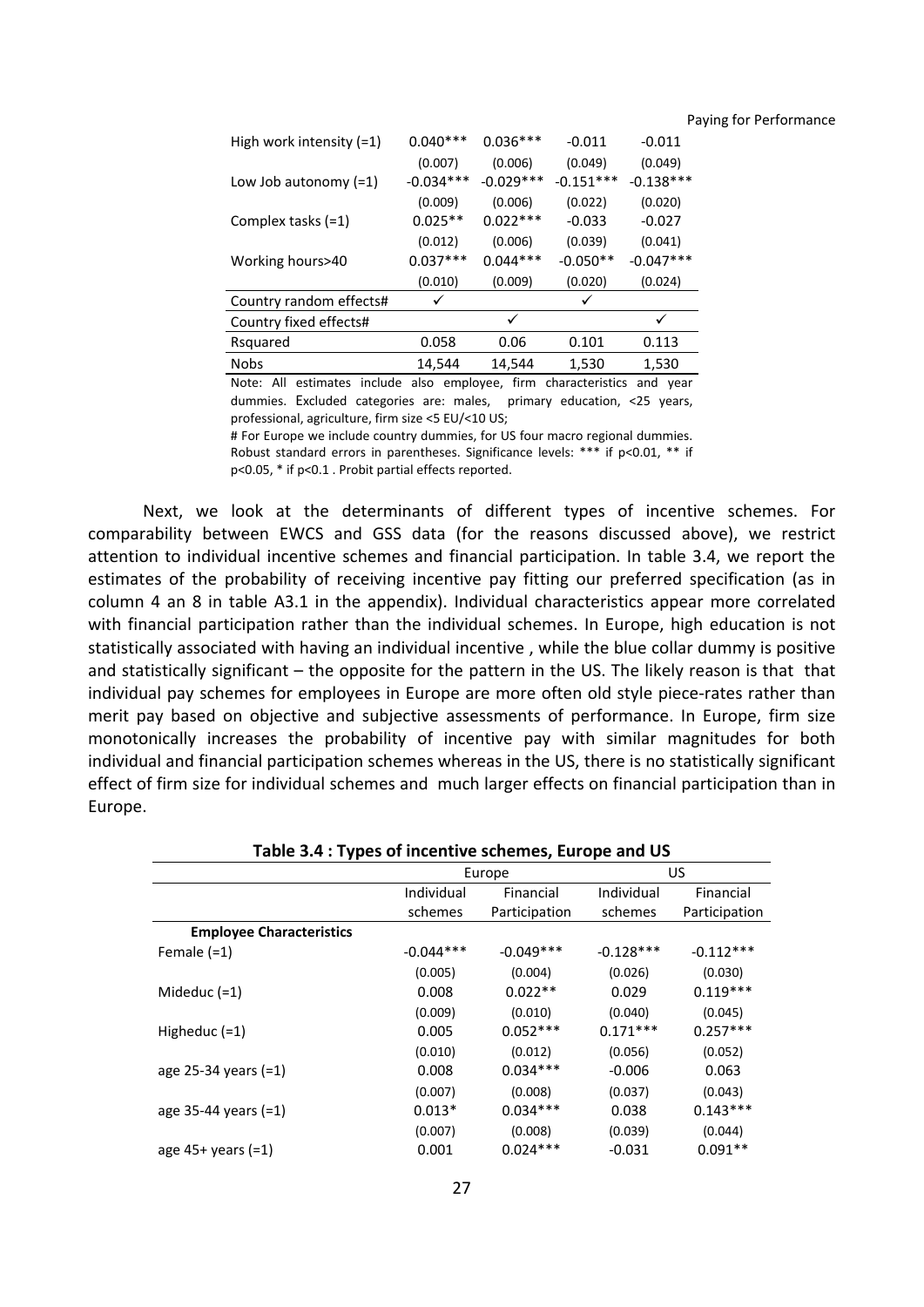|                                  | (0.007)    | (0.008)     | (0.035)     | (0.042)     |
|----------------------------------|------------|-------------|-------------|-------------|
| White collars $(=1)$             | 0.006      | $-0.001$    | $-0.013$    | $-0.026$    |
|                                  | (0.010)    | (0.007)     | (0.037)     | (0.045)     |
| Service workers (=1)             | 0.017      | $-0.020***$ | $-0.096***$ | $-0.181***$ |
|                                  | (0.012)    | (0.007)     | (0.040)     | (0.050)     |
| Blue collars $(=1)$              | $0.034***$ | $-0.056***$ | $-0.150***$ | $-0.136**$  |
|                                  | (0.011)    | (0.008)     | (0.038)     | (0.049)     |
| <b>Firm Characteristics</b>      |            |             |             |             |
| Industry $(=1)$                  | 0.013      | 0.012       | $-0.016$    | $-0.064$    |
|                                  | (0.016)    | (0.017)     | (0.093)     | (0.112)     |
| Service $(=1)$                   | $-0.009$   | $-0.004$    | 0.034       | $-0.054$    |
|                                  | (0.016)    | (0.017)     | (0.094)     | (0.113)     |
| small (EU5-9; US10-49) (=1)      | $0.014*$   | 0.009       | $-0.011$    | $0.114***$  |
|                                  | (0.009)    | (0.008)     | (0.035)     | (0.040)     |
| medium (EU10-49; US50-99) (=1)   | $0.027***$ | $0.024***$  | 0.041       | $0.217***$  |
|                                  | (0.008)    | (0.007)     | (0.042)     | (0.044)     |
| large (EU50-249; US100-499) (=1) | $0.047***$ | $0.056***$  | 0.015       | $0.241***$  |
|                                  | (0.009)    | (0.009)     | (0.036)     | (0.039)     |
| very large (EU250+; US500+) (=1) | $0.074***$ | $0.089***$  | 0.012       | $0.291***$  |
|                                  | (0.015)    | (0.016)     | (0.038)     | (0.039)     |
| Rsquared                         | 0.079      | 0.104       | 0.077       | 0.106       |
| <b>Nobs</b>                      | 14,583     | 14,583      | 1,530       | 1,530       |

Note: See table 3.3. Probit partial effects reported.

Another way to examine the decision of firms to offer schemes is to ask how many incentive systems they have. Table 3.5 gives the distribution of individuals by number of incentive schemes received: no incentive pay scheme (i.e. only fixed wages), one incentive scheme (either individual or financial participation) or both. There are significant differences between Europe and the US. Only a very small proportion of European workers (1.4 percent) is covered by two schemes, while over one quarter (25.2 percent) of US workers is in a job that combine individual and financial participation schemes. The coefficients in the table are for an ordered probit equation that estimates the partial effect for the probability of receiving at least two incentive schemes. Women, the less educated, young persons and workers in blue collar and service jobs are less likely have more than one incentive scheme than workers with opposite characteristics. Size of firm also increases the chance of having a financial participation and an individual incentive system.

|   | Europe      | US                   |
|---|-------------|----------------------|
| 0 | 84.21       | 49.72                |
| 1 | 14.38       | 25.08                |
| 2 | 1.41        | 25.2                 |
|   |             |                      |
|   | $-0.068***$ | $-0.113***$          |
|   | (0.004)     | (0.025)              |
|   | $0.019**$   | $0.111***$           |
|   | (0.008)     | (0.038)              |
|   | $0.040***$  | $0.248***$           |
|   | (0.010)     | (0.043)              |
|   | $0.028***$  | 0.048                |
|   |             | <b>Europe and US</b> |

**Table 3.5 : Number of incentive schemes: distribution and estimates (ordered probit), Europe and US**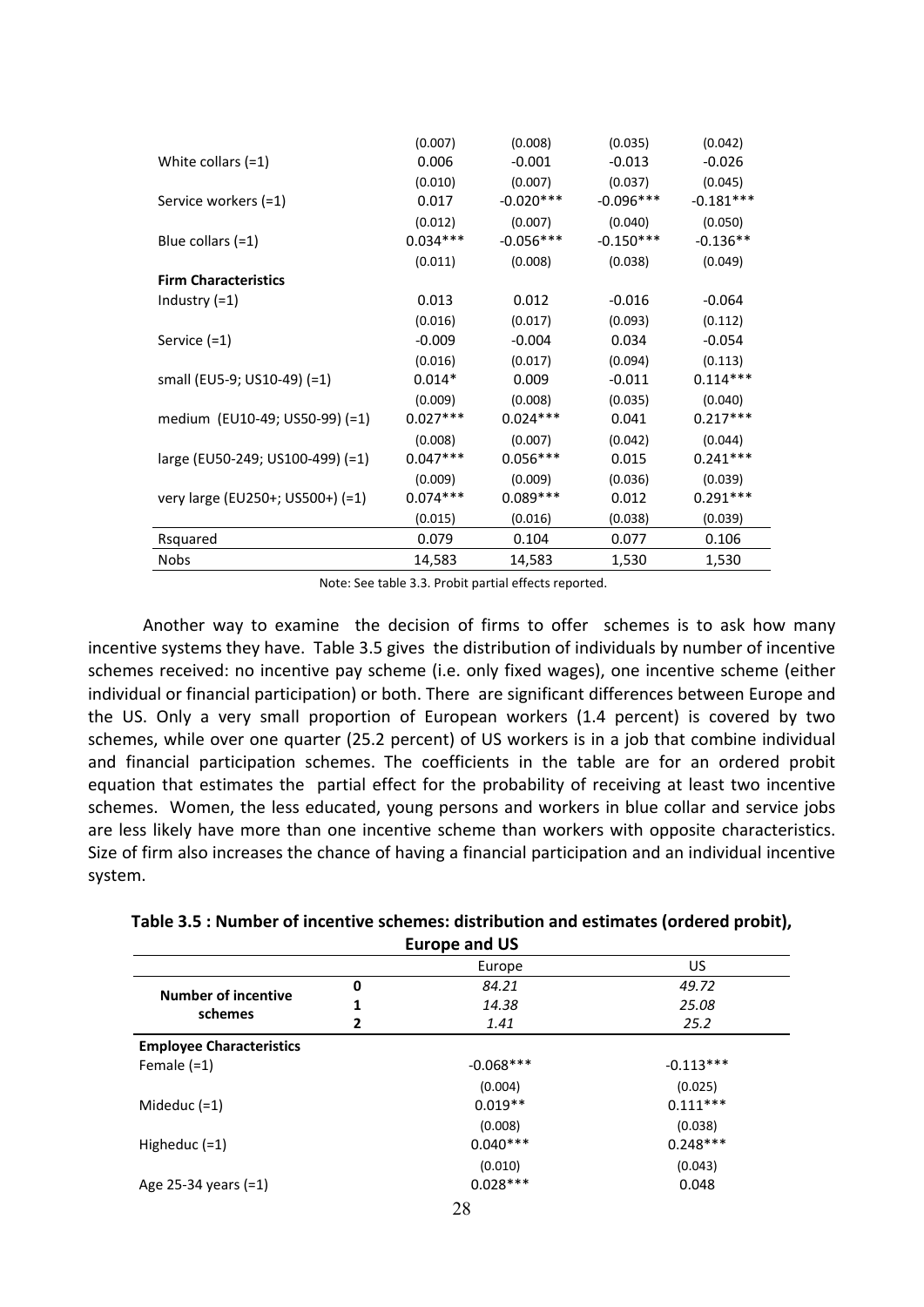|                                  |             | Paying for Performance |
|----------------------------------|-------------|------------------------|
|                                  | (0.007)     | (0.036)                |
| Age 35-44 years (=1)             | $0.032***$  | $0.118***$             |
|                                  | (0.007)     | (0.035)                |
| Age $45+$ years $(=1)$           | $0.018**$   | $0.083**$              |
|                                  | (0.007)     | (0.035)                |
| White collars $(=1)$             | $-0.001$    | $-0.015$               |
|                                  | (0.008)     | (0.039)                |
| Service workers (=1)             | $-0.014$    | $-0.159***$            |
|                                  | (0.009)     | (0.045)                |
| Blue collars $(=1)$              | $-0.023***$ | $-0.124***$            |
|                                  | (0.008)     | (0.042)                |
| <b>Firm Characteristics</b>      |             |                        |
| Industry $(=1)$                  | 0.020       | $-0.083$               |
|                                  | (0.017)     | (0.089)                |
| Service $(=1)$                   | $-0.009$    | $-0.058$               |
|                                  | (0.016)     | (0.091)                |
| small (EU5-9; US10-49) (=1)      | $0.018**$   | $0.067**$              |
|                                  | (0.008)     | (0.034)                |
| medium (EU10-49; US50-99) (=1)   | $0.039***$  | $0.172***$             |
|                                  | (0.007)     | (0.035)                |
| large (EU50-249; US100-499) (=1) | $0.075***$  | $0.181***$             |
|                                  | (0.008)     | (0.030)                |
| very large (EU250+; US500+) (=1) | $0.105***$  | $0.216***$             |
|                                  | (0.011)     | (0.031)                |
| Rsquared                         | 0.0814      | 0.112                  |
| <b>Nobs</b>                      | 14544       | 1530                   |

Note: The dependent variable indicates the number of incentive pay schemes. It takes value 0 for fixed pay, 1 for individual PRP and 2 for both individual PRP and financial incentives. All regressions include year dummies, and for Europe we include country effects, while for US macro regional dummies. Robust standard errors in parentheses. Ordered probit partial effects reported for top outcome=2. Significance levels: \*\*\* if p<0.01, \*\* if p<0.05, \* if p<0.1.

Finally, we decompose the increase in the diffusion of incentive schemes into changes in the characteristics of the workforce (i.e. more skilled workers, less service workers, increase in the proportion of large sized firms, etc.) versus changes in the probability of incentive schemes that are associated with those characteristics<sup>13</sup>; and then do the same exercise for the differences between coverage by incentive systems between Europe and the US.<sup>14</sup>

Table 3.6, reports the results of the decomposition over time. It shows that, in the US 38 percent is due to changes in the characteristics of workers and 62 percent to changes in the associated probabilities; whereas in Europe, trend is entirely attributable to changes in the probabilities.

| Table 3.6 : Decomposition of incentive schemes over time (2005 versus 2000§) |  |  |
|------------------------------------------------------------------------------|--|--|
|------------------------------------------------------------------------------|--|--|

 $13$ We perform a Blinder–Oaxaca type decomposition of the mean outcome differential of our dependent variable (PRP) as developed by Bauer and Sinning (2008). The decomposition in the nonlinear case can be written as:  $\Delta^{NL}=\{E_{\beta A}(Y_{iA}|X_{iA})-E_{\beta A}(Y_{iB}|X_{iB})\}+\{E_{\beta A}(Y_{iB}|X_{iB})-E_{\beta A}(Y_{i\beta}|X_{i\beta}\}$  . We also use Neumark (1988) weighting matrix.

 $14$  Caveats for this exercise: the time period is not exactly the same in EU and the US; and there remain measurement differences between the EU and US surveys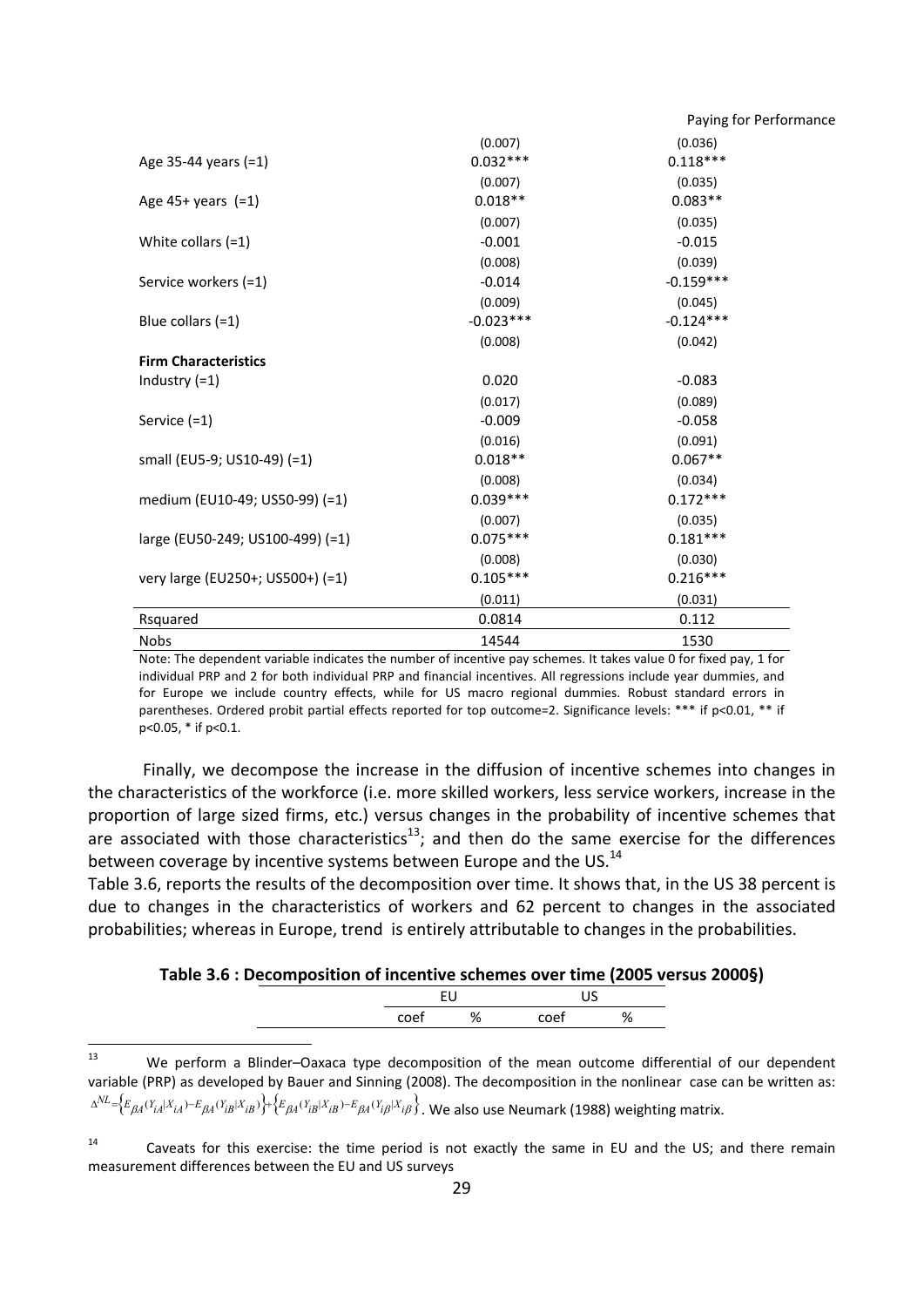| Characteristics  | -0.002 | $-3.63$ | 0.0177 | 37.92 |
|------------------|--------|---------|--------|-------|
| Coefficients     | 0.742  | 103.62  | 0.029  | 62.07 |
| Raw differential | 0.0716 | 100.    | 0.0467 | 100   |

Note: Blinder–Oaxaca type decomposition for non linear estimation § for the US the time span is 2006 versus 2002

Table 3.7, shows the results of the decomposition between the EU and the US. Eighty five percent of the difference in the incidence of incentive pay between the US and Europe is due to the higher probability of US employees being covered by incentive schemes.

#### **Table 3.7 : Decomposition of incentive schemes, US versus EU**

|                  | US vs EU |       |  |  |
|------------------|----------|-------|--|--|
|                  | coef     | %     |  |  |
| Characteristics  | 0.0513   | 14.96 |  |  |
| Coefficients     | 0.292    | 85.04 |  |  |
| Raw differential | በ 342    | 1 በበ  |  |  |

Note: Blinder–Oaxaca type decomposition for non linear estimation. Data are pooled over two surveys (2000‐2005; 2002‐2006)

Even controlling for a relatively large set of individual and firm characteristics, cross country differences in the probability that a worker receives some form of incentive pay remain large. We examine country differences next.

#### **BOX 3.5 ‐ Summary evidence of the main empirical findings: within effects**

- ‐ Only a limited number of studies have investigated the diffusion of incentive schemes across different countries. The evidence presented in this section begins to fill this gap documenting the incidence and growth of incentive schemes in European countries and the US.
- ‐ The share of workers who receive any form of incentive pay (i.e. individual, profit/gain sharing and share ownership) is strikingly different between countries, ranging from: 10‐15 percent in some European countries to over 40 percent in the US.
- ‐ Individual pay schemes and financial participation appear to be on the rise, although still much lower than the US. There is some evidence of a catching-up for those countries with incidence below the median.
- ‐ Some empirical regularities, within and between countries, seem to characterise the diffusion of incentive pay and the probability that a worker is covered by an incentive scheme. First, the diffusion of profit/gain sharing is higher in high‐skilled occupations. Second, incentive schemes are more prevalent in large sized firms and manufacturing and financial services.
- ‐ Incentive schemes are much less diffused in the public sector. Several reasons may explain why: less need of incentives due to (higher) intrinsic motivation, more problems in output appraisal (multi-tasking, team work, etc.), higher workers' risk aversion.
- ‐ The probability that a worker is covered by an incentive scheme is, *ceteris paribus*, 9 to 12 percent lower if female, 5 to 14 percent higher at 35-44 years of age, 13 to 24 percent higher in very large sized firms (EU and US respectively), while occupation and industry controls appear to play a minor role. High Involvement Management practices are often associated to incentive pay schemes.
- ‐ A decomposition of the differences in incidence between periods and across Europe and the US, shows an important contribution of coefficients (versus characteristics), suggesting a significant change in the mechanisms that determine incentive pay within and across firms.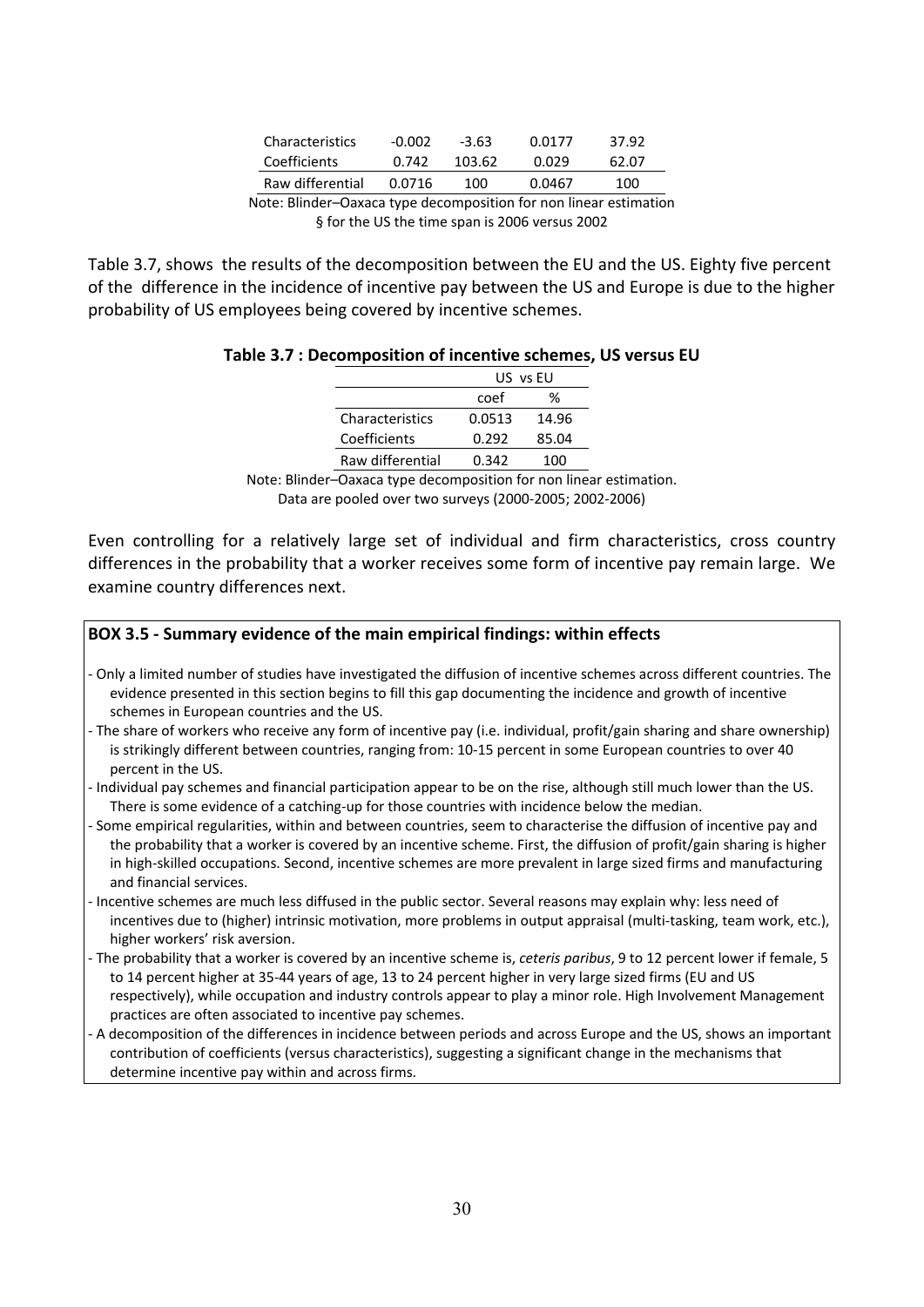#### **3.2. Empirical regularities between countries**

Because we have relatively few countries in our data set, we examine the links between the diffusion of incentive pay schemes and country variables with simple two variable comparisons of the incidence of performance pay with measures of particular country characteristics. Patterns that replicate those found within countries are more likely to hold up under more detailed investigation.

The first empirical regularity is between incentive pay and the size distribution of firms. Figure 3.7 shows that incentive pay is less common in countries with relatively more workers in of firms with less than 50 employees (rho=  $-0.35$ )<sup>15</sup>. These also tend to be Mediterranean countries where the share of family firm is larger, which is independently likely to limit the introduction and diffusion of employee financial participation schemes (Pendleton et al, 2001).



**Figure 3.7 : Incentive pay and share of small firms (<50)**

Source: EWCS, GSS and OECD institutional data. Note: country averages (2000‐2005 EWCS; 2002‐2006 GSS)

The diffusion of piece-rates or financial participation also depends on the role of collective bargaining in pay setting. Unions generally favour modes of payment that limit managerial discretions and egalitarian pay policies pursued by trade unions contrast with the individualisation of pay or even with strong decentralisation of collective bargaining. Workers paid on piece-rates are, in general, less likely to be union members. Figure 3.8 a) shows, however, that the relation between union density and the extent of incentive pay follows a "U" shape relationship with low incidence of incentive pay at both low and high levels of unionisation. Strong unions may be able to negotiate the introduction of (collective) incentive pay schemes and monitor their application with direct participation in joint management committees. Since union density may not represent the effective union power in bargaining, in Figure 3.8 b) we show the relationship between

<sup>15</sup> The negative correlation is partly driven by the position of the US. If we exclude the US the fitted line flattens.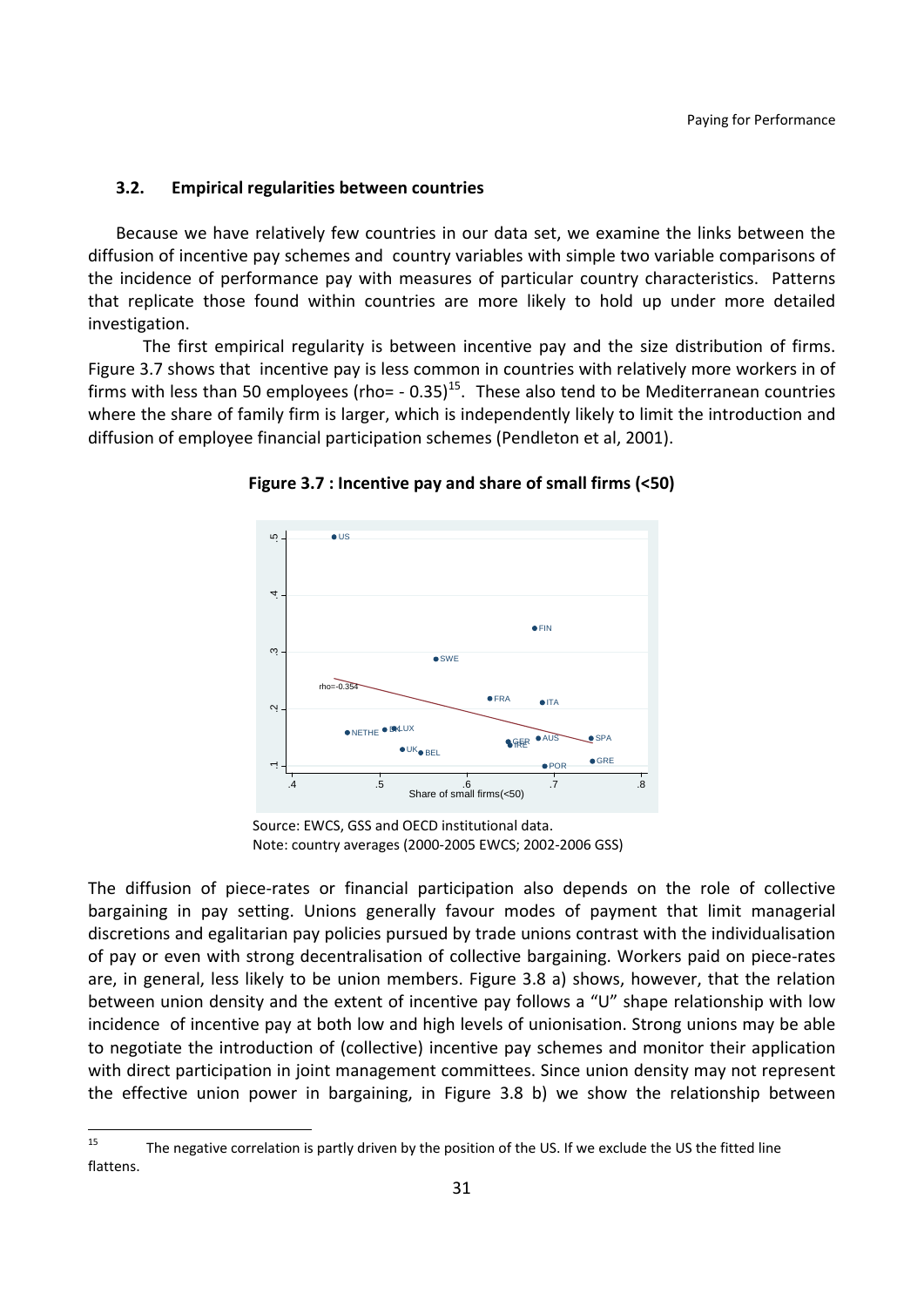incentive schemes and excess bargaining power, that is the ability of the union to extend the effects of collective bargaining over and above their membership<sup>16</sup>. The negative correlation shows that incentive pay schemes are more diffused in institutional settings where unions are weak or where they are encompassing; conversely when bargaining power is based on (excess) coverage there is likely to be strong opposition to performance related and discretional pay.





Source: EWCS, GSS and OECD institutional data. Note: country averages (2000‐2005 EWCS; 2002‐2006 GSS)

Figure 3.9 a) displays the relationship between a measure of the regulation of product markets and the diffusion of incentive pay. Figure 3.9 b) shows the relation between a measure of the regulation of labour markets and the diffusion of incentive pay. Both measures of regulation are negatively correlated with the diffusion of incentive pay (rho<sub>PM</sub> =  $-$  0.384; rho<sub>LM</sub> =  $-$  0.434). Countries with highly regulated product and labour market ‐‐ such as Mediterranean and (some) Continental European countries – exhibit a lower diffusion of incentive pay. One possible mechanism at work is that greater regulation reduces competitive pressures to introduce performance related pay to attract, retain and motivate high ability employees.

#### **Figure 3.9 : Incentive pay and market regulation**

 $\overline{a}$ 

a) Product market regulation b) Labour market regulation

Excess bargaining power is computed as the difference between collective contracts coverage and union membership. In France, for example, union coverage is close to 95% while union membership is less than 10%; conversely in Sweden both coverage and unionisation are very high and excess bargaining power is low. The extent of excess bargaining coverage depends on mandatory (or *de facto*) extensions of union contracts to the relevant occupation/industry.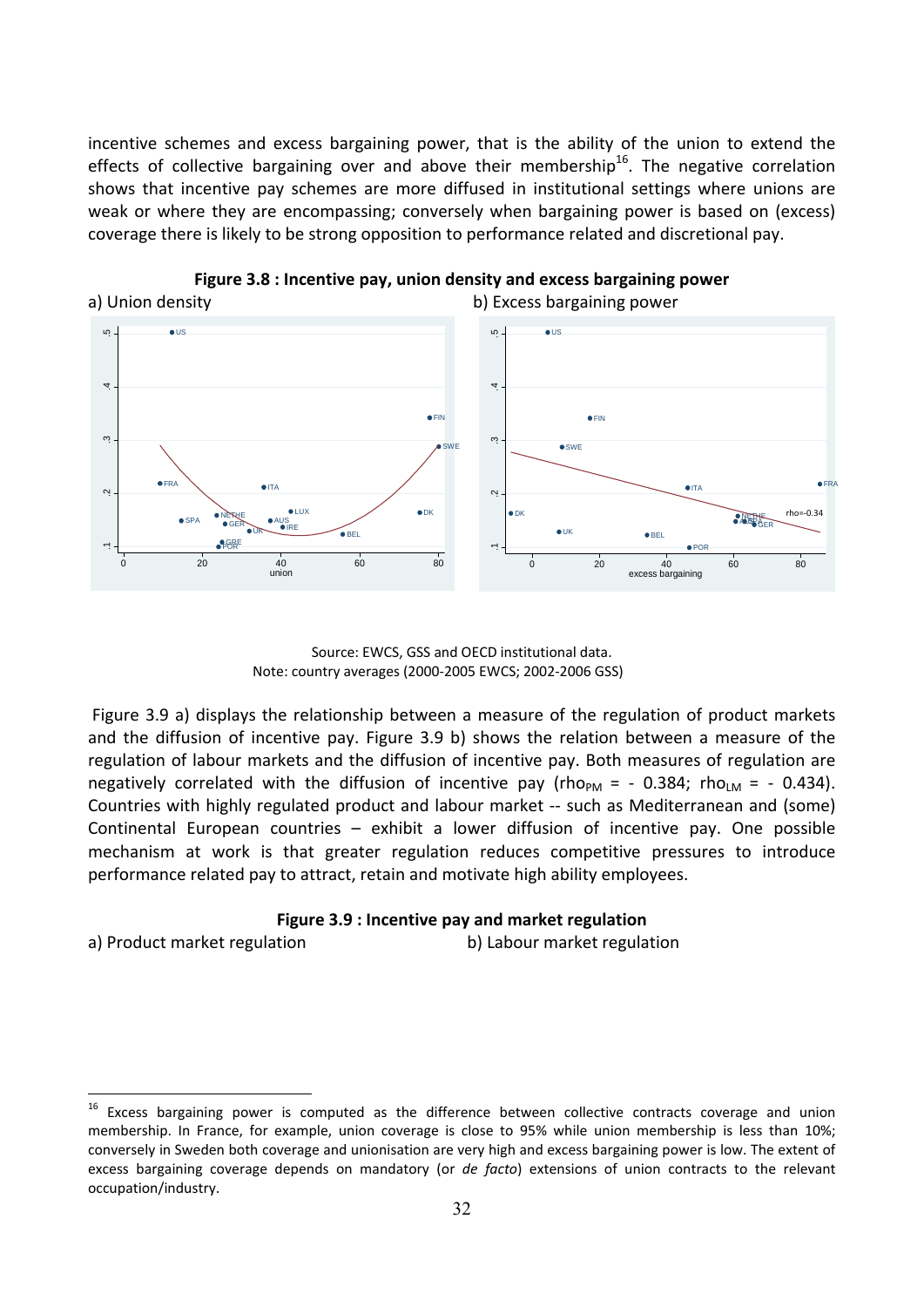



Source: EWCS, GSS and OECD institutional data. Note: country averages (2000‐2005 EWCS; 2002‐2006 GSS)

Capital market development is also associated with the diffusion of incentive pay. Sharing and ownership schemes are more likely when a larger proportion of companies are listed on the stock exchange or capital markets are otherwise more developed. Figure 3.10, shows a strong positive correlation (rho= 0.51) between an index of capital market development<sup>17</sup> and the diffusion of incentive pay. But note that the UK and the US which are in capital market development and should thus experience a higher diffusion of sharing and share ownership schemes (Festing et al 1999, Pendleton et al 2001; Poutsma, 2001) have very different levels of incentive pay, and that the same variation is also found between Finland and Luxembourg and Sweden and the Netherlands.



**Figure 3.10 : Incentive pay and capital markets development**

Source: EWCS, GSS and World Bank Capital market index. Note: country averages (2000‐2005 EWCS; 2002‐2006 GSS)

Output variability is generally associated with the demand of higher flexibility by firms. In this context, some forms of incentive pay can grant greater flexibility of the wage bill over the

 $17$ 

We use the World Bank Capital market index.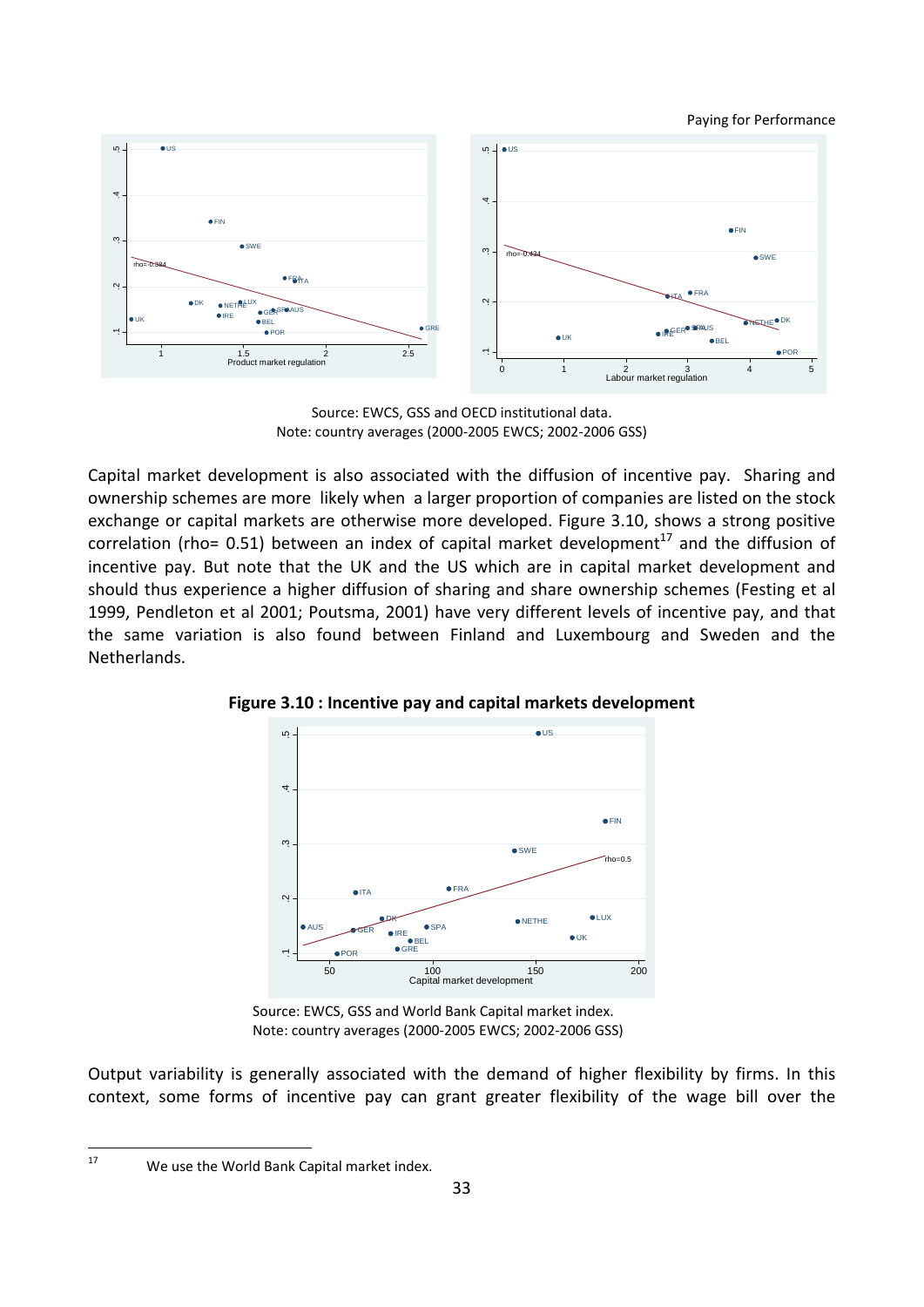business cycle. Figure 3.11 does not support the above hypothesis, as the correlation is weak and bears the opposite sign (rho =  $-0.113$ ).



**Figure 3.11: Incentive pay and output variability**

Source: EWCS, GSS and Eurostat Note: country averages (2002‐2005 EWCS,2002‐2006 GSS)

Finally, "high involvement management" practices are likely to be associated with incentive pay. In figure 3.12, we relate an index of several high involvement management practices to the diffusion of incentive pay.<sup>18</sup> The figure documents a large spread in management practices across countries and a positive relationship with the diffusion of incentive pay (rho = 0.219).

**Figure 3.12 : Incentive pay and high involvement management practices**



Source: EWCS, GSS Note: country averages (2002‐2005 EWCS,2002‐2006 GSS)

Overall, the empirical regularities suggest the existence of an association between country attributes and the diffusion of incentive pay schemes.

<sup>18</sup> To construct our indicator of HIMP, we use principal component analysis to extract the first factor out of a large number of management practices drawn from EWCS data.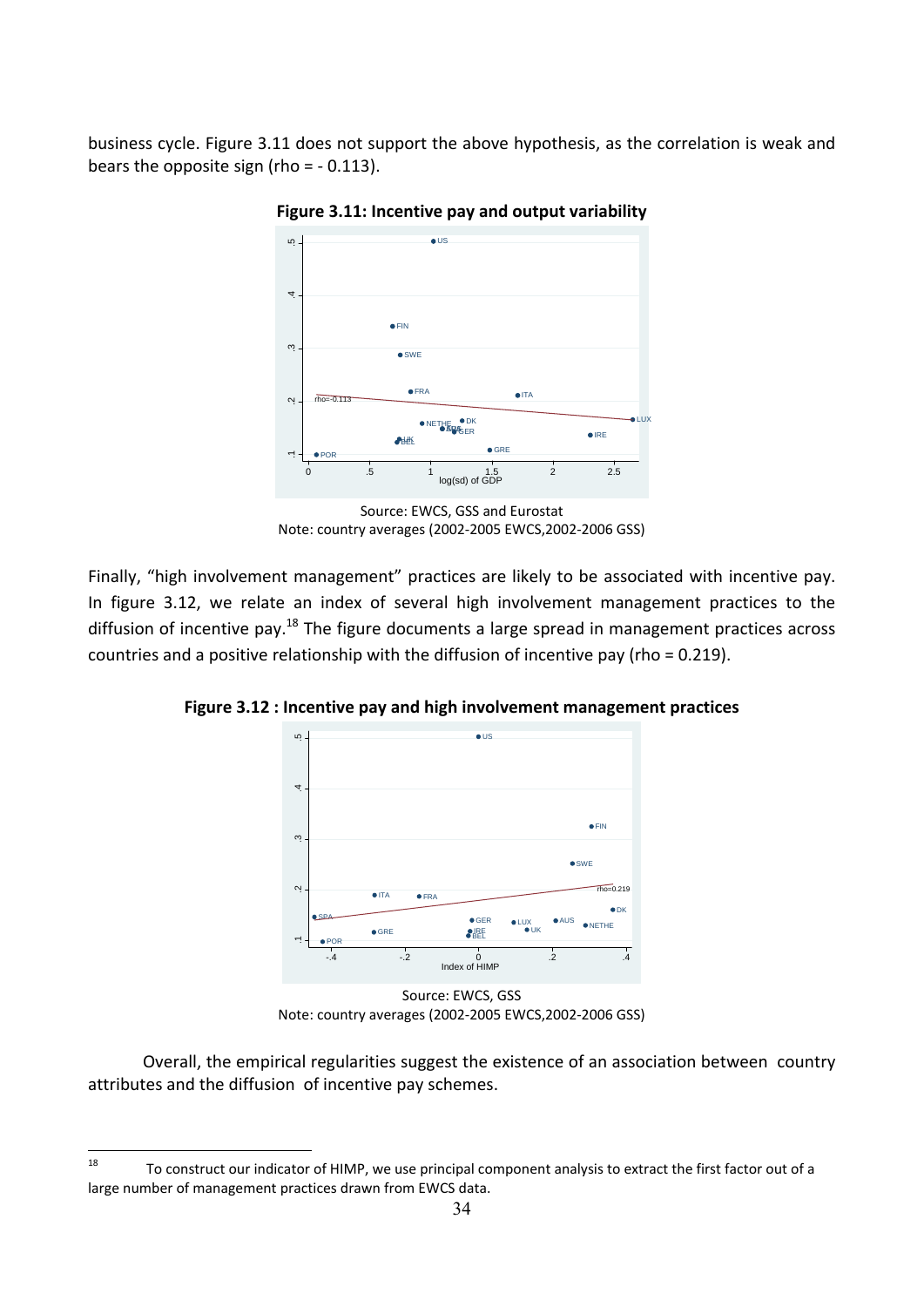#### **BOX 3.6 ‐ Summary evidence of the main empirical findings: between evidence**

‐ The diffusion of incentive pay schemes has been shown to be related to several country structural characteristics, such as: the industrial structure, the development of financial markets and the institutional setting.

‐ There are within‐country and cross‐country patterns in the diffusion in incentive pay that suggest that economic and institutional factors substantially affect the decision of firms and workers to choose this form of compensation and the type of incentive pay.

‐ The proportion of workers receiving incentive schemes, in each country, has been found to be associated to:

- ‐ the proportion of small companies,
- ‐ the degree of regulation of product and labour markets,
- ‐ unionisation,
- ‐ capital markets development,
- ‐ diffusion of HIM practices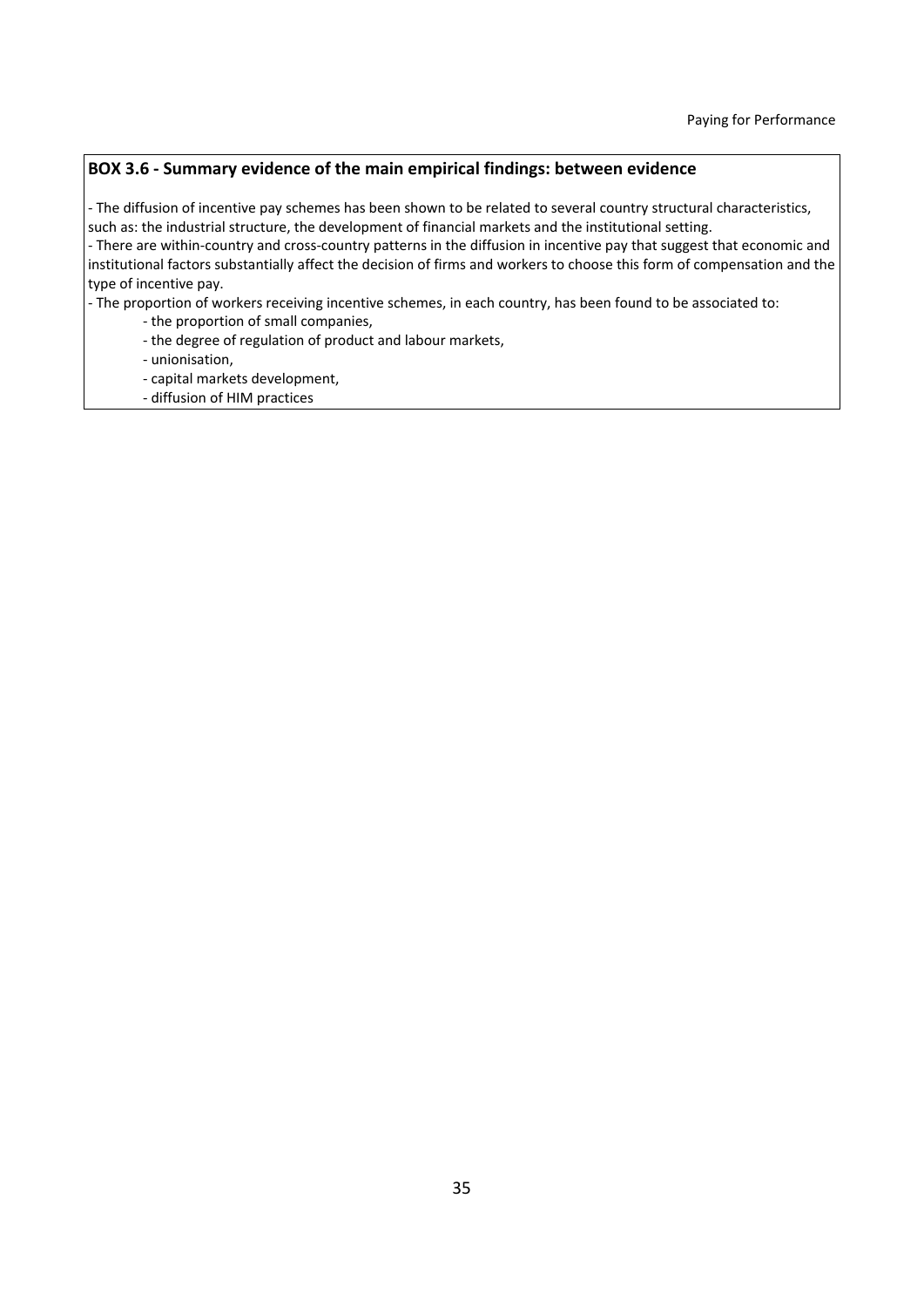# **Appendix to section 3.**

|                                  | Europe       |             |              | US          |              |             |              |             |
|----------------------------------|--------------|-------------|--------------|-------------|--------------|-------------|--------------|-------------|
|                                  | (1)          | (2)         | (3)          | (4)         | (5)          | (6)         | (7)          | (8)         |
| <b>Employee Characteristics</b>  |              |             |              |             |              |             |              |             |
| Female $(=1)$                    | $-0.095***$  | $-0.093***$ | $-0.080***$  | $-0.081***$ | $-0.100***$  | $-0.097***$ | $-0.121***$  | $-0.125***$ |
|                                  | (0.009)      | (0.006)     | (0.006)      | (0.006)     | (0.032)      | (0.026)     | (0.039)      | (0.030)     |
| Secondary education $(=1)$       | $0.059***$   | $0.033**$   | $0.046***$   | $0.025**$   | $0.169***$   | $0.180***$  | $0.116*$     | $0.127**$   |
|                                  | (0.016)      | (0.012)     | (0.015)      | (0.012)     | (0.059)      | (0.043)     | (0.064)      | (0.045)     |
| Tertiary education $(=1)$        | $0.098***$   | $0.071***$  | $0.072***$   | $0.050***$  | $0.343***$   | $0.359***$  | $0.252***$   | $0.267***$  |
|                                  | (0.022)      | (0.014)     | (0.021)      | (0.014)     | (0.040)      | (0.041)     | (0.060)      | (0.050)     |
| 25 to 34 years old $(=1)$        | $0.053***$   | $0.052***$  | $0.032***$   | $0.033***$  | $0.083**$    | $0.094**$   | 0.041        | 0.054       |
|                                  | (0.010)      | (0.010)     | (0.008)      | (0.010)     | (0.041)      | (0.040)     | (0.054)      | (0.043)     |
| 35 to 44 years old $(=1)$        | $0.051***$   | $0.050***$  | $0.036***$   | $0.036***$  | $0.149***$   | $0.158***$  | $0.121***$   | $0.133**$   |
|                                  | (0.012)      | (0.010)     | (0.009)      | (0.010)     | (0.042)      | (0.041)     | (0.044)      | (0.043)     |
| 45+ years old $(=1)$             | $0.046***$   | $0.037***$  | $0.028**$    | $0.021**$   | $0.111***$   | $0.124**$   | $0.079*$     | $0.093**$   |
|                                  | (0.012)      | (0.010)     | (0.009)      | (0.010)     | (0.033)      | (0.039)     | (0.042)      | (0.042)     |
| White collars $(=1)$             |              |             | 0.001        | 0.00005     |              |             | $-0.023$     | $-0.017$    |
|                                  |              |             | (0.022)      | (0.012)     |              |             | (0.035)      | (0.045)     |
| Service workers (=1)             |              |             | $-0.023$     | $-0.018$    |              |             | $-0.176***$  | $-0.174***$ |
|                                  |              |             | (0.022)      | (0.013)     |              |             | (0.040)      | (0.052)     |
| Blue collars $(=1)$              |              |             | $-0.022$     | $-0.026**$  |              |             | $-0.130***$  | $-0.138**$  |
|                                  |              |             | (0.016)      | (0.012)     |              |             | (0.047)      | (0.048)     |
| <b>Firm Characteristics</b>      |              |             |              |             |              |             |              |             |
| Industry $(=1)$                  |              |             | 0.020        | 0.025       |              |             | $-0.082*$    | $-0.093$    |
|                                  |              |             | (0.027)      | (0.023)     |              |             | (0.048)      | (0.106)     |
| Service $(=1)$                   |              |             | $-0.019$     | $-0.011$    |              |             | $-0.062$     | $-0.065$    |
|                                  |              |             | (0.028)      | (0.023)     |              |             | (0.047)      | (0.108)     |
| small (EU5-9; US10-49) (=1)      |              |             | 0.021        | $0.023**$   |              |             | $0.075***$   | $0.075*$    |
|                                  |              |             | (0.016)      | (0.012)     |              |             | (0.020)      | (0.040)     |
| medium (EU10-49; US50-99) (=1)   |              |             | $0.046**$    | $0.048***$  |              |             | $0.189***$   | $0.193***$  |
|                                  |              |             | (0.017)      | (0.010)     |              |             | (0.038)      | (0.043)     |
| large (EU50-249; US100-499) (=1) |              |             | $0.091***$   | $0.095***$  |              |             | $0.206***$   | $0.205***$  |
|                                  |              |             | (0.023)      | (0.012)     |              |             | (0.027)      | (0.039)     |
| very large (EU250+; US500+) (=1) |              |             | $0.128***$   | $0.138***$  |              |             | $0.248***$   | $0.244***$  |
|                                  |              |             | (0.036)      | (0.019)     |              |             | (0.043)      | (0.039)     |
| Country random effects #         | $\checkmark$ |             | $\checkmark$ |             | $\checkmark$ |             | $\checkmark$ |             |
| Country fixed effects #          |              | ✓           |              | ✓           |              | ✓           |              | ✓           |
| R squared                        | 0.036        | 0.0616      | 0.0467       | 0.0718      | 0.045        | 0.058       | 0.082        | 0.096       |
| Number of observations           | 16,788       | 16,788      | 14,583       | 14,583      | 1,574        | 1,574       | 1,530        | 1,530       |

Note: All regressions include year dummies. Excluded categories are: males, primary education, <25 years, professional, agriculture, very small (<5 EU; <10 US); # For Europe we include country dummies, for US four macro regional dummies. Robust standard errors in parentheses. Significance levels: \*\*\* if p<0.01, \*\* if p<0.05, \* if p<0.1. Probit partial effects reported.

Table A3.1 records estimates of a probit model for the relationship between incentive pay and a set of covariates, where PRP<sub>it</sub> is a dummy variable for whether part of an employee's I compensation includes an incentive pay component (i.e. any of individual/piece‐rate, profit/gain sharing or share ownership) in wave *t*, and a vector of individual characteristics, job and firm attributes are controls<sup>19</sup> The covariates are industry, occupation, firm size and individual characteristics, job and firm attributes are controls<sup>19</sup> The covariates are industry, organisational practices. We run separate regressions for Europe and the US. Since we pool all individuals across

<sup>19</sup> In practice, we use the following probit specification,  $Prob\{PRP_{it} = 1\} = \Phi(\alpha + X_{it}\beta + T_t + C_J)$ , where  $X_{it}$  refers to the set of covariates,  $T_t$  refers to time and  $C_t$  to the country/region (when we use random country/region effects the latter terms is omitted).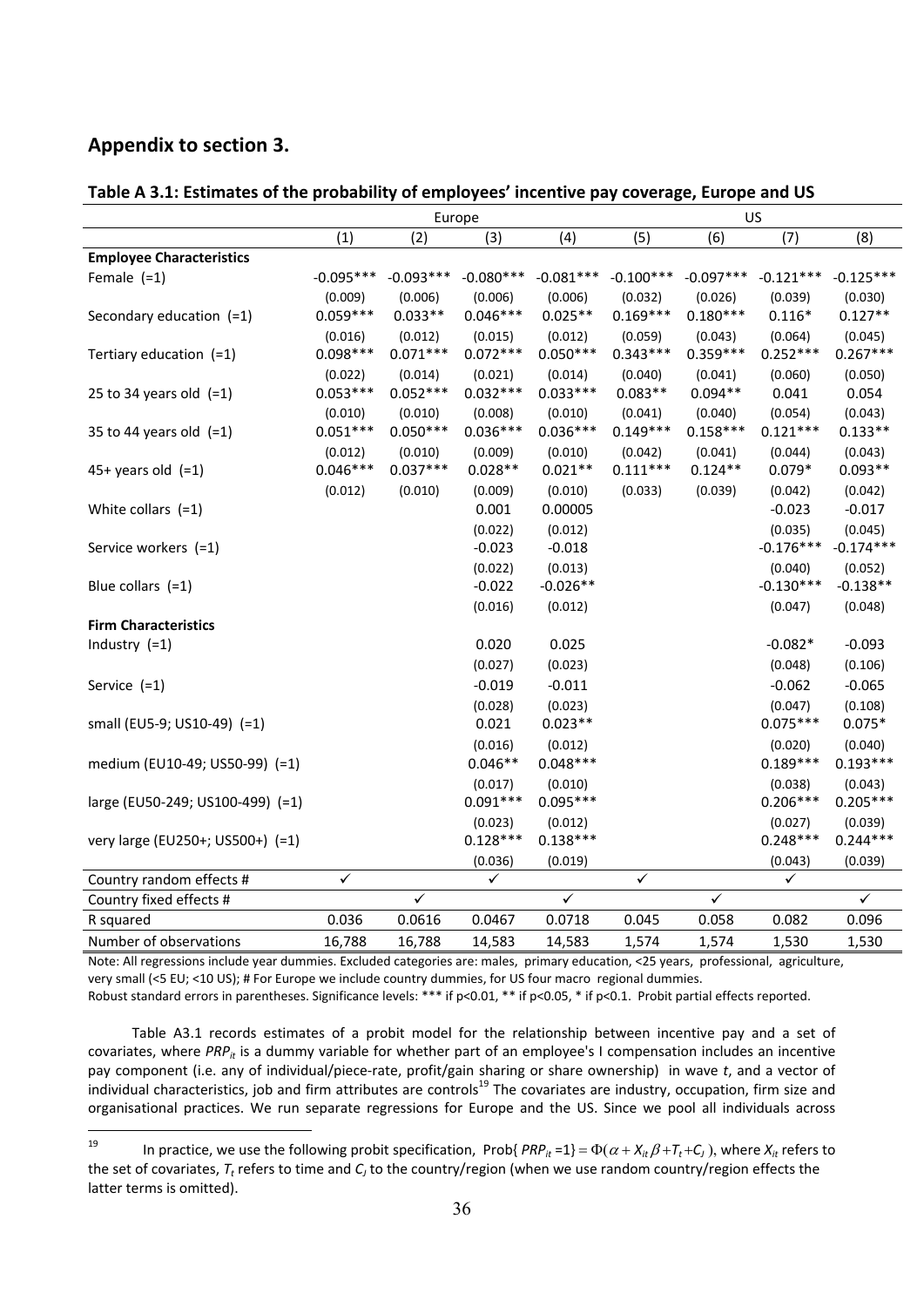Paying for Performance

countries and over time in order to capture country–specific factors that are independent of the included covariates, we specify the error term with a random country‐specific effect for Europe and a grouped state geographic vector for the US. Then we relax the assumption of independence with respect to the covariates and include country dummies. Time dummies are always included.

## **Data Appendix**

# **A) European Working Conditions Survey**

## *Sampling design*

The sample of the EWCS is representative of the persons in employment (employees and self-employed, according to the Eurostat definition) during the fieldwork period in each of the countries covered. In each country, the EWCS sample followed a multi-stage, stratified and clustered design with a 'random walk' procedure for the selection of the respondents<sup>20</sup>.

The sampling design consists in the following stages:

- Stratification of primary sampling units (PSUs) according to region and urbanisation level: as is the usual practice in face-to-face surveys, the interviews to be conducted in each country were clustered in a number of PSUs (each of them corresponding to a 'random walk' starting address) which were allocated to geographic areas stratified by region and urbanisation level. That is to say, in each country a table of population by region and urbanisation level was created, and the PSUs were allocated to the cells according to the proportion of population in each cell.
- Random selection of starting addresses within each PSU: within each stratum, each PSU was randomly assigned an address from which the 'random walk' would start.
- 'Random walk' procedure for the selection of the household: starting from the assigned address, the interviewer followed a strictly pre-defined procedure ('random walk') to select the households to contact for interviewing.4 Once a household was selected, it could not be substituted even if there was nobody at home, until four attempts to contact the interviewer had been unsuccessful (at different times and days). The 'random walks' were scheduled at a time of the day when the employees and self-employed were available (normally, in the evenings and weekends).
- Selection of the interviewee within the household: once a successful contact was achieved, the interviewer had precise instructions to: first, identify how many employed persons (according to the Eurostat definition) inhabited the house; and second, whenever more than one person in employment was identified, the person whose birthday was the latest should be selected for the interview.

The target number of interviews was 1,000 in all countries except Cyprus, Estonia, Luxembourg, Malta and Slovenia, in which it was 600.

# *Question on Incentive pay: [Q. EF.22.]*

‐ What does your remuneration include?

- 1. Basic fixed salary/wage
- 2. Piece rate or productivity payments
- 3. Extra payments for additional hours of work/overtime
- 4. Extra payments compensating for bad or dangerous working conditions
- 5. Extra payments compensating for Sunday work
- 6. Other extra payments
- 7. Payments based on the overall performance of the company (profit sharing scheme) where you work
- 8. Payments based on the overall performance of the group
- 9. Income from shares in the company you work for
- 10. Advantages of other nature (for instance medical services, access to shops etc.)
- 11. Other (spontaneous)
- 12. Don't Know

# **B) General Social Survey – US [Quality of work life (2002) and Shared capitalism (2006) modules]**

 $20$ Except for Belgium, Netherlands, Sweden and Switzerland, where the selection of the respondents was made using a phone register.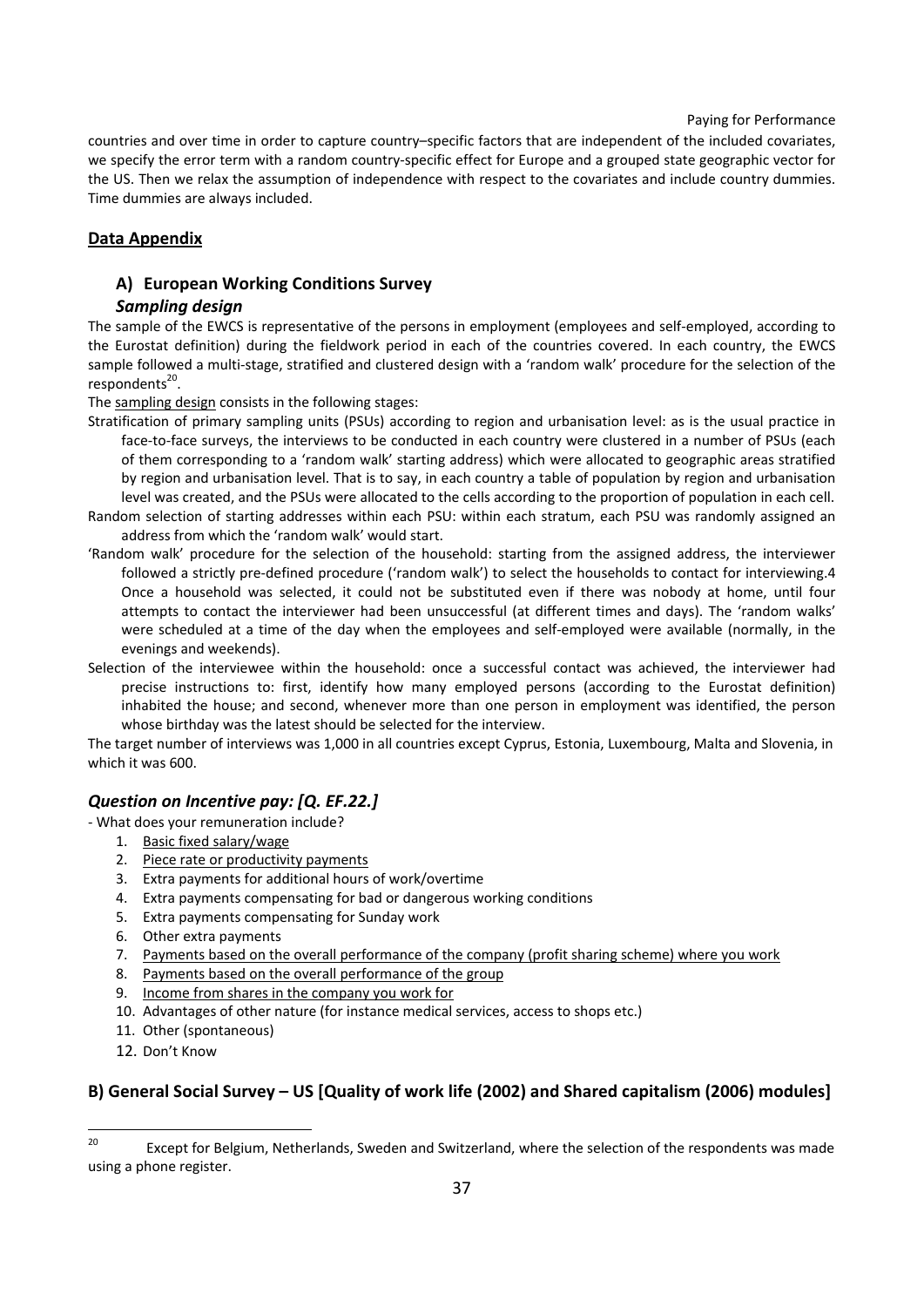## *Sampling design*

The NORC national probability sample is a stratified, multistage area probability sample of clusters of households in the continental United States. The selection of geographic areas at successive stages is in accordance with the method of probabilities proportional to size (p.p.s.). Furthermore, the clusters of households are divided into replicated subsamples in order to facilitate estimation of the variance of sample estimators of population characteristics.

#### The sampling design can be described as below:

At the first stage of selection, Standard Metropolitan Statistical Areas (SMSAs) and nonmetropolitan counties covering the total continental United States were grouped according to size strata within the nine Census regions. All population figures and other demographic information were obtained from 1970 Census reports. Within each size stratum grouping based upon geographic location, or racial characteristics (or both), was accomplished before selection. The final frame was further separated into zones or "paper strata" of equal population size in order to facilitate the selection of replicated subsamples of primary sampling units (PSUs). The selection of PSUs was designed to produce four independent subsamples of equal size. The four subsamples were randomly combined to form two larger subsamples of 101 PSUs each. The large subsamples are thus internally separable into two replicated subsamples for variance estimation purposes.

The second-stage procedure involved the direct selection of Census block groups or enumeration districts (E.D.s) within SMSAs or counties, eliminating the traditional intermediate stage of clustering selections within urban places or county division.

From 2004 onwards NORC has introduced an innovative approach to demographic sampling frame construction and sample design for NORC's program of face-to-face surveys. The important changes from previous GSS designs are: (i) the construction of a new list‐assisted sampling frame for 72% of the population; (ii) an increase in the size of the certainty stratum (the proportion of the population covered by certainty area selections); (iii) designation of new primary sampling units (PSUs) for the certainty stratum; (iv) designation of new secondary sampling units (SSUs) for the remaining "urban" areas; and (v) designation of larger SSUs for the remaining areas.

Considerations of cost and feasibility have determined that essentially all national sample designs worldwide are multi-stage samples with administrative/political areas as the primary sampling units. The absence of any satisfactory population register in the USA has led to the use of one or more stages of area sampling followed by listing of addresses/housing units in the selected ultimate area units (UAUs). This approach characterizes both the sample designs from the Census Bureau and those from the major social research centers such as the University of Chicago's NORC and the University of Michigan's Institute for Social Research (ISR).

## **Question on Incentive pay: [Section C – Shared Capitalism – Ballots 1‐6]**

‐ In your job are you eligible for any type of performance‐based pay, such as individual or group bonuses or any type of profit‐sharing?

- ‐ Does the size of these performance‐based payments depend on?
	- Company profits or performance
	- Workgroup or department performance
	- Individual performance
- ‐ What was the approximate total dollar value of these various payments in 2005?

‐ Do you own any shares of stock in the company where you now work, either directly or through some type of retirement or stock plan?

‐ Please give a general estimate of how much cash you would get if all this stock were sold today.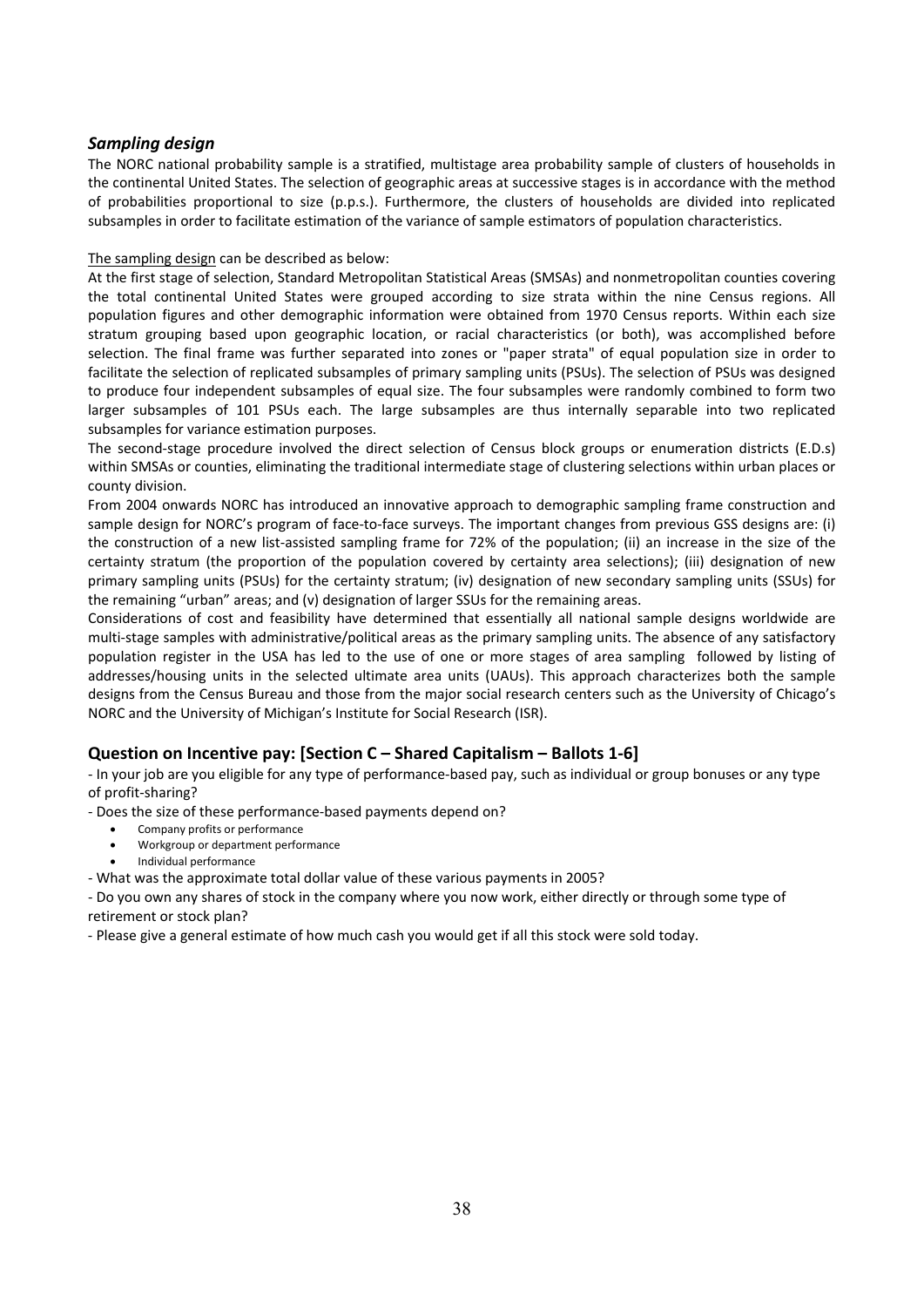# **4 Theoretical implications**

*The workhorse model* of incentive pay is one in which workers produce in isolation and output depends on costly individual effort. A standard principal-agent problem arises when output is observable by the employer and effort is not. In such a framework, the non‐observability of effort is a market imperfection. As Lazear (2000) and Prendergast (1999) show, this justifies the use of a contingent contract that relates pay to output, which can solve (or at least mitigate) the agency problem.

Under a fixed wage scheme, effort is costly to the worker and does not enter directly the determination of pay. Hence, the worker would theoretically exert no effort at all: He or she would essentially be a rentier. To avoid paying workers for doing nothing, firms with a fixed-wage scheme insist upon a minimal output level such that, if the worker produces less than the minimum he/she would be dismissed. In this situation, workers exert the lowest level of effort required to satisfy the minimum requirement.

An alternative to the contract with fixed wages and minimum requirements is individual performance pay in the form of piece‐rate, i.e. the worker receives a compensation that is the product of a given price times the output produced, which is itself a positive function of effort. This produces a first order optimum condition as the worker puts in effort up to the point where the marginal cost of effort equals the marginal value of the product produced.

## **BOX 4.1. The basic workhorse model.**

Consider a worker with a utility function that depends positively on pay (*w*) and negatively on effort (*e*):

*U=U(w,e)* In a fixed-wage scheme, *w* is simply set to an exogenous level  $w_0$  whereas under incentive pay it is an increasing function of some measure of output (*y*):

*w=w(y(e))*

The firm does not observe effort but observes *y*, which is, in turn, positively affected by *e*. Hence, in the absence of additional constraints, utility maximisation under a fixed-wage scheme leads to a corner solution with *e* set at its minimum admissible value (say, zero). A minimum requirement on *y* may induce higher effort, provided that the threat of job loss in case *y* falls short of the minimum standard is effective. Labour market imperfections, that generate a positive surplus from the job for the worker, make such a threat credible. Under incentive pay, the first order condition for utility maximisation is:

*U1(w,e)w1(y)y1(e)=‐U2(w,e)*

where subscripts indicate partial derivatives.

Profit maximising firms, may find it optimal to use incentive pay as opposed to fixed-wages, although this is not a general result.

## **4.1 Heterogeneity and selection**

Assume that the market generates both fixed wage contracts and piece‐rate type contracts. If workers differ in ability - modelled in the production process (Lazear, 1986; Prendergast, 1999) or in the utility cost of effort (Lazear, 2000) - there will likely be sorting of workers by the type of contract. In the first case, heterogeneity implies that more able workers produce higher output for the same level of effort. In the second case, equally able workers experience lower disutility of effort and produce more. The implications are similar whether workers differ in ability or taste or both, the same employment contract will be more attractive to some than to others, producing a sorting of workers by contract. A piece-rate system will elicit more effort from the worker. If a firm switches from fixed wages to piece rate, it should experience a rise in output both because employed workers are likely to exert more effort and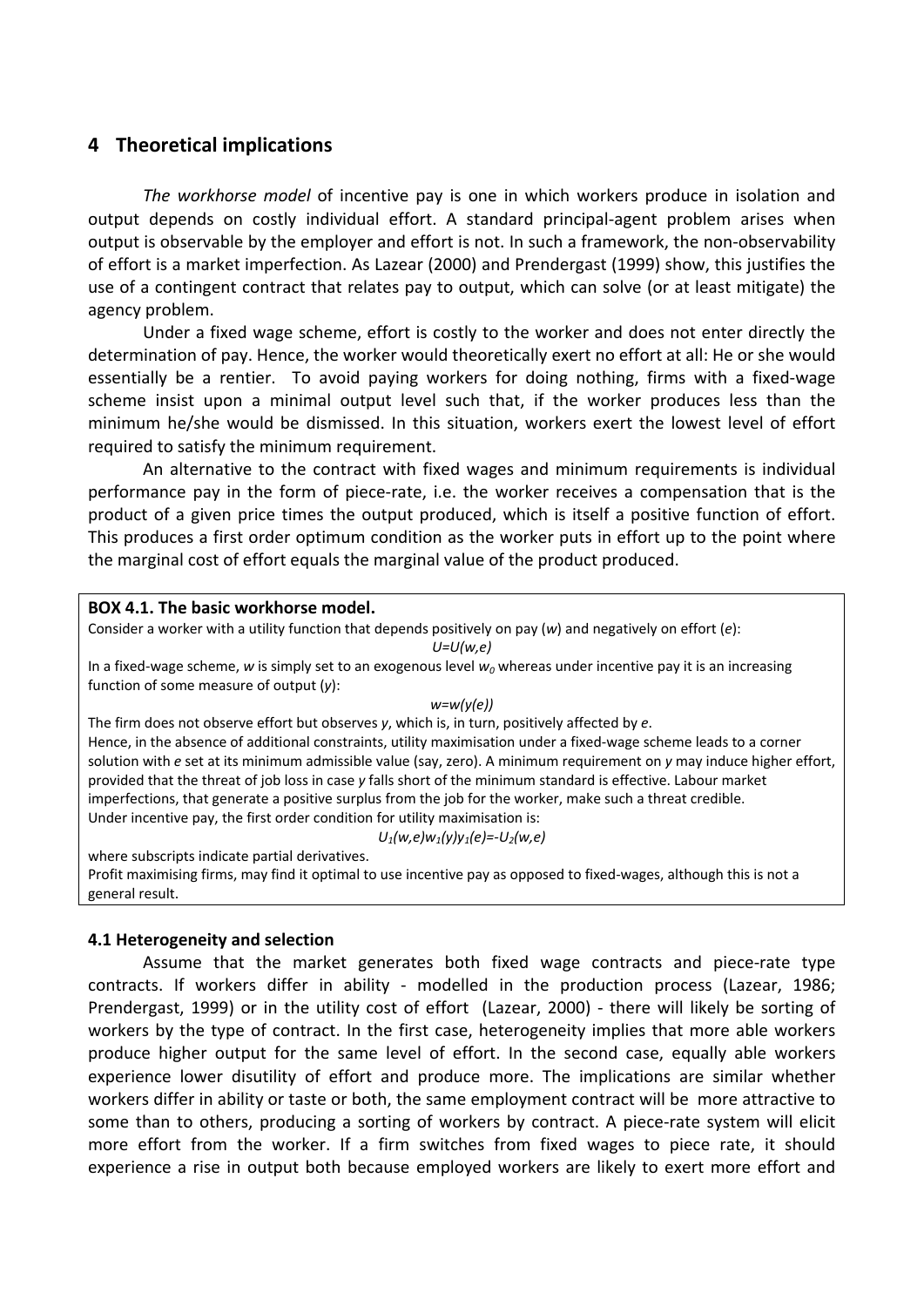because it will attract workers who produce more for the same level of effort or exert more effort in any given contract (compared to less able workers). Pay inequality unambiguously increases under the piece‐rate contract (Lemieux, 2009).

#### **BOX 4.2 . Heterogeneity and selection**

Workers heterogeneity can be introduced either in the utility function or in the performance function. In the utility function, it usually takes the form of lower disutility of effort for "good" workers: *U=U(w,c(e,α))* where  $\alpha$  measures the quality of the worker and it is assumed that  $c_2(e,\alpha)$ >0. In the performance function, it generates higher *y* for "good" workers for any given effort level:

also with *y2(e,α)>0*.

*y(e, α)*

In this setting, high‐*α* workers can achieve higher utility under performance pay while low‐*α* workers select themselves into firms that offer fixed wages.

## **4.2 Risk aversion and performance measurement**

Agency theory provides two additional important insights about incentive pay. The first concerns the role of risk aversion. Assuming that firms are risk neutral while workers are risk averse, the choice of the type of contract involves a trade-off between efficiency and insurance. In a standard fixed‐wage contract, the worker is fully insured and exerts minimal effort, thus reducing efficiency. In a piece-rate contract the worker bears all the risk (no insurance), while eliciting higher effort and receiving higher earnings. In a stochastic environment, workers require a compensation for higher risk when moving from a fixed-wage to a piece-rate contract. Such compensation may take any form that guarantees higher mean pay in the face of increased volatility. In practice, most incentive pay schemes involve the combination of a base wage, which is fixed, and a variable component (Prendergast, 2000 and 2002).

The second insight from agency theory relates to the importance of performance measurement (Gibbons, 1987; Baker, 1992 and 2002; Holmström and Milgrom, 1991). The simple workhorse model assumes that output is observable. But the observable measure in a contingent contract is generally only imperfectly related to the objective function of the principal.

One reason for this is that, when output is stochastic, then it is only partially correlated with effort. The output-based contract runs the risk of rewarding luck instead of effort or ability. Relative performance measures, such as one's output compared to the average in the firm or to a previous period, is one response to this problem. Under the assumption that shocks are correlated over time or across workers of the same firm, relative performance measures are more directly affected by individual effort, as the shock averages are controlled for (Baker, 1992).

Another reason for the discrepancy between observable measures of output arises when jobs involve multiple tasks. In such a situation measuring productivity also involves combining multiple indicators (Holmstrom and Milgrom, 1991). Multitasking imposes additional agency problems since the worker might substitute away from tasks with low returns to those that more directly and easily affect pay. Moreover, the firm might not be able to measure the output of all tasks equally well, thus generating potentially unwanted trade‐offs across activities.

Subjective evaluations, often in the form of assessments made by one's immediate supervisor in the hierarchy of the organisation provides one way to deal with the multi-tasking problem (Baker et al. 1994), but they have their own problems of favouritism and discretionary behaviour (Prendergast and Topel, 1996).

Another way to deal with the imperfect nature of objective measures of output is to use measures of performance at a sufficiently high level of aggregation to ensure that all tasks are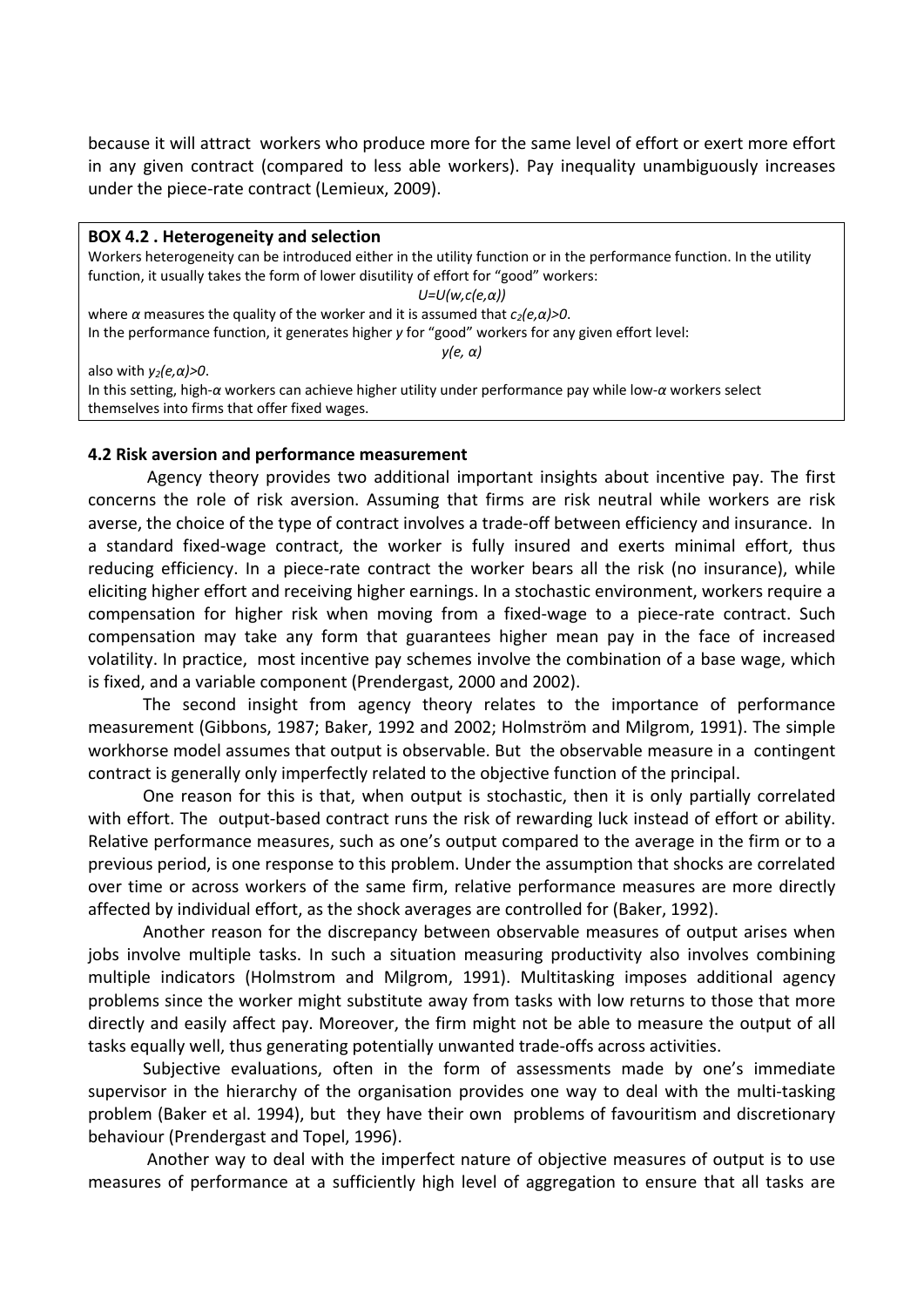influential. Profit sharing, as well as other forms financial participation, fall into this category. Obviously, such aggregate measures of performance are influenced not only by multiple tasks performed by the same worker but often times also by the activities of many co-workers. Consequently, a variety of new issues arises, such as the role of teams and the free‐riding problem.

#### **BOX 4.3. Stochastic environments, risk aversion and measurement**

In a stochastic environment the performance measure *y* is a function of both effort and a random shock (*ε*) and the goodness of *y* as a measure of performance depends on its gradient with respect to effort *e*, *y1(e, ε).* Workers' risk aversion is modelled in the form of a concave utility function with respect to *w*,  $U_{11}(w,e) < 0$ . Multi-tasking introduces a further complication in the specification of y, which is a function of the many different tasks (*τ1, τ2,..., τT*), each having a different gradient:

#### *y*( $\tau_1$ ,  $\tau_2$ ,  $\tau_7$ ) *with*  $y_t \neq y_j$  *for all t* $\neq j$ .

Notice additionally that *y* is a measure of performance, which may not necessarily be the key objective of the profit maximising employer (e.g. sales), so that the gradients of y and the objective of the firm may differ. Under such a system, if the worker is able to allocate effort to different tasks in order to maximise pay and the resulting allocation may not be optimal from the point of view of the principal.

## **4.3 Group incentives and monitoring**

Group‐based incentive schemes and financial participation are an alternative or a complement to individual performance pay when it is difficult to measure individual performance. This includes situations when individual output is not observable and only group performance can be used to write a formal contingent contract (FitzRoy and Kraft, 1987; Holmstrom, 1979; Lazear, 1986). As the measure of group performance is taken at a higher and higher level of aggregation, up to overall profits or some other indicator of the firm's financial performance, the employer may have an incentive to play with the accounting rules to under report economic results and, hence, share a smaller fraction of the residual claim with the workers. This is one of the reasons why financial participation is often associated with some kind of workers' involvement in decision making, either by direct participation of workers' representatives in company boards or by ownership schemes (Ben‐Ner and Jones, 1995).

Above and beyond measurement issues, the use of aggregate performance measures can reduce monitoring costs (FitzRoy and Kraft, 1986). So far we have maintained the assumption that, while output is observable, although imperfectly, individual effort to the production process is not. Alternatively, at least some part of effort can be observable through the implementation of a monitoring technology, as stressed by Shapiro and Stiglitz (1984) on efficiency wages.

The workhorse model can be augmented to include monitoring by adding a technology that allows the employer to directly observe the effort of the employee at some cost. In this setting, one new type of contract becomes available, namely one with fixed wages and a minimum input or effort requirement. The monitoring technology allows the employer to observe effort and catch shirking, although not perfectly. Hence, the employee knows that with some probability he/she will be caught shirking and loose the job. The choice between an input- or an output-contingent contract obviously depends on whether production inputs or outputs are more easily observed and on the efficiency of the monitoring technology (Lazear, 1986).

The use of group performance and other forms of financial participation can alleviate measurement problems and, in a model with monitoring, they can also lower monitoring costs or improve the efficiency of the monitoring technology (FitzRoy and Kraft, 1995). When individual pay is computed on the basis of the aggregate performance of a group, everyone has an incentive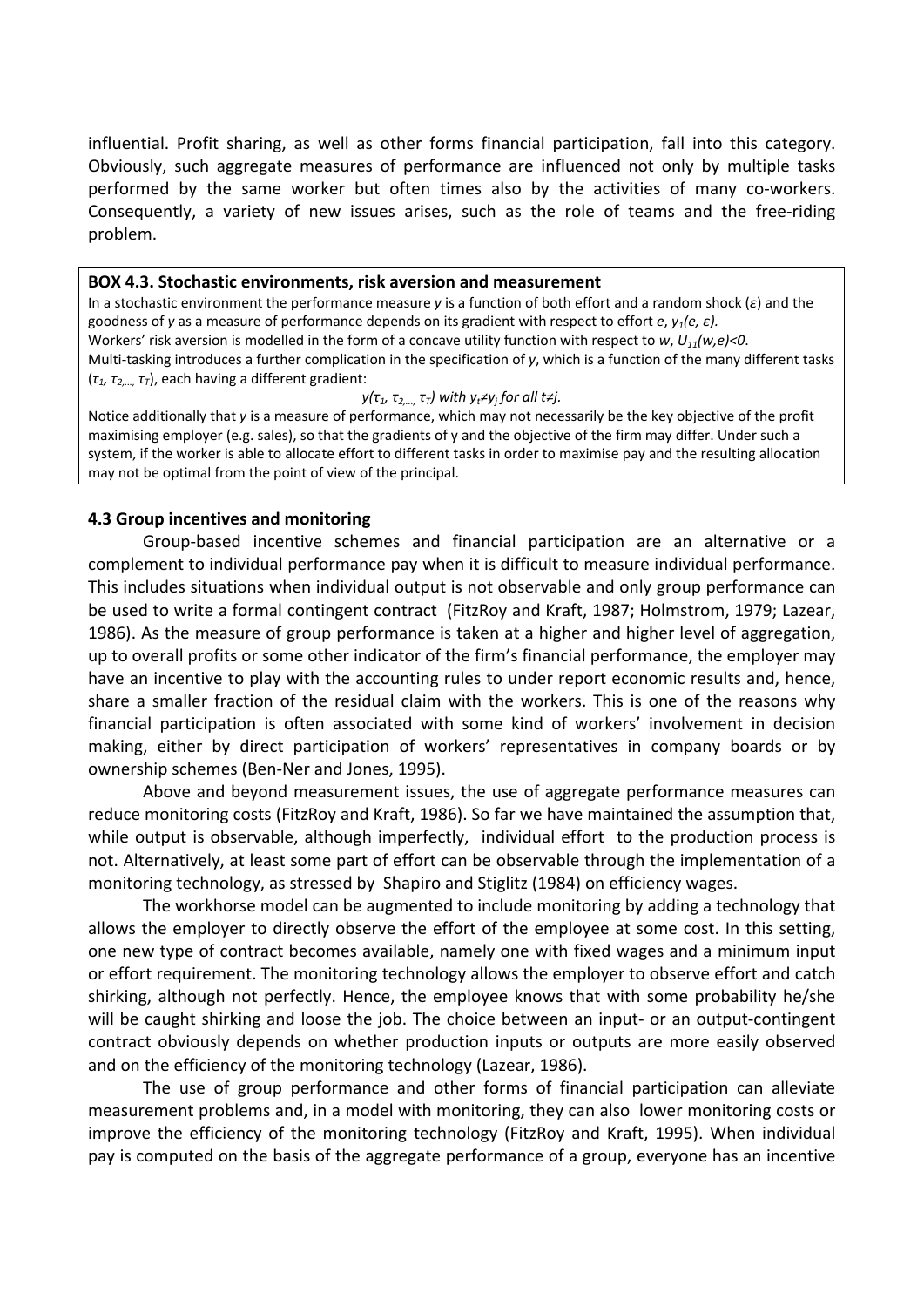to monitor co‐workers to avoid drops in output which would be reflected in lower pay. Such a mechanism of decentralised monitoring within groups or teams of workers allows the employer to save on monitoring costs. This requires that some aspects of individual effort be observable by coworkers while unobservable to the employer. It also requires that decentralised monitoring by coworkers within a team be associated with credible sanctions. When the employer directly monitors employees via a centralised technology such a sanction is obviously the threat of dismissal. The same threat can be applied to decentralised monitoring within teams if co-workers have the ability to credibly transmit their private knowledge of shirking cases to the employer. Alternatively, the power of horizontal monitoring must derive from some kind of behavioural motivation, such as social approval or social sanctions.

## **BOX 4.4. Group incentives**

The measure of performance is now taken at the group level and it is affected by the effort of all group members:  $y(e_1, e_2, e_N)$ 

and free‐riding arises naturally given that *w* is a function of the same *y* for all members of the group. Monitoring is usually introduced as the probability of being caught shirking, which is higher the more the employer invests in such activity and the more efficient the technology of monitoring.

## **4,4 The battle against free riding**

If decentralised monitoring is the positive side of group incentives, its negative counterpart is free riding. The available empirical evidence, which we review in section 5, documents that all forms of group incentives are associated with positive effects on performance, which means that firms and workers have developed sufficient mechanisms to reduce free riding to levels that allows group incentive systems to succeed. Among such mechanisms are peer pressure, guilt and shame and norms (Kandel and Lazear, 1992; Mas and Moretti, 2009; Falk and Ichino, 2006). In all cases, the key assumption is that workers care in one way or another about their co‐workers or about what their co-workers think of one another.

For example, it has been found that, since workers do not want to damage their peers, the best employees tend to underperform when compensation is based on relative performance as opposed to piece‐rate (Bandiera et al., 2005). Similarly, supervisors in teams tend to favour people with whom they are socially connected, although such favouritism can be easily overcome by appropriate economic incentives (Bandiera et. al., 2009).

#### **BOX 4.5. Behavioural effects**

Kandel and Lazear (1992) introduce behavioural effects by adding a term *P(∙)* to the utility function, which, for a generic member *i* of the team becomes: *U(w,ei )‐P(ei;e‐<sup>i</sup> )* where  $e_i$  is the vector of efforts of all co-workers. Peer pressure can be modelled as *P(∙)* being decreasing in one's own effort, *P1(ei;e‐<sup>i</sup> )<0,* and norms as deviations from the average effort of peers, *P(e‐ei )<0*

where *e* is the mean of all the effort levels in  $e_i$ . All the other behavioural mechanisms can be incorporated in the model similarly.

Economists have also begun to deal with the concepts of extrinsic and intrinsic motivation that have a long history in psychology. Extrinsic motivation refers to motivation to perform certain tasks that comes from standard incentives, either monetary incentives or threat of dismissal or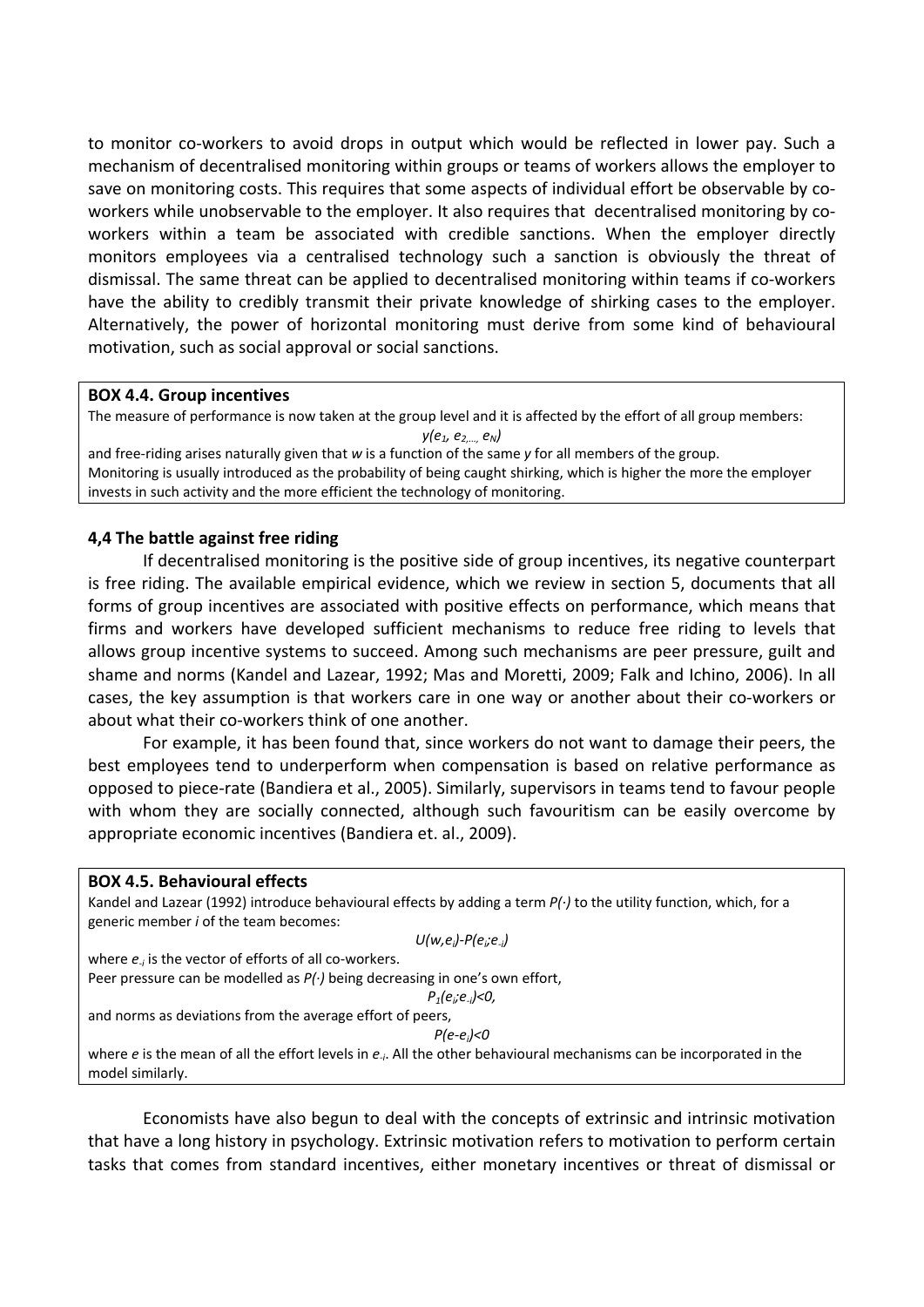promotions and demotions. Intrinsic motivation is a personal characteristic embedded in individual preferences as people are assumed to enjoy the carrying out of certain specific activities. Benabou and Tirole (2003) provide a simple framework to think about possible trade‐ offs between extrinsic and intrinsic motivation. They set up a model in which the agent (the employee) has imperfect information on her own type (ability) and needs to decide whether to undertake a project (the job task) in the interest of the principal (the employer), who also has imperfect information about the type of the agent. The outcome depends both on the type of the agent and on her effort. In such a framework, the agent may interpret the provision of extrinsic incentives as a signal that the principal has a prior about her being a low ability type so that the project can be successful only with significant effort. As a consequence, the agent may update downward the prior about her own type and be discouraged from undertaking the project. In this sense, extrinsic motivation may offset intrinsic motivation.

Within this framework, the principal may improve performance by exploiting the agent's intrinsic motivation rather than by providing direct incentives. For example, in a model in which workers are heterogeneous and have intrinsic preferences over different job tasks, performance can be maximised without the use of direct incentives by efficiently allocating workers to their preferred tasks (Prendergast, 2008). Direct incentives, especially in the form of monitoring or supervision, may actually generate resentment from workers and potentially exacerbate instead of mitigate the agency problem (Akerlof and Kranton, 2008).

Section 3 showed that collective incentive schemes and financial participation schemes are more common in large than in small firms. This is consistent with many of the theories outlined above. For example, it could be related to the existence of economies of scale in monitoring or to the fact that observing effort might be more difficult in large organisations. At the same time, however, it runs counter to the greater tendency to free ride in larger organisations, that should undermine the success of collective incentive schemes. If one works in an organisation with large-N colleagues and everyone gets an equal share of profits, the prospect of earning a small share 1/N is unlikely to induce greater effort. Can there then be some other explanations for the positive correlation between incentive systems and size of firm?

Oyer (2004) assumes that renegotiating contracts is costly and automatic adjustments of wages to the firm's financial performance internalise variation in the workers' outside opportunities, thus reducing the case for explicit renegotiation. The use of stock options and other forms of deferred profit sharing has been justified by the need for start-ups to attract and retain talented and motivated employees when they are liquidity constrained and in the presence of capital market imperfections (Freeman et al. 2009). Along the same line of reasoning, other authors have interpreted the use of deferred profit sharing as a mean to retain workers, whose productivity grows fast at the beginning of their careers and slows down later on (Lazear, 1981; Akerlof and Katz, 1989), although the combined investment of one's labour and savings in the same asset (the employing firm) might lead to sub-optimal levels of risk differentiation (Oyer and Shaefer, 2005). Also, since firms often use a combination of various types of collective incentive schemes and financial participation, a few papers have developed theories that rationalise the parallel adoption of multiple incentives (Holmstrom and Milgrom 1994; Gibbons 1998).

## **4.5 The macro issues**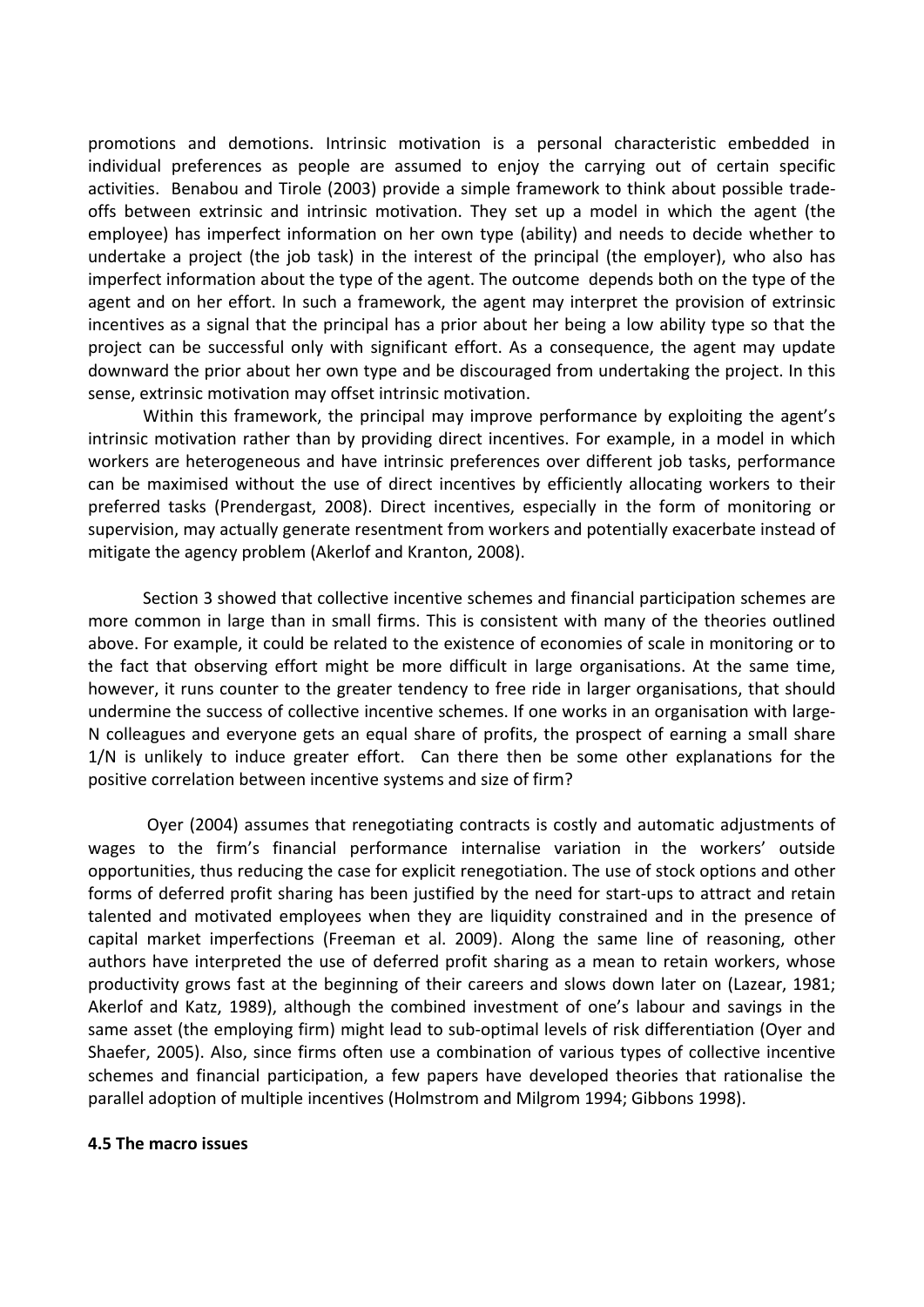The macro literature on financial participation has been largely dominated by the early contributions of Weitzman (Weitzman, 1985a and 1985b), who focuses specifically on profit sharing. Weitzman suggests that the adoption of profit sharing would lower the fixed component of wages to accommodate the variable part and would, thus, lead to higher employment. The virtue of profit‐related‐pay was that it made the cost of labor more flexible and thus smoothed employment until wages fall to the base level while also smoothing profits, which presumably also has macro-economic implications (Nuti, 1987). These models can be compared to the prediction of the classic all‐workers‐are‐owners model of the employee owned firm in which the firm restricts output and employment in a boom so as to increase employees' shares of net profits but increases output and employment in a recession when the prices of output fall so as to spread fixed costs over more workers.<sup>21</sup> Most analysts have viewed this as a perverse supply response since it makes the supply of output negatively related to prices. But it also smoothes employment over the business cycle. The perverse supply/smoothing effect does not apply to employee owned firms that hire "non‐owners" to work temporarily or that outsources work to subsidiaries or other firms where workers are paid fixed wages. When employees on the margin are paid fixed wages, the employee owned firm has the same employment responses as a capital‐owned firm. Financial participation also allows firms to use risk sharing arrangements to smooth the risk of economic activity and, hence, take more risk on other financial assets with potentially higher returns. (Ichino, 1994).

# *Conclusion*

While analysts have used economic theory to illuminate many important issues pertaining to incentive pay, they have also ignored some issues, such as the role of trade unions, whose policies tend to reduce the adoption of incentive pay systems even though they can serve as monitoring agency when group incentive pay gives all workers a reason for wanting the firm to perform well. Unions are in a privileged position to do this, as one of their core institutional tasks is the aggregation of individual preferences. Unions generally oppose individual performance pay, particularly when it depends on the subjective views of supervisors. But they sometimes support group incentive pay and financial participation which can lead to higher average wages without affecting dispersion (Gregg and Machin, 1989; Pendleton et al., 2009).

Finally, extant theory does not fully deal with the empirical evidence that firms often adopt a mix of various incentive systems and change their system quite often, which turns the theoretical problem from a static one of solving an agency problem to a dynamic one of adjusting to changing economic conditions. A theory of incentive pay adoption that incorporates the need for experimentation by partially informed employers, opens the door to a benefit-cost rationale for government incentives to induce firms to experiment more and to spread best-practice knowledge about the results of the practices of firms widely.

 $21$ Let P be the price of output, Q (L) be output, R be the fixed cost of capital, and L be employment. In theory the worker‐owned firm maximizes net profits per worker, (PQ‐R)/L. The first order condition is PQ' = (PQ‐R)/L. Differentiate the first order condition with respect to P as the indicator of cyclic conditions. The result is  $dL/dP = (Q - R)$ Q')/Q'' which is negative by declining marginal productivity.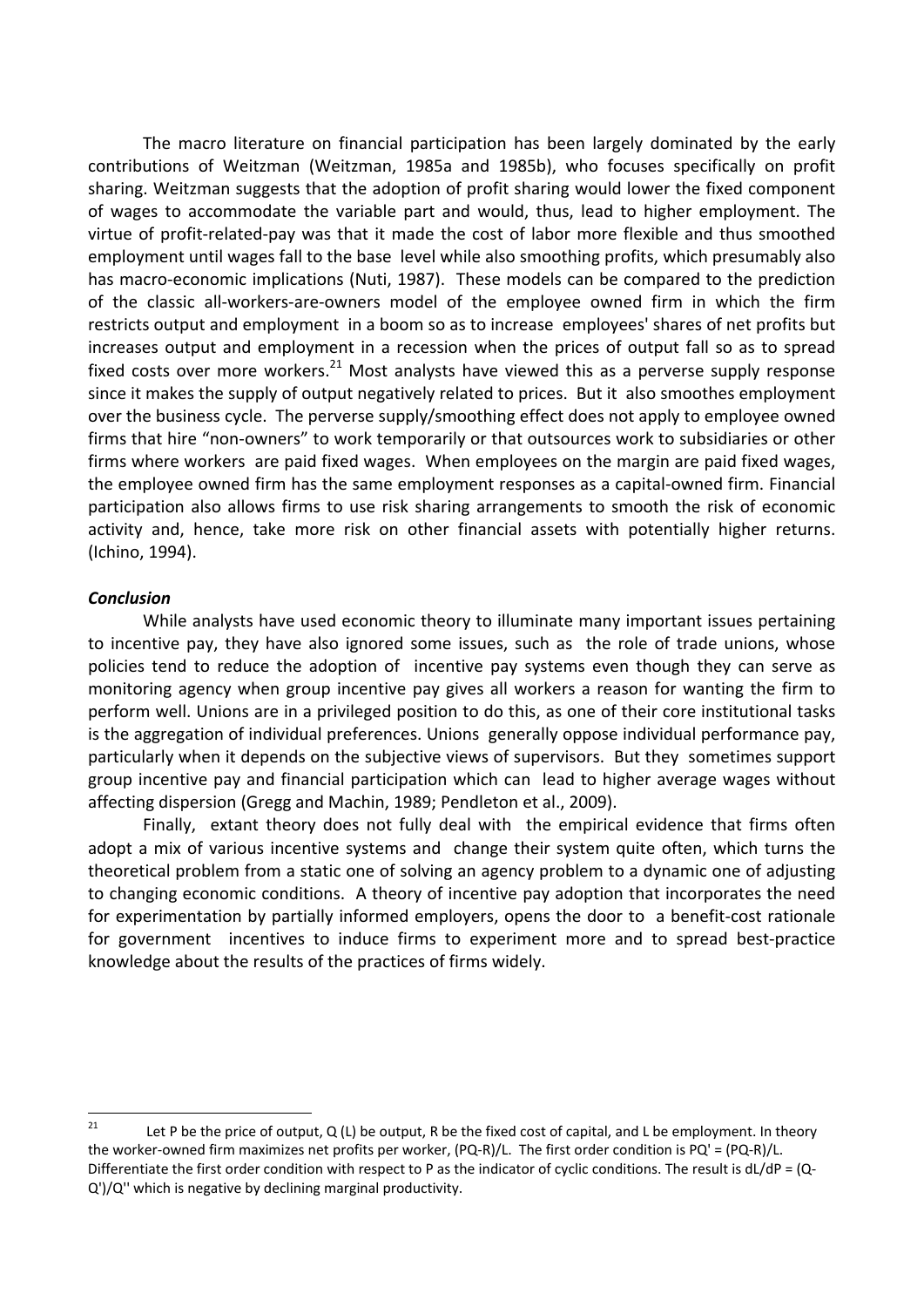# **5. Empirical literature**

This section reviews evidence on the effects of incentive pay on productivity and profitability and on the mechanisms by which incentive pay appears to influence worker behaviour. Earlier reviews summarise findings on the association of employee ownership and profit‐sharing with productivity across a number of countries: the associations based on production function type analyses yield modest positive relations that may or may not reflect causal patterns (Kruse, 2002; Kruse and Blasi, 1997; Kruse and Weitzman, 1990; Kruse, 1990)<sup>22</sup>. The most convincing studies compare performance for the same firm or workers when they operate under fixed wages and under some pay for performance scheme, either through controlled field experiments or under natural experiments when a firm makes such a change. In both cases there are issues of selectivity: few firms are willing to undergo a field experiment so that the main studies relate to forestry and strawberry‐picking while the firms that change policies do so for some reason that may be associated with any change in performance. The most frequent studies compare performance across firms with different compensation systems, much as human capital studies compare earnings among workers with different levels of education. Analysts use diverse econometric tools to try to tease causality out of observational data. (see Box 5.1 for the nature of the identification problem and solutions that have been tried).

It is generally believed that there is an upward bias in estimates of incentive pay effects on performance from cross‐sectional comparisons of firms with such systems and those without them. Firms that adopt pay for performance may do so for reasons correlated with their actual performance. They introduce performance pay when they are doing well, or because they have "good management" that might produce good results with any innovation. If firms introduce performance pay when they are doing well or obtain better managers, even fixed effects models will not eliminate the omitted variable bias. But some firms may resort to performance pay when they are doing poorly – a firm on the verge of bankruptcy may sell its assets to workers and become worker-owned – which would induce a negative bias in cross section comparisons. More broadly, the problem in interpreting many existing studies is determining the validity of extrapolating evidence from cross section data or data on changes for the firms that have chosen to change their mode of compensation to firms that have not chosen it. Perhaps the two types of firms are making the best choice given their circumstances, in which case there should be no difference in performance at least on the margin.

## **BOX 5.1. Methodology**

To identify the impact of performance pay on productivity/profits one needs to know the counterfactual outcome, that is, productivity/profits in the absence of performance pay. This is unobserved. Performance pay may not be random across firms. If there are systematic differences in characteristics across firms with and without performance pay that are likely to influence performance, failure to take account of these will bias any estimate of the performance pay effect on productivity. Indicate with *D* the decision of the company to introduce an incentive pay scheme (the 'treatment') and with  $Y_1$  and  $Y_0$  the outcome (i.e. performance) under treatment and in the absence of treatment (the 'control'), respectively. Thus  $E(Y_1 | D = 1) - E(Y_0 | D = 0)$ , where the first term is productivity/profits of those with

 $22$ See also, Conte and Svejnar (1990); Doucouliagos (1995); Jones, Kato and Pliskin (1997); Perotin and Robinson (2003)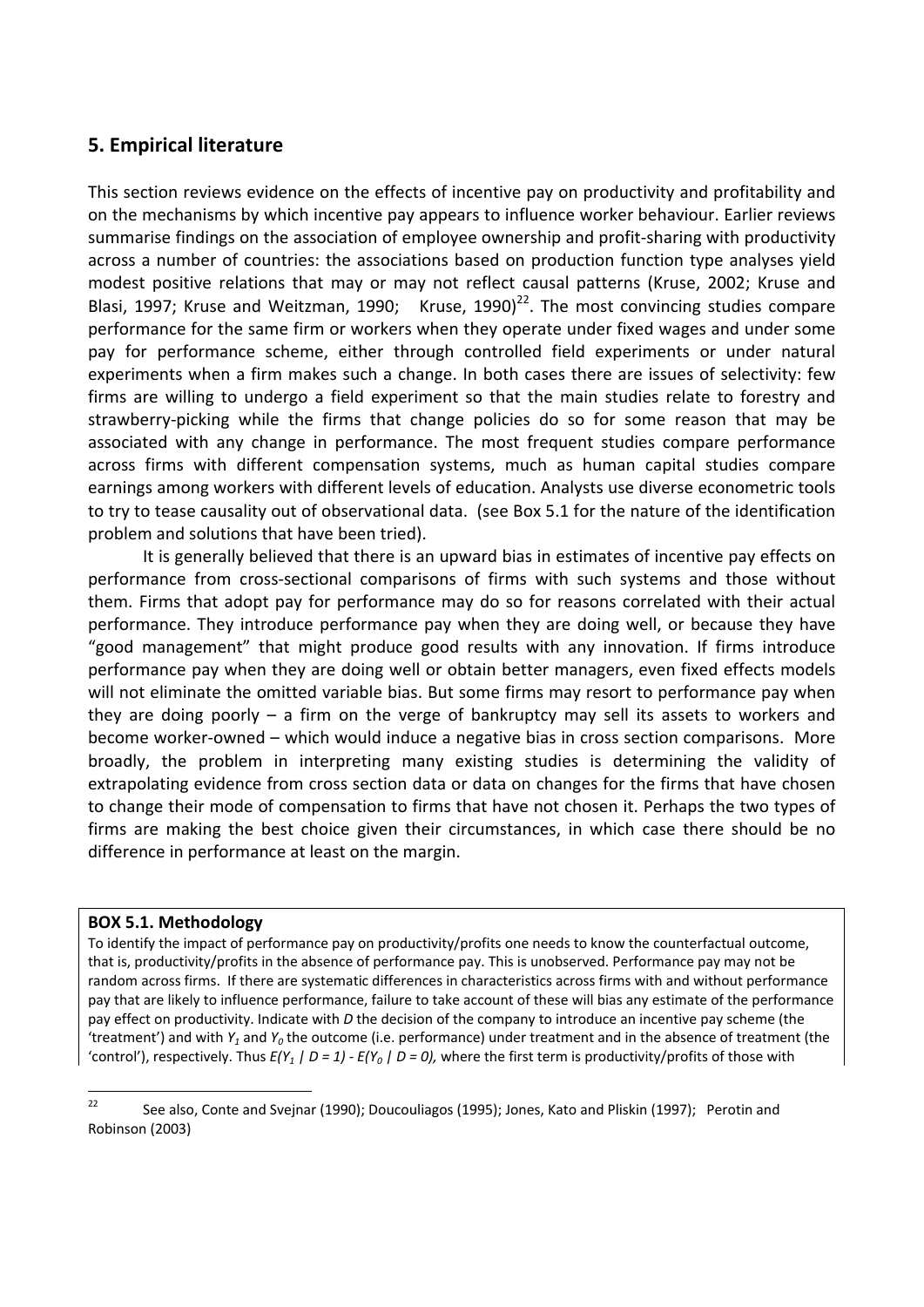performance pay and the second is productivity/profits of those without performance pay, would in general be biased for the effect of 'treatment on the treated'. An exception is when the counterfactual  $Y_0$  is independent of performance pay. This is credible where performance pay is randomly assigned thus ensuring that potential outcomes are independent of performance pay status. In this situation,  $E(Y_0 | D = 1) = E(Y_0 | D = 0) = E(Y | D = 0)$  so that the treatment effect can be consistently estimated by the difference between the observed mean of the outcome variable for the treatment group and the observed mean for the non-treatment group. However, random assignment is rare in this context so analysts have tended to resort to the following for identification of causal impacts:

a) before‐after differences: firms switching between pay systems. Valuable when switching occurs for exogenous reasons, eg. natural experiments such as tax inducements.

b) differences‐in‐differences (DiD): comparison of before‐after differences with outcomes for 'controls' that do not experience the switch. Assumes common trends and vulnerable to confounding compositional effects.

c) DiD with fixed effects: allows the analyst to net out fixed differences between treated and control which might confound estimates of performance on productivity.

d) dynamic panel modelling: use of lags to account for endogeneity of pay systems.

e) structural estimation: efforts to simultaneously estimate probability of using a performance pay scheme and productivity. Relies on credibly identifying the participation and outcome equations requiring an exclusion restriction and powerful instruments.

## **5.1 Individual performance‐related pay**

The assumption in the standard model is that more able workers seek performance‐related contracts since this should give them higher income than a standard contract (Lazear, 1986; Prendergast, 1999: 14‐15). For their part, faced with a queue of workers seeking performance‐ related contracts employers will offer those job slots to the ones that they perceive as being more talented workers. As Prendergast (1999: 14) notes, employers will design contracts "not only to induce effort but also to affect the type of worker they hire". The empirical literature on individual performance-related pay finds substantial productivity gains arising from a switch to piece rates; that these arise from both incentive and sorting effects; but that piece rates can be costly to run, making fixed rate pay more profitable in some instances.

Lazear's (2000) analysis of Safelite, a company that fits auto windshields, examined what happened to productivity when the company replaced fixed hourly rate with a piece rate based on the number of wind shields fitted. Adoption of piece rates led to a large increase in productivity (44%), half of which was attributable to incentives and half to worker sorting, as more able workers stayed with the firm or joined it while the less able left.<sup>23</sup> But despite the improvement in labour productivity, Safelite Glass Corp was unable to make a profit and filed for bankruptcy protection under chapter 11 of title 11 of the United States Code in June 2000. At this writing it has recovered from bankruptcy.

Fernie and Metcalf (1999) studied flat race jockeys, where the agency problem arises from jockeys' ability to blame the horse and conditions for their poor performance. They show that incentive contracts are common because monitoring mechanisms are costly and imperfect. Pay and performance are positively related (with a pay elasticity with respect to performance which is larger than most CEO studies). Jockeys who do well often have the opportunity to move onto a non‐contingent retainer fee but then perform more poorly than when they operate under individual incentive contracts.

 $23$ Lazear notes (2000: 1357): "most of the increase in ability is a result of selection through the hiring process that occurs after piece rates are adopted".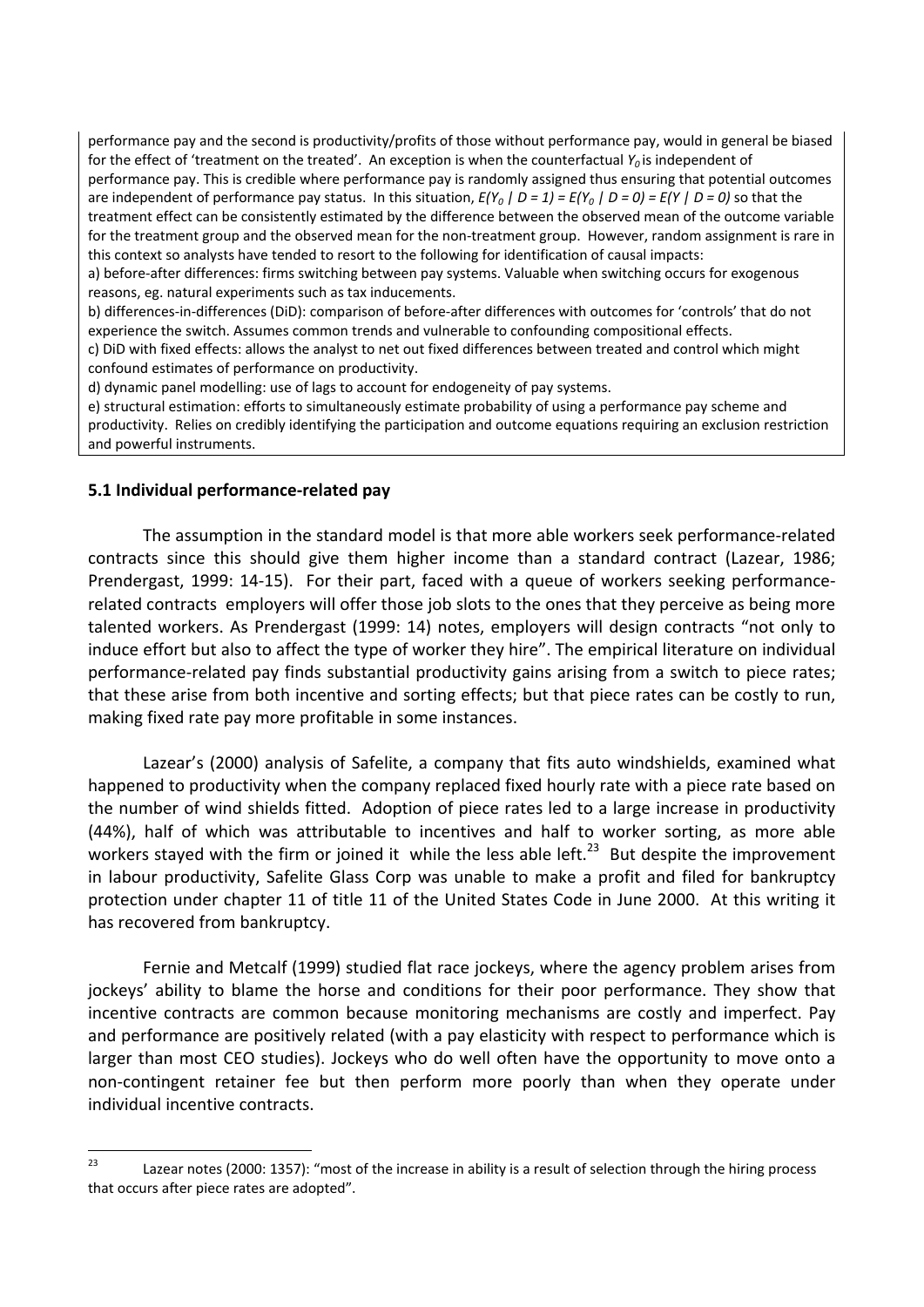Freeman and Kleiner (2005) investigated a single US firm in the shoe industry that shifted from piece rate pay to time rate pay. They used the time delay in switching pay systems across establishments to help identify the productivity effects of the shift. Productivity measured by monthly average shoes produced per day fell by about 6% with the movement to time rates. But because piece rates required costly monitoring of output quality and led workers to waste leather and take risks with their machines that produced costly injuries the piece rate system cost more per shoe than the time rate system. Profits increased when the firm shifted from piece rates to time rates despite a decline in labour productivity. The time rate was also congruent with a move to continuous flow manufacturing which facilitated more flexible production and allowed for an increase in the number of new shoe styles manufactured. Drawing on evidence from the whole shoe manufacturing sector, the authors argue that the long term trend from piece to time rates shows the disadvantages of piece rates generally outweigh their advantages. The study highlights the problems of 'buying out' workers to move to new piece rates that adequately reflect changes in production. From the workers' perspective, there are declining incentives inherent in "ratchet effects" associated with raising thresholds for piece rate incentives.

All of these studies suffer from the likely endogeneity of firms' choice of pay system. If factors unobservable to the analyst affect both the choice of pay system and productivity this may bias estimated impacts of the pay scheme on productivity. In Lazear's Safelite case, for instance, the shift in pay schedule is related to an improved ability to monitor productivity through new information technology while in Freeman and Kleiner's shoe manufacturing case fixed rates facilitate a move to continuous flow manufacturing. The best way to overcome this problem is through experimental variation in the mode of compensation. Shearer (2004) did this by randomly allocating nine tree‐planters in a firm in British Columbia, Canada, to either piece rate or time rate modes of pay. Each worker performed under both systems. Tree‐planters were 20 percent more productive under the piece rate regime. $^{24}$  They earned more and the firm was more profitable, indicating that in this sector, piece rates dominated time rates.

 Bandiera et al. (2005) studied the effects of an exogenous change from pay for relative performance<sup>25</sup> to individual piece rates in a UK fruit picking farm. The average productivity of the fruit pickers increased by 58%. The authors suggest the difference is due to workers partially internalising the negative externality their effort imposes on others under relative incentives. Under piece rates, on the other hand, the relationship among workers does not affect productivity. However, workers only internalise the externality when there is monitoring of effort, thus ruling out pure altruism as the motive for workers' behaviour. The experiment has the virtue, rare in economic field experiments, that the same workers faced an identical work environment throughout (tasks, technology, management, etc.) except for the change in pay system. A follow‐ up study of the fruit‐pickers (Bandiera et al., 2007) explored the productivity implications of

 $\mathbf{24}$ This rose to 22 percent with structural estimation methods used because "Since these statistical estimators compare averages within a given context, they do not generalize to conditions beyond those observed in the experiment unless the incentive effect is independent of conditions. This would happen only if conditions did not vary across plots or worker effort was independent of conditions." (Shearer, p 519). The size of the productivity effect differs across the three geographical areas where the randomisation takes place due to planting conditions. The size of the effects is similar to Paarsch and Shearer's (2000) estimates from firm‐level analyses from the same industry which use structural methods to account for the endogenous choice of piece rates and fixed rates.<br><sup>25</sup> Eruit-pickers' mean pay was set ex ante for the field but divided up according to relative performance of

persons in the crew.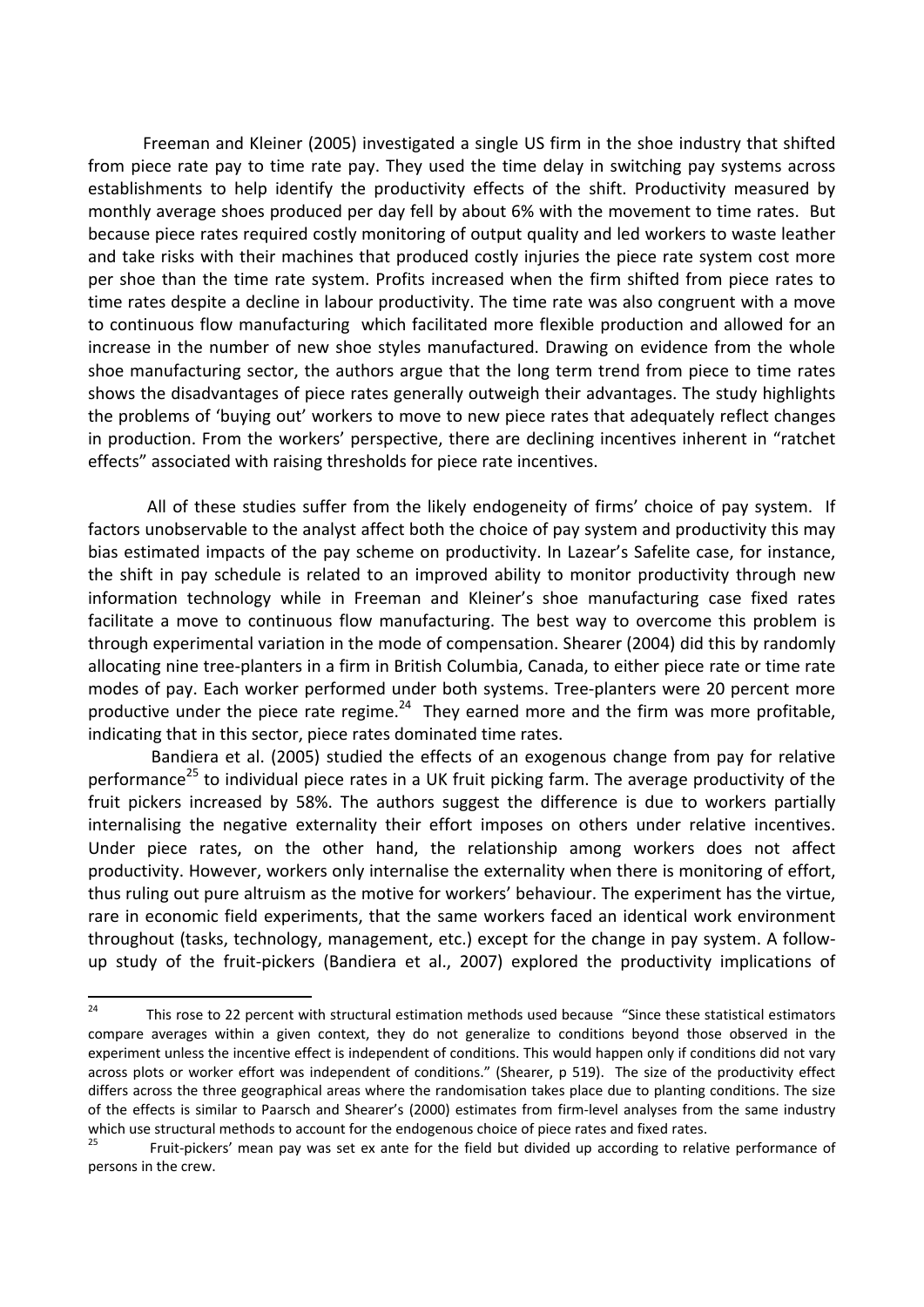augmenting managers' fixed wages with a performance bonus that is an increasing function of average daily productivity of fruit pickers above an exogenously set threshold. Faced with non‐ managerial workers of heterogeneous ability undertaking homogeneous tasks, managers selected more able workers (re-employment as a fruit picker occurs on a daily basis) and targeted their supervision at the more able, which raised mean productivity by 21 percent, of which at least half was due to the selection of more able workers. The dispersion of productivity rose because of management's targeting the most able.<sup>26</sup>

Taken together, these studies suggest that piece rates induce greater effort than fixed rates and induce pro-productive worker sorting, some of which is worker-initiated, some of which is due to employer hiring and firing policies. However, the impact on profitability is indeterminate because piece rates entail substantial costs associated with monitoring quality, the maintenance of the piece rate system, and 'buying out' workers' risk aversion. Individual performance‐related pay can also be to the detriment of other actions employers may view as desirable such as team‐ working and knowledge sharing.<sup>27</sup> Studies have also shown that piece rates are subject to 'gaming' such as worker collusion in periods when piece rate thresholds are set.

# *External validity*

A drawback of the existing empirical literature is the uncertainty regarding the generalisability of the results to firms as a whole. As Freeman and Kleiner (2005) note, the movement away from piece rates in shoe manufacturing does suggest that they are not optimal in terms of maximising profits. More broadly, the empirical literature does not tackle the potential incentive effects of salaried contracts which arise through career concerns (Lazear, 1986). As Prendergast notes (1999: 10), where a worker is paid a fixed salary in a given period "despite the fact that there is no immediate relation between pay and performance, he is likely to have incentives to exert effort because good performance will improve future contracts. Such reputational concerns imply that effort exertion can occur without explicit pay‐for‐performance contracts." Evidence of such effects is only just emerging.<sup>28</sup>

## **BOX 5.2. Summary evidence on individual performance‐related pay**

- ‐ Studies on individual performance‐related pay focus on instances in which outputs are readily observed and inputs (effort) are costly to observe; there are principal‐agent problems; and workers have clear opportunities to increase performance via their own efforts (eg. tree planting; jockeys; auto windshield fitters).
- ‐ There are substantial productivity gains to switching to piece rate payments. Worker sorting tends to account for roughly half the effect with direct incentive effects accounting for the remainder.
- ‐ Schemes are costly to administer/adjust so that profit effects are smaller than productivity effects and are sometimes even negative.

occupation (football referees) switch from pure piece rate to salaried annual contracts. They find worker performance improves among those who move onto salaried contracts relative to those who do not. The finding is robust to the introduction of worker fixed effects indicating that it is not driven by better workers being awarded salary contracts. Nor is it sensitive to workers sorting into or out of the profession.

 $26$ In order to keep the wage bill constant fruit pickers' piece rates fall. All else equal, this implies lower worker effort in the second period which should contribute to lower productivity. The authors rule out possible worker income effects showing productivity rises even in the first 9 days of managerial bonus when piece rates are roughly constant. The final paper in the series uses the same experiment as in Bandiera et al. (2007) to show that managers paid a fixed rate favour workers to whom they are socially connected whereas, when in receipt of a bonus payment, they target their efforts towards high ability workers regardless of social connections (Bandiera et al., 2009).<br><sup>27</sup> For a review of this literature see Bloom and Van Reenen (2010).<br><sup>28</sup> See, for example, Bryson et al. (2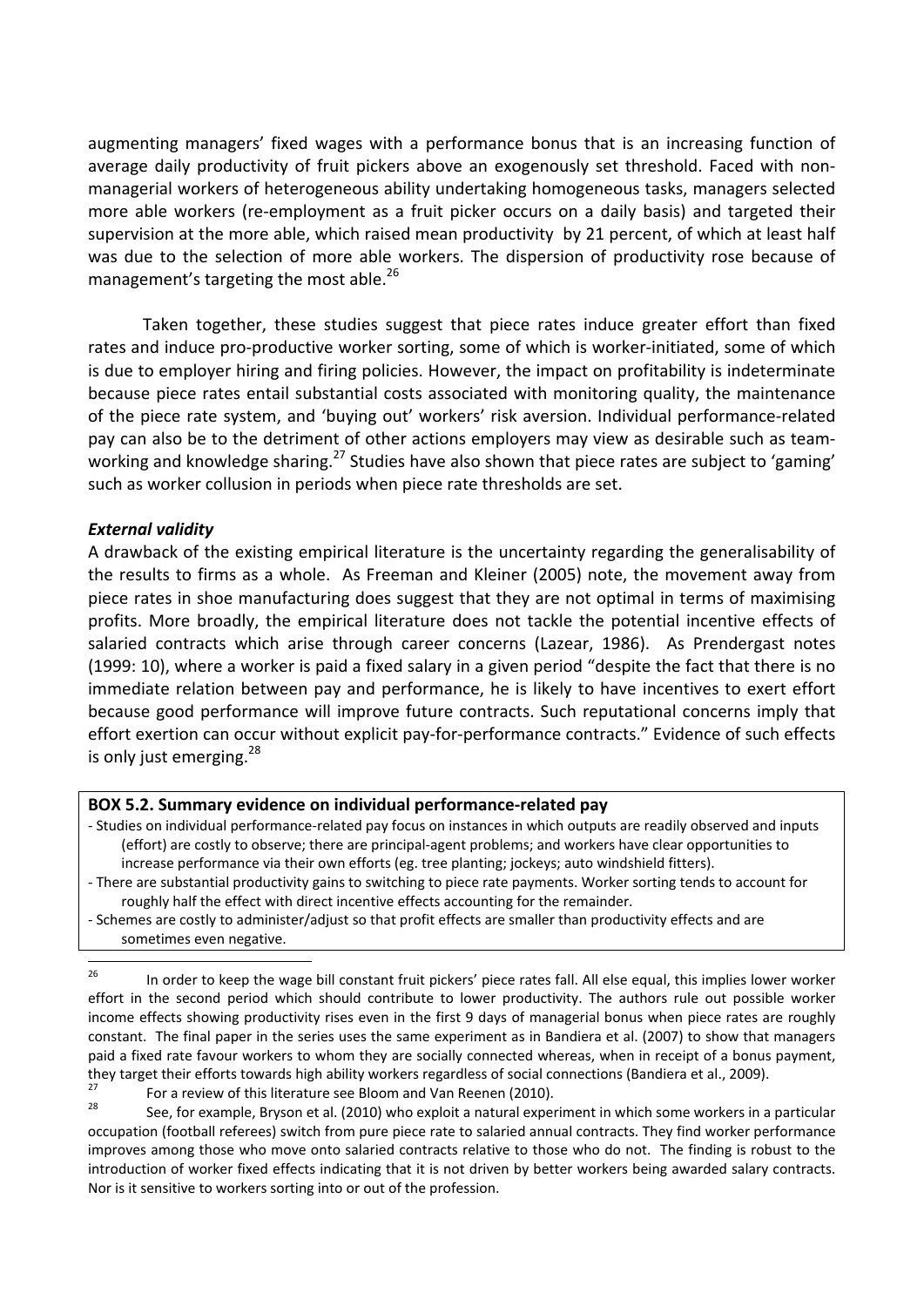- ‐ Most studies observe a switch from fixed rate to piece‐rates. There is little evidence on switches to other forms of individual performance pay such as merit pay. This is unfortunate because individual performance pay remains common.
- ‐ Few studies contain information on the proportion of pay linked to performance despite its potential importance for incentives and sorting. And there is little on what happens to the value of fixed pay when performance pay is added.
- ‐ The problem of endogenous switching is tackled in a small number of studies.
- ‐ Little consideration is given to the potential incentive effects of the 'control' regimes, such as the role of career concerns when on a salary.

## **5.2 Group incentive pay**

Group‐based incentive pay systems are increasingly common (Pendleton et al., 2009). Often they are ushered in at the same time as a company makes a switch to team‐based production, making it difficult to isolate the incentive effect of group pay. In other instances they are introduced to supplement other incentive pay structures, thus minimising the potential distortions to behaviour which occur when there is over-reliance on a single reward system.<sup>29</sup>

Most of the studies assessing the performance effects of group-based incentive pay rely on the use of personnel data collected from case study firms – often single firms – and use a before‐ after methodology, sometimes relying on delays in the rollout of a scheme to undertake difference‐in‐difference estimates.

A good example of this work is the study by Hamilton et al. (2003) which focuses on a garment plant in the USA which shifts from individual piece rate for specific tasks to group incentive pay for each entire garment at the same time as introducing autonomous team working over a three year period. The change is made to accommodate small batch production with quicker turn‐around times. The group incentive pay scheme divided teams' net receipts equally among team members. Group production resulted in an 18% increase in productivity. Around one‐ fifth of the increase was due to high ability workers sorting into team production with the rest of the increase due to greater effort induced by the switch to group‐based pay. Holding average ability constant, teams with a wider spread of ability are more productive, suggesting teams benefit from mutual learning and intra‐team bargaining. But in this study it is difficult to disentangle the pecuniary incentive effects from team effects. High ability workers choose to switch to team production first despite a loss of earnings, indicating that there are potential substantial non‐pecuniary benefits associated with teamwork and it may be these that are driving some of the results.

The single firm case study by Griffith and Neely (2009) evaluates the impact of a change in the targets underpinning a group‐based performance pay scheme. The setting is a multinational distributor of heating and plumbing products that introduced a new set of targets for group performance pay in one division prior to rolling it out across the firm. Initially branches operated a bonus based on a percentage of branch‐level profits being allocated to staff at the discretion of the branch manager in consultation with the regional manger. The new system was based on multiple targets, was non‐discretionary and provided managers with a range of performance indicators. The total pot of money distributed to staff under the new pay regime was similar to the

<sup>29</sup> The public sector has also started to introduce group-based incentive schemes. In the UK, for example, this was one of the chief reforms advocated in the Makinson Report (2000).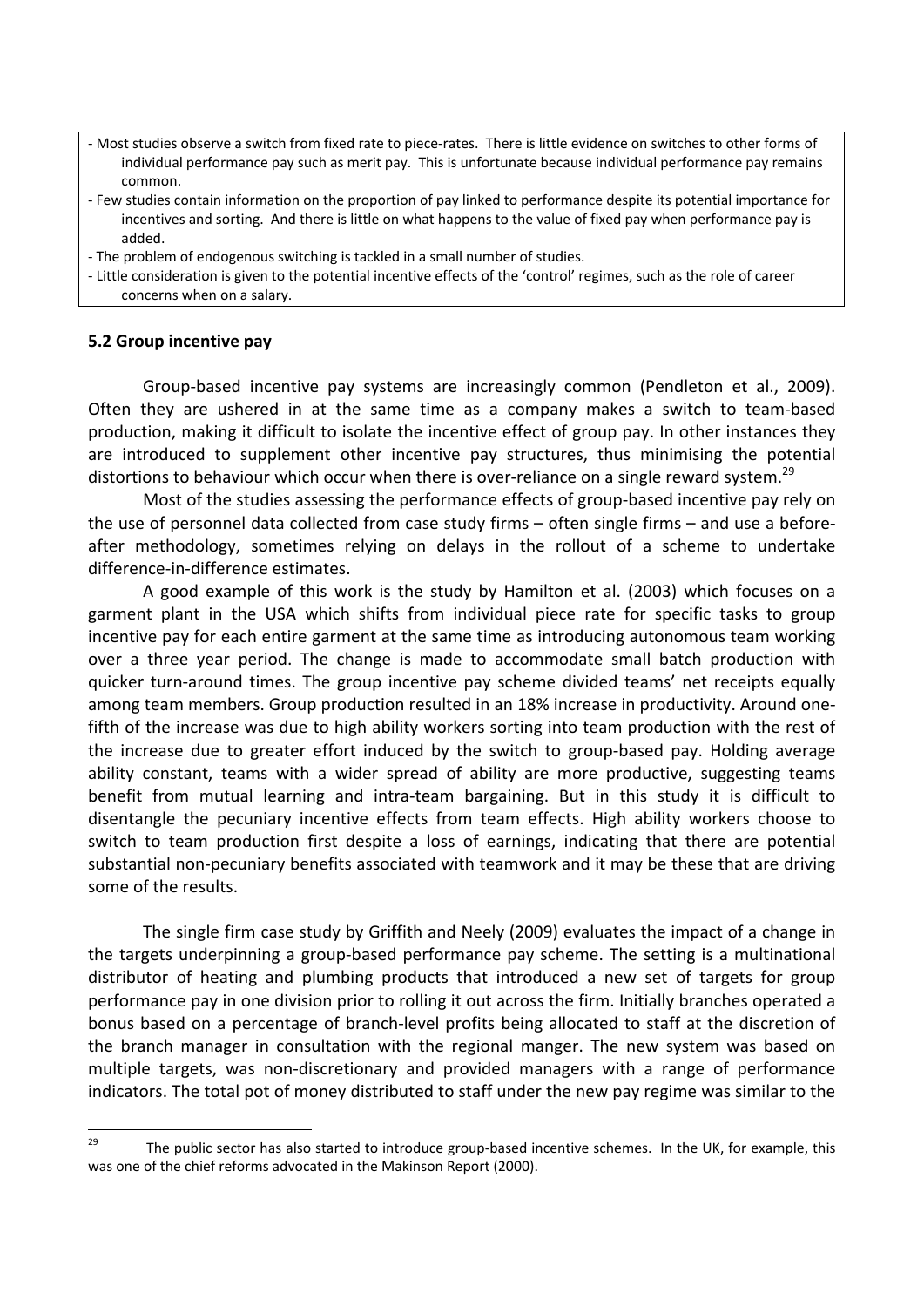previous regime. The new system only succeeded when it was implemented by branch managers with at least ten years' experience. The lesson from this study is that the way in which a pay regime is implemented can be just as important as its design.

Several studies have explored the productivity effects of human resource management practices across multiple firms in a single industry. Restricting analyses to a single industry reduces the extent to which unobservable factors influencing pay practices and productivity can bias causal estimates of pay effects on performance, while the multi-firm setting allows the analyst to extrapolate beyond the case of a single firm. Boning et al. (2007) examine the introduction of group‐based incentive pay on productivity in 34 production lines in 19 different companies all making bar products from scrap metal. The authors conceive of complex and simple production processes, with the former benefiting from team production. By the end of the observation period nine-in-ten production lines used group incentive pay<sup>30</sup>, but only four-in-ten used teams. Teams were almost never observed without group incentive pay so the study focuses on estimating the effects of group incentives and the interaction of group incentives and team production relative to the absence of group incentives. Production line fixed effects models indicate a positive impact of group incentive pay on productivity (defined as usable product as a percentage of steel loaded onto the line).

The "1/N" problem discussed earlier which induces free-riding is likely to reduce the incentive effects of group performance pay schemes where the group is large. Thus one might expect firm-wide schemes to suffer from a low-powered incentive problem. Knez and Simester (2001) shed light on this issue by examining the productivity effects associated with the introduction of a firm‐wide incentive scheme in Continental Airlines. The incentive scheme offered a monthly bonus to all 35,000 staff for hitting firm‐wide targets. Their identification strategy entails making within‐airport comparisons over time for Continental Airline departures, comparing airports where airplanes were dealt with by Continental employees and those where Continental flight departures were outsourced. Outsourced workers were not covered by the bonus. They find that the bonus scheme did indeed raise performance as measured by improvements in on‐time departures. They argue that the operational structure of the airline – in particular its use of autonomous work groups - meant that mutual monitoring within each work group reduced the potential free‐riding problem.

The increased use of group incentive payments in the public sector is reflected in studies examining their impact. Burgess et al. (2009) examine the introduction of group incentive pay schemes in the UK tax collection authority. Theirs is a quasi‐experimental design with two treated teams facing different incentive structures and a control team. They use data on performance before and after introduction of the incentive scheme. Because only some tasks are incentivised and others are not they estimate triple differences (across time, team and task). The teams are large (roughly 110 workers) so free‐rider problems are potentially important, but they include managers so manager effort could be critical. The group incentive scheme elicits increased productivity via a combination of increased individual effort and the reallocation of tasks by supervisors to more productive workers.

 $30$ The authors argue that since all mills eventually adopt group incentives, this implies that they are productivity enhancing for all and that late adoption is governed by transaction costs rather than differences in performance gains from incentives.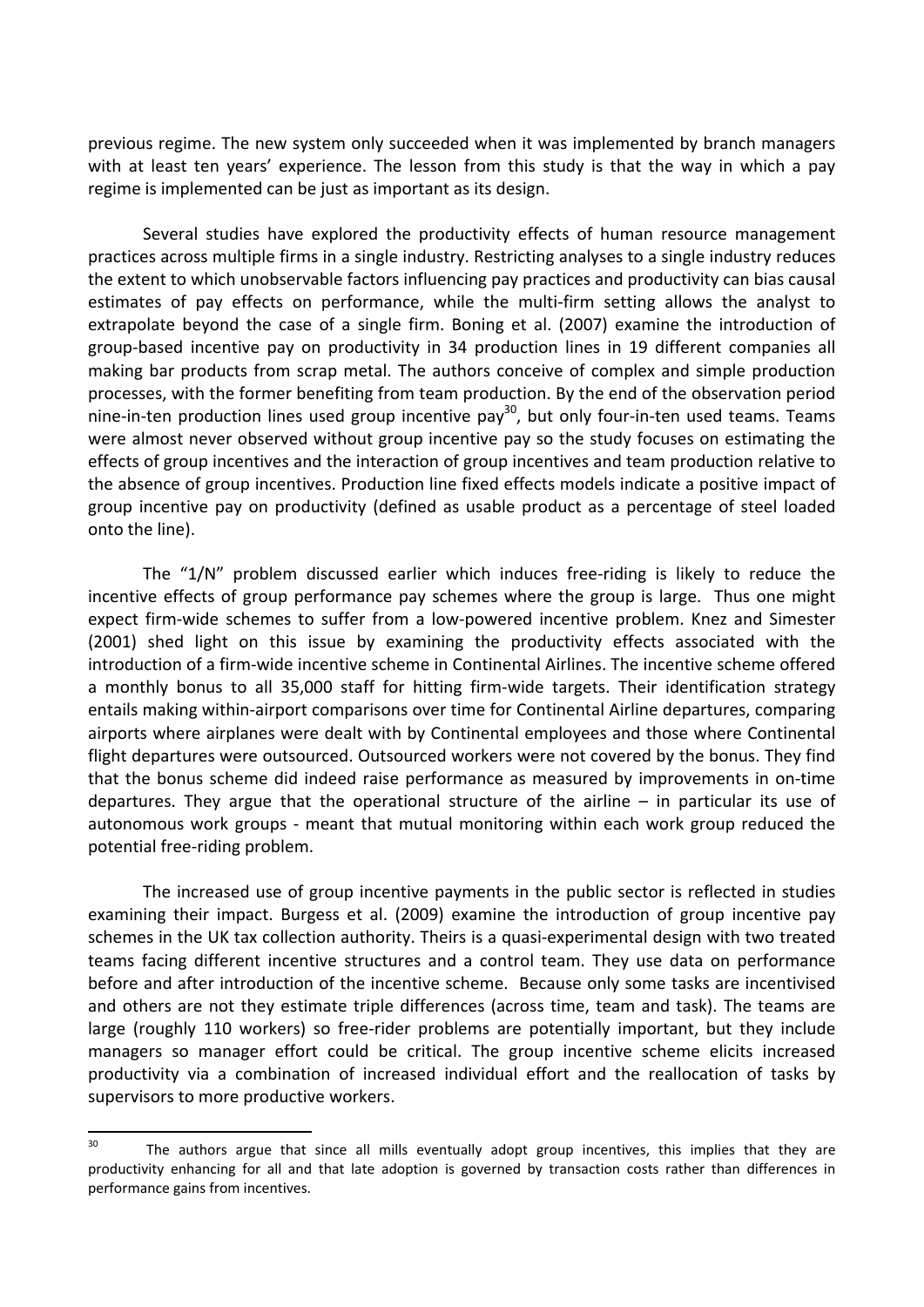#### **BOX 5.3. Summary evidence on group incentive pay**

‐ Most studies explore switches from piece rates to group incentive pay.

‐ The switch to group incentives often accompanies other changes such as a switch to team working, making it difficult to disentangle pay effects from other effects.

- Studies tend to find positive productivity effects despite 1/N problems where worker co-monitoring is possible. ‐ In some cases productivity effects appear consistent with social interactions of the kind predicted by behavioural models (i.e. social connection or social approval/sanctions).

## **5.3. Financial participation**

Financial participation in the company can also act as an incentive to employees although, other things equal, one might expect them to be "low‐powered" due to the "1/N" problem. On the other hand, as the Knez and Simester (2001) study above indicates, worker co-monitoring may overcome the potential free‐rider problem. Below we discuss two broad sets of financial participation scheme: profit‐sharing and share ownership.

# *Profit‐sharing*

The effects of profit-sharing schemes on productivity and company performance are heavily contested. This is partly due to difficulties in designing plausible identification strategies. The early literature, reviewed in Bryson and Freeman (2007) for the UK, is dominated by cross-sectional studies which often emphasise interactions of profit‐sharing with other practices. No consensus emerges regarding profit‐sharing effects. However, evidence for other industrialised countries has been more consistently supportive of the hypothesis that profit sharing has positive effects on productivity. More recent studies, using panel data, provide more robust results. We review some of these studies below.

The difficulties in identifying robust effects of profit‐sharing are exemplified by the two studies undertaken by Black and Lynch (2001, 2004) for the United States. Their 2001 study links the 1994 Educational Quality of the Workforce‐National Employers Survey (EQW‐NES) telephone survey to LRD administrative data for the period 1998-1993 for manufacturing plants in the USA. Weak positive effects of profit-sharing in cross-sectional analyses become statistically nonsignificant once they adjust for past output, employment and capital investment. However, they find a positive significant interaction between unionisation and profit-sharing among nonmanagerial employees that remains statistically significant throughout, leading to the conclusion that "more cooperative unionised labour management relations (where employees have a greater role in decision making but also have part of their compensation linked to firm performance) are associated with higher labour productivity" (2001: 441). Recognising that repeated observations on workplace practices would improve the ability to deal with endogeneity and time-varying unobservables, they lamented that "these types of data are unlikely to be produced in the near future" (2001: 444).

A follow‐up study (Black and Lynch, 2004) based on the second round of the EQW survey found profit sharing or stock option plans in 42 percent of US manufacturing establishments with 20 or more employees. Using the EQW Round 2, undertaken in 1996, they found substantial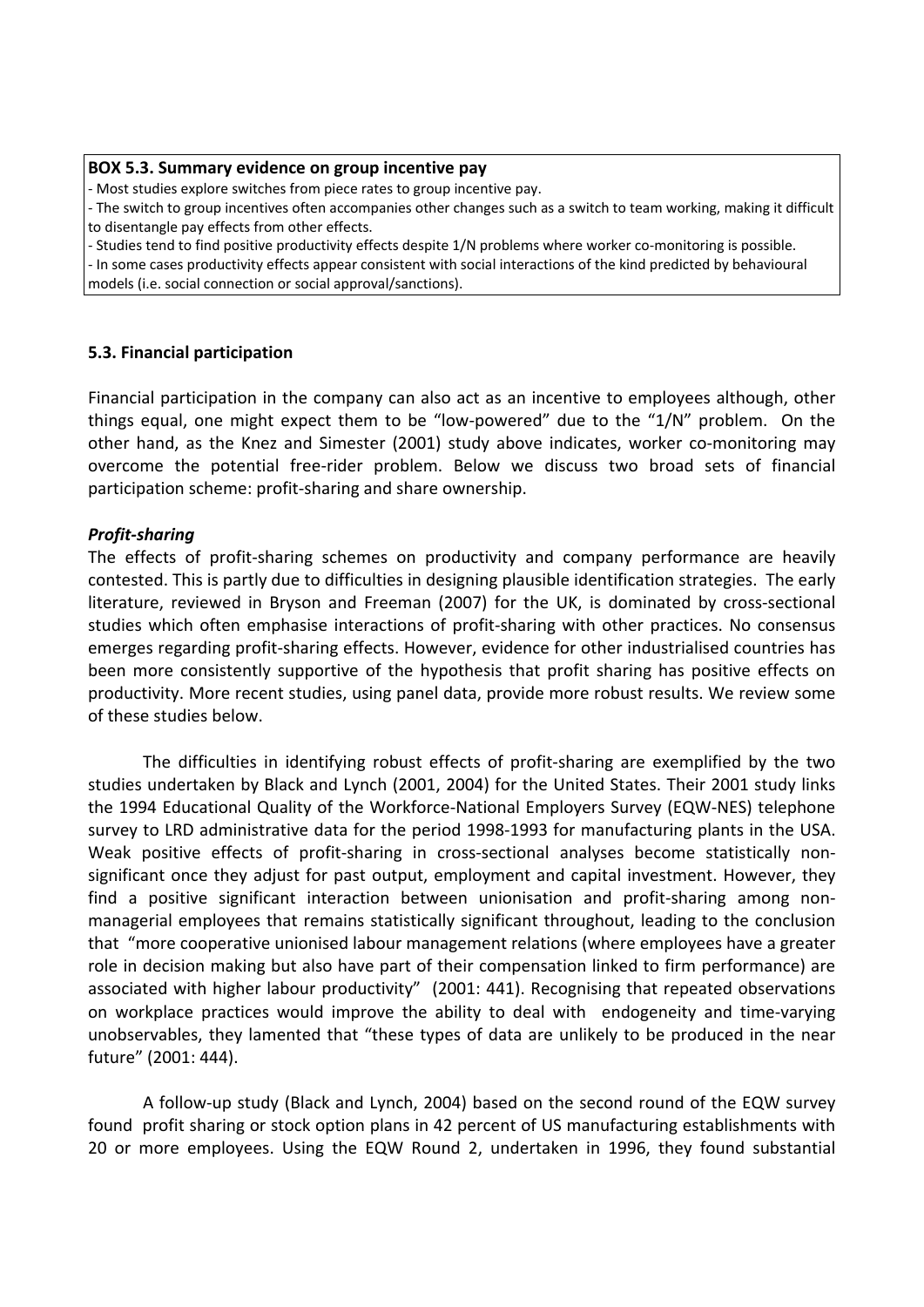switching among pay systems with a net decline in profit‐related pay (26 percent of firms cease using profit-related pay, 4 percent introduce it and 70 percent experience no change). In the 1996 cross‐sectional analysis profit‐sharing/stock options are positive and statistically significant but, in contrast to 1993 analysis reported above, the interaction between unionisation and profit‐sharing is not generally significant and is negatively signed in the one specification where it is significant. Analyses of changes over time found that profit‐sharing had no effect.

# *Share‐ownership schemes*

Share schemes and employee stock options (ESOP's) are, perhaps, by their very nature rather hard to randomly assign across firms. The best studies rely on firm-level panel data identifying scheme effects as firms switch in and out of the scheme. Jones and Kato's (1995) study uses Japanese firm panel data for 109 large unionised manufacturing firms for the period 1973‐ 1980. They include ESOP's (*mochikabukai)* and bonuses in production function estimates. In another study on Japan, Kato and Morishima (2002), look at the effects of ESOPs and profit‐ sharing schemes on total factor productivity. Using a 20‐year panel of 126 manufacturing firms with various types and combinations of participatory schemes, they estimate production functions with firm-specific fixed effects. The only strong productivity effects are found in firms that have both financial and other forms of participation that cover both management and other staff, while the effect takes several years to appear. Seven years after the schemes are introduced, productivity in the participatory firms is 9% higher than in less participatory firms or firms with no incentive or participation scheme.

ESOP's have grown in use since the early 1970s becoming widespread among listed Japanese companies even though they do not attract tax incentives. Companies try to increase employee participation by matching shares that the employee purchases. Participation rates are in the region of 40‐50% where ESOPs are available. They constitute 30% of the value of net assets of the average worker household, and have a higher dollar value than their US equivalents, even though they are largely confined to non‐executives. As in US, ESOP's account for only a small percentage of firm market value. In addition, nearly all firms with thirty or more employees pay bonuses to regular employees twice‐yearly. These account for over a quarter of total pay. These bonuses depend on individual performance ratings and so they can be labelled individual incentive schemes. The principal finding is that introduction of ESOPs leads to a 4‐5% increase in productivity after three to four years while gains from bonuses are smaller: a 10% increase in bonus per employee relative to competitors raises productivity in the following year by 1%.

# **BOX 5.4. Shared Capitalism in the US**

‐ Firms with share ownership schemes in the USA. No control firms but detail on the operation and structure of share schemes, together with other policies and practices at firm and plant level.

‐ Shared capitalism improves worker well‐being partly because share schemes come 'on top' of other compensation and benefits, resulting in reciprocal behaviour akin to gift exchange.

‐ The risk of investing in one's employer can be managed.

‐ Share schemes complement other HR policies and practices, resulting in a cooperative corporate culture. It is unlikely that share schemes will elicit positive outcomes without other supportive "bundles" of policies permitting employee involvement in decision‐making.

<sup>‐</sup> Shared capitalism is associated with better firm performance, partly because worker co‐monitoring limits free‐riding behaviour.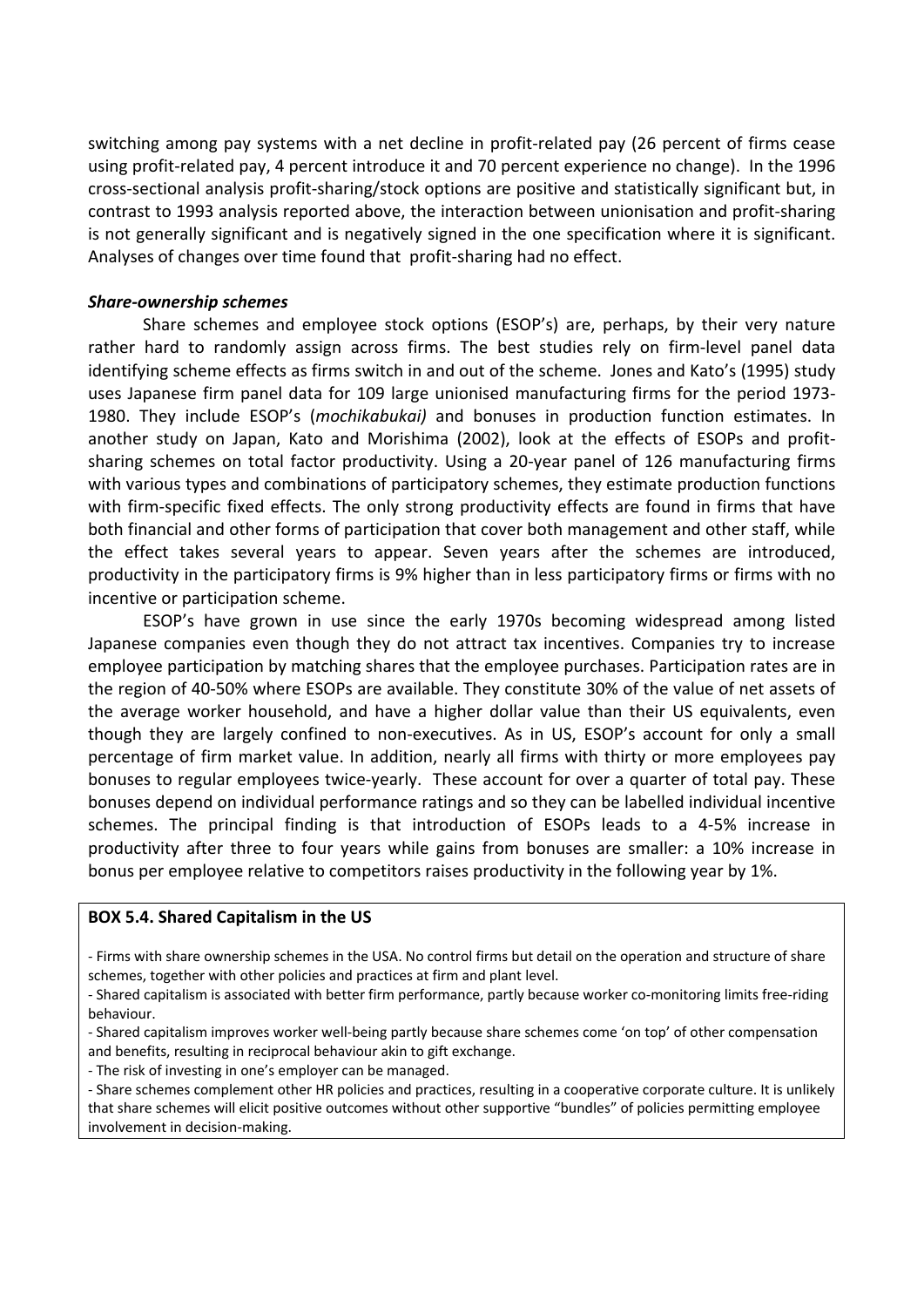There has been substantial growth in share option plans, including broad based ones, among Finnish quoted companies since mid‐1990s. Jones et al (2010) explore their impact on productivity by estimating Cobb Douglas production functions using Finnish panel data on public listed firms for the period 1992‐2002. Both broad based share options and more selective option plans are statistically non‐significant in fixed effects equations and remain so having accounted for the endogeneity of plans and other production inputs using dynamic panel GMM. Two institutional features of the Finnish system may limit the incentive effects of share schemes. The first is Finnish collective bargaining which means share options cannot substitute for base wages. The second is that Finnish employees with share schemes are exposed to little risk relative to the US options system since options are received at nominal cost to employees and can be traded in secondary markets, thus potentially limiting any incentive effects.

There has been much debate about the impact of share schemes on productivity in the UK occasioned, in part, by the lack of robust evidence on the issue. Progress was finally made in 2007 when Oxera (2007a; 2007b) undertook an analysis of share schemes based on 16,844 UK firms including all those listed on the UK stock exchange plus a number of unlisted companies. The data matched HM Revenue and Customs administrative data on firms with share schemes attracting tax incentives into the Financial Analysis Made Easy (FAME) data set containing sales information and other company accounts information. In addition, they obtained measures of value added per employee for 7,633 companies from the Annual Respondents Database (ARD) provided by the Office of National Statistics. The analysts identify the impact of share schemes using dynamic panel analyses which account for firm fixed effects and incorporate lagged performance and lagged share schemes. Using sales output as the measure of productivity tax-advantaged share schemes are associated with a long-run productivity increase of 2.5 percent. This is considerably lower than the estimates from a static model, suggesting more successful firms tend to adopt share schemes. Gains are confined to firms deploying tax‐advantaged and non tax‐advantaged schemes together suggesting complementarities.<sup>31</sup> Distinguishing between schemes reveals significant gains are confined to Save‐As‐You‐Earn (SAYE) share ownership schemes which require broad‐based eligibility, consistent with literature elsewhere (i.e. Bryson and Freeman, 2010). There are lower estimated productivity gains when output is measured with value added than with sales; different estimated effects across sectors; and different estimates of which schemes matter most when output is measured in value added than when output is measured in sales. Positive productivity effects of tax‐advantaged schemes are absent among unlisted companies and smaller companies. The study notes that it lacks information on coverage of schemes or on other business practices of firms that could cast additional light on the impacts of the schemes.<sup>32</sup>

The most recent evidence on the operation of share schemes and their impact on workers and firms comes from a Russell Sage Foundation study undertaken by NBER (Kruse et al., 2010). The study is largely based on firms that run share schemes in the United States. The firms are "shared capitalism" firms. The analysts do not observe switching into or out of share ownership but they are able to make inferences about the operation of schemes and their 'fit' with other

 $31$ This reflects other recent evidence for Britain which shows positive correlations between share ownership and productivity were confined to workplaces which combined share ownership with other group incentives, namely profit-related pay of group-based performance-related pay (Bryson and Freeman, 2010).<br><sup>32</sup> Bryson and Freeman's (2010) analysis shows a number of statistically significant correlations between these

factors and productivity in their cross-sectional investigation using workplace-level data.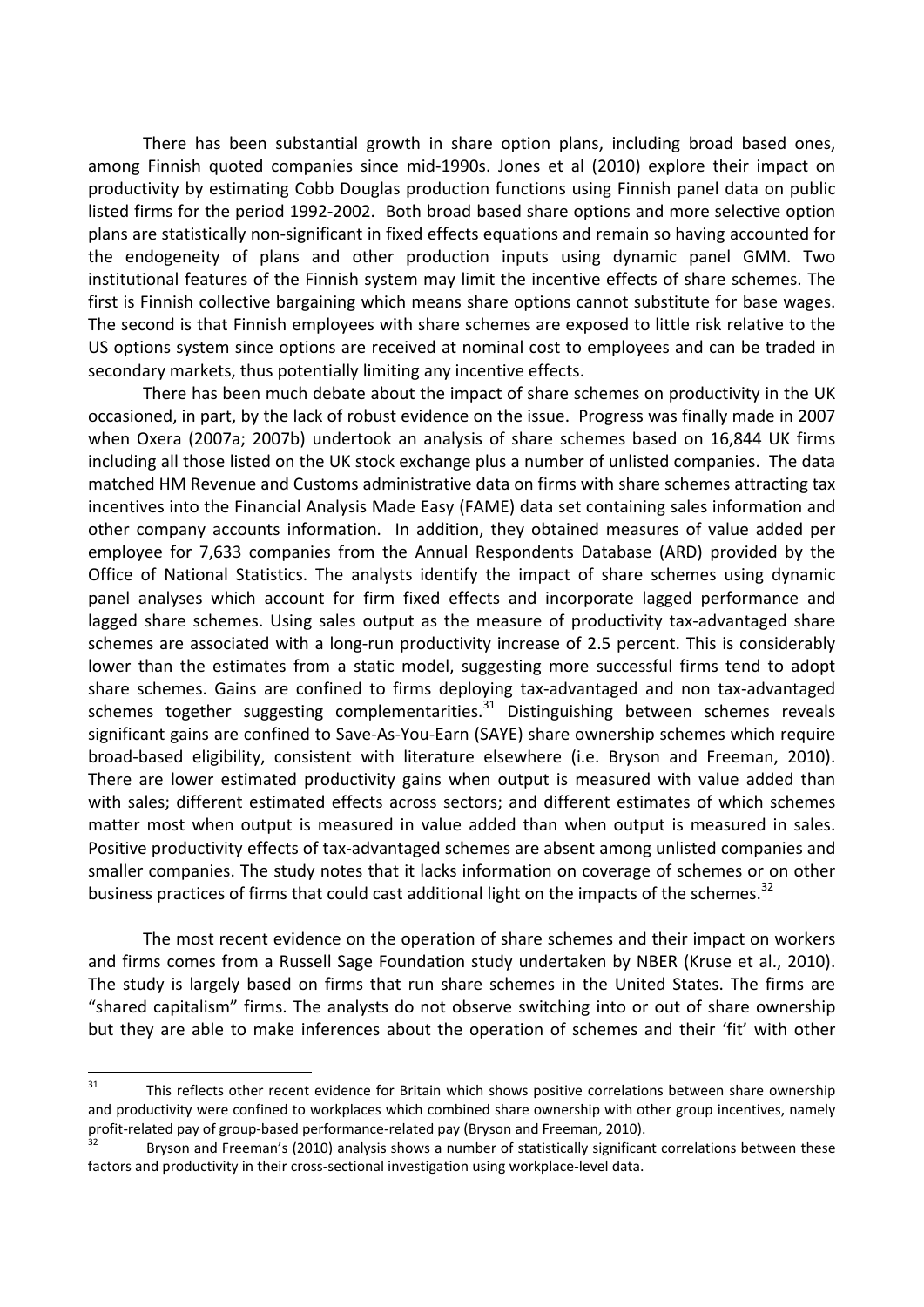policies due to the wealth of data they have collected using dedicated firm‐level and worker‐level surveys. By happenstance one firm introduced a profit‐sharing system during the study and agreed to allow the researchers to survey its workers before and after the new plan came in. The results are summarised in Box 5.4.

## **BOX 5.5. Summary evidence on financial participation**

‐ The standard approach is panel switching models. Dynamic panel models tend to confirm that more successful firms adopt financial participation leading to potential for upwardly biased estimates of impact on performance.

‐ A range of reasons is given for generally weak incentive effects including the 1/N problem and free‐riding; myopia; rent seeking.

- ‐ There are hints that combinations of incentive pay schemes can be the key to improved performance.
- ‐ Institutional context can play an important role, helping to explain stronger effects in Japan and weak effects in transition economies.

‐ Share capitalism project indicates that share plans can have strong incentive effects where holdings are sizeable and they interact with complementary firm HR and governance policies.

‐ The empirical evidence on the effects of financial participation is more controversial than that relating to individual and group incentive pay. There are fewer studies with robust identification strategies which generally find small positive effects.

Finally, mass privatisation programmes in countries undergoing a transition from central planning to market economies multiplied employee share ownership in the 1990s. Estrin et al. (2009) review the effect of privatisation in transition countries putting particular emphasis on findings that are based on a 'credible' identification strategy. They find that employee ownership has a modest (i.e. in Estonia) or non significant effect on productivity (i.e. most other countries in Central and Eastern Europe as well as in countries of the former Soviet Union).

# **5.5 Summary**

There is substantial evidence from a number of studies showing that piece rates increase labour productivity by inducing greater worker effort than fixed rates and induce worker sorting which leads to higher ability workers receiving performance-related pay. But there is also strong evidence that piece rates are relatively costly to maintain and that they may have deleterious effects on some aspects of worker behaviour. Consequently the impact of piece rates on profitability are smaller and can even be negative. This may help explain moves away from piece rate payments in recent years, or at least their use alongside other motivational tools such as group‐based incentives. Group‐based incentive payments also appear to have positive productivity effects, often overcoming "1/N" problems through worker co-monitoring and moves towards team production more generally.

The most convincing studies on the effects of financial participation tend to find small positive or neutral effects. In addition, many studies emphasise the importance of the conditions under which the schemes are introduced, including in particular other human resource practices. More generally, even when studies identify positive *average* effects of incentive pay in firms where they are deployed, there are many characteristics of workers, jobs and firms which might suggest the effects of particular schemes will be heterogeneous across time and place so that one should be cautious in prescribing the same "treatment" elsewhere. As Prendergast points out (2009: 8): "Such prescriptions will be tempered by the nature of the job carried out by workers, the extent to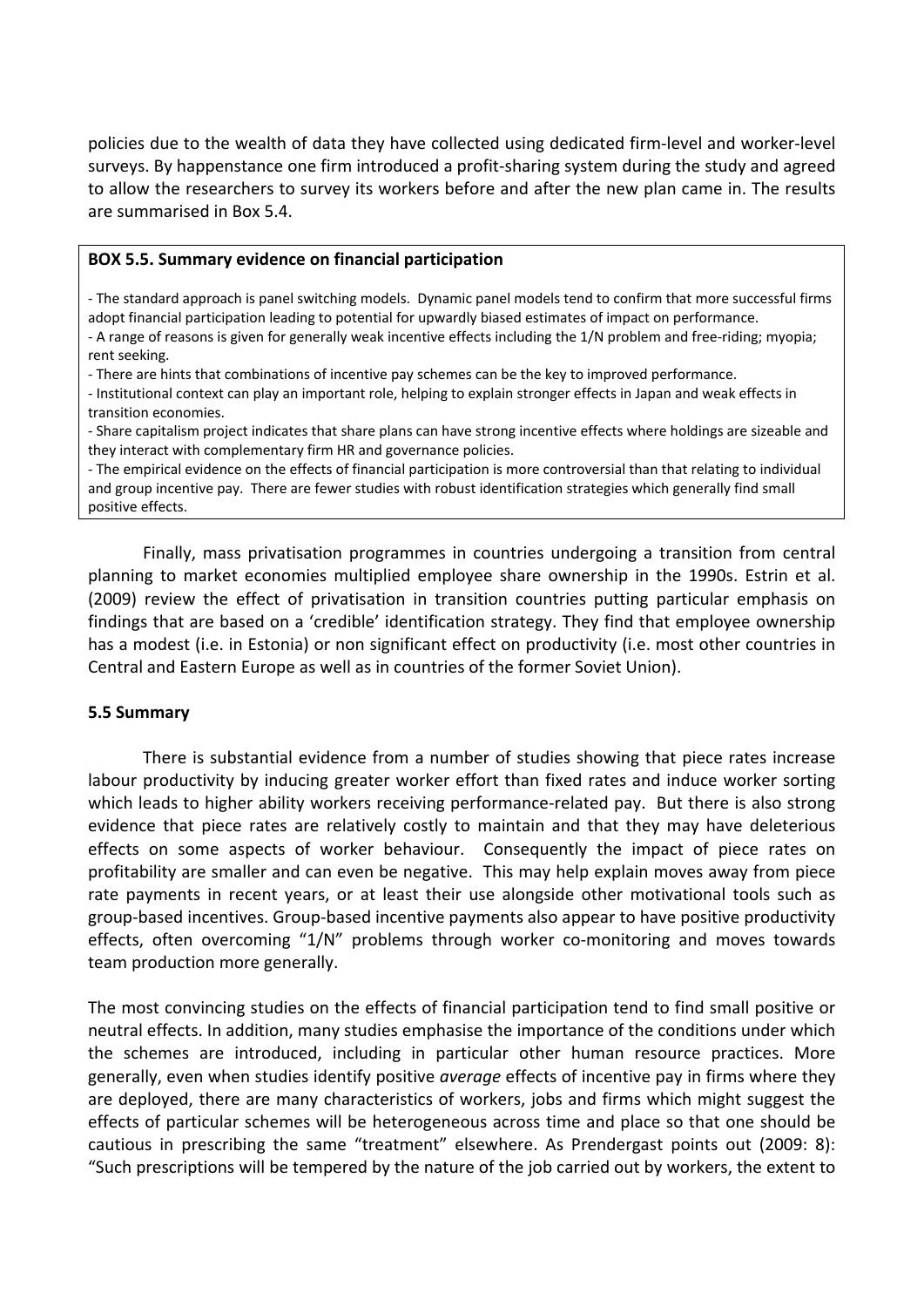which they have discretion in their jobs, and the extent to which the measures used to pay workers truly reflect the inputs of effort". The circumstances surrounding the introduction of schemes, such as the quality of supervision, managerial engagement and links to other human resource practices, can play a crucial role in whether and to what extent greater links between pay and performance will result in improved labour productivity. This is important since the current rash of studies based on "insider econometrics" may suffer from an external validation problem if treatment effects are heterogeneous (Box 5.6).

# **BOX 5.6. "Insider econometrics": generalisation and external validity**

- ‐ The methodology adopted in a number of studies reviewed above has been labelled "insider econometrics" (Shaw, 2009; Ichniowski and Shaw, 2009; Bartel at al. 2004). Studies use information "inside" the firm and apply adequate "econometric" techniques to estimate the impact of incentive schemes or HRM practices on performance. Insider econometric studies allow researchers to investigate the effect of the introduction of incentive schemes (the "treatment") in one company or in an industry, on some measure of workers' or establishments' performance.
- ‐ Insider studies exploit the quality and richness of the information from the point of view of insiders who adopt the incentive scheme, however reliance on observations within a single firm (or within an industry) rise issues concerning the "external validity" and the possibility to "generalise" the result.
- ‐ While results can often shed light on the mechanisms at work when a firm introduces piece rates, or establishments in an industry adopt financial participation schemes, particular care should be used in drawing general conclusions (or prescribing the same "treatment") given the substantial heterogeneity in the effects across time, place and environment.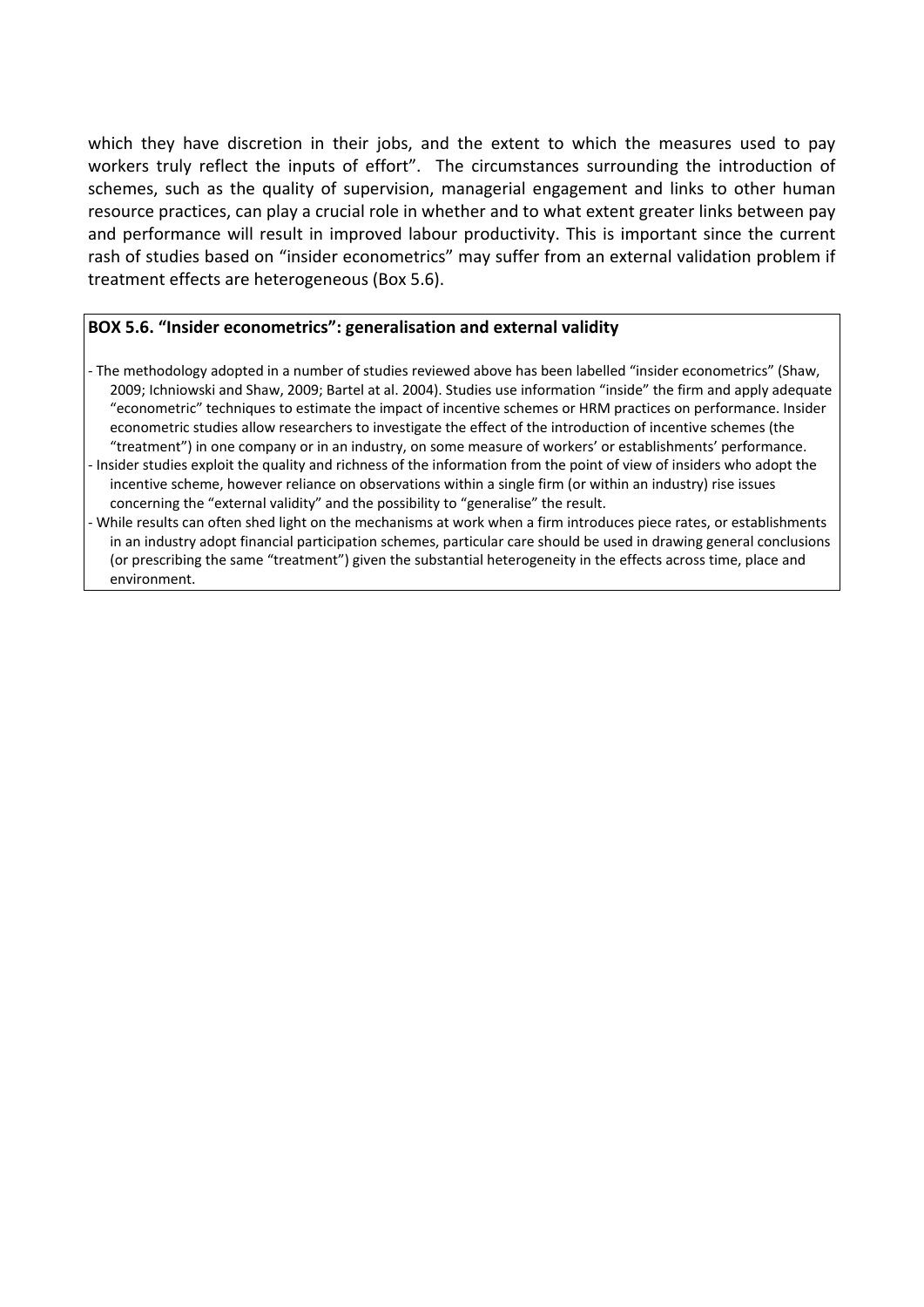## **6. New Evidence on performance related pay**

This section presents three cases that provide new evidence on the operation of performance related pay. The first uses changes in incentive pay in a large Italian firm to assess how branch managers respond to a shift in performance related pay when the firm changed the measure of performance from being based on sales of the branch to being based on the profitability of the branch. The second uses exogenous variations in the institutional environment in Italy in the form of the 1993 tripartite agreement on decentralised bargaining and distribution of firm's productivity gain to identify the 'causal' effect of incentive schemes on firms outcomes. The third analyses the effect of pay for performance based on financial performance and on individual and group incentives on work pressure and profitability of the firm. Al three cases find that performance related pay affects performance in ways that are readily interpretable in terms of responsiveness to economic incentives.

## **6.1 Incentive effects of PRP in a catering services company**

Consider the situation in which a firm pays some workers on the basis of the performance of their workplace while paying others fixed wages. Organisational structures of this type are common but have received little attention.<sup>33</sup> For example, most retail banks and fast food chains operate pay systems in which the branch managers are subject to incentive pay, while regular employees are not.  $34$  More generally, pay schemes of this type are often adopted in firms that are organised in chains (restaurants, hotels, shops, et.) and, also in the public administration for services like hospitals or employment offices. At the limit, one could think of franchising as an extreme application of a performance related pay system in which the franchisee is the residual claimant of the returns from the economic activity and regular employees receive a fixed salary.

This study compares a pay system in which the local manager is compensated according to the level of sales or the level of profits of the local unit that is under his/her control. The choice of the performance measure is not a trivial one. In general, the profits of the business unit that is run, organised and administered directly by the manager would seem to be the best choice. However, very often such local managers are subject to a number of constraints imposed by headquarter ‐ for example on new hirings or purchases – that prevent them from having full control over profits. Moreover, keeping track of profit levels for each local business unit requires accounting systems that are often very costly. Hence, sales are sometimes a more convenient measure that can be recorded more easily. Data from the managers' surveys mentioned above confirm that about half

<sup>33</sup> The literature on performance related pay or profit sharing has been concentrated on the analysis of systems in which all workers are subject to the same schemes (Lazear, 2000; Freeman and Kleiner, 2005 among many others. See section 5.2). The only exceptions are papers that look at the top end of the occupations distributions and explore the agency problems associated with the compensation structure of CEOs (Conyon and Murphy, 2000; Hall and Liebman, 1998; Murphy, 1985). Other than these, the recent paper by Bandiera et al. (2007) discusses some interesting implications of changes in managerial compensation from fixed wage to performance bonus in a fruit picking farm. They find that such a change induces a more efficient allocation of workers to job tasks and it also eliminates some perverse effects of personal favouritism towards workers to whom the manager is socially connected. Similarly to our case study, Bandiera et al. (2007) emphasise the impact of different types of managerial pay on the mangers' behaviour with respect to their employees. Along the same lines are a few papers that look at managerial compensation in the public sector (Atkinson et al., 2009; Burgess and Ratto, 2003; Dixit, 2002; Eberts et al.,

<sup>2002;</sup> Kahn et al., 2001; Levy, 2002).<br><sup>34</sup> A recent survey of Italian managers indicates that in firms where managers are subject to incentive pay, only about one third of while collars also receive a variable component of pay (Osservatorio Manageriale, Manageritalia, 2010).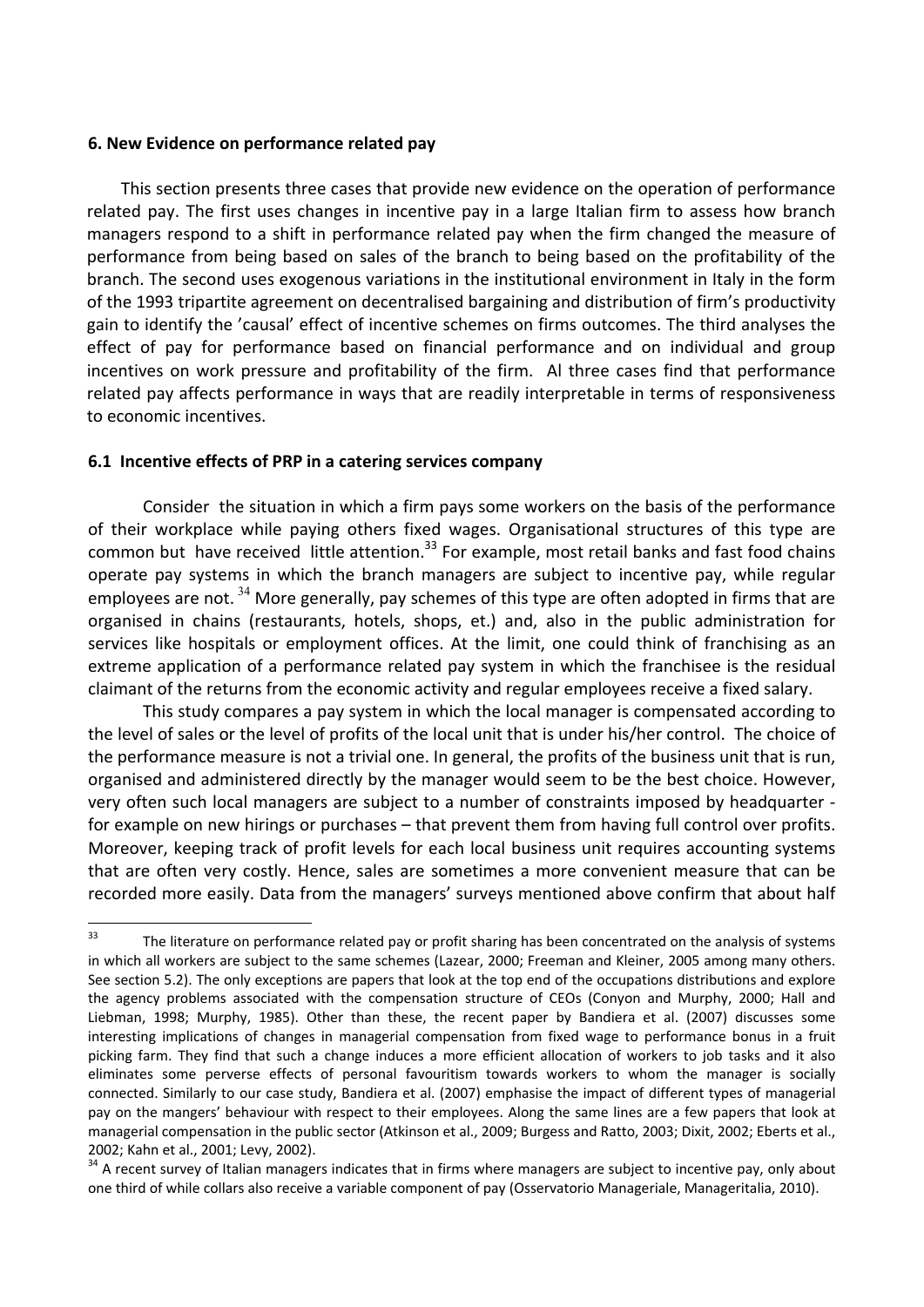of the times variable pay is based on indicators such as sales, revenues, receipts and half of the times on profits or revenue margins.

The firm is a large Italian company that owns and runs directly a large number of snack bars, fast-foods and self-service restaurants, the majority of which are located along the country's main highways, adjacent to the gas stations. Each store is administered by a local manager, whose pay is a combination of a fixed wage and a variable component. Until the last quarter of 2002 the variable pay was computed mostly but not exclusively on the basis of sales. Then the system was modified so that the local manager's bonus was determined by the profits of the store (although the level of sales still plays a role). Regular employees ‐ i.e. waiters, cooks, et. – are paid a fixed wage. Importantly, the local manager has some decision power over the labour input of regular employees. Although they cannot hire permanent employees, store managers define and allocate workers to work shifts, overtime work, on-the-job training sessions and they can also hire seasonal and temporary workers up to a fixed budget determined by the central firm.

 When the manager's bonus is a function of sales, there is an incentive to use excess labour whereas such an incentive disappears when performance is measured with store profits. In addition assuming that a managerial job requires more work effort than a salaried job, the sales‐ based system attracts managers of lower ability who can use excess labour to boost sales and obtain high bonuses while exerting limited effort. In the profit‐based scheme, such a strategy becomes more costly, as the wages of salaried workers enter the determination of one's bonus. Hence, workers with low managerial talent would now prefer to remain salaried employees. The key to our analysis of managers' response to the change in incentives is the complementarity between salaried labour and managerial effort. We expect sales to decrease and labour productivity to rise when profits replace sales as a measure of the manager's performance since the manager will seek to reduce the cost of salaried workers. The effect on profits depends on the degree of complementarity between managerial effort and salaried labour in the production function. When such a complementarity is particularly strong, profits may actually decline. Complementarity also implies that managers will increase their effort to coordinate and organise salaried labour and allocate workers to tasks more efficiently (Bandiera et al. 2007), for example through the setting up of work shifts.

The major empirical problem in identifying the effects of the changing in the pay system is that the firm introduced the system in all stores at the same time, which raises the danger that changes over time may be misread as changes in incentive pay. We address this issue in two ways: by estimating time effects using different functional forms on the assumption that time effects have some continuity, and by examining how local managers react to variation in local traffic flows under the two different pay systems. Incorporating exogenous variation in the traffic flows in our theoretical analysis we show that under a profits‐related pay scheme managers react more effectively to such shock, by adjusting the labour input of salaried employees and their own effort whereas under a sales-based system, they can only react by changing their own effort level and thus cannot be as efficient as adjusting all inputs.

Our results show that, the introduction of the new profit‐based system leads to fewer hours worked at the restaurant level and lower sales but higher average productivity. The results for profits diverge from the model because the new system did not simply replace sales with profits as a measure of performance, but also became substantially more generous.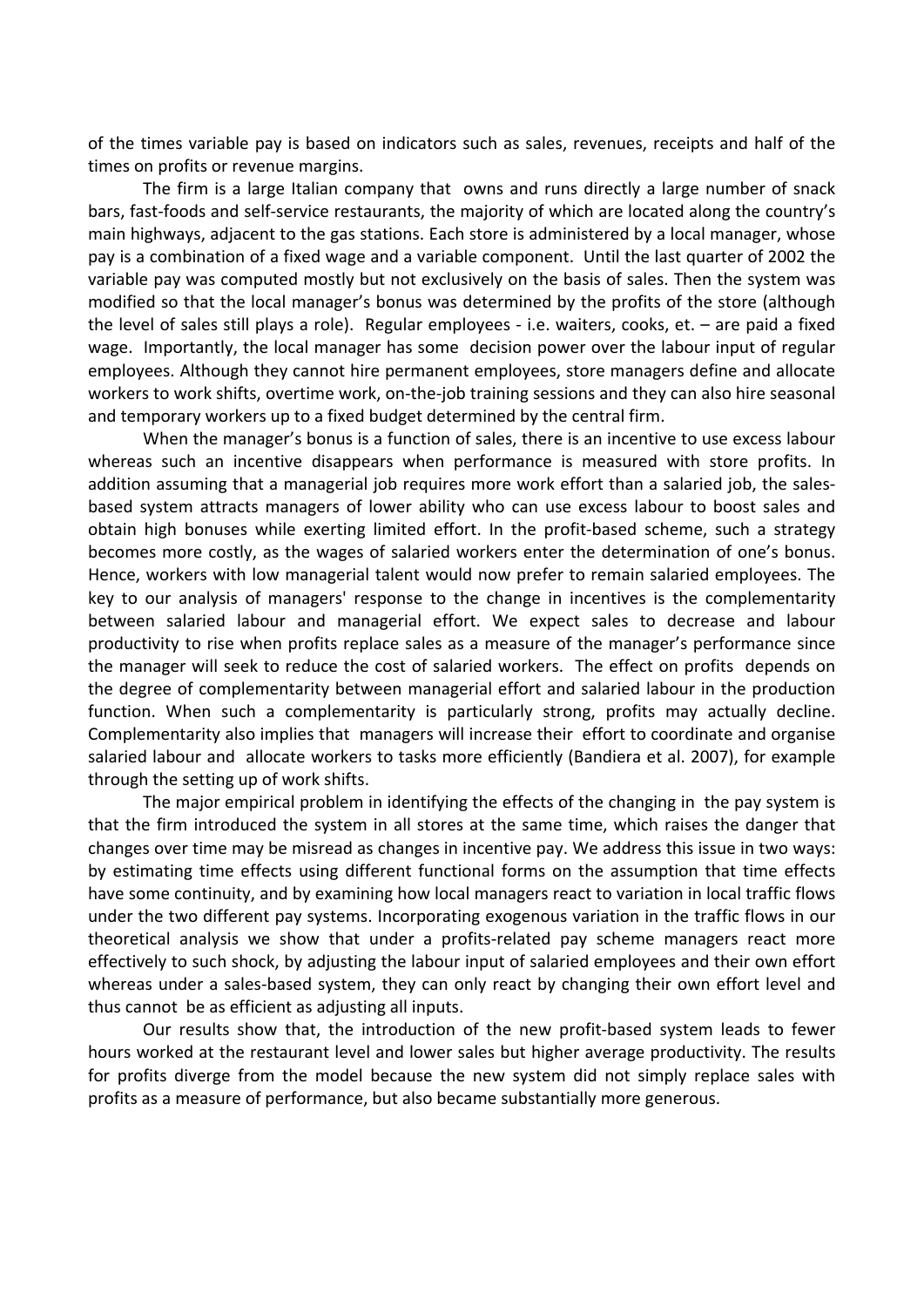The remaining of this section is organised as follows. First we provide a very brief and simple discussion of the theoretical arguments. Next, we present the institutional setting and the data. Finally, we present the empirical results and we conclude with some final remarks.

# *Theoretical framework*

The key theoretical insight to understanding the implications of a change of the pay scheme from sales-based to profits-based is that under the former the local manager has an incentive to use excess labour from salaried employees. We derive such implications using a relatively simple and parsimonious model that we briefly outline here and develop more formally in Box 6.1.1.

Local managers have a utility function that increases with income and decreases with effort. Managers are heterogeneous and more able ones experience a lower cost of effort. The output level of the local restaurant is determined through a production function that requires the labour input of regular employees and managerial effort which are complements. Regular employees are paid a fixed wage while managers' compensation is the sum of the fixed wage and a fraction of either sales or profits of the local restaurant. Additionally, each store has a maximum budget to be spent for the wages of regular employees.

The model is solved in two steps. First, each workers decides whether to apply for a managerial position or remain a regular employee. Managers are appointed at random among those who submit their application. Second, each store is hit by a random productivity shock and the local manager chooses the level of managerial effort and labour input after observing the realisation of the shock. This reflects the nature of the daily if not higher frequency of traffic shocks that we exploit in the empirical analysis.

The model predicts the average quality of managers when incentive pay depends on sales (= the sum of a fixed wage and a fraction of sales) and when it depends on profits (=the sum of a fixed wage and a fraction of  $\mu$  profits).<sup>35</sup> With  $\mu$ ay depending on sales, there is an incentive to use as much labour as possible up to the limit imposed by the store budget. Given the complementarity of regular labour and managerial effort, in the sales‐based case managers also exert higher effort in managing the employees. Moving from a sales-based to a profit-based system raises the average quality of managers and moves both managerial and employee effort to their efficient level. Sales decrease while profits and productivity increase. Moreover, since under the sales‐based system managers always use the maximum input of salaried labour allowed by the store budget, they cannot adjust to random changes in productivity. Hence, we expect to see a stronger responsiveness of all inputs (effort and labour) and outcomes (sales, productivity and profits) to variations in traffic flows when managers are paid according to local profits. Consequently, labour productivity and profits should also increase in the new system, as the production inputs are continuously adjusted to their optimal level.

**BOX 6.1.1 – A more formal model of local managerial pay.**

In this box we provide a brief sketch the formal model that we use to derive the implications discussed in the main text.

Consider a set of heterogenous workers with the following quasi-linear utility function:

η  $U = w - \frac{c(e)}{e}$ 

<sup>35</sup> <sup>35</sup> Formally, what we call *residual profits* is not exactly the usual measure of profits. In fact, actual profits are equal to the value of the output (sales) minus total labour costs, thus including both the salaries of regular employees and the manager's pay.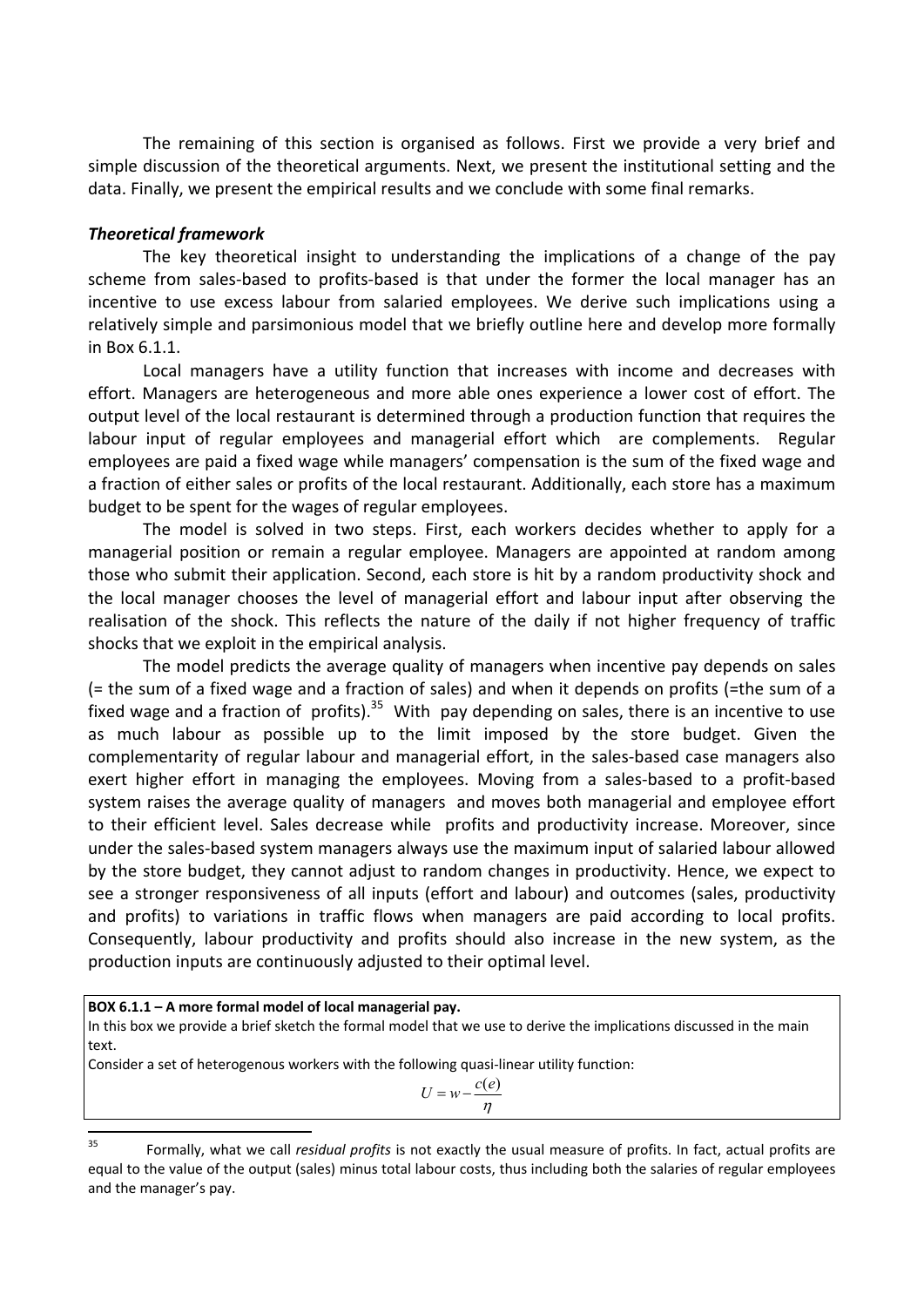where *w* is total pay,  $\eta$  is the workers' innate managerial talent (the source of heterogeneity), *e* is the level of managerial effort exerted by the worker and *c()* is an increasing and convex function which features increasing returns to scale.

Workers are employed in a set of identical local establishments (restaurants) that produce an output *y* using a combination of both labour input and managerial effort according to the following production function:

#### *Y=Af(e,L)*

where *L* is the total labour input (hours worked), *A* is a random productivity parameter (which captures the traffic shocks in our empirical application) and *f()* is a function with positive first partial derivatives and negative second partial derivatives. Moreover, we also assume that cross derivative of *f()* is positive (the production inputs are complements). Finally, in order for the equilibrium level of output (sales) to be defined in the model we need *f()* to display decreasing returns to scale.<sup>36</sup>

Each local establishment is subject to the same budget limit, which we define as a maximum level of employable labour  $\overline{L}$ , so that  $L \leq \overline{L}$ .

Wages are fixed at a level  $\overline{w}$  for salaried employees, whereas managers receive  $\overline{w}$  plus a variable pay that is defined as a fraction  $\alpha$  of either output y or residual profits of the establishment  $\pi$ , defined as the value of output minus total

fixed labour costs, i.e.  $\pi = y - w(1 + L)$ . We define the first pay scheme as sales-based and the latter as profit-based. The sequence of events in the model is as follows. First, each worker decides whether to submit the application to a managerial position. Then managers are appointed at random among those who submitted an application and both managers and workers are randomly allocated to the various identical establishments. Finally, the productivity shock is realised (*A*), managers choose their level of effort (*e*) and the amount of salaried labour input (*L*) thus defining the equilibrium level of output (*y*) and managerial pay (*w*).

We assume that the economy is populated with identical firms, all organised in a set of local establishments, so that there is no meaningful distinction between the internal and the external market in this model. In this sense.  $\overline{w}$  can be interpreted as the prevailing market wage for non‐managers.

- Case a: sales-based system. In a sales-based pay system the total wage of the local manager is defined as

 $w = w + \alpha y$ . Using this definition, let us solve the model backward and first look at the optimal choice of *e* and *L* of a generic appointed manager with ability  $n$ . The fist order conditions for utility maximisation in this specific case take the following form (the subscript  $a$  indicates equilibrium values):

$$
L_a = \overline{L}
$$

$$
Af_1(e_a, \overline{L}) = \frac{c_1(e_a)}{\alpha \eta}
$$

where  $f_1(\cdot)$  and  $c_1(\cdot)$  are the first derivative with respect to the first argument of each function. The first of these conditions merely indicates that the optimisation procedure obviously leads to a corner solution for *L*: managers do not internalise the cost of excessive labour usage and therefore they will always hit the budget limit. The second first order condition equates the marginal benefits of managerial effort to its marginal disutility.

The decision to apply to a managerial position is taken by comparing the expected utility of working as managers and as a salaried employee. Namely, a generic worker applies to managerial jobs is the following condition is satisfied:

$$
E[U(e_a, L_a)] > \overline{w}
$$

Replacing the first order conditions above into this participation constraint shows that the constraint is always satisfied for any (admissible) value of the parameters and for any level of managerial talent  $n$ . The intuition for this result is rather obvious: given the possibility to use excess labour at no cost for the manager, also the less talented workers can obtain higher expected utility as managers by increasing sales (and thus the variable component of pay) with minimal effort.

- Case b: profit-based system. In a profit-based pay system the total wage of the local manager is defined as

 $w = \overline{w} + \alpha \pi$  and the first order conditions for utility maximisation of a manger change as follows (the subscript *b*) indicates equilibrium values under this new scenario):

<sup>36</sup> With the usual assumption of constant returns to scale, only the ratio of the production inputs is defined and the actual scale of production is not determined. This would be problematic in our setting given that the scale of production (sales) is a key variable of the pay system and one of the observable outcomes that we want to analyse.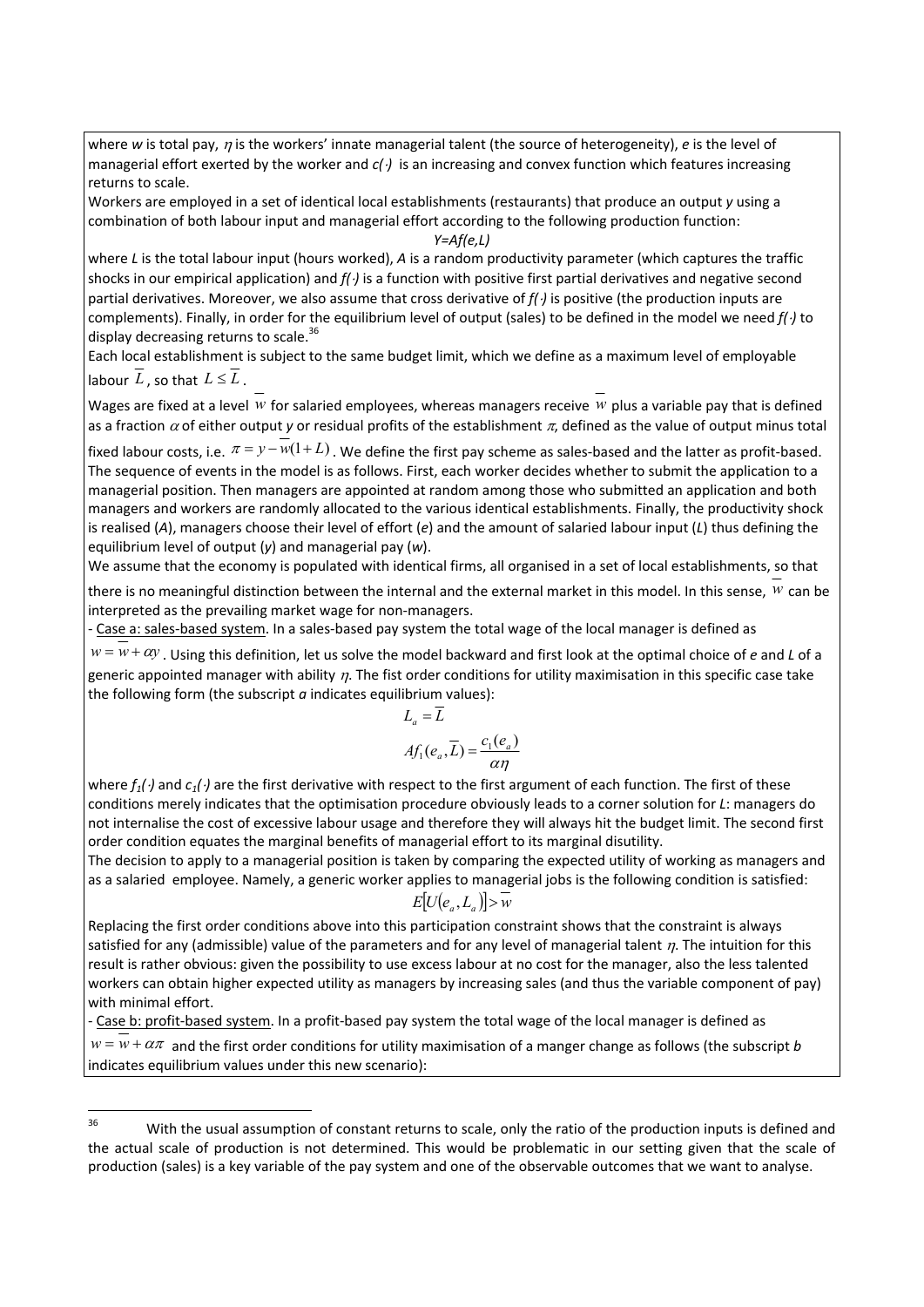$\alpha\eta$  $Af_1(e_b, L_b) = \frac{c_1(e_b)}{m}$  $Af_2(e_b, L_b) = w$ 

Now, both the labour input and managerial effort are set at a level that equalises marginal benefits and marginal costs. By definition,  $L_b \le L_a$  and, given production complementarity, this implies that also  $e_b \le e_a$ . Trivially, since both production inputs are lower, also the level of output is lower under a profit‐based system than under a sales‐based system. However, since labour productivity is decreasing and  $L_b \leq L_a$ , the equilibrium level of labour productivity is

higher in case b than in case a. Obviously, the size of all these effects depends on the level of *L* . However, since *L* cannot be adjusted contingently on the realisation of the shocks, the overall production efficiency is higher under the profit‐based scheme than under the sales‐based scheme.

Now, the selection of managerial applicants become more stringent and only workers with a high enough level of managerial talent submit their application. Finally, the effect on profits of a shift from a sales‐ to a profits‐based system depends on the degree of production complementarity between managerial effort and salaried labour. With strong complementarities, the reduction in the input of labour induced by the new system also reduces the returns to managerial effort, thus reducing its equilibrium level and potentially leading to lower profits. When complementarities are weak the effect on managerial effort is lower and profits are more likely to increase.

#### *Institutional setting and data*

The company under study is the Italy's largest operator in the food and beverages sector. It was established in the late 1970s when several firms whose activities were concentrated along the country's main highways merged into a single company owned by a government holding. It was common at that time that the State would directly own strategic companies in the country through a financial intermediary of its own. It is only in the mid 1990s that the company was fully privatised. Stores provide services to travellers on major roads. Such stores vary in size and in the types of services they offer. Some are simple bars or cafes while others have self‐service restaurants and some others also offer regular restaurants with table service. The largest stores combine restaurants, snack bars and cafes. Most of them also have a mini‐market and a newsagent stand. Although the core business remains concentrated to the particular market of travellers by car, the company has extended its activities to other locations like airports, train stations, shopping malls as well as regular city centres. The company is also active in other countries around the worlds (France, Spain, Germany, Belgium, Netherlands, Switzerland, Canada, United States), although typically with different brands.

All local stores have a general manager. The largest stores that offer several different services (bar, self-service, regular restaurant) usually also have workers who act as "head of service" in an intermediate position between the general manager and regular employees. The organisational structure also include area managers, who coordinate and supervise the activity of several stores in a given area. The entire structure is managed and coordinated at the country level by headquarter services. Being by far the larger operator in this sector in Italy, the firm makes extensive use of it internal labour market hiring almost all restaurant managers from current employees. The supply of workers with the required skills and training to manage one of the restaurants of this company is limited in the outside market.

The local manager of the restaurant has considerable autonomy in the management of the store. She/he decides the amount and the composition of the goods purchased withinthe budget allocated to the store, allocates regular employees to tasks, defines works shifts, overtime hours and the schedule of holidays. Local managers can also hire temporary seasonal workers (subject to the approval and the supervision of the HR division) and decides who among the employees of his/her store participates in the training sessions regularly offered by the headquarter HR division. Furthermore, in larger stores with intermediate service managers, some of these functions can be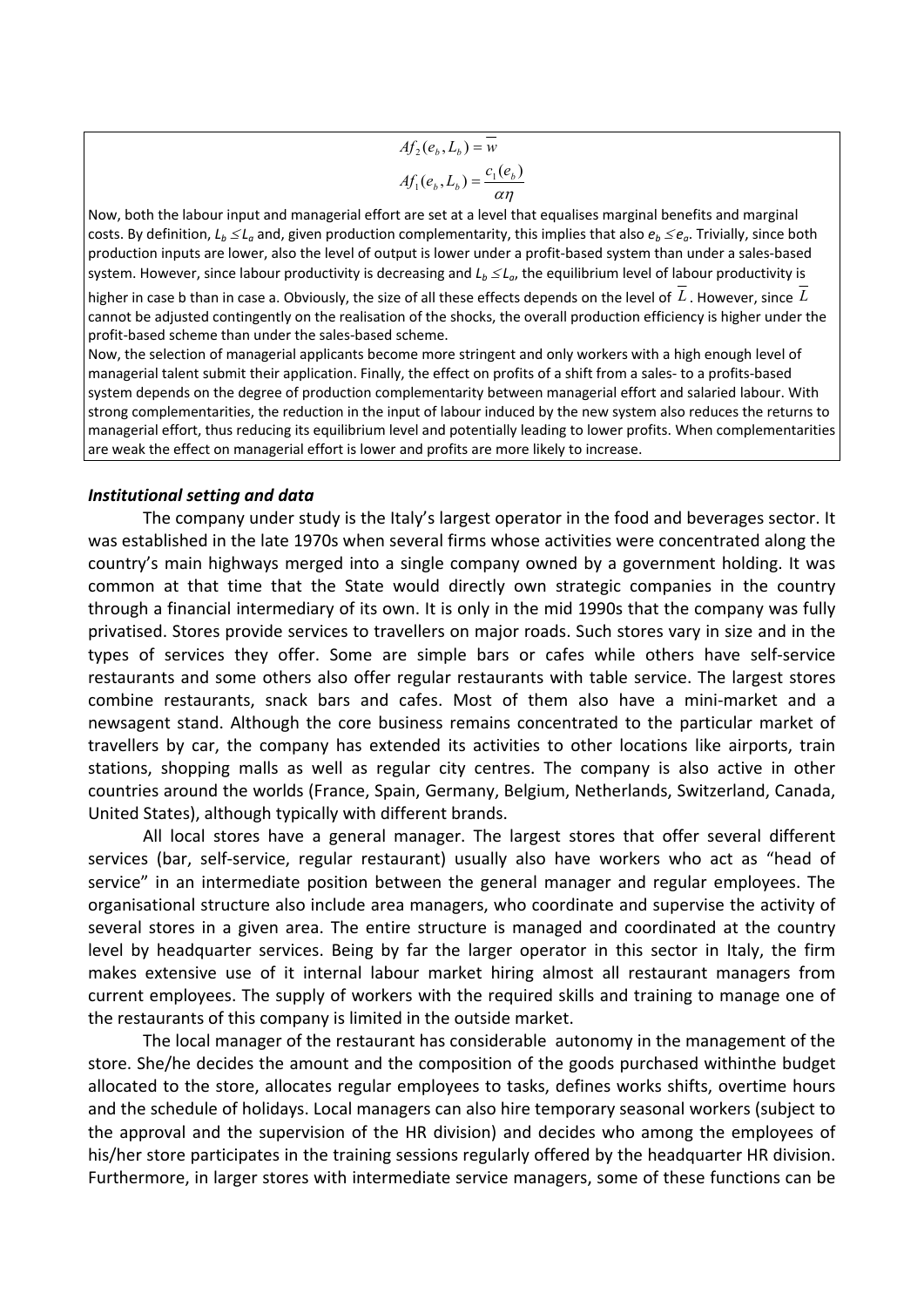delegated to them if the general manager of the restaurant decides so. Hence, the local mangers have substantial control over the labour input of their stores, although not fully.

Regular employees (waiters, cooks, etc.) are paid a fixed monthly salary, which is defined both by national bargaining with the unions of the food and beverage sector and by firm level negotiations. Local managers also receive a fixed pay that is defined by the same process of national and local bargaining. On top of such a fixed wage, they also receive a bonus payment that varies with the store's performance. Such a system of incentive pay was originally introduced in 2000 with the bonus paid quarterly and annually computed mostly on the basis of sales, with adjustments for productivity and the quality of services, as measured by a "mystery client".<sup>37</sup> In the years 2001 and 2002 a few (minor) modifications of the system were introduced. In 2003 the company changed the bonus system in a major way. Although sales remain part of the formula that defines the quarterly bonus, the most important element became local profit, i.e. the value of sales minus purchases, labour and administrative costs. The adjustment for the quality of service is still present in the post‐2003 system.

Operationally, both before and after 2003, the performance indicators (sales, profits, quality of services) are transformed into "points", better performance is associated to higher points. The bonus payment is, then, computed as the product of the sum of points for each performance indicator and a monetary "point value". Such a "point value" varies by type of store, with the largest and most complex stores being associated with higher values.<sup>38</sup> One other important modification of the post 2003 system is that the point values have been substantially increased, thus making the system more generous. This is indicated by Figure 1, which plots the average actual bonus received by store managers over the entire period 2000‐2005 together with the a simulated bonus for the period after 2003 which has been calculated using the actual observed performance but the old pre‐2003 rules of the incentive scheme. The figure shows, for given performance, the new system is more generous by over 50%.

 $37$ The "mystery client" is a system of measurement of the quality of services that is becoming more and more popular in many organisations. It is typically provided by external specialised companies who select a pool of consumers, make sure they have no relation whatsoever with the company under evaluation, send them to the shops with a specified list of goods and services to purchase. These visits take place at random intervals and no information about the timing of the visits nor the characteristics of such "mysterious clients" is disclosed to the personnel of the local shop nor to the general management of the company. The mystery client is given a check‐list of quality items to evaluate, such as the kindness of the operators, the cleanliness of the rooms, et.<br><sup>38</sup> Stores are classified into 5 different clusters and the point value varies across clusters. For example, the

simplest cluster includes store with only a bar or café. The most complex cluster is for stores with multiple bars, restaurants, et.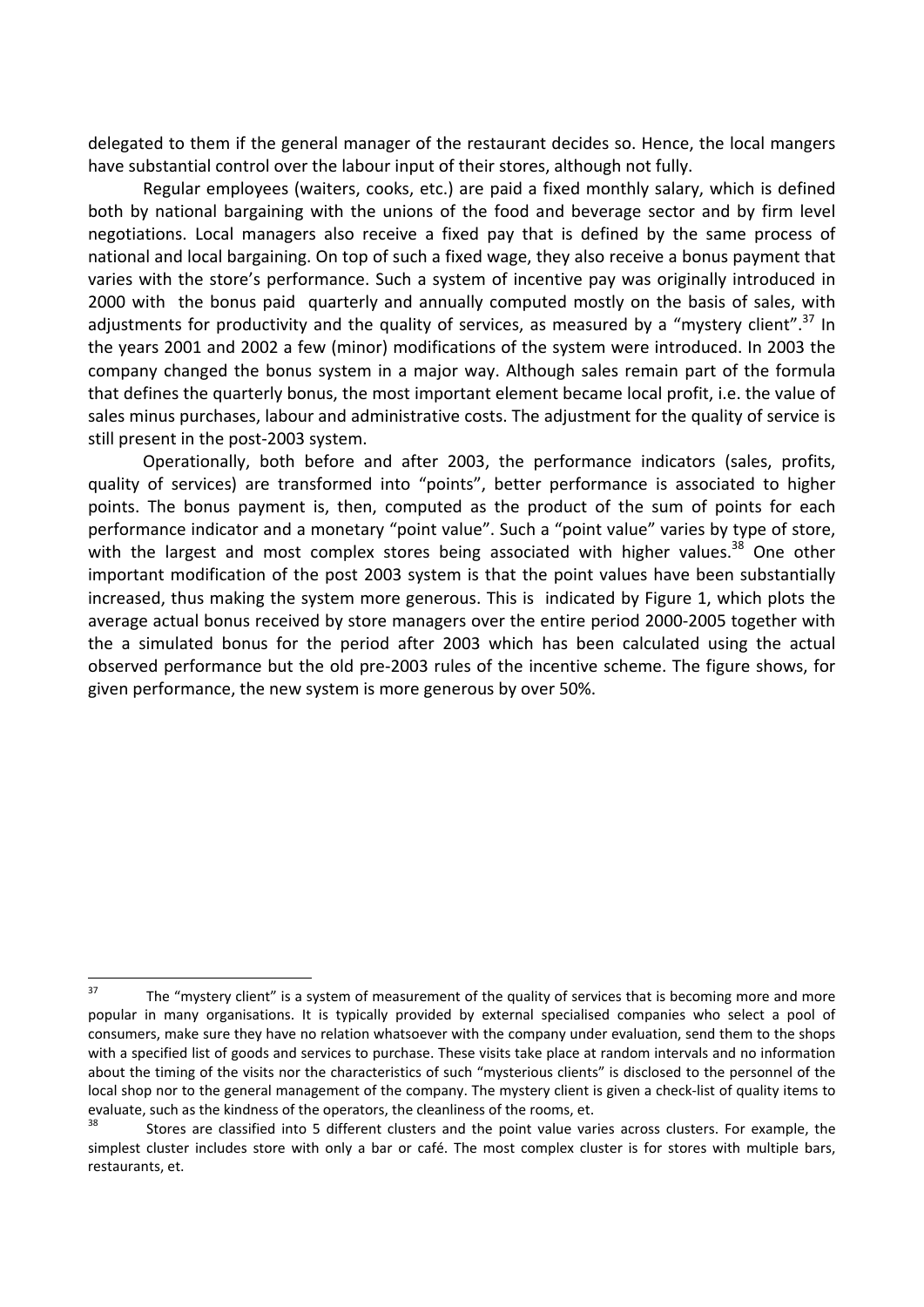

Our full dataset is an extraction of data on all stores and all store managers over the period 2000 to 2005.<sup>39</sup> The analysis in this section covers the 186 stores that are located on roads and consistently observed from 2001 through to 2005, i.e. two years before the introduction of the new pay system to two years after. The store data include information on employment levels and composition, sales, hours worked and traffic flows in the corresponding motorway tract at the quarterly frequency. Panel A in Table 6.1.1 reports the descriptive statistics for these variables. Local profits are only available from the first quarter of 2002. Since they were not used as a measure of performance in the pre‐2003 system, the firm did not collect and maintain this information. The company started collecting it only in 2002 in the run up to the new system.

|                                                    |              |            | <b>Incentive Scheme</b> |  |  |
|----------------------------------------------------|--------------|------------|-------------------------|--|--|
|                                                    | <b>Total</b> | Old        | <b>New</b>              |  |  |
| <b>Panel A. Store characteristics:</b> $(n = 186)$ |              |            |                         |  |  |
| Hours worked                                       | 11,380       | 10,993     | 11,765                  |  |  |
|                                                    | (9,865)      | (9,628)    | (10,085)                |  |  |
| Productivity <sup>1</sup>                          | 69.085       | 68.175     | 69.995                  |  |  |
|                                                    | (10.520)     | (10.502)   | (10.460)                |  |  |
| Sales $1$                                          | 787,110      | 751,015    | 823,189                 |  |  |
|                                                    | (687, 546)   | (665, 316) | (707, 381)              |  |  |
| Profits $1,2$                                      | 619,275      | 597,824    | 626,401                 |  |  |
|                                                    | (552, 759)   | (548, 600) | (554, 077)              |  |  |
| Traffic flows <sup>3</sup>                         | 49,377       | 47,874     | 50,880                  |  |  |
|                                                    | (22,986)     | (22, 606)  | (23, 270)               |  |  |
| Number of workers                                  | 36.823       | 36.392     | 37.254                  |  |  |
|                                                    | (32.368)     | (31.829)   | (32.899)                |  |  |
| Number of fixed-term workers                       | 9.349        | 10.533     | 8.167                   |  |  |
|                                                    | (9.322)      | (10.074)   | (8.340)                 |  |  |

## **Table 6.1.1 ‐ Descriptive Statistics**

<sup>39</sup> The data have been obtained thanks to an agreement between the Fondazione Rodolfo Debenedetti and the company under investigation.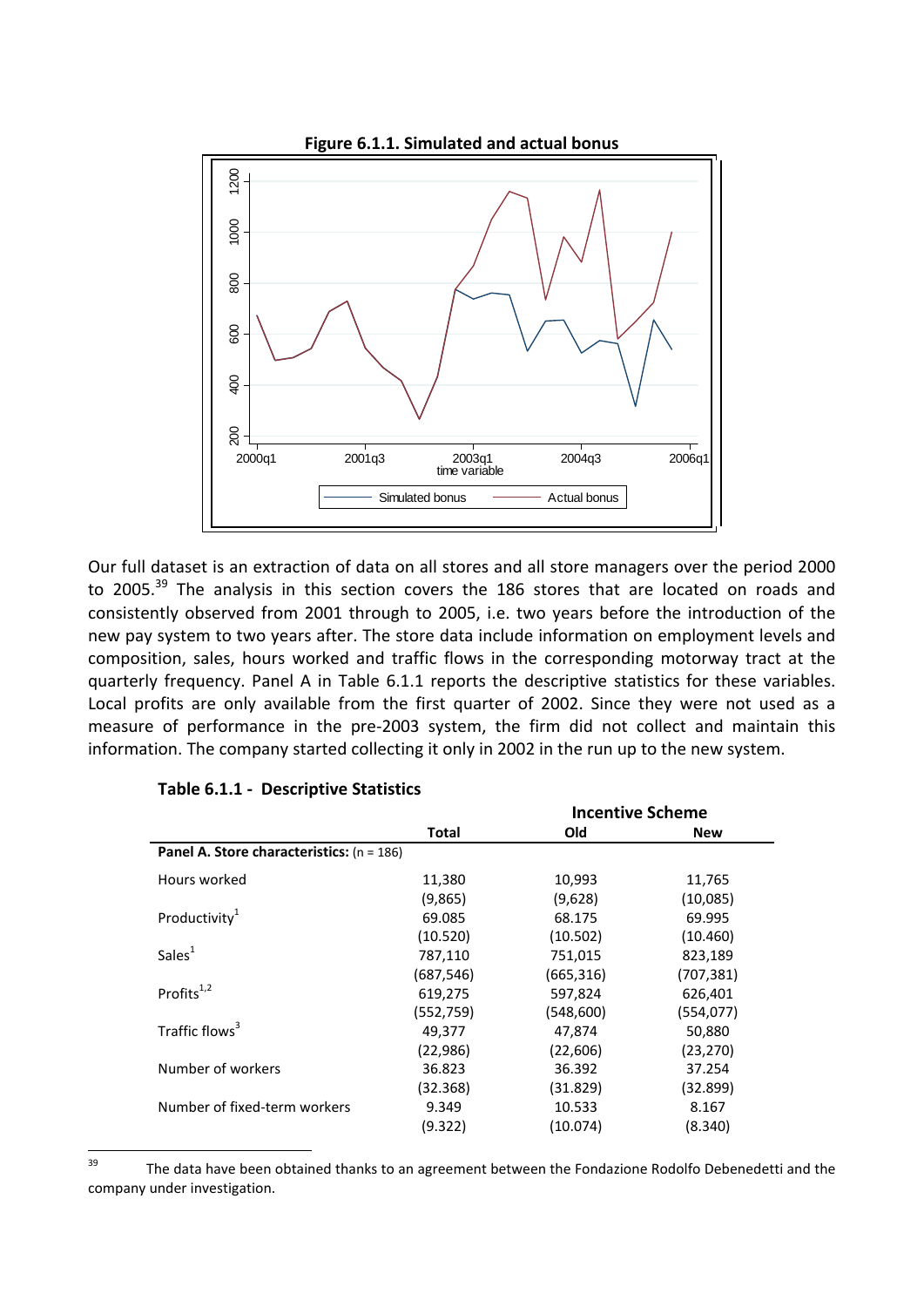| Number of part-time workers               | 20.565   | 20.297   | 20.832                   |
|-------------------------------------------|----------|----------|--------------------------|
|                                           | (19.591) | (19.293) | (19.884)                 |
| Panel B. Manager characteristics: (n=364) |          |          |                          |
| Age <sup>4</sup>                          | 41.973   | 41.845   | 42.101                   |
|                                           | (7.976)  | (8.053)  | (7.898)                  |
| Tenure <sup>4</sup>                       | 17.357   | 17.214   | 17.499                   |
|                                           | (8.391)  | (8.429)  | (8.352)                  |
| 1=female                                  | 0.099    | 0.084    | 0.115                    |
|                                           |          |          |                          |
| 1= high level of education $5$            | 0.629    | 0.620    | 0.638                    |
|                                           |          |          |                          |
| 1= manager has kids                       | 0.554    | 0.514    | 0.595                    |
|                                           |          |          |                          |
| 1= born locally $6$                       | 0.252    | 0.241    | 0.263                    |
|                                           |          |          | $\overline{\phantom{a}}$ |
| Total pay                                 | 7,123    | 6,697    | 7,542                    |
|                                           | (1, 315) | (1,084)  | (1, 387)                 |
| Base pay                                  | 6,387    | 6,142    | 6,632                    |
|                                           | (918)    | (851)    | (918)                    |
| <b>Bonus</b>                              | 730      | 545      | 914                      |
|                                           | (789)    | (551)    | (933)                    |

1. Measured at current prices.

2. Available only from the first quarter of 2002.

3. Number of vehicles that have covered the entire motorway tract in the quarter. This number is adjusted by the number of vehicles that covered only a subsection of the entire tract.

4. Age and tenure both vary at the quarterly level.

5. Secondary or higher education.

6. Born in the same province where the store is located.

Standard errors in parenthesis

All variables show a marked time trend that generates higher mean outcomes under the new system, i.e. after 2003, than before; and strong seasonality. This is evident from Figure 2, which plots the evolution over time of (the log of) hours worked, sales, productivity and profits.<sup>40</sup> In fact, traffic flows, which vary seasonally due to holidays are important determinants of the economic activity of these stores.

Company officials report that over the period 2000‐2005 they have maintained real prices constant for almost all goods and services and that, if anything, many of their real prices declined slightly. However, since prices are set by the central headquarters they do not influence the type of cross‐store comparisons that we carry out. Moreover, all our regressions include time effects, either in the form of quarter dummies or  $(4<sup>th</sup>$  grade) polynomials of quarter, so that we can safely use variation over time in monetary measures of store performance. Nevertheless, differences in local prices may still affect costs and, thus, distort our measure of profits but our regression analysis also includes store fixed‐effects which take such differences into account.

 $40$ All the monetary values are kept at constant prices but the picture looks very similar when deflated for inflation.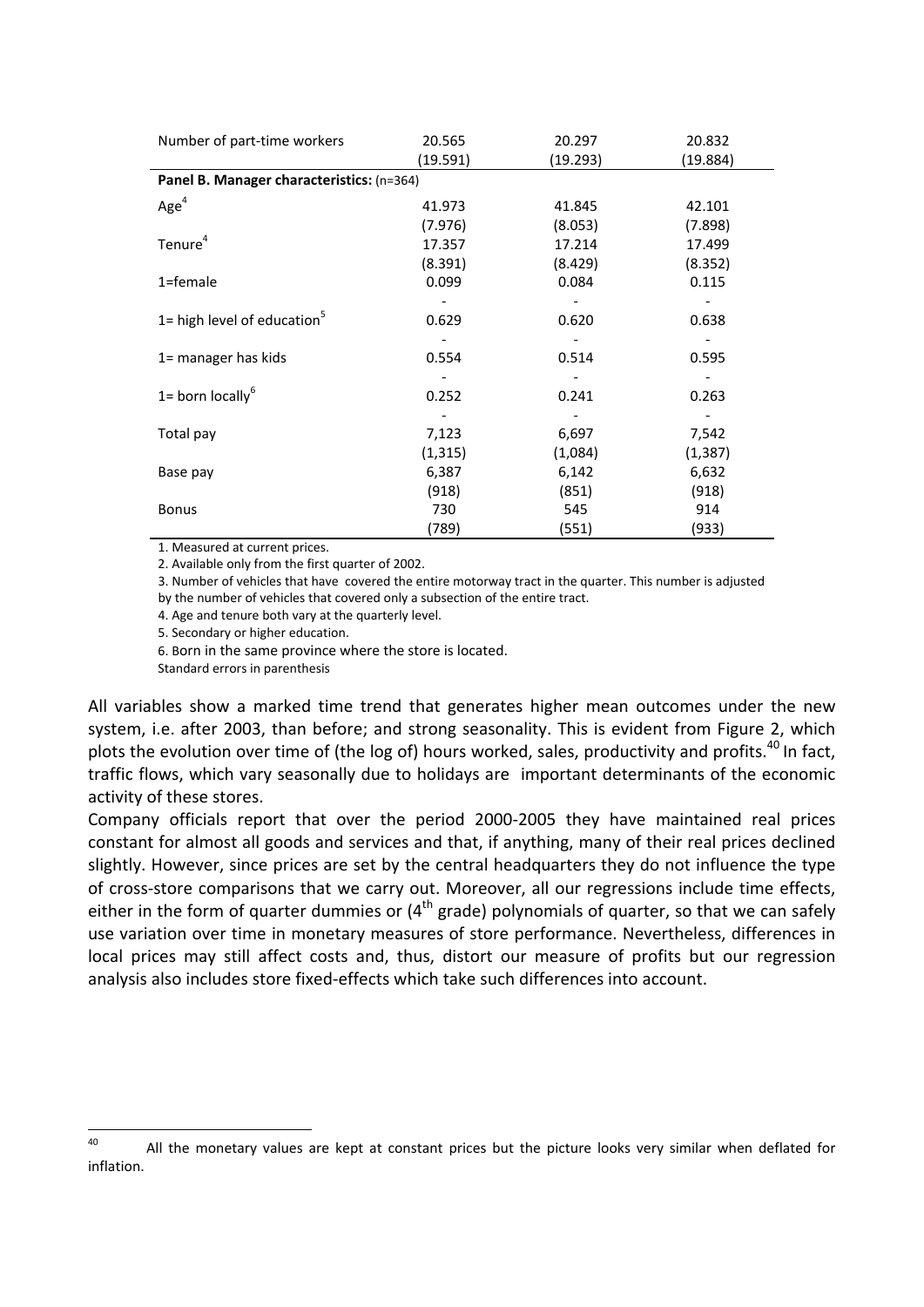

For each store we locate the exact motorway tract where they are located. Motorway tracts are administrative units used to define who is responsible for operating and maintaining the roads. For example, the motorway rings around the largest cities like Rome or Milan are one single tract. The 186 stores in our data are distributed over 36 tracts, whose average length is 112 kilometres with a standard deviation of 55. However, the distribution of tract length is quite skewed to the left. One quarter of all tracts is shorter than 70 kilometres and the median tract is 90 kilometres long. On average, there are 6 stores per motorway tract.

Since (almost) all motorways are subject to the payment of a toll that depends on the length of trip, all vehicles entering and exiting the motorway go through toll stations and are registered. The records of such entries and exits are the basis for the computation of the traffic flows data. Since tracts are normally longer than the motorway section between two adjacent tool stations, the traffic data need to be adjusted to account for vehicles that cover only a subsection of the entire tract. This is done by computing the length in kilometres of each trip that pertains to each tract and divide it by the number of vehicles that ever transited along the tract in a given quarter. Hence, our data should be interpreted as number of theoretical vehicles that cover the entire motorway tract where the store is located.

The descriptive statistics in Table 6.1.1 show that the flow of vehicles on the average tract is in the order of almost 50,000 units with a strong increasing trend and also strong seasonality, as is evident from the top-left panel in Figure 6.1.3. The other panels of Figure 6.1.3 show the unconditional correlation between the average flow of traffic in each quarter and the average hours worked, the average sales and the average profits in our stores. Clearly such correlations are very strong, consistently above 0.9.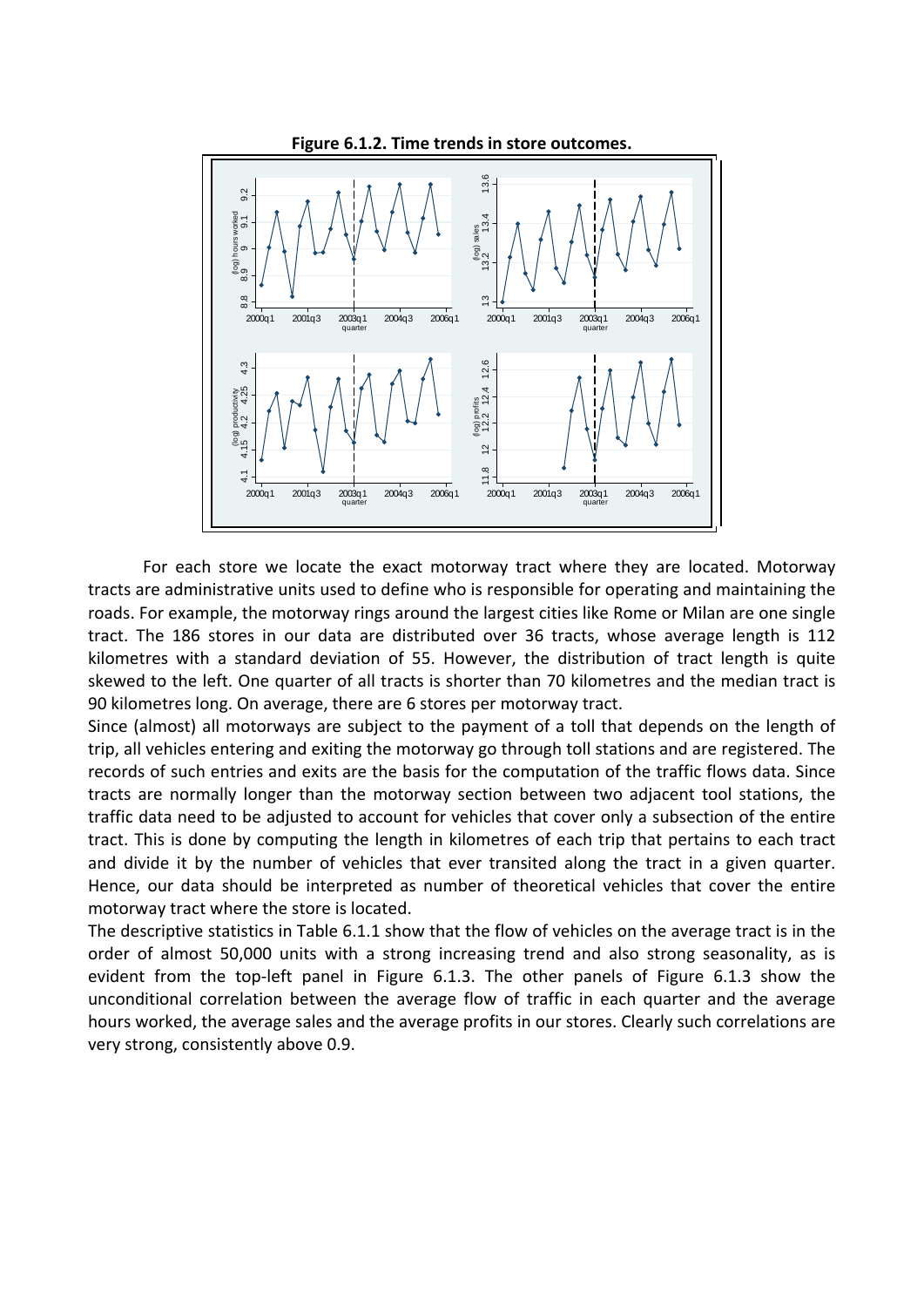

We also have very detailed information on managers. The personnel archive includes all demographic and contract characteristics. The average age of local managers is around 42, they are predominantly males, although the fraction of women increases significantly over time. Over 60% have a high school degree or higher but only about 4% hold a college degree. Although these numbers are blurred by important time effects, the descriptive statistics show a significant increase in the education level of managers who are appointed after 2003.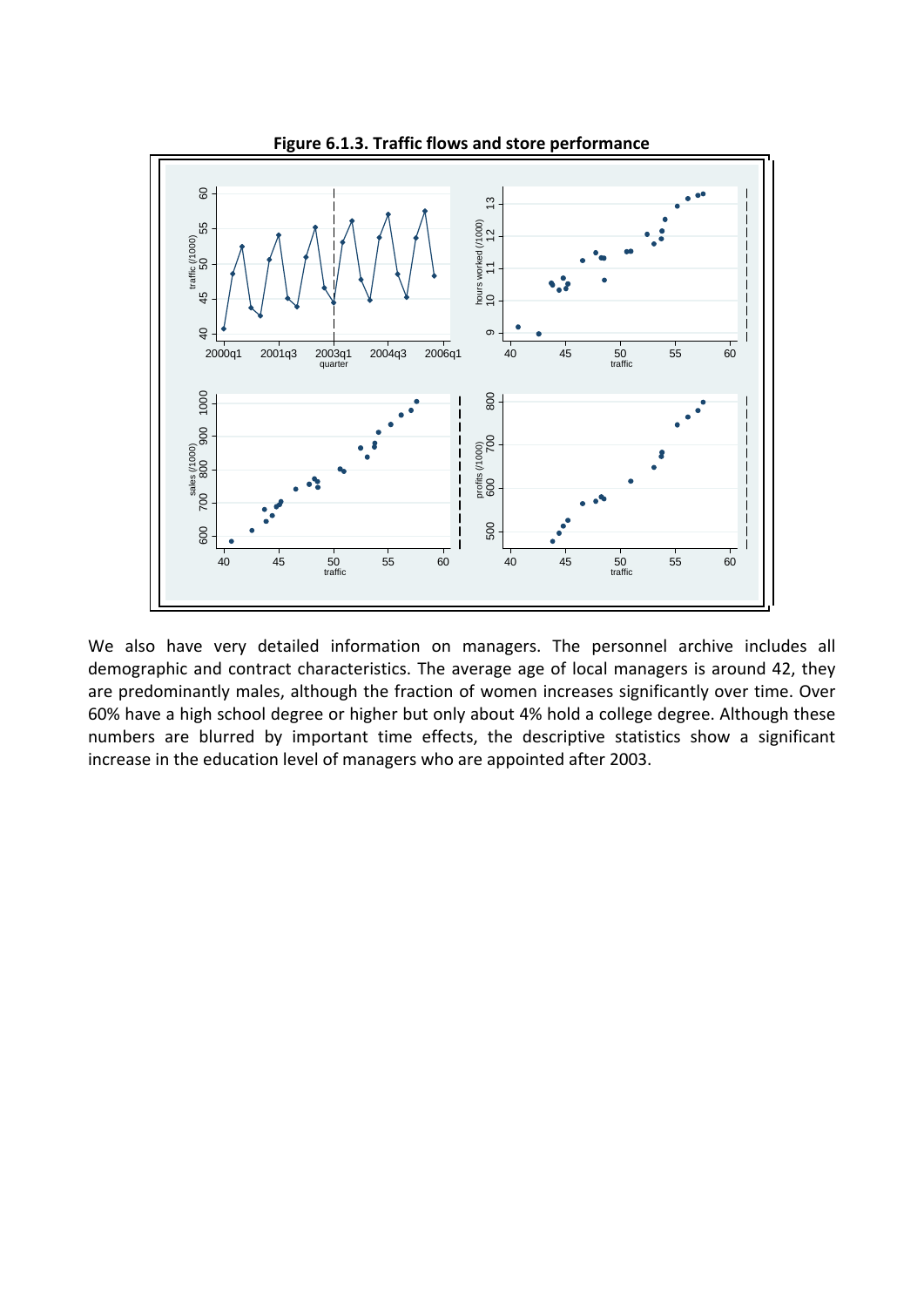

The average total compensation of managers is approximately 7,100 euros per quarter. This is the sum of an average 6,400 euros of fixed wages, which are paid monthly, and 700 euros of bonuses, which are paid quarterly. The time evolution of these variables is reported in Figure 6.1.4, which shows are clear time trend with constant slope for fixed wages and, expectedly, a more variable pattern of bonuses, which start increasing substantially already in 2002 and flatten only at the beginning off 2004.<sup>41</sup>

## *Empirical analysis*

We now turn to a more detailed analysis of the change from the sales- to the profit-based system in the stores from before and after the first quarter of 2003, when the new system was first introduced. As noted, the key identification issue is related to the fact that, since the new system as introduced in all stores at the same time, its impact cannot be separated from a discontinuous time "jump effect" before and after Q1:2003. Our approach to this problem consists of modelling the time effect as a fourth order polynomial. In the appendix we show that our estimates change only marginally when choosing a different functional form. Moreover, being able to observe managers across different stores, we can infer the role of managers' self‐selection and pure incentive effects by comparing estimates conditional on either observable managers' characteristics or managers' fixed‐effects, or both. This first set of estimates does not contain specific controls for the level of demand, other than the time effects and the store fixed terms. Controlling for heterogeneity in demand levels is important in this setting if one thinks that the effect of the new system differ between stores with high and low demand.

We investigate this later on, when we look at how store performance reacts to variation in traffic flows before and after the introduction of the new pay system by introducing the interaction of such flows and new system in a fully parametric specification of the time effects in levels.

 $41$ In 2002, after two quarters of negative results for the company, a special (and temporary) variation in the incentive scheme was introduced for the last two quarters of the year. Such a special scheme may explain part of the sharp increase observed in the data for 2002.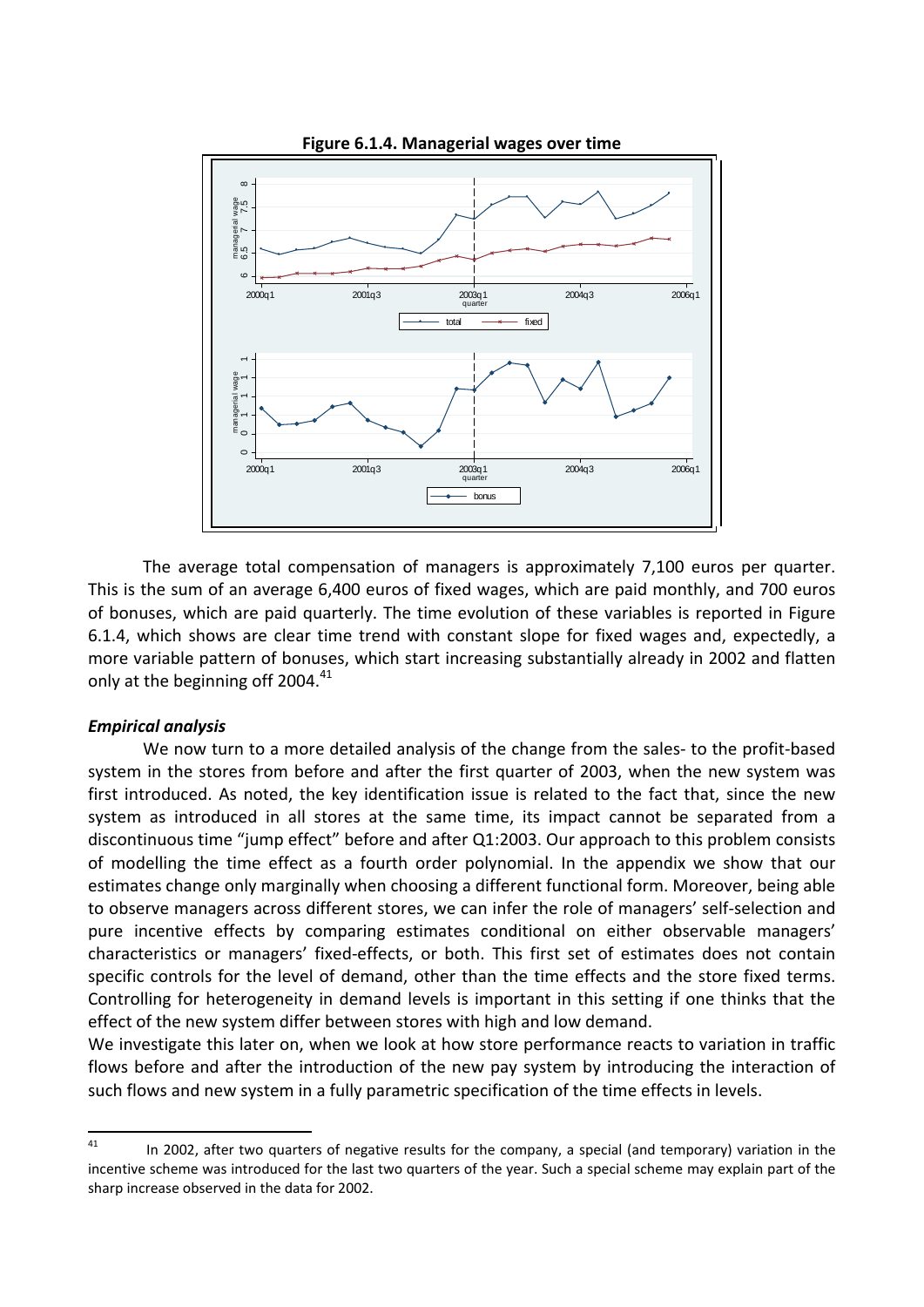|                         | Log worked hours<br>(1) | Log sales<br>(2) | Log productivity $1$<br>(3) | Log profits <sup>2</sup><br>(4) |
|-------------------------|-------------------------|------------------|-----------------------------|---------------------------------|
| Panel A                 |                         |                  |                             |                                 |
| 1=after 2003q1          | $-0.037***$             | $-0.022**$       | $0.016***$                  | $-0.084***$                     |
|                         | (0.007)                 | (0.009)          | (0.004)                     | (0.014)                         |
| Manager characteristics | no                      | no               | no                          | no                              |
| Manager fixed effects   | no                      | no               | no                          | no                              |
| Observations            | 4,462                   | 4,463            | 4,463                       | 2,879                           |
| Number of stores        | 186                     | 186              | 186                         | 186                             |
| Number of managers      | 364                     | 364              | 364                         | 297                             |
| <b>Panel B</b>          |                         |                  |                             |                                 |
| 1=after 2003q1          | $-0.037***$             | $-0.022**$       | $0.016***$                  | $-0.080***$                     |
|                         | (0.007)                 | (0.009)          | (0.005)                     | (0.014)                         |
| Manager characteristics | yes                     | yes              | yes                         | yes                             |
| Manager fixed effects   | no                      | no               | no                          | no                              |
| Observations            | 4,261                   | 4,262            | 4,262                       | 2,833                           |
| Number of store         | 186                     | 186              | 186                         | 186                             |
| Number of managers      | 348                     | 348              | 348                         | 296                             |
| <b>Panel C</b>          |                         |                  |                             |                                 |
| 1=after 2003q1          | $-0.035***$             | $-0.022**$       | $0.013**$                   | $-0.086***$                     |
|                         | (0.007)                 | (0.009)          | (0.006)                     | (0.017)                         |
| Manager characteristics | yes                     | yes              | yes                         | yes                             |
| Manager fixed effects   | yes                     | yes              | yes                         | yes                             |
| Observations            | 4,258                   | 4,259            | 4,259                       | 2,831                           |
| Number of stores        | 186                     | 186              | 186                         | 186                             |
| Number of managers      | 348                     | 348              | 348                         | 296                             |

## **Table 6.1.2 – Store performance in a sales‐ and a profit‐based pay scheme**

1. Productivity is the ratio between sales and hours worked (average productivity).

2. Our measure of profit is the most consistent with the theoretical model in Box ##, i.e. sales minus total fixed labour costs. Since labour costs are only available since the first quarter of 2002, the number of available observations in column 4 is smaller than in the other columns.

All regressions include store fixed effects, time‐varying store characteristics (number of workers, number of fixed‐term workers, number of part-time workers), season fixed effects and a  $4<sup>th</sup>$  order polynomial of time (quarter).

Manager characteristics include age, tenure, gender, a dummy for secondary or higher education, a dummy for parents and a dummy for whether the manager was born in the same province where the store is located.

Robust standard errors in parentheses. Significance: \*\*\* if p<0.01, \*\* if p<0.05, \* if p<0.1

Table 6.1.2 gives our first set of results. Each column looks at a different outcome as a dependent variable (in logs). All regressions are estimated with store fixed‐effects, a full set of season dummies and time‐varying characteristics of the stores (employment size, number of temporary and part-time workers). The standard errors are robust to general heteroskedasticity. Across panels we include additional controls. In Panel B we add a set of observable characteristics of the manager: second order polynomials in age and tenure, a gender dummy, a dummy for secondary or higher education, a dummy for the presence of children in the manager's household and a dummy for whether the manager was born in the same province where the store is located. In Panel C we also add manager fixed‐effect and in this case identification is guaranteed only by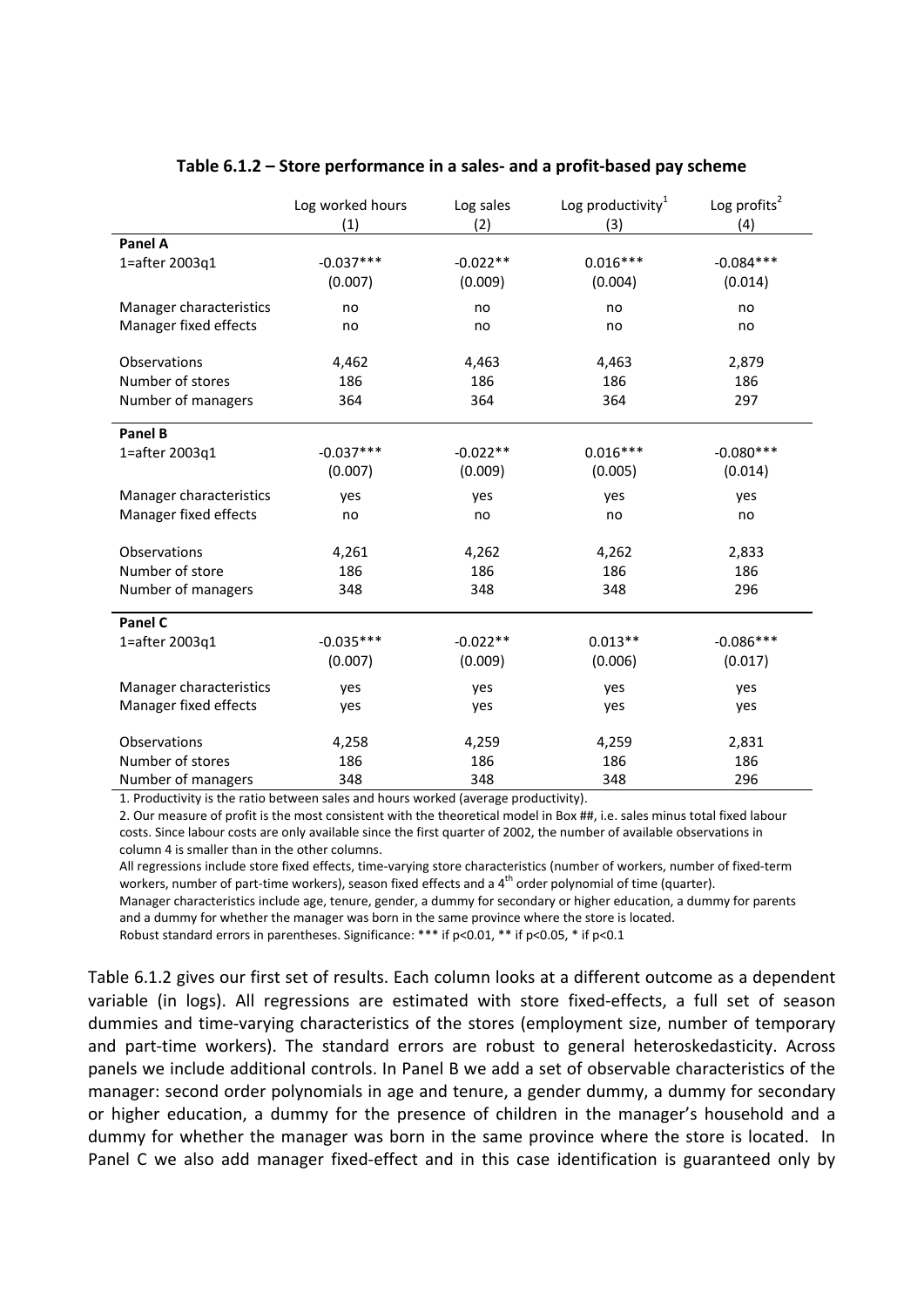managers who change store and stores that change manager over the sample period. This is about half of the total number of observations. Moreover, with manager fixed effects we drop the observable manager characteristics that do not vary over time.

In this setting, one can interpret the estimates produced in Panels B and C and controlling (with different degrees of precision) for managerial ability, hence the comparison of the estimates in Panel A with the others provides an indication of the role of self‐selection induced by the introduction of the new pay system.

The results show that, controlling for all fixed and time varying store characteristics, after the introduction of the new system worked hours declined by 3.7%, sales declined by 2.2%, while productivity increased by 1.6%. All these effects are statistically significant at conventional levels and are consistent with the predictions of the model. The model, however, is more ambiguous about the effect on profits and predicts that such an effect should be negative when managerial effort and salaried labour are strong complements. Overall, we find that profits declined by a significant 8.4% after the first quarter of 2003. Notice that the average size of the stores is relatively large, with over 36 full-time equivalent employees, and it is plausible to imagine that restaurants of such size could hardly work well without efficient management.<sup>42</sup>

In Table 6.1.3 we explore the effect on profits further. We introduce two interaction terms in the specification of the regression for profits: we interact the indicator for all quarters in which the new system is implemented (i.e. all quarters after 2002) with the (log) mean traffic flow at the store (over the entire period covered by our data) and with a dummy for highly educated managers (i.e. managers who hold at least a secondary degree). We interpret stores that are located in areas of low traffic as the ones that are easier to manage: they are small in employment size, they are also less differentiated in terms of activities as they typically are either simple bars or restaurants and very rarely they offer more than one type of service. Interactions with all these dimensions (size, type and number of services) lead to qualitatively similar results but we obtain statistical significance only when using mean traffic. Our interpretation is that this measure synthetically captures many of the features of "simple" stores, while at the same time exhibiting more variation across observations.

The three columns in Table 6.1.3 replicate the three specifications reported in Panels A to C in Table 6.1.2. Consistent with the above interpretation, we find that in store located in areas with very low traffic levels, the introduction of the new pay system is associated with higher profits. This effects decreases rapidly towards zero and becomes significantly negative already around the  $10<sup>th</sup>$  percentile of the mean traffic distribution. Our model suggests that the correct interpretation of this result is that complementarities between managerial effort and regular employees are strong and significantly affect the impact on profits of the new pay system. We find that managers who hold at least a secondary degree are able to limit the negative impact of the new system on profits by a sizeable 77%. In fact, in stores where the manager is consistently highly educated both before and after the introduction of the new system the effect is indistinguishable from zero. However, this effect is statistically significant at conventional levels only in column 3, where we add manager fixed-effects. In general, however, augmenting the set of controls with managerial characteristics or fixed‐effects does not change the picture significantly.

## **Table 6.1.3 – Heterogeneous effects on store profits.**

Log profits<sup>1</sup> Log profits<sup>1</sup> Log profits<sup>1</sup>

 $42$ All these effect are barely affected by the introduction of observable managers' characteristics (Panel B) and manager fixed-effects (Panel C), suggesting that selection plays only a minor role in the current context.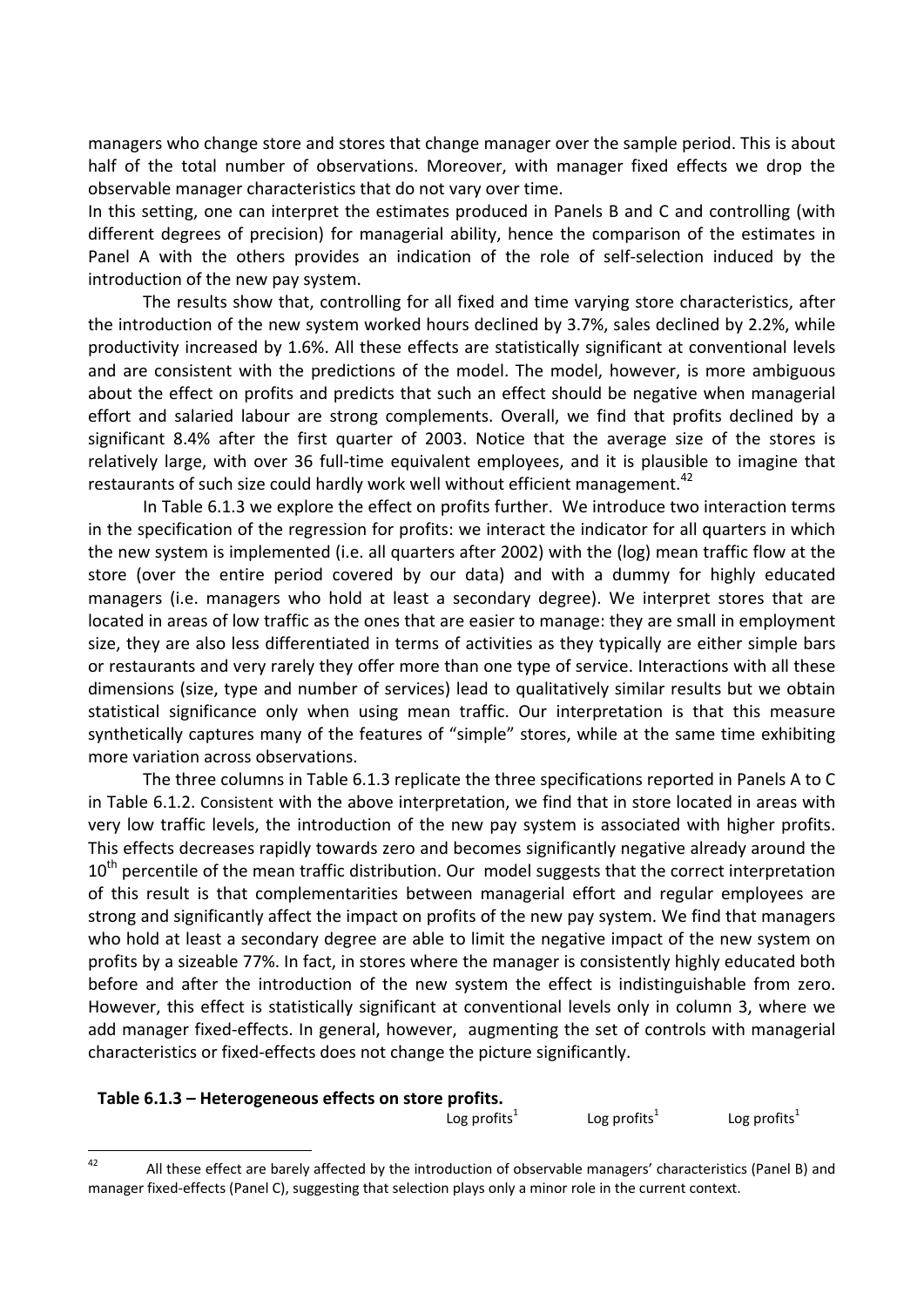|                                                     | (1)       | (2)       | (3)         |
|-----------------------------------------------------|-----------|-----------|-------------|
| 1=after 2003q1                                      | $0.457**$ | $0.457**$ | $0.452***$  |
|                                                     | (0.219)   | (0.219)   | (0.173)     |
| $[1 = after 2003q1]x[1 = (log)$ mean traffic        | $-0.039*$ | $-0.039*$ | $-0.042***$ |
|                                                     | (0.021)   | (0.021)   | (0.016)     |
| $[1 = after 2003q1]x[1 = highly educated manager2]$ | 0.023     | 0.023     | $0.067**$   |
|                                                     | (0.017)   | (0.017)   | (0.028)     |
| Manager characteristics                             | no        | Yes       | yes         |
| Manager fixed effects                               | no        | No        | yes         |
| <b>Observations</b>                                 | 2,352     | 2,352     | 2,352       |
| Number of stores                                    | 151       | 151       | 151         |
| Number of managers                                  | 257       | 257       | 257         |

1. Our measure of profit is the most consistent with the theoretical model in Box ##, i.e. sales minus total fixed labour costs. 2. Secondary education or higher.

All regressions include store fixed effects, time‐varying store characteristics (number of workers, number of fixed‐term workers, number of part-time workers), season fixed effects and a  $4<sup>th</sup>$  order polynomial of time (quarter).

Manager characteristics include age, tenure, gender, a dummy for secondary or higher education, a dummy for parents and a dummy for whether the manager was born in the same province where the store is located.

Robust standard errors in parentheses. Significance: \*\*\* if p<0.01, \*\* if p<0.05, \* if p<0.1

Finally, in Table 6.1.4 we look more specifically at the role of traffic flows. We replicate the estimates of Table 6.1.3 replacing the time effects with a full set of quarter dummies, so that the coefficient on the dummy for post‐2003 cannot be identified. Additionally, we include the log of the flow of traffic in the store tract in each quarter and its interaction with the post‐2003 dummy. As already suggested by Figure 6.1.3, traffic flows strongly influence all outcome variables with a positive sign. Consistent with the predictions of the model, we find that under the new pay system, hours worked are more responsive to exogenous traffic shocks and so are sales. Productivity and profits also show the same pattern but the effects are not significant at conventional statistical levels. Under the pre‐2003 pay system, the elasticity of hours worked and sales to the flow of traffic was 0.026 and 0. 046, respectively. Such elasticises increase by 40% to 50% after the introduction of the new system. As with previous estimates, selection of managers does not seem to play a crucial role as the estimates in Panels A, B and C are very similar. In Panel C, when we add manager fixed‐effects, although the point estimates do not change substantially, we lose statistical significance at conventional levels.

| Table 6.1.4 - Reaction to traffic shocks in a sales- and a profit-based pay scheme |  |
|------------------------------------------------------------------------------------|--|
|------------------------------------------------------------------------------------|--|

|                                  | Log worked<br>hours | Log sales  | Log<br>productivity | Log profits <sup>2</sup> |
|----------------------------------|---------------------|------------|---------------------|--------------------------|
|                                  | (1)                 | (2)        | (3)                 | (4)                      |
| Panel A                          |                     |            |                     |                          |
| Log of Traffic                   | $0.026***$          | $0.045***$ | $0.019***$          | $0.069***$               |
|                                  | (0.007)             | (0.010)    | (0.005)             | (0.016)                  |
| $[1=after 2003q1]$ x log Traffic | $0.011*$            | $0.019**$  | 0.008               | 0.009                    |
|                                  | (0.006)             | (0.009)    | (0.005)             | (0.013)                  |
| Manager characteristics          | no                  | no         | no                  | no                       |
| Manager fixed effects            | no                  | no         | no                  | no                       |
| <b>Observations</b>              | 3,623               | 3,624      | 3,624               | 2,352                    |
| Number of stores                 | 151                 | 151        | 151                 | 151                      |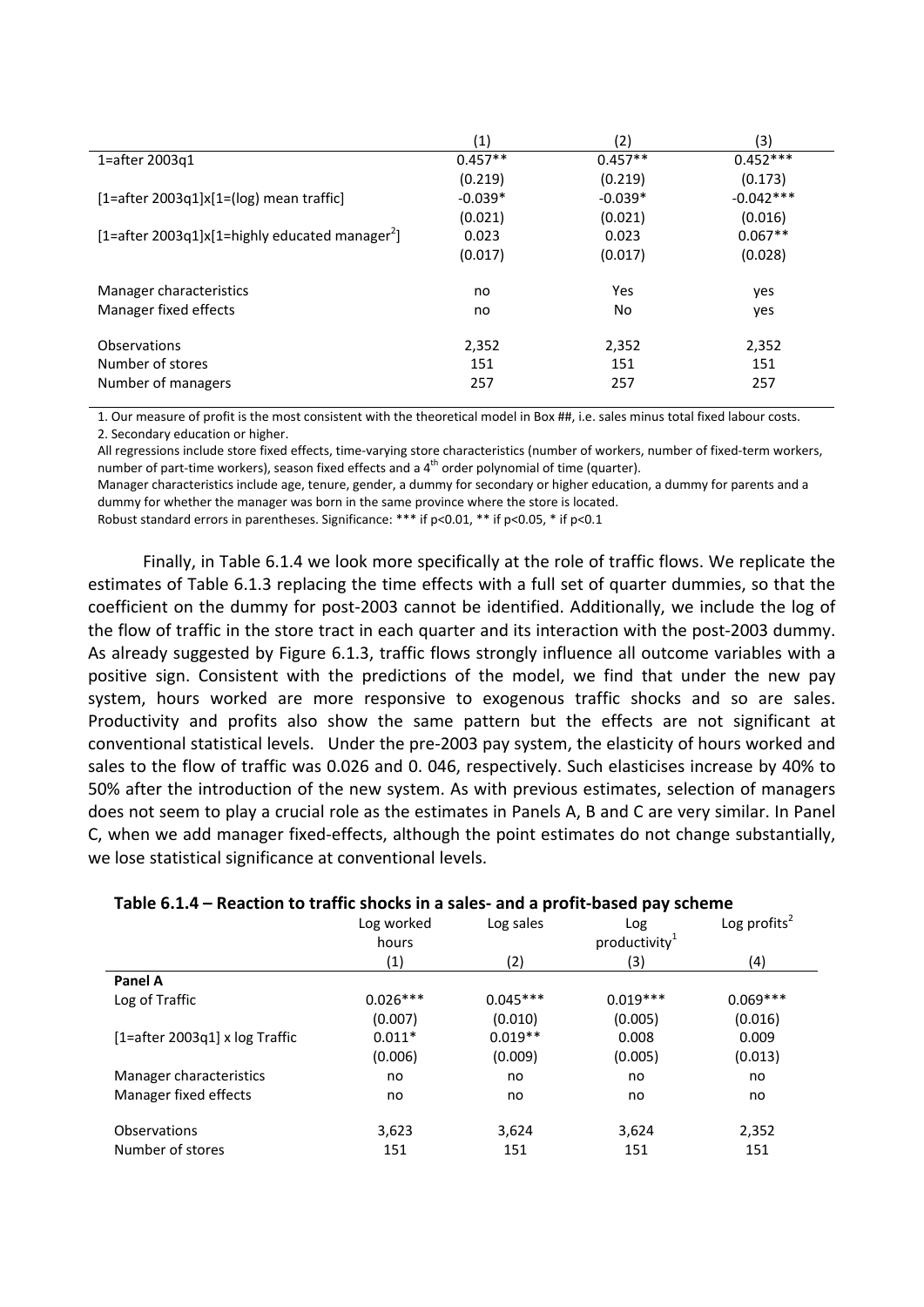| Number of managers                 | 314        | 314        | 314        | 257        |
|------------------------------------|------------|------------|------------|------------|
| Panel B                            |            |            |            |            |
| Log of Traffic                     | $0.024***$ | $0.042***$ | $0.018***$ | $0.071***$ |
|                                    | (0.008)    | (0.010)    | (0.005)    | (0.016)    |
| $[1 = after 2003q1]$ x log Traffic | $0.012**$  | $0.020**$  | 0.008      | 0.006      |
|                                    | (0.006)    | (0.009)    | (0.005)    | (0.013)    |
| Manager characteristics            | yes        | yes        | yes        | yes        |
| Manager fixed effects              | no         | no         | no         | no         |
| Observations                       | 3,483      | 3,484      | 3,484      | 2,318      |
| Number of stores                   | 151        | 151        | 151        | 151        |
| Number of managers                 | 300        | 300        | 300        | 256        |
| Panel C                            |            |            |            |            |
|                                    |            |            |            |            |
| Log of Traffic                     | $0.029***$ | $0.048***$ | $0.019***$ | $0.063***$ |
|                                    | (0.008)    | (0.011)    | (0.005)    | (0.017)    |
| $[1 = after 2003q1]$ x log Traffic | 0.009      | 0.014      | 0.005      | 0.015      |
|                                    | (0.007)    | (0.011)    | (0.006)    | (0.015)    |
| Manager characteristics            | yes        | yes        | yes        | yes        |
| Manager fixed effects              | yes        | yes        | yes        | yes        |
|                                    |            |            |            |            |
| <b>Observations</b>                | 3,480      | 3,481      | 3,481      | 2,316      |
| Number of stores                   | 151        | 151        | 151        | 151        |
| Number of managers                 | 300        | 300        | 300        | 256        |

1. Productivity is the ratio between sales and hours worked (average productivity).

2. Our measure of profit is the most consistent with the theoretical model in Box ##, i.e. sales minus total fixed labour costs. Since labour costs are only available since the first quarter of 2002, the number of available observations in column 4 is smaller than in the other columns.

All regressions include store fixed effects, time‐varying store characteristics (number of workers, number of fixed‐term workers, number of part-time workers), season fixed effects and a  $4<sup>th</sup>$  order polynomial of time (quarter). Manager characteristics include age, tenure, gender, a dummy for secondary or higher education, a dummy for parents and a dummy for whether the manager was born in the same province where the store is located.

Robust standard errors in parentheses. Significance: \*\*\* if p<0.01, \*\* if p<0.05, \* if p<0.1

## *Final remarks*

In this case study we have analysed the effects of a change in the variable compensation of local managers at a large chain of restaurants and cafes in Italy. Each store of the chain is under the direct responsibility of a local manager whose compensation includes a variable component which was originally computed (mostly) on the basis of sales and subsequently modified to profits. We find that this change leads to a more efficient use of salaried labour and lower sales but to an increase in productivity. Importantly, we also find that under the new system local mangers are able to adjust more efficiently to demand shocks, measured by variation in traffic flows for those stores located along the main toll‐based roads in the country.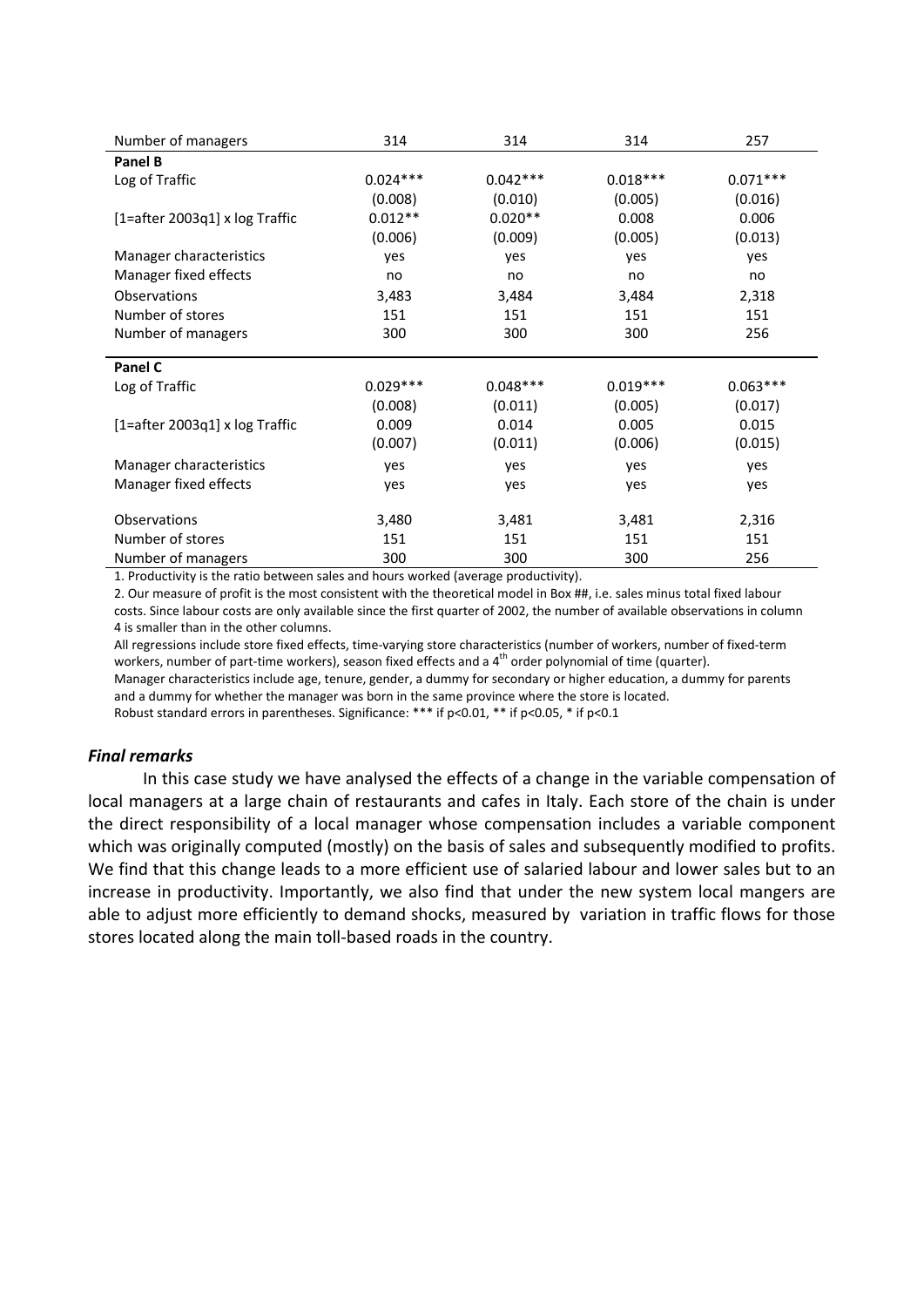# **Appendix of section 6.1.**

# **TABLE A6.1.1 ‐ Treatment effects under different specifications of the time‐effects**

|                         | Log worked hours | Log sales  | Log productivity $1$ | Log profits <sup>2</sup> |
|-------------------------|------------------|------------|----------------------|--------------------------|
|                         | (1)              | (2)        | (3)                  | (4)                      |
|                         |                  |            |                      |                          |
| Benchmark (4th gade)    | $-0.037***$      | $-0.022**$ | $0.016***$           | $-0.080***$              |
|                         | (0.007)          | (0.009)    | (0.005)              | (0.014)                  |
| Cubic                   | $-0.037***$      | $-0.021**$ | $0.017***$           | $-0.080***$              |
|                         |                  |            |                      |                          |
|                         | (0.007)          | (0.009)    | (0.005)              | (0.014)                  |
| Quadratic               | $-0.014**$       | $-0.016*$  | $-0.001$             | $-0.078***$              |
|                         | (0.006)          | (0.008)    | (0.006)              | (0.016)                  |
| Linear                  | $-0.014**$       | $-0.016*$  | $-0.001$             | $-0.027**$               |
|                         |                  |            |                      |                          |
|                         | (0.006)          | (0.008)    | (0.007)              | (0.012)                  |
| Manager characteristics | yes              | yes        | yes                  | yes                      |
| Manager fixed effects   | no               | no         | no                   | no                       |
|                         |                  |            |                      |                          |
| Observations            | 4,261            | 4,262      | 4,262                | 2,833                    |
| Number of store         | 186              | 186        | 186                  | 186                      |
| Number of managers      | 348              | 348        | 348                  | 296                      |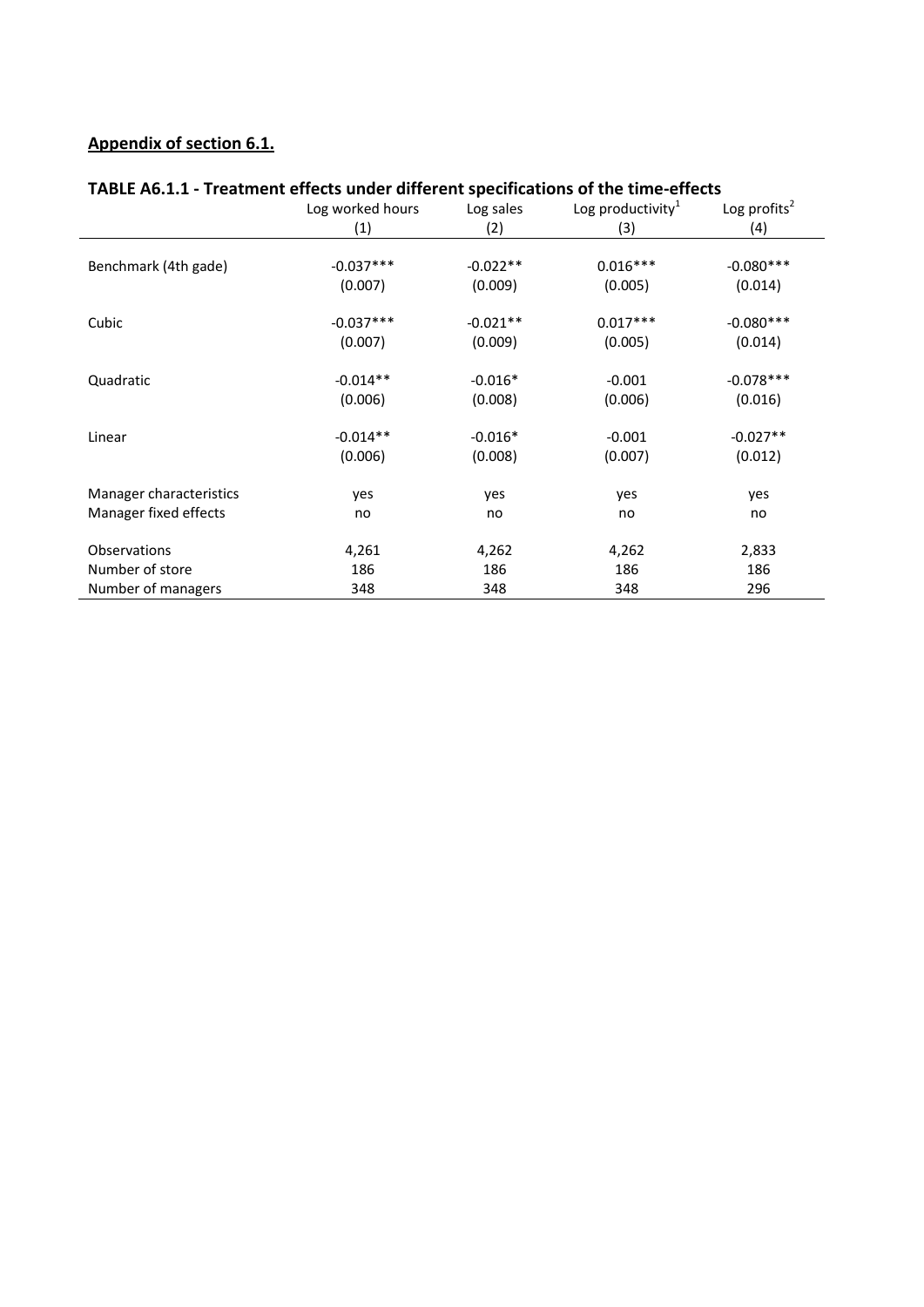# **6.2 Decentralised bargaining and firm performance: Evidence from the metal engineering industry<sup>43</sup>**

Performance related pay became more important in Italy after the 1990s institutional changes, which introduced collective performance pay schemes to enable more competitive/profitable firms to share productivity gains with their workers. From the firm perspective, the wage flexibility allowed by adoption of collective performance pay schemes was a strategic tool to face changing business conditions when it is difficult to adjust employment levels (at least in large and unionized firms). Evidences discussed in section 5 supports this strategic role for performance related pay in terms of increases in firm productivity, lower turnover, higher employees satisfaction and other positive outcomes. Productivity gains are also usually associated with wage increases, especially where productivity gains are high<sup>44</sup>. A recent study based on a shorter version of the panel data set used in this study (Origo, 2009), points out that the adoption of collective performance‐related pay schemes increased labour productivity (around 7‐11%) and wages (around 2‐3%). Besides increasing productivity and wages of (incumbent) employees, performance related pay should also affect other measures of firm performance, such as workers turnover (i.e. through significant sorting effects for the most productive workers) and within firm wage differentials (due to both incentive and sorting effects in firms with such pay schemes). Despite appealing testable predictions, as discussed in the review of the empirical literature in section 4, the lack of suitable data has so far prevented extensive and sound empirical evidence on the effects of incentive schemes on worker sorting and within firm wage (or ability) inequality. Some of the existing studies implicitly assume that management can freely choose how and when to change the compensation schemes. However, in contexts where unions are more powerful (as in some EU Countries, including Italy; see Corneo and Lucifora, 1997; Checchi and Lucifora, 2002), it is more realistic to assume that any substantial change in employment or wage conditions is bargained between the firm and local union representatives. When the role of unions is taken into account, the theoretical and empirical evidence show that incentive and sorting effects are less marked: unionised workplaces usually offer higher wages under any form of pay compensation (including fixed wages), attracting high ability workers even in the absence of incentive schemes (Booth and Frank, 1999). Indeed, in the presence of low power incentives, the firm may consider the union as an alternative monitoring device, since a good performance and the existence of profits to be shared is also in the interest of the workers. Similar evidence for the US shows that the return to wages of flexible pay systems is roughly the same in unionised and non‐unionised firms (Brown, 1992; Black and Lynch, 2001). Origo (2009) suggests that the positive effects of collective performance related pay on productivity are higher in low unionised firms, while wage effects are more significant in highly unionised ones. The structure of collective bargaining – at industry‐wide national level, in Italy, and decentralised at the firm level, in the US – and other institutional differences in the way unions behave can explain some of the above differences.

<sup>43</sup> <sup>43</sup> This section has benefited from the collaboration of Federica Origo, see Lucifora and Origo (2010) 10 In the case of Italy, empirical evidence for the 1980s shows that productivity gains were on average around

<sup>10%</sup> (Biagioli and Curatolo, 1999). More recent studies based on firm‐level panel data report that PRP schemes are used as an incentive to boost an initial relatively low level of productivity (Amisano and Del Boca, 2004) and that productivity gains are partly distributed to the workers through higher wages, even if the elasticity of the latter to profits per employee remains quite low, at around 2% (Cristini and Leoni, 2007).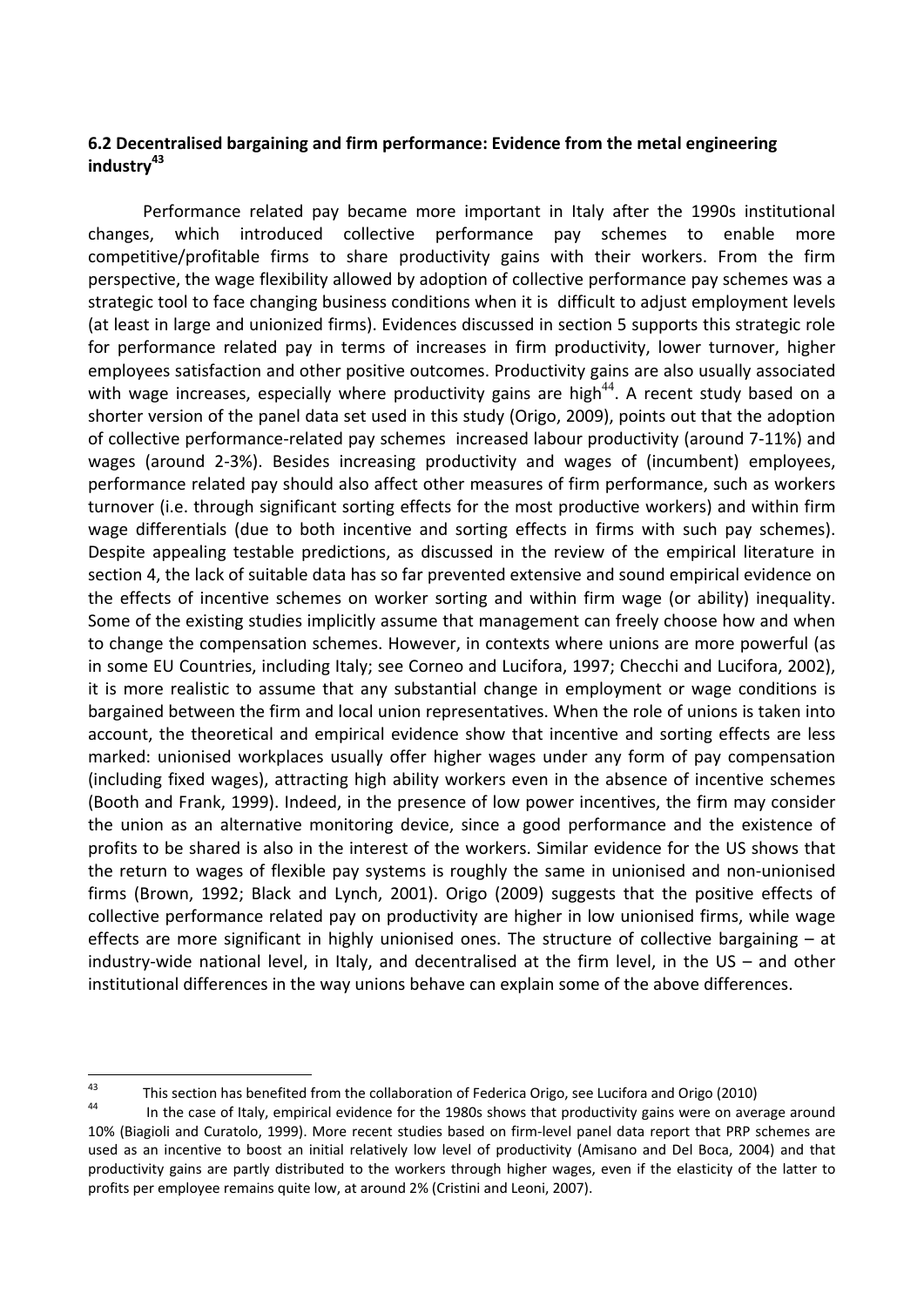#### *The institutional context*

In 1993, the Italian government, national trade unions and employers' associations signed an income policy agreement aimed at curbing the inflation rate in light of the EU Maastricht targets, introducing a two‐stage bargaining system consisting of national‐level bargaining by industry and local‐level agreements. The national level was meant to maintain wages purchasing power, while firm or regional level bargaining was meant to promote sharing through performance related pay schemes. The 1993 Agreement stressed the need to make wages more flexible in order to avoid the wages-prices spiral that characterised the Italian economy in the 1980s and to prevent further unemployment increases by enabling negative macroeconomic shocks to be partially absorbed through wages adjustments. In light of these objectives, in 1992 the automatic indexation system (*Scala Mobile*) was abolished, which increased wage inequality (Manacorda, 2004)<sup>45</sup>. The Italian metal engineering industry – which is the leading industry in national-level bargaining – further emphasised the role of flexible pay schemes with the 1994 industry‐wide agreement, which explicitly referred to the 1993 Agreement recommendations in terms of flexible wage increases at the local level<sup>46</sup>. It recommended that collective performance related pay schemes that linked wage increases to specific indicators of productivity, profitability or other measures of firm performance be determined by the employers and local unions through firm or regional level bargaining.

These recommendations changed firms' attitude towards local wage bargaining. Before 1993 there was no official institutional support for performance pay, wage increases at the firm level usually took the form of fixed premiums and relatively few large firms introduced collective PRP, probably after considering their internal potential net benefits. The institutional reform discussed above, meant that the introduction of such schemes was to be considered the "norm" instead of fixed wage increases<sup>47</sup>. This reduced the downside risk of introducing collective PRP because switching firms were unlikely to lose out more than other firms from unforeseen consequences of the switch<sup>48</sup>.

According to the results of an ad‐hoc survey carried out by the national statistics office (Istat, 1999) on a representative sample of around 8,000 firms with at least 10 employees in both the manufacturing and service sectors, in 1995‐96 firm‐level bargaining involved around 10% of the firms surveyed and 40% of total workers. The majority of the workers covered by company‐level collective bargaining was employed in manufacturing firms (73.4%), rather than in services (26.6%). Wage issues occupied the first place among bargaining topics in most of the agreements signed. Incentive pay schemes were bargained in 40% of total bargaining firms, with almost 60% of the total workforce involved. As regards the metal engineering industry, local-level bargaining took place in one out of five metal engineering firms and covered around 55% of total workers in that industry. Almost all of these firms bargained over wages and almost two out of three introduced some form of performance‐related pay scheme.

<sup>45</sup> The Scala Mobile granted the same absolute wage increase to all employees in response to prices increase. Since its abolition involved all the workers and it happened before the actual implementation of the 1993 Agreement

in terms of collective PRP, this should not represent a main confounding factor in our estimates.<br>  $46$  Metal engineering firms started introducing collective PRP on the basis of the directions of both the 1993<br>
Agreement

Notice that this happened also without the introduction of formal sanctions for firms deviating from these recommendations and without strong fiscal incentives (see box 6.2.1).<br><sup>48</sup> Alternatively, if we consider performance pay as a "network good", the reform may have increased the

benefits of switching to performance pay. Furthermore, these benefits should increase with the number of adopters.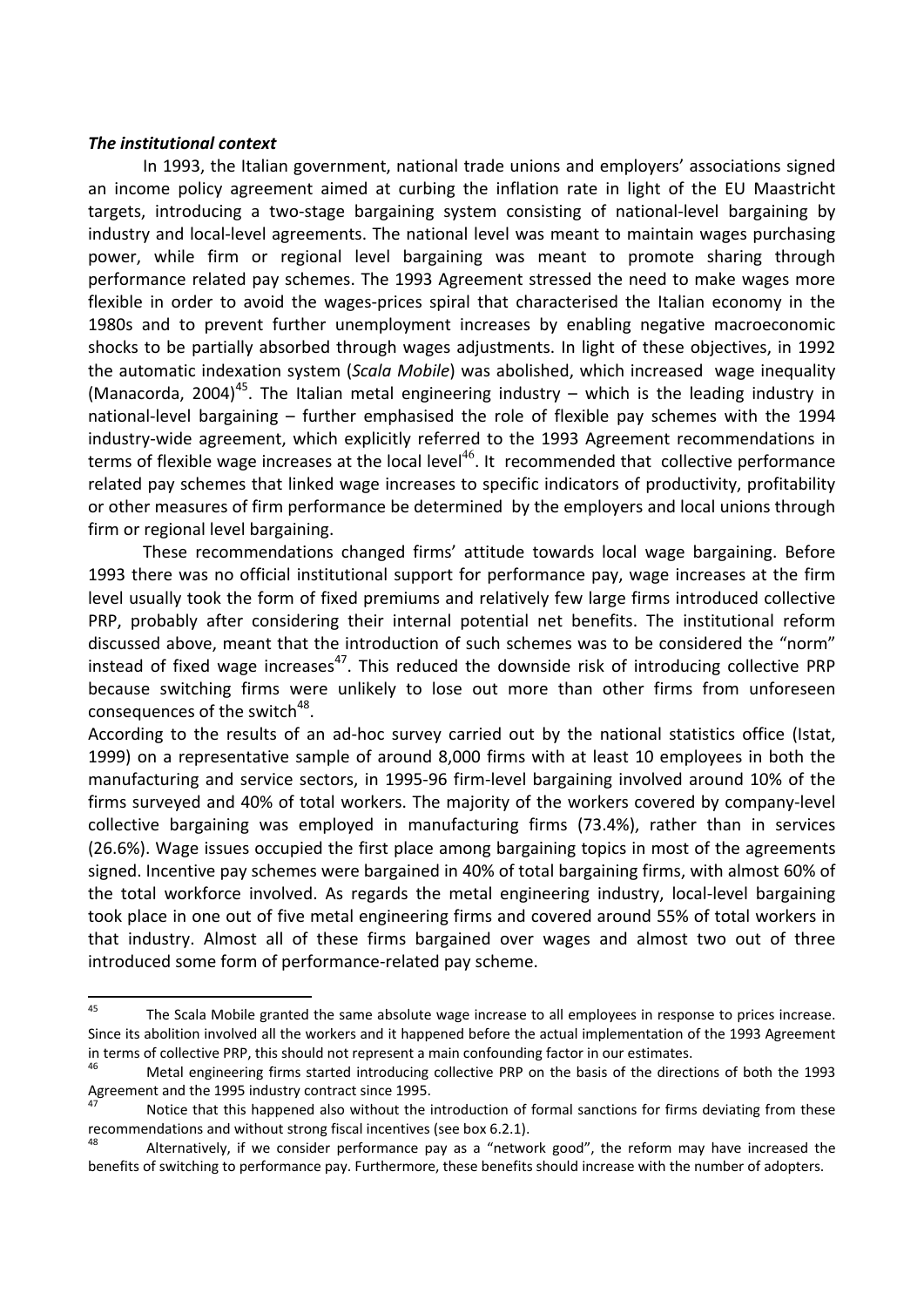The variable pay scheme usually replaces traditional fixed wage premiums, as an addition to minimum wage levels set by collective agreements. In this sense, wage flexibility is only upward, but the wage premium may be zero if performance targets are not met or if payment is conditional on profitability.<sup>49</sup> The amount of the premium is usually the same for all the workers involved. When it differs, the amount paid is proportional to either the wage associated with each occupational level<sup>50</sup> or to an indicator of individual absenteeism.

Evidence shows that the actual share of incentive pay in total wage has averaged 5‐6% of the total gross wage (Casadio, 2003; 2009; Brandolini et al., 2007).

The peculiarities of the taxation system applied to collective PRP may also explain why these schemes are widely diffused but their actual amount still represents a low share of total wage (see Box 6.2.1).

#### **Box 6.2.1 : Collective PRP and fiscal incentives**

Since the mid Nineties collective PRP have been partly subject to some tax exemption. The latter was first introduced in 1997 and then reformed in 2008. According to law 135/1997 (and subsequent decrees) from 1997 to 2007 firms were exempted from paying social security contributions on part of the actual amount of the collective PRP (up to 3% of total annual individual wage), except of a sort of "solidarity contribution" (*contributo di solidarietà*) equal to 10% of the exempted premium. Such tax exemption was automatically applied to all firms which formally sent their firm‐level contract to the Ministry of labour (*direzione provinciale del lavoro*). This procedure was reformed in 2007, when a new system was introduced for the 2008‐2010 period, by law 247/2007 (and subsequent decrees). According to the new procedure, firms could enjoy a tax relief equal to 25 percentage points of the total social security contribution rate due on the actual amount of the collective PRP (initially up to 5% of total annual individual wage, but actually reduced to 3% in 2008) $51$ . Financial resources allocated to this intervention determine the actual number of eligible firms, which in 2008 could apply by sending electronically their request by a certain date (the so called "click day" was on the 15 September 2008). Eligible firms were then chosen according to the date of arrival of their request. In order to allow all firms to enjoy such tax relief, in 2009 the maximum amount of the collective PRP subject to tax exemption was reduced to 2.25% of total annual individual wage.

Table B6.2.1 simulates the effects of these reforms in the case of a blue collar worker earning 26,000 Euros a year (including 1,000 Euros of collective PRP) in a manufacturing firm with more than 50 employees.

|                                    | <b>Benchmark</b> | 1997   | 2008   | 2009   |
|------------------------------------|------------------|--------|--------|--------|
| Basic annual wage                  | 25,000           | 25,000 | 25,000 | 25,000 |
| <b>Collective PRP</b>              | 1,000            | 1,000  | 1,000  | 1,000  |
| Maximum share of total wage        |                  |        |        |        |
| subject to lower taxation          |                  | 3%     | 3%     | 2.25%  |
| Collective PRP actually subject to |                  |        |        |        |
| lower taxation                     |                  | 780    | 780    | 585    |

#### **Table B6.2.1 Effects of the reform**

<sup>49</sup> The Istat survey shows that failure to fulfil the performance targets usually implies a proportional reduction of total payment (44.6% of total workers). The premium can actually be zero for 42.6% of the workers involved. A

minimum fixed payment is anyway guaranteed for the remaining 12.8%.<br><sup>50</sup> Metal engineering workers are classified into two categories (blue and white collars) and eight occupational levels (the so called "*livelli di inquadramento*") broadly defined in the national agreement for the metal engineering industry. The basic pay ("*minimo tabellare*") is parameterized on these levels. The same kind of normalization is sometimes used to determine the actual amount of the PRP.<br><sup>51</sup> Both in 1997 and in 2008 workers could also enjoy a tax relief equal to 100% of their social security

contribution.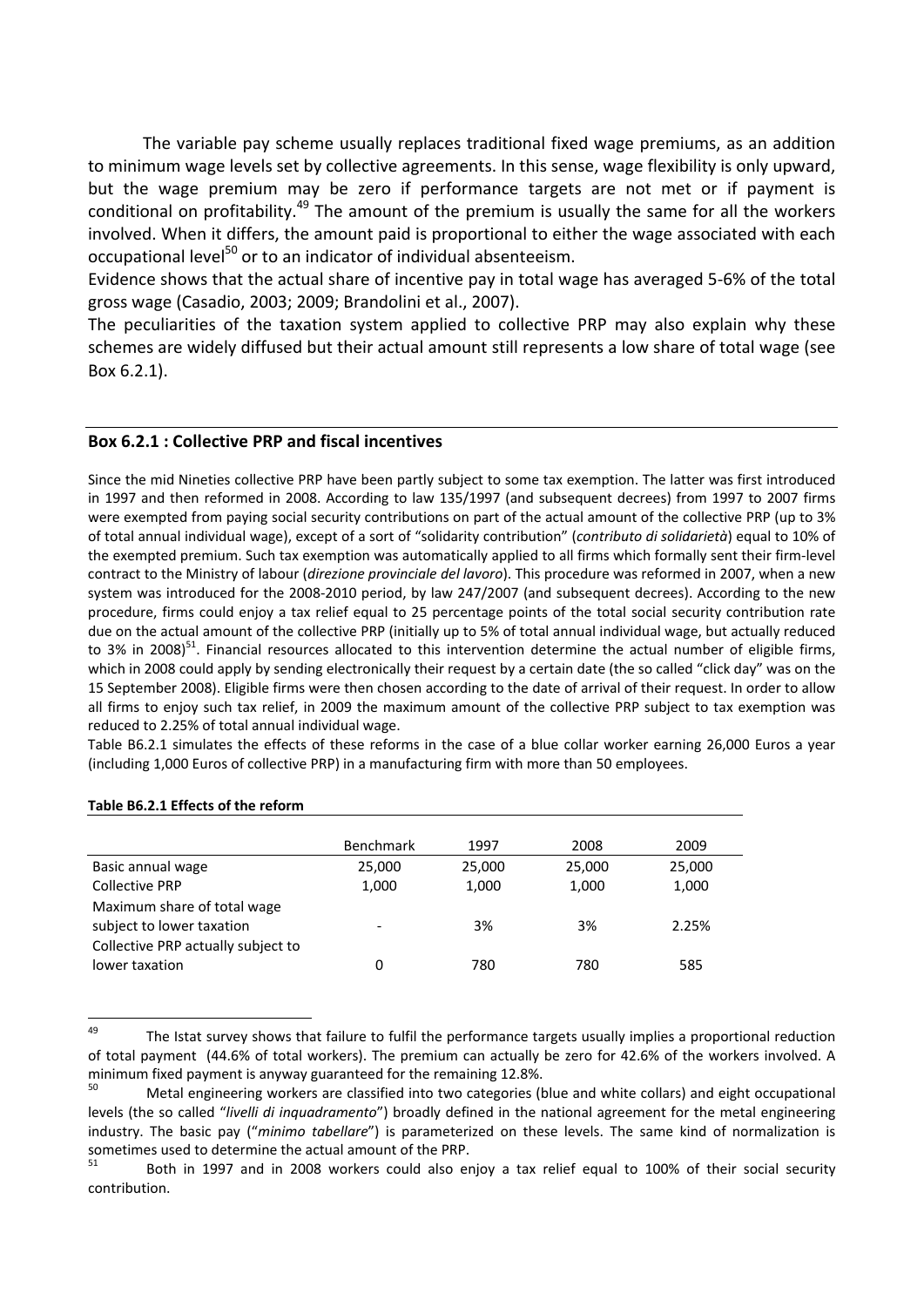| Social security contributions paid by |       |       |       |       |
|---------------------------------------|-------|-------|-------|-------|
| the employer on collective PRP        | 320.8 | 148.6 | 125.8 | 174.6 |
| Saving w.r.t. benchmark               | -     | 172.2 | 195   | 146.3 |

Note: full social contribution rate paid by the employer is equal to 32.08% If not differently specified, monetary values are in Euros.

According to the figures in Table B6.2.1, firms can save up to 60% of total social security contributions due on collective PRP, but actual tax savings depend on the (maximum) share of collective PRP subject to lower taxation. Given the same maximum share, the 2008 reform increased tax savings with respect to the 1997 regime, but once the maximum share has been reduced (from 3% in 2008 to 2.25% in 2009), tax savings under the new regime were lower than under the 1997 one. Furthermore, these savings represent a small part (lower than 2%) of total social security contributions paid by the employer.

Finally, it should be also noticed that the implementation of these laws has been usually characterised by some delay and great uncertainty about the actual amount of resources available (and hence the actual share of PRP that could benefit from tax exemption). Hence, it is very unlikely that firms changed dramatically their behavior in terms of adoption of collective PRP due to these reforms.

#### *The data*

 The empirical analysis uses a representative sample of Italian metal engineering firms derived from the annual survey carried out by the national employers' association of the metal engineering industry (Federmeccanica), mainly for wage bargaining purposes. For this research, waves from 1989 to 2007 are available. On average around 2,800 establishments employing 425,000 employees are surveyed each year, covering, respectively, around 10% of the firms and 25% of the workers in this industry. Although the survey was not initially created with a longitudinal design,  $52$  over the period almost two thirds of the establishments are surveyed at least twice, and around 10% are present for at least ten years (1% are present throughout the whole period).

The sample is representative of the composition of the metal engineering industry in Italy, with the partial exception of small and Southern firms.

The questionnaire consists of two main sections: one relating to the whole firm, the other to each single establishment within the firm. The first section asks questions about the firm's main features (industry, employment level, sales, outsourcing and exports), union activity (union density, union organisations and strikes), firm-level bargaining (actors and contents)<sup>53</sup>, wage levels and composition, immigrant workers. The second part of the questionnaire asks each establishment questions concerning employment composition (by sex, type of contract and qualification), employment flows (hires by type of contract and separations by reason), shifts, working time (including overtime hours, temporary lay-offs and absenteeism), workplace injuries and investments. The questionnaire was substantially changed/simplified in 1999, when most of the questions on issues that are not directly related to the bargaining activity of the employer association (such as sales, outsourcing, exports and investments) have been dropped. These changes do not allow to compute any measure of labour productivity since  $2001^{54}$ . Owing to the

 $52$ <sup>52</sup> A sort of panel was introduced in the 1980s (the survey started in 1976), mainly to keep the quality and variability of wage time series under control. However, only one establishment out of four belonged to the "official"

panel, while many more were observed more than once in the time span considered.<br>This information is available only for firms signing a new contract in the year of the survey-<br>Some minor changes in the questionnaire were i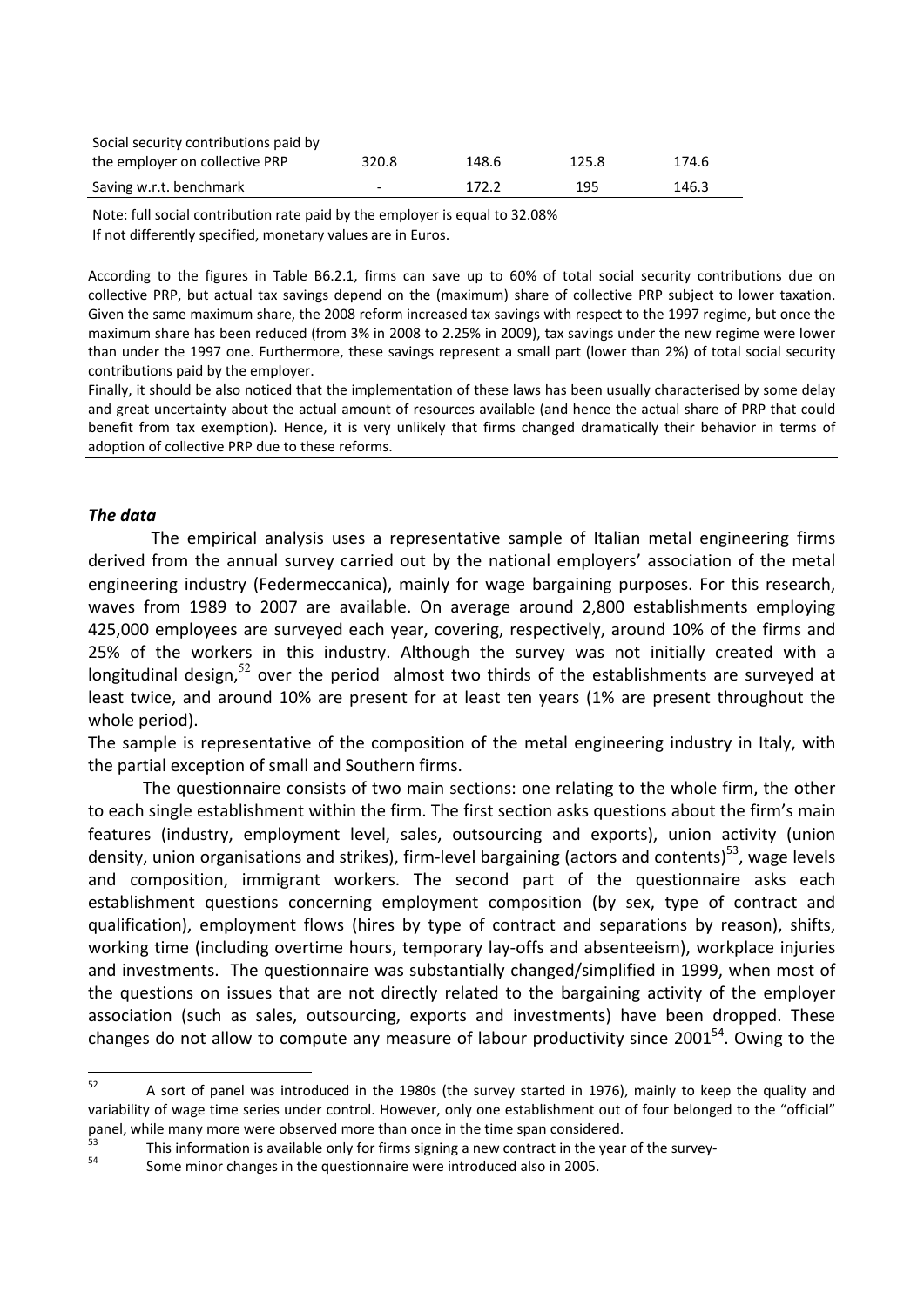institutional changes of the first half of the 1990s, the definition of wage flexibility and the corresponding questions were changed in the surveys conducted after 1995. Before that year there were neither incentives nor clear public policy guidelines regarding the introduction of PRP schemes, which was essentially an individual choice probably based on profit maximisation considerations or the results of some costs‐benefits analysis. In the surveys from 1989 to 1994, the bargaining firms were asked whether wages were among the issues bargained, and whether they had introduced variable premiums, either individual or collective (such as productivity-related or profit-sharing schemes). We count firms as adopting PRP if they answered in the affirmative to at least one of the questions relating to the introduction of flexible wage schemes.

Since 1995, in accordance with the principles of the 1993 Agreement and the guidelines for the new national metalworkers' agreement signed in July 1994, the questions relative to flexible pay schemes were re‐formulated using the same terminology as proposed by the national‐level agreement (which introduced the definition of collective PRP, "*premio di risultato*") and no longer differentiate between individual and collective premiums. Firms introducing PRP are then all the bargaining firms that declared that they had followed the national agreement by introducing some type of (collective) PRP scheme.

#### *The empirical strategy*

The empirical analysis seeks to estimate the impact of the introduction of collective PRP on a set of indicators of firm performance in a manner similar to a treatment evaluation problem, where the "treatment" is the introduction of collective PRP. Given the availability of firm‐level panel data, this can be written as follows:

$$
Y_{it} = \alpha T_{it} + \beta x_{it} + \theta_i + \tau_t + \varepsilon_{it}
$$
\n<sup>[1]</sup>

where  $Y_{it}$  is a measure of performance of the establishment *i* at time  $t$ ,  $T$  is a dummy equal to 1 when collective PRP is in place,  $x_{it}$  is a vector of time-variant control variables,  $\theta_i$  is the firm specific fixed effect,  $τ_t$  the common time fixed effects and  $ε_t$  the usual error term.  $α$  is the "treatment" effect to be estimated.

Estimation of equation [1] by Fixed Effects (FE) or First Differencing (FD) provides consistent estimates of the causal treatment effect as long as the treatment T is strictly exogenous or under the assumption that the only difference between the treated and the control group are captured by the individual fixed effects  $\theta_i$  (Ichniowski and Shaw, 2009). Correlation between  $T_{it}$  and  $\varepsilon_{ir}$  for any t and r cause inconsistency in both estimators, but the FE one has smaller bias when we can assume contemporaneous exogeneity (implying that  $Cov(T_{it}, \varepsilon_{ir})=0$ ; Imbens and Wooldridge, 2009).

It is reasonable to expect that the introduction of collective PRP is highly correlated with the firm specific fixed effect (which may also proxy, for example, management quality, firm culture or climate); if this is the main factor influencing the introduction of collective PRP, FE estimates should be consistent. However, since firms can choose when and how to introduce collective PRP, they may also choose to do so on the basis of past outcomes of *Yit*, thus violating the strict exogeneity assumption (while the contemporaneous exogeneity assumption should hold). In order to take into account potential endogeneity of the treatment, in the following empirical analysis we shall also exploit the institutional reform discussed above in order to identify the causal effect of the introduction of collective PRP on firm performance. Specifically, we shall assume that such reform can be considered as an exogenous shock to the probability of adoption of collective PRP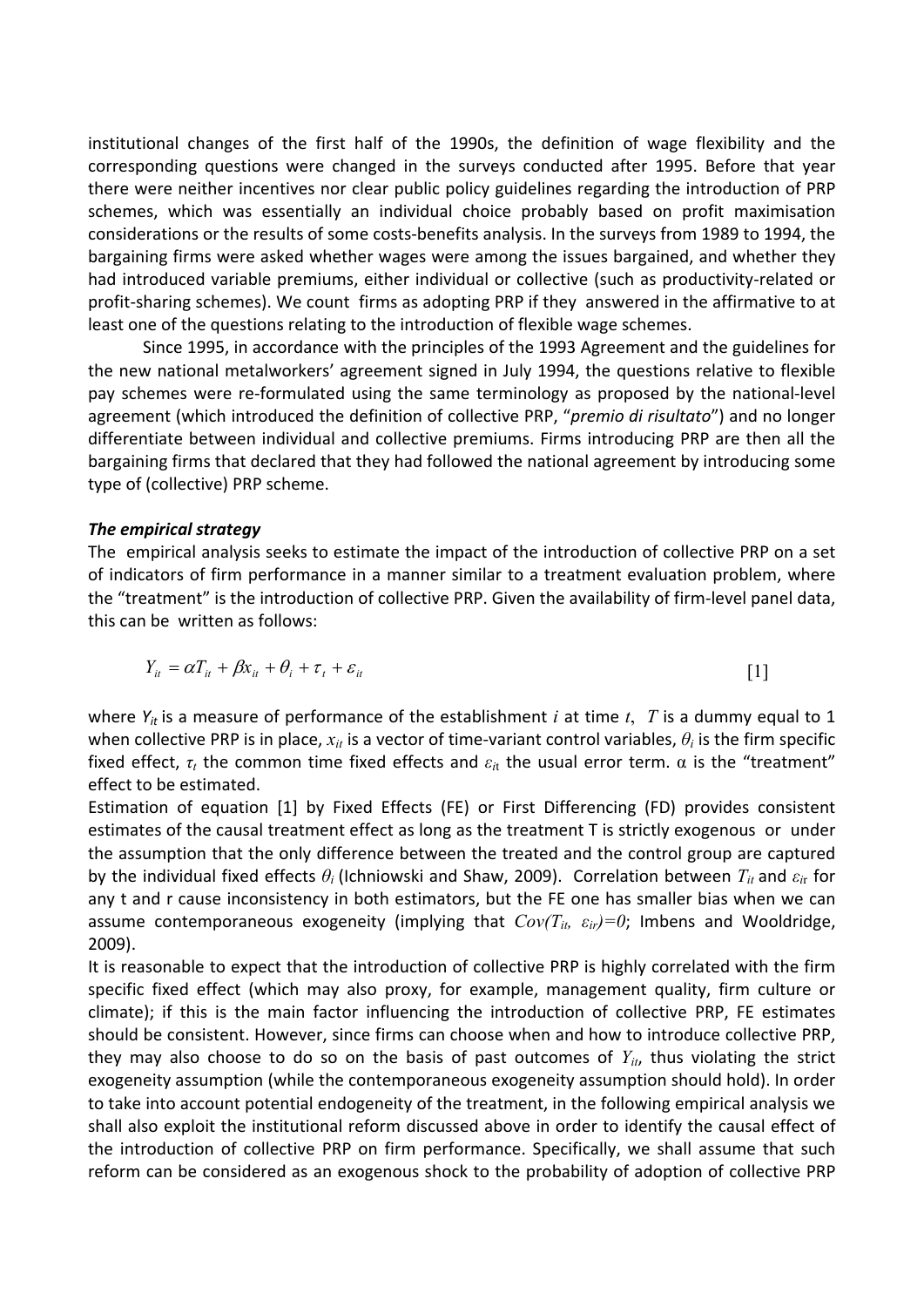ad we shall considered as "treated" those firms which introduced such type of variable pay after the reform. As mentioned above, after the 1993 Agreement the metal engineering industry has further emphasised the importance of bargaining collective PRP at the firm level in the 1994 industry agreement. Since firms were waiting for directions from national (industry) bargaining, very few firms signed a new firm‐level contract between 1993 and 1994. Firms subject to this reform are then those which bargained such premiums since 1995. Hence, we identified the causal effect of collective PRP by considering as "treated" only firms introducing collective PRP since 1995, while the control group includes all firms which never adopted such pay schemes over the period considered. In what follows, we shall provide more evidence on how this reform changed wage bargaining at the firm level.

Furthermore, it should be noticed that in Italy, and mainly in the metal engineering industry, collective PRP schemes are usually introduced through local (firm‐level) bargaining. Non‐ bargaining firms are on average small and characterised by low unionisation rates. They usually adhere to the national agreement for the metal engineering industry, paying the wage levels that the national metal engineering unions and employers' associations have agreed upon. The probability of introducing wage flexibility is then highly correlated with the probability of adopting a firm-level contract, which in turn depends closely on firm size and union presence<sup>55</sup>. We take into account this feature by also using as control group only firms with a firm‐level contract but without collective PRP.

## *Descriptive empirical evidence*

Figure 6.2.1 depicts the evolution of firm‐level bargaining and the adoption of collective PRP. The first panel of the figure highlights that, while the number of firms with a firm-level contract has been roughly stable over time at around 50%, the share of firms with collective PRP has been growing from roughly 10% in 1989 to more than 40% in 2007. This overall change was due to two main changes in the rate of increase of collective PRP: in 1995‐1996 and in 2005. The first one is associated with institutional changes discussed above. This is shown more strongly when we consider only firms signing a new contract each year: the share of bargaining firms adopting some collective PRP goes from around 35% in 1989‐1994 to almost 80% in 1995, reaching 90% in 1996 and moving around this level in all the subsequent years (see bottom panel of Fig. 6.2.1). Moving in the opposite direction, the share of bargaining firms introducing other types of (presumably fixed) wage premiums fell from around 60% in 1989‐94 to 20% in 1995 and decreased slightly thereafter.

Figure 6.2.1

<sup>55</sup> 

<sup>55</sup> For further details on this aspect and more in general on the so called "eligibility issue" see Origo (2009)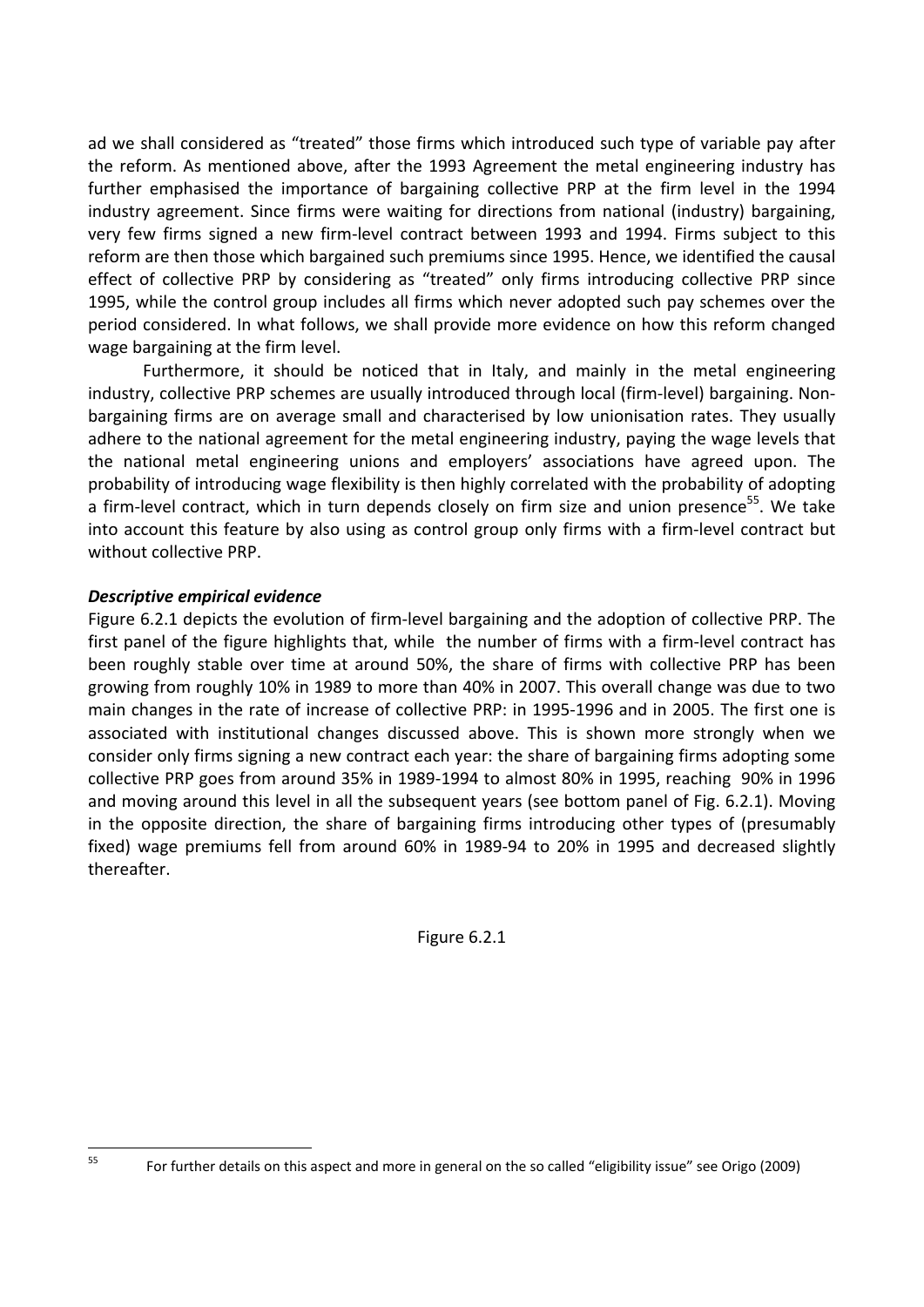

Incidence of firm-level contract and collective PRP, 1989-2007

Table 6.2.1 shows that the firms introducing collective PRP schemes are quite different from the other firms along many dimensions, such as size, workforce composition, working time schedules, industrial relations. In terms of performance, they are more productive and pay higher wages; furthermore, they display lower turnover rates, less absenteeism and more within wage inequality. These differences are statistically significant also when we restrict the control group to firms with a firm‐level contract but without collective PRP.

Focusing on labour productivity, Figure 6.2.2 highlights the existence of significant differences within sectors (using a three digits NACE/ATECO classification). However, from a descriptive point of view such differences are not clearly correlated with the incidence of collective PRP. An Oaxaca decomposition applied to pooled data shows that around 88% of the observed productivity differential between firms with and without collective PRP is determined by a different endowment of observable characteristics, particularly firm size, outsourcing and propensity to export. Among observables, around 60% of the explained differential is due to time fixed effects, meaning that firms introducing collective PRP are relatively more concentrated in years characterised by higher productivity growth<sup>56</sup>.

#### **Table 6.2.1 ‐ Differences by establishment type**

56

Detailed results of the Oaxaca decomposition are available upon request.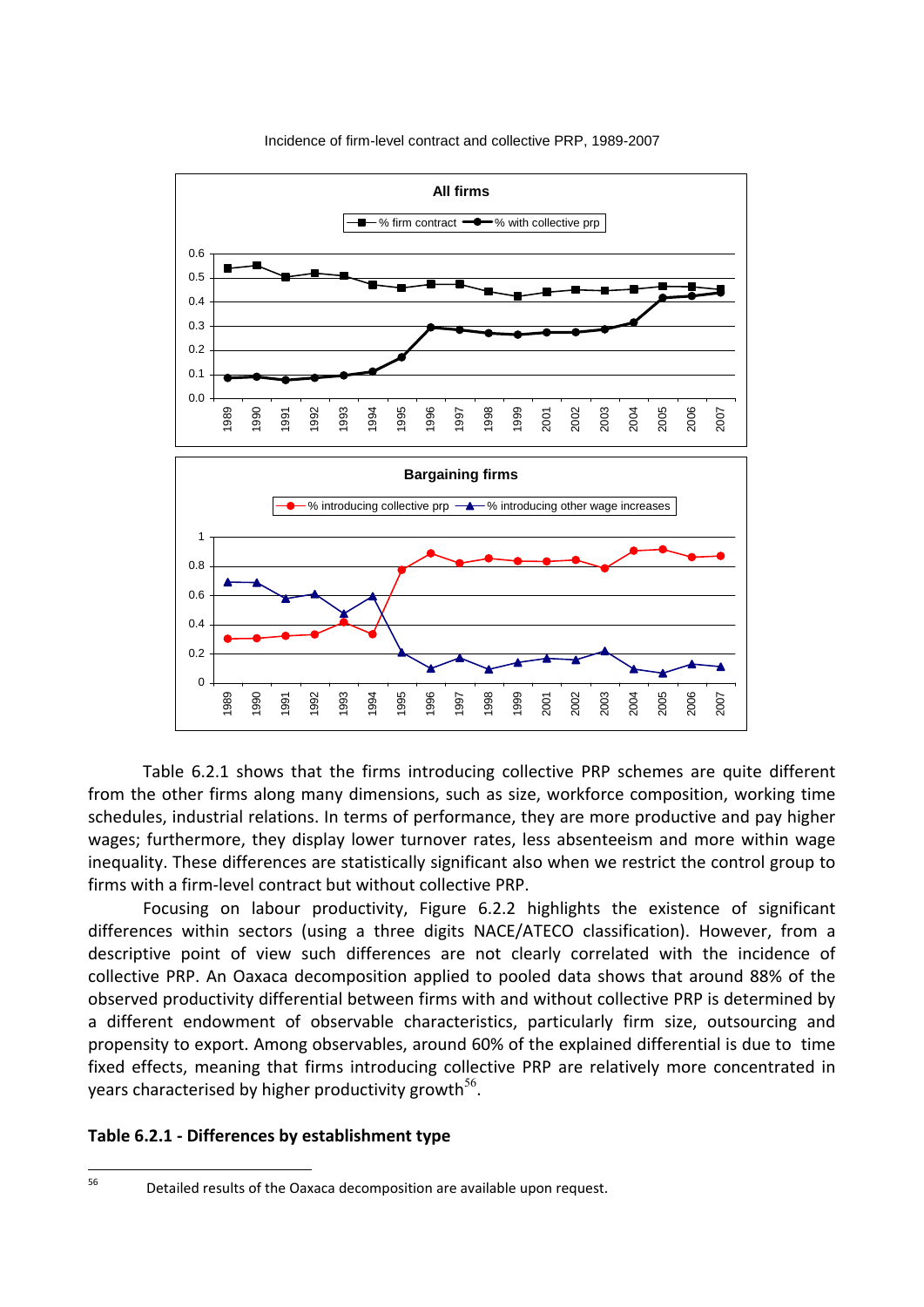#### **Pooled data, 1989‐2007**

|                                   | no prp and  | no prp and | prp (and  |                    |             |
|-----------------------------------|-------------|------------|-----------|--------------------|-------------|
|                                   | no contract | contract   | contract) | <b>Differences</b> |             |
|                                   | а           | b          | C         | c-a                | c-b         |
|                                   |             |            |           |                    |             |
| Labour productivity               |             |            |           |                    |             |
| (log of real sales per worker)*   | 5.125       | 5.086      | 5.394     | $0.269***$         | $0.308***$  |
| turnover_rate                     | 0.398       | 0.283      | 0.238     | $-0.160***$        | $-0.045***$ |
| hire_rate                         |             |            |           |                    |             |
| total                             | 0.179       | 0.122      | 0.112     | $-0.067***$        | $-0.010***$ |
| manual workers                    | 0.128       | 0.087      | 0.081     | $-0.047***$        | $-0.006***$ |
| non manual workers                | 0.051       | 0.034      | 0.031     | $-0.020***$        | $-0.004***$ |
| fire_rate                         |             |            |           |                    |             |
| total                             | 0.219       | 0.162      | 0.126     | $-0.093***$        | $-0.035***$ |
| manual workers                    | 0.158       | 0.114      | 0.091     | $-0.068***$        | $-0.024***$ |
| non manual workers                | 0.061       | 0.047      | 0.036     | $-0.025***$        | $-0.011**$  |
| log(real wage)                    | 9.752       | 9.791      | 9.830     | $0.078***$         | $0.039***$  |
| wage diff by skill                | 0.250       | 0.257      | 0.290     | $0.040***$         | $0.033***$  |
| coeff of variation of wages^      | 0.355       | 0.373      | 0.392     | $0.038***$         | $0.019***$  |
| Hours of absenteeism per employee | 254.9       | 205.2      | 131.9     | $-122.9***$        | $-73.3***$  |
| <b>Other characterstics</b>       |             |            |           |                    |             |
| Firm size (n. employees):         |             |            |           |                    |             |
| $1 - 19$                          | 0.470       | 0.119      | 0.035     | $-0.435***$        | $-0.084***$ |
| 20-49                             | 0.344       | 0.254      | 0.161     | $-0.183***$        | $-0.093***$ |
| 50-99                             | 0.118       | 0.204      | 0.178     | $0.060***$         | $-0.026***$ |
| 100 and over                      | 0.068       | 0.423      | 0.626     | $0.558***$         | $0.202***$  |
| multiplant (1=yes)                | 0.179       | 0.273      | 0.413     | $0.235***$         | $0.141***$  |
| Workforce composition             |             |            |           |                    |             |
| % women                           | 0.221       | 0.199      | 0.197     | $-0.024***$        | $-0.002$    |
| % non manual workers              | 0.348       | 0.346      | 0.360     | $0.012***$         | $0.014***$  |
| immigrants (1=yes)                | 0.806       | 0.528      | 0.946     | $0.140***$         | $0.417***$  |
| % workers on CFL                  | 0.044       | 0.037      | 0.025     | $-0.019***$        | $-0.012***$ |
| % temporary workers               | 0.045       | 0.027      | 0.058     | $0.012***$         | $0.030***$  |
| % part timers                     | 0.034       | 0.021      | 0.023     | $-0.011***$        | $0.002**$   |
| Working time schedules            |             |            |           |                    |             |
| flex time $(1 = yes)$             | 0.012       | 0.033      | 0.035     | $0.023***$         | 0.002       |
| shifts (1=yes)                    | 0.139       | 0.386      | 0.581     | $0.442***$         | $0.195***$  |
| overtime hours per worker         | 47.61       | 62.976     | 40.932    | $-6.67***$         | $-22.04***$ |
| temporary lay offs (CIG, 1=yes)   | 0.103       | 0.225      | 0.210     | $0.107***$         | $-0.015***$ |
| Industrial relations              |             |            |           |                    |             |
| union $(1 = yes)$                 | 0.473       | 0.914      | 0.967     | $0.494***$         | $0.053***$  |
| % unionised workers               | 0.137       | 0.398      | 0.387     | $0.250***$         | $-0.011***$ |
| strike (1=yes)                    | 0.170       | 0.643      | 0.760     | $0.590***$         | $0.117***$  |
| Other firm characteristics        |             |            |           |                    |             |
| outsourcing (1=yes)*              | 0.345       | 0.521      | 0.372     | $0.027***$         | $-0.149***$ |
| export (1=yes)*                   | 0.338       | 0.599      | 0.427     | $0.089***$         | $-0.172***$ |
| investment (1=yes)*               | 0.193       | 0.402      | 0.339     | $0.146***$         | $-0.063***$ |

\* until 1999

^ based on 16 occupations (livelli di inquadramento)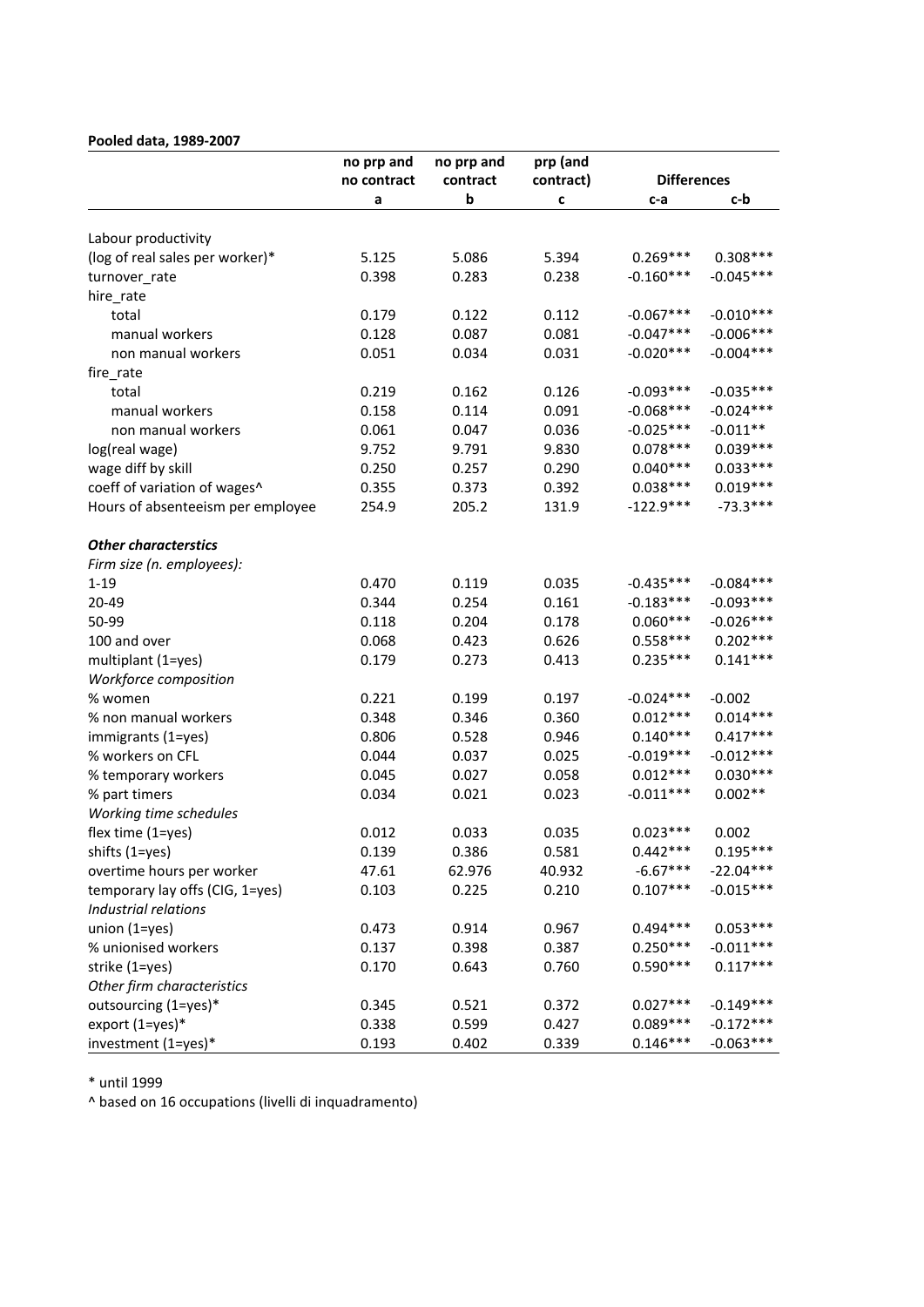**Figure 6.2.2** Incidence of collective PRP and dispersion of labour productivity by economic sector



Looking at the main features of schemes shows considerable heterogeneity in the nature of the PRP schemes<sup>57</sup>. Figure 6.2.3 shows the share of firms with collective PRP by number of parameters (top panel) and by type of parameters (bottom panel) used to compute the amount of the variable wage premium. According to the Figure, most firms use no more than three parameters, particularly related to productivity and profitability (the mean number of parameters is 2.43). Almost 40% of firms whose PRP scheme depends only on one indicator adopts "pure" productivity premiums (i.e., depending only on one indicator of productivity), while "pure" profit sharing schemes (i.e., depending only on one indicator of profitability) are used by 28% of these firms. The role of profits may be actually more crucial, since in more than 40% of the firms adopting collective PRP schemes actual payment is conditional upon the existence of (positive) profits<sup>58</sup>. Quality indicators are seldom used by themselves, but they are often combined with other parameters, particularly with productivity ones, with the aim to avoid that higher productivity is obtained at the expense of product quality<sup>59</sup>. This evidence suggests that firms adopt quite different collective variable pay schemes with the actual design probably driven by firms‐specific elements (such as availability of data to measure the relevant parameters, management quality, industrial relations climate, firm culture, degree of information transparency) and by

<sup>57</sup> 

<sup>57</sup> Detailed information on structure and payment of collective PRP is available from 1995 to 2004.<br>
58 The "non negative profits" condition applies to the entire premium for half of these firms, while it conditions part o

A quality indicator is used by less than 5% of firms using only one indicator, more than 40% of those using two indicators (and half of them combines quality and productivity).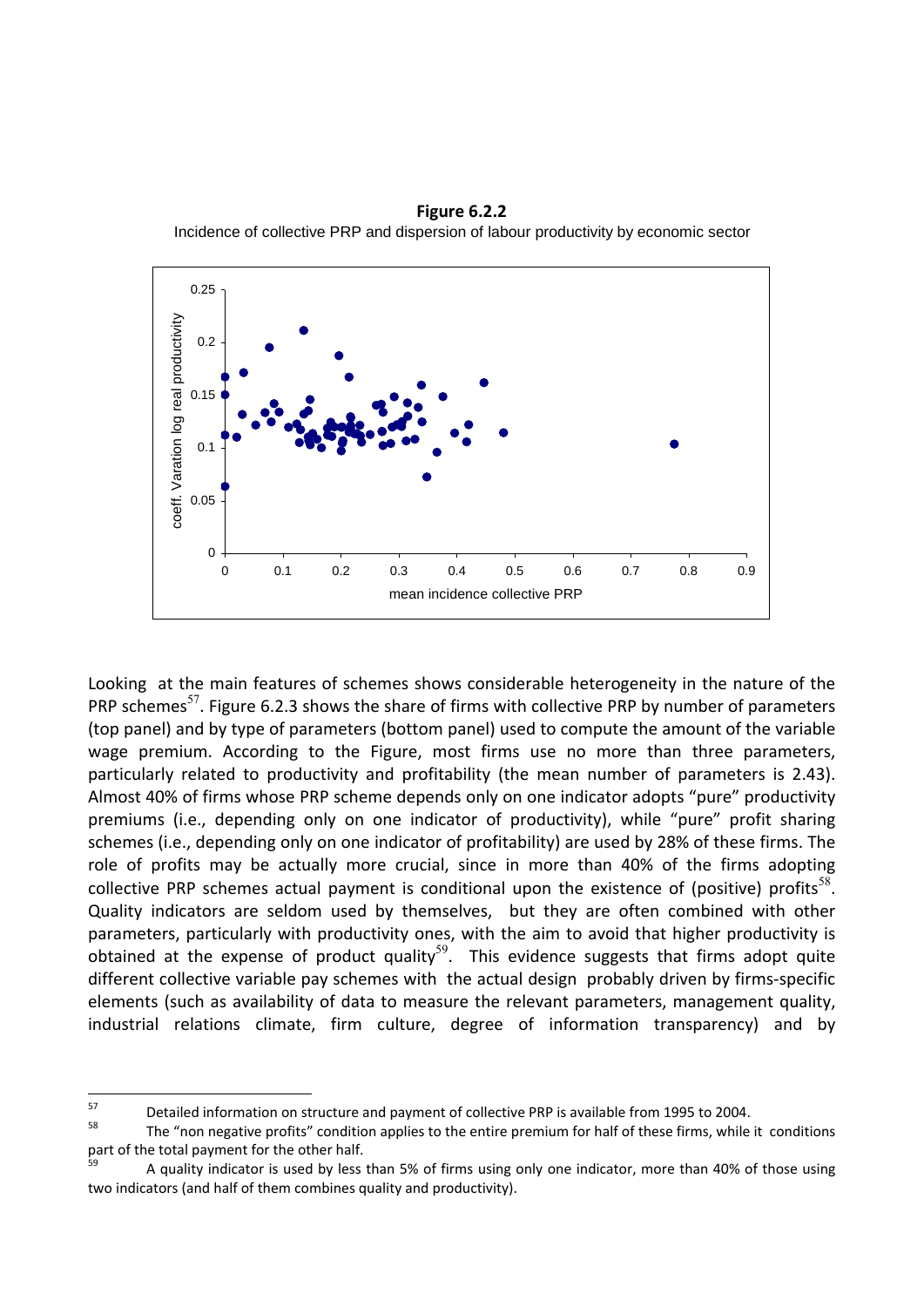considerations on workers' perception (and possible reaction) $60$ . Workers should be more prone to accept a collective variable pay scheme when its structure is relatively simple (i.e., based on few parameters) or when it depends on parameters that are closely linked to workers' productivity. Furthermore, since the structure and design of collective variable pay schemes is formally spelt out in the firm‐level contract and hence easily accessible), firms introducing collective PRP for the first time may also look at the experience of other firms already adopting such premiums in the same area/sector. Given these considerations, we will examine whether the actual design of collective PRP influences firm performance.



#### **Figure 6.2.3 Share of firms with collective PRP by number/type of parameters**

<sup>60</sup> Even if employers should take into account also incentive effects, some studies conclude that they rarely evaluate productivity gains of schemes to involve employees (Loveridge, 1980; Kessler and Purcell, 1992).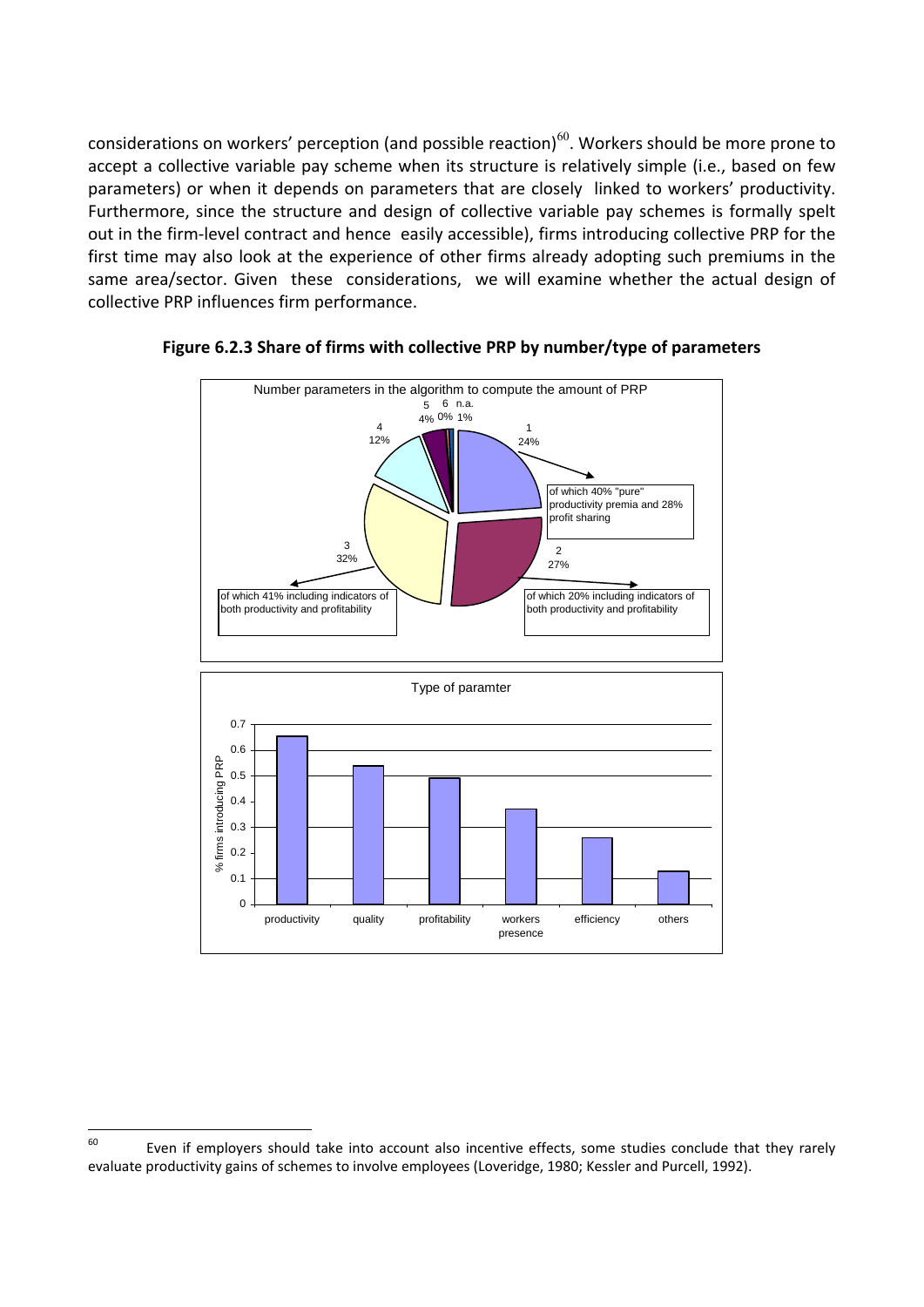#### *Main econometric results*

Table 6.2.2 presents the main estimates of the effect of collective PRP on labour productivity **(**proxied by the natural logarithm of real sales per worker)61. Columns differ for either the model specification or the identification strategy adopted. Using the whole sample and considering as "treated" all firms which introduced collective PRP schemes over the period considered, in column 1 we control for time and firm fixed effects; we then progressively add controls also for firm size (column 2), workforce characteristics (column 3), working time schedules (column 4) other firm characteristics (column 5) and industrial relations (including also a dummy for the presence of a firm-level contract; column  $6)^{62}$ . Using the latter specification and in light of how collective PRP is usually adopted/bargained in Italy, in column 7 we restrict our sample to firms with a firm‐level contract. Finally, given the potential bias of estimated treatment effects with FE models, in column 8 we exploit the exogenous reform discussed above and we consider as "treated" only firms introducing collective PRP since 1995 (see the *Empirical Strategy* Section).

Our estimates suggest that collective PRP significantly increases productivity by 5‐6%. The estimated effect is quite robust to both model specification and the identification strategy. This is on the upper end of estimates in earlier studies for different countries reviewed in section 5.

|                                                                                                                                              |                                    |                                    | Only firms<br>with<br>contract      | Treated firms<br>introducing prp<br>since 1995 |                                       |                                        |                                        |                                        |
|----------------------------------------------------------------------------------------------------------------------------------------------|------------------------------------|------------------------------------|-------------------------------------|------------------------------------------------|---------------------------------------|----------------------------------------|----------------------------------------|----------------------------------------|
|                                                                                                                                              | 1                                  | 2                                  | 3                                   | 4                                              | 5                                     | 6                                      | $\overline{7}$                         | 8                                      |
| <b>PRP</b>                                                                                                                                   | $0.064***$<br>(0.01)               | $0.065***$<br>(0.01)               | $0.066***$<br>(0.01)                | (0.01)                                         | $0.059***0.059***$<br>(0.01)          | $0.052***$<br>(0.01)                   | $0.046***$<br>(0.01)                   | $0.050***$<br>(0.01)                   |
| time fixed effects<br>firm size<br>workforce characteristics<br>working time schedules<br>other firm characteristics<br>industrial relations | Yes<br>No.<br>No<br>No<br>No<br>No | Yes<br>Yes<br>No<br>No<br>No<br>No | Yes<br>Yes<br>Yes<br>No<br>No<br>No | Yes<br>Yes<br>Yes<br>Yes<br>No<br>No           | Yes<br>Yes<br>Yes<br>Yes<br>Yes<br>No | Yes<br>Yes<br>Yes<br>Yes<br>Yes<br>Yes | Yes<br>Yes<br>Yes<br>Yes<br>Yes<br>Yes | Yes<br>Yes<br>Yes<br>Yes<br>Yes<br>Yes |
| R <sub>2</sub> (overall)<br>N obs<br>N firms                                                                                                 | 0.234<br>29,153<br>8,604           | 0.226<br>29,153<br>8,604           | 0.266<br>27,618<br>8,212            | 0.284<br>27,618<br>8,212                       | 0.296<br>27,618<br>8,212              | 0.297<br>27,618<br>8,212               | 0.325<br>14,128<br>4,326               | 0,303<br>26,206<br>8,066               |

#### **Table 6.2.2 Effect of PRP on labour productivity, 1989‐99**

**Linear FE estimates; dep var: log of real sales per worker** 

Note: Robust standard errors in brackets. \*\*\* Statistically significant at 1%

Table 6.2.3 reveals the existence of some heterogeneity by group of firms. Productivity gains following the introduction of collective PRP schemes are statistically significant in firms with more than 20 employees and located in the North of Italy. Furthermore, productivity effects are larger

<sup>61</sup> As mentioned in the Data Section, a measure of labour productivity is available only until 1999. Furthermore, since productivity is measured only at the firm level, firms are the basic units for these estimates. Complete estimates are reported in Appendix I.<br> $62$  See Table 1 for details on the variables used.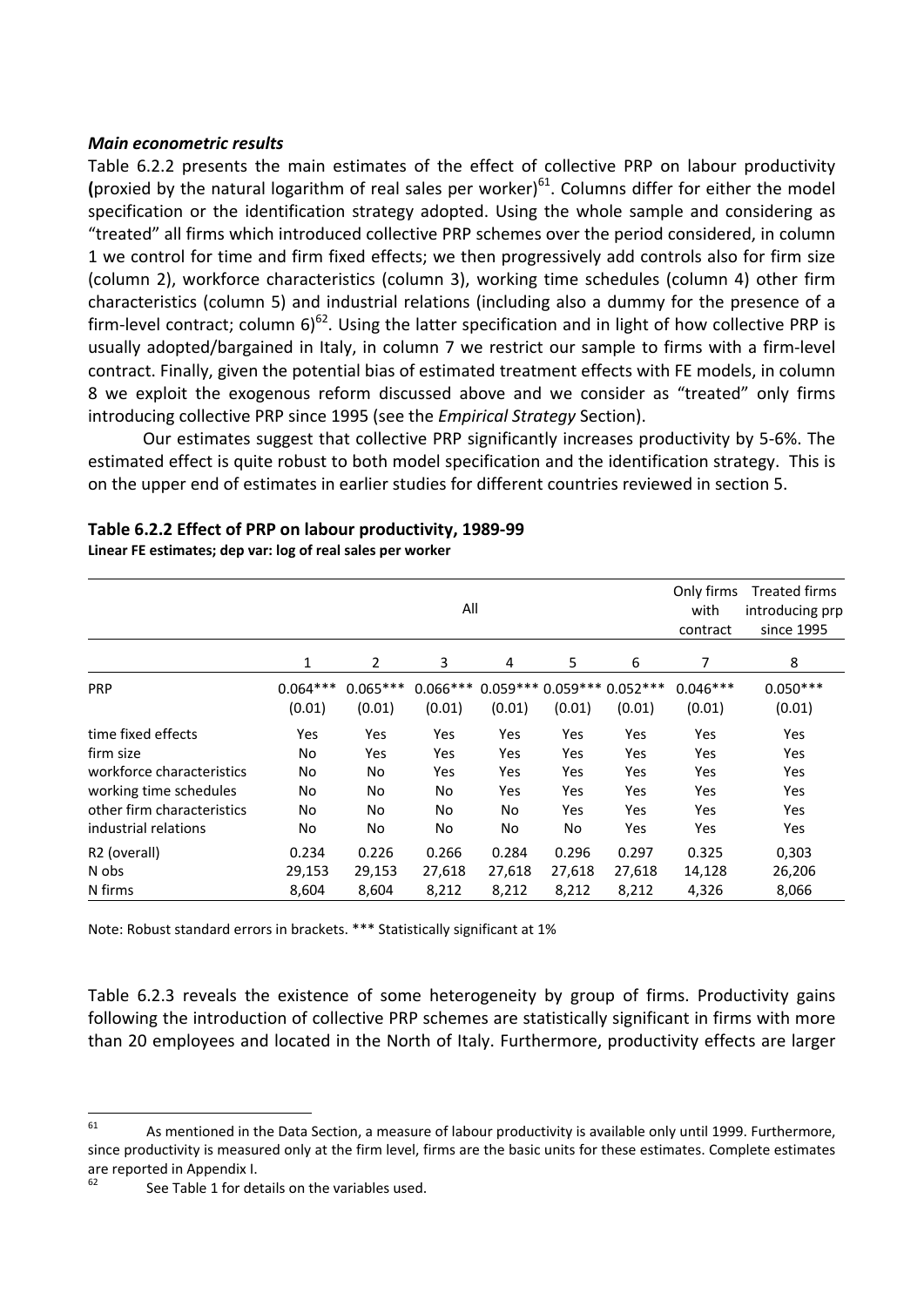in firms in high tech sectors (compared to firms in low tech ones) and in firms with a relatively low share of unionised workers (albeit a statistically significant positive effect is found also in firms with a high unionisation rate).

|              |                    | by firm size<br>(n. employees) | by industry°                 |                             |                 | by region            |                 |                 | by union presence <sup><math>\wedge</math></sup> |                     |  |
|--------------|--------------------|--------------------------------|------------------------------|-----------------------------|-----------------|----------------------|-----------------|-----------------|--------------------------------------------------|---------------------|--|
|              | $20$               | $>=20$                         |                              | low tech high tech services |                 | North                | Centre          | South           | weak                                             | strong              |  |
| <b>PRP</b>   | $-0.052$<br>(0.06) | (0.01)                         | $0.048***0.047***$<br>(0.01) | $0.069**$<br>(0.03)         | 0.006<br>(0.04) | $0.042***$<br>(0.01) | 0.110<br>(0.08) | 0.158<br>(0.32) | $0.061**$<br>(0.02)                              | $0.032**$<br>(0.01) |  |
| R2 (overall) | 0.260              | 0.328                          | 0.351                        | 0.246                       | 0.240           | 0.305                | 0.173           | 0.256           | 0.256                                            | 0.352               |  |
| N obs        | 7,262              | 18,903                         | 14,781                       | 6,181                       | 5,203           | 23,528               | 1,890           | 747             | 12,666                                           | 13,540              |  |
| N firms      | 2,864              | 5,822                          | 4,682                        | 2,206                       | 2,187           | 6,943                | 783             | 336             | 4,807                                            | 4,405               |  |

**Table 6.2.3 : The effect of collective PRP on labour productivity by firms group, 1989‐1999**

Note: Model specification as in column 8 of Table 6.2.2. Standard errors in brackets. \*= statistically significant at 10% \*\*= statistically signficant at 5% \*\*\*= statistically significant at 1%.

° Low tech sectors: foundries, metals, metallic tools and metal micro‐parts; High tech sectors: precision tools, electronic equipment and transportation; Services: technical assistance and tehnical offices.

^ Based on the median unionisation rate (22%).

Table 6.2.4 reports estimates of the effect of collective PRP by number of parameters used in the algorithm of the premium (column 2), by type of parameters (column 3) and by type of payment (i.e., conditional or not on the existence of positive profits, column 4). Overall, these figures suggest that productivity effects are smaller in firms whose collective PRP scheme is relatively complex or linked to profitability indicators. The negative effect of profits is particularly clear when they influence whether the premium is actually paid or not. However, only the latter effect is (weakly) statistically significant<sup>63</sup>.

|                                             | 1                  | $\overline{2}$      | 3                  | 4                   |
|---------------------------------------------|--------------------|---------------------|--------------------|---------------------|
| <b>PRP</b>                                  | $0.027*$<br>(0.02) | $0.041**$<br>(0.02) | $0.029*$<br>(0.02) | $0.041**$<br>(0.02) |
| complex prp (3 or more parameters)          |                    | $-0.028$<br>(0.02)  |                    |                     |
| pure productivity premium                   |                    |                     | 0.006<br>(0.04)    |                     |
| pure profit sharing                         |                    |                     | $-0.018$<br>(0.04) |                     |
| prp payment conditional on positive profits |                    |                     |                    | $-0.051*$<br>(0.03) |
| R2 (overall)<br>N obs                       | 0.058<br>11,913    | 0.058<br>11,913     | 0.058<br>11,913    | 0.058<br>11,913     |

| Table 6.2.4 : Effect of PRP on labour productivity by type of premium, 1995-1999 |  |
|----------------------------------------------------------------------------------|--|
| Linear FE estimates; dep var: log of real sales per worker                       |  |

<sup>63</sup> Notice that information on the structure of the premium is available from 1995 to 2004 and our measure of labour productivity is available until 1999. Hence, these estimates refer to 1995-1999. Statistical significance of FE estimates may be influenced by the relatively short time period considered.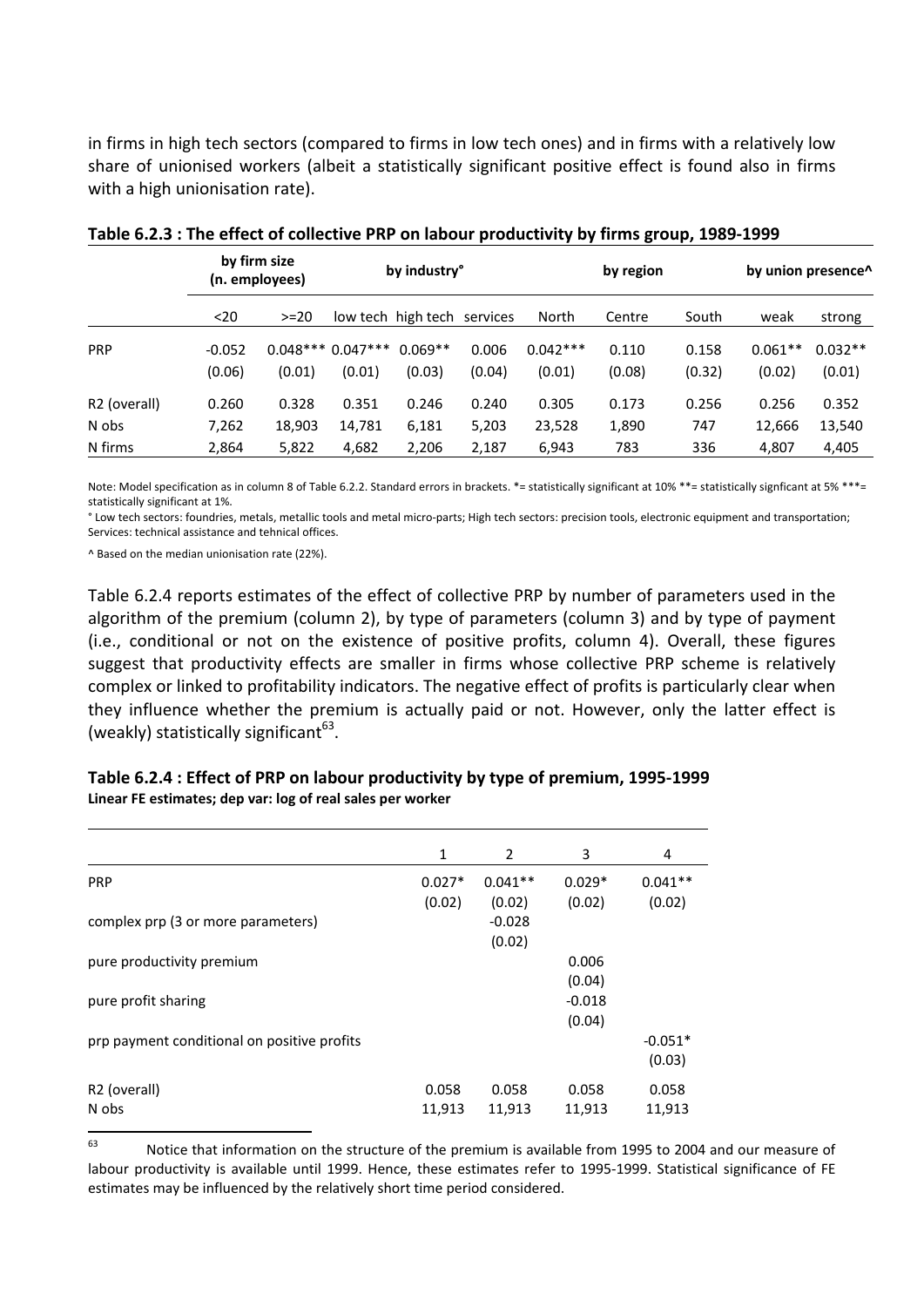| N firms                                                           | $\sim$ 00 $-$ | 5.037 | റാ | . กว- |
|-------------------------------------------------------------------|---------------|-------|----|-------|
|                                                                   | .             | ັັ    | .  | .     |
| $\sim$ $\cdot$ $\cdot$ $\sim$ $\sim$ $\cdot$ $\sim$ $\sim$ $\sim$ |               |       |    |       |

See Note at Table 6.2.3

Estimates for each type of scheme should be interpreted as the differential effect with respect to the general category PRP

Turning to workers turnover, Table 6.2.5 presents the estimated effect of PRP on hire and separation rates, also distinguishing between blue and white collars<sup>64</sup>. Following the same research strategy as we did for productivity, we also use the institutional reform as an exogenous shock to identify the causal effect of PRP on workers flows. According to our estimates, collective PRP schemes significantly increase hire rates, while their effect on separation rates is negligible.

| Table 6.2.5 : Effect of PRP on hire and separation rates, 1989-2007 |  |
|---------------------------------------------------------------------|--|
| Linear FE estimates.                                                |  |

**A) TOTAL**

|                        |           | All        |            | <b>Firms introducing</b> |  |
|------------------------|-----------|------------|------------|--------------------------|--|
|                        |           |            |            | PRP since 1995           |  |
|                        | hire      | separation | hire       | separation               |  |
|                        | rate      | rate       | rate       | rate                     |  |
| <b>PRP</b>             | $0.006**$ | 0.000      | $0.008***$ | 0.003                    |  |
|                        | (0.00)    | (0.00)     | (0.00)     | (0.00)                   |  |
| R2 (overall)           | 0.091     | 0.059      | 0,089      | 0.058                    |  |
| N obs                  | 48,606    | 48,579     | 46,386     | 46,360                   |  |
| N establishments       | 12,507    | 12,505     | 12,254     | 12,252                   |  |
| Δemployment due to PRP |           | 0.006      |            | 0.005                    |  |
| (hire-separation rate) |           | (0.004)    |            | (0.004)                  |  |

| <b>B) BY SKILL</b>       |            | <b>Blue collars</b> |                                            |            |           | <b>White collars</b> |                                            |            |  |
|--------------------------|------------|---------------------|--------------------------------------------|------------|-----------|----------------------|--------------------------------------------|------------|--|
|                          | All        |                     | <b>Firms introducing</b><br>PRP since 1995 |            |           | All                  | <b>Firms introducing PRP</b><br>since 1995 |            |  |
|                          | hire       | separation          | hire                                       | separation | hire      | separation           | hire                                       | separation |  |
|                          | rate       | rate                | rate                                       | rate       | rate      | rate                 | rate                                       | rate       |  |
| PRP                      | $0.007***$ | 0.005               | $0.007***$                                 | $0.007*$   | $-0.000$  | $-0.004**$           | 0,001                                      | $-0.004*$  |  |
|                          | (0.00)     | (0.00)              | (0.00)                                     | (0.00)     | (0.00)    | (0.00)               | (0.00)                                     | (0.00)     |  |
| R <sub>2</sub> (overall) | 0.097      | 0.040               | 0.096                                      | 0.040      | 0.063     | 0.041                | 0.064                                      | 0.040      |  |
| N obs                    | 48,606     | 48,579              | 46,386                                     | 46,360     | 48,606    | 48,579               | 46,386                                     | 46,360     |  |
| N establishments         | 12,507     | 12,505              | 12,254                                     | 12,252     | 12,507    | 12,505               | 12,254                                     | 12,252     |  |
| Δemployment due to PRP   |            | 0.002               |                                            | 0.0001     | $0.005**$ |                      | $0.005**$                                  |            |  |
| (hire-separation rate)   |            | (0.003)             |                                            | (0.004)    |           | (0.002)              |                                            | (0.002)    |  |

See Note at Table 6.2.3

However, estimates by skill reveal that the estimated effect on hires is statistically significant only for blue collar workers. Furthermore, in the case of white collar workers PRP seems to significantly reduce separations. From these figures we can conclude that the overall effect of collective PRP on employment is usually positive but small (less than 1%) and mainly for white collar workers. Where employment increases due to the introduction of collective PRP,

<sup>64</sup> Since workers flows are measured at the establishment level in the survey, establishments are the basic units of these estimates. Complete estimates are reported in Appendix II.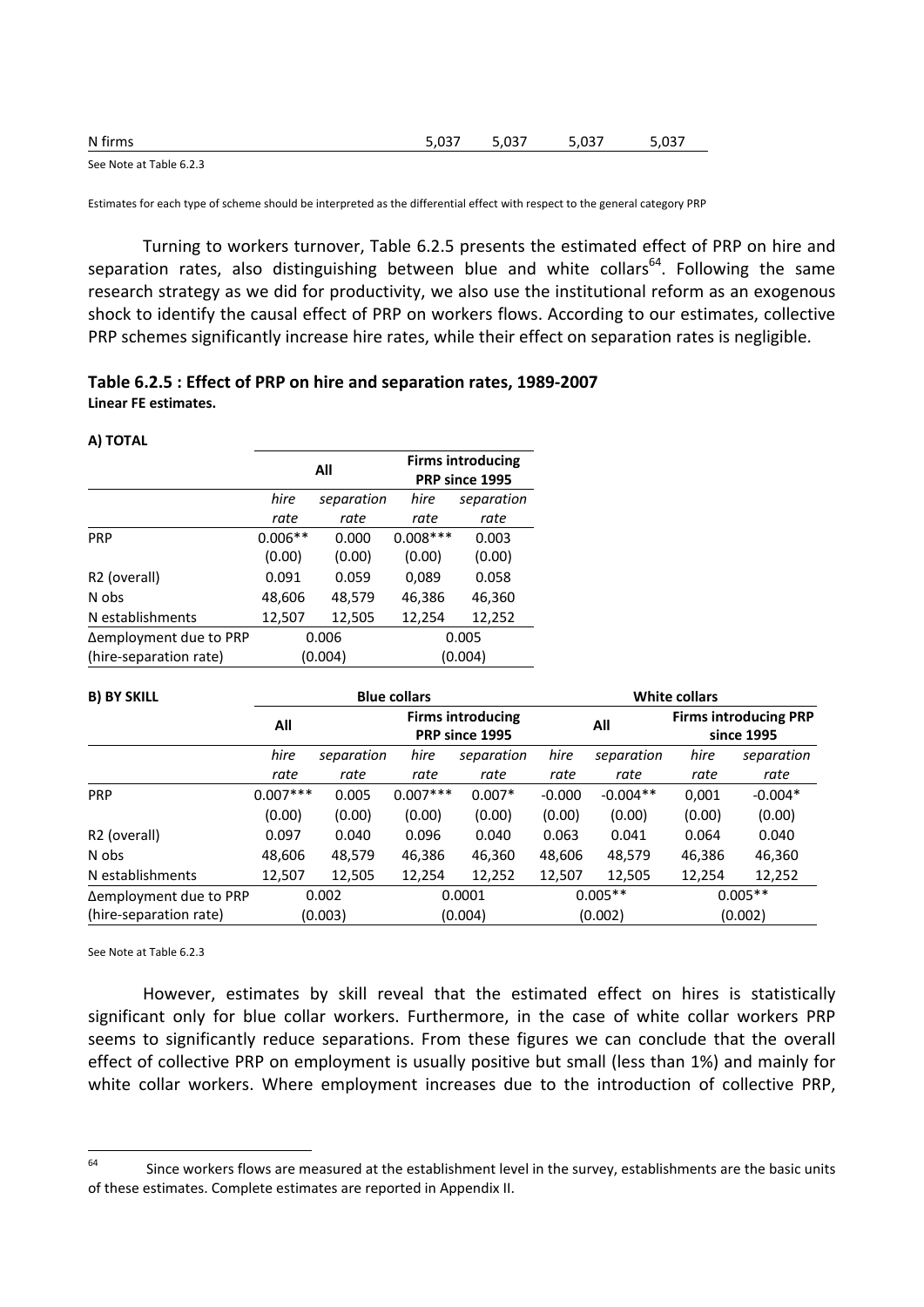there is a reduction in workers outflows (white collars) and a slight increase in workers inflows (blue collars).

Since the introduction of more wage flexibility should allow firms to react to negative shocks by adjusting wages rather than employment, it is also interesting to look at the effect on workers flows over the business cycle. This is particularly important given that the algorithm of the PRP scheme is locally defined by the bargaining parties and it may be re-defined at any bargaining round (usually every four years since 1993), thus allowing the introduction of parameters/criteria that could produce some effects in terms of employment smoothing over the business cycle. In light of these considerations, Table 6.2.6 shows the effect of collective PRP on hire and separation rates over the business cycle. More specifically, looking at the value added of the metal engineering industry, we could distinguish four main phases over the period considered: a severe recession from 1989 to 1993 (in which value added declined in this industry by 3 per cent on average each year, while it increased by 1 per cent for the whole economy), a long recovery from 1994 to 2000, a brief and mild recession from 2001 to 2003 and another recovery from 2004 to 2007 (before the 2008‐2009 crisis, which is not observable in our data‐set). Estimates in the table show that the introduction of collective PRP reduced white collar workers outflows (and inflows) particularly during the 1989-1993 recession<sup>65</sup>. On the contrary, the positive effect on blue collar workers hire rates was larger (and statistically significant) in the last decade. In the most recent recovery (2004‐2007) collective PRP seems to significantly increase also the hire rate of white collar workers. Overall, these results confirm that firms introducing (more) wage flexibility can enjoy more employment stability (at least in the case of white collar workers) particularly during severe business conditions.

|                  |            | <b>Total</b> |            | <b>Blue collars</b> | <b>White collars</b> |            |
|------------------|------------|--------------|------------|---------------------|----------------------|------------|
|                  | hire       | separation   | hire       | separation          | hire                 | separation |
|                  | rate       | rate         | rate       | rate                | rate                 | rate       |
| prp 1989-93      | $-0.004$   | $-0.015*$    | 0.002      | $-0.003$            | $-0.005***$          | $-0.012**$ |
|                  | (0.00)     | (0.01)       | (0.00)     | (0.01)              | (0.00)               | (0.00)     |
| prp 1994-2000    | $-0.000$   | 0.002        | 0.002      | $0.007*$            | $-0.002$             | $-0.005*$  |
|                  | (0.00)     | (0.01)       | (0.00)     | (0.00)              | (0.00)               | (0.00)     |
| prp 2001-2003    | $0.012***$ | 0.005        | $0.011***$ | 0.005               | 0.001                | $-0.001$   |
|                  | (0.00)     | (0.01)       | (0.00)     | (0.01)              | (0.00)               | (0.00)     |
| prp 2004-2007    | $0.017***$ | 0.002        | $0.014***$ | 0.004               | $0.004*$             | $-0.002$   |
|                  | (0.00)     | (0.01)       | (0.00)     | (0.01)              | (0.00)               | (0.00)     |
| R2 (overall)     | 0.109      | 0.062        | 0.146      | 0.038               | 0.179                | 0.081      |
| N obs            | 48,606     | 48,579       | 48,606     | 48,579              | 48,606               | 48,579     |
| N establishments | 12,507     | 12,505       | 12,507     | 12,505              | 12,507               | 12,505     |

**Table 6.2.6 : Effect of PRP on hire and separation rates over the business cycle, 1989‐2007 Linear FE estimates.** 

See Note at Table 6.2.3

<sup>65</sup> This also explain why in Table 5 the estimated effect of collective PRP on white collars separation rate is smaller when we consider as "treated" only firms introducing such premiums since 1995.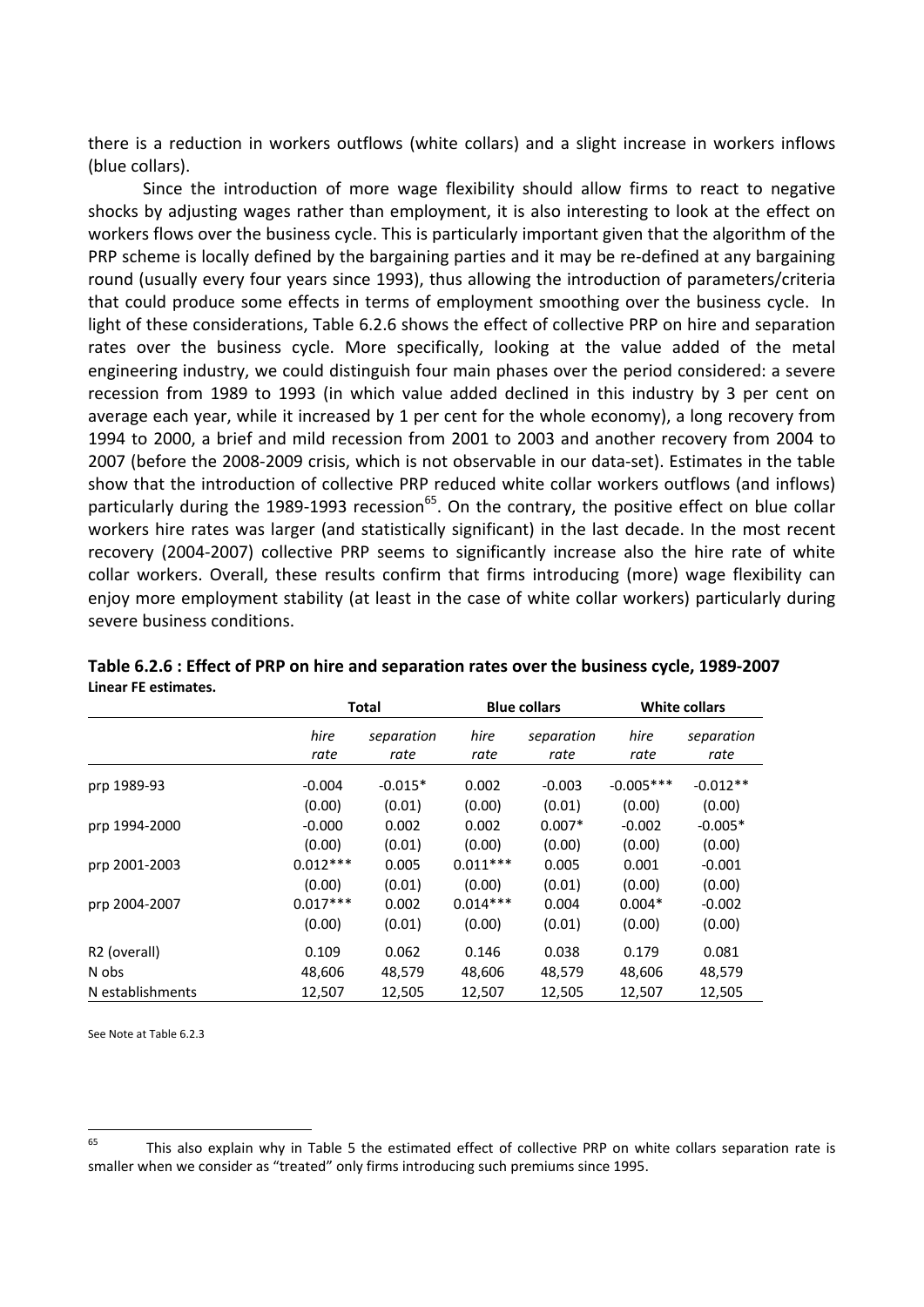If the introduction of collective PRP influences both productivity and workers sorting, this should produce some changes also on within wage inequality. Table 6.2.7 reports the main FE estimates of the effect of collective PRP on two alternative measures of wage inequality: the (log) wage differential between blue and white collars (columns 1-3) and the coefficient of variation computed on the basis of mean wages for sixteen occupational levels<sup>66</sup> (columns 4-6). Columns 1 and 4 include only time fixed effects, while the full specification is used in the remaining columns. In Columns 3 and 6 identification is again based on the 1993‐94 institutional reform. Estimates in the table point out that the introduction of PRP significantly increases wage inequality (by around 3%), regardless of the inequality measure used, the model specification or the identification strategy adopted $67$ .

|              | a) Diff wage         |                      | b) CV wage                          |                      |                      |                                     |  |
|--------------|----------------------|----------------------|-------------------------------------|----------------------|----------------------|-------------------------------------|--|
|              | All                  |                      | Firms introducing<br>PRP since 1995 |                      | All                  | Firms introducing<br>PRP since 1995 |  |
|              | 1                    | 2                    | 3                                   | 4                    | 5                    | 6                                   |  |
| <b>PRP</b>   | $0.031***$<br>(0.00) | $0.029***$<br>(0.00) | $0.036***$<br>(0.00)                | $0.029***$<br>(0.00) | $0.024***$<br>(0.00) | $0.032***$<br>(0.00)                |  |
| R2 (overall) | 0.015                | 0.020                | 0.023                               | 0.004                | 0.010                | 0.010                               |  |
| N obs        | 43,053               | 41,367               | 39,885                              | 43,053               | 41,367               | 39,885                              |  |
| N firms      | 10,871               | 10,458               | 10,324                              | 10,871               | 10,458               | 10,324                              |  |

## **Table 6.2.7 : Effect of PRP on within wage inequality, 1989‐2007 Linear FE estimates.**

Note: Diff wage is the wage differential between blue and white collars; CV wage is the coefficient of variation computed on the basis of mean wages for 16 occuapations ("livelli di inquadramento"). Models 1 and 4 include only time fixed effects, while the remaining models include controls for time fixed effects, firm size, workforce composition, working time schedules, industrial relations and other firm characteristics. Standard eorrs in brackets. \*\*\*= statistically significant at 1%.

#### *Final remarks*

Using a unique and rich panel data‐set for a representative sample of establishments for the 1989‐2007 period, we have found that the introduction of collective PRP significantly increases productivity and to some extent employment by increasing the hire rates of the blue collar workers and reducing the separation rate of the white collar workers. The overall effect of collective PRP on employment is usually positive but small and it is statistically significant only for the white collar workers. These incentive and sorting effects change also internal wage inequality, which is significantly higher after the introduction of collective PRP.

<sup>66</sup> <sup>66</sup> For more details on the occupational ladder see footnote 4. Since wages, as productivity, are measured at the firm level. firms are the basic observations for these estimates. Complete estimates are reported in Appendix III.<br><sup>67</sup> We also found that the introduction of collective PRP significantly increases wage levels by aroun

Estimates are available upon request.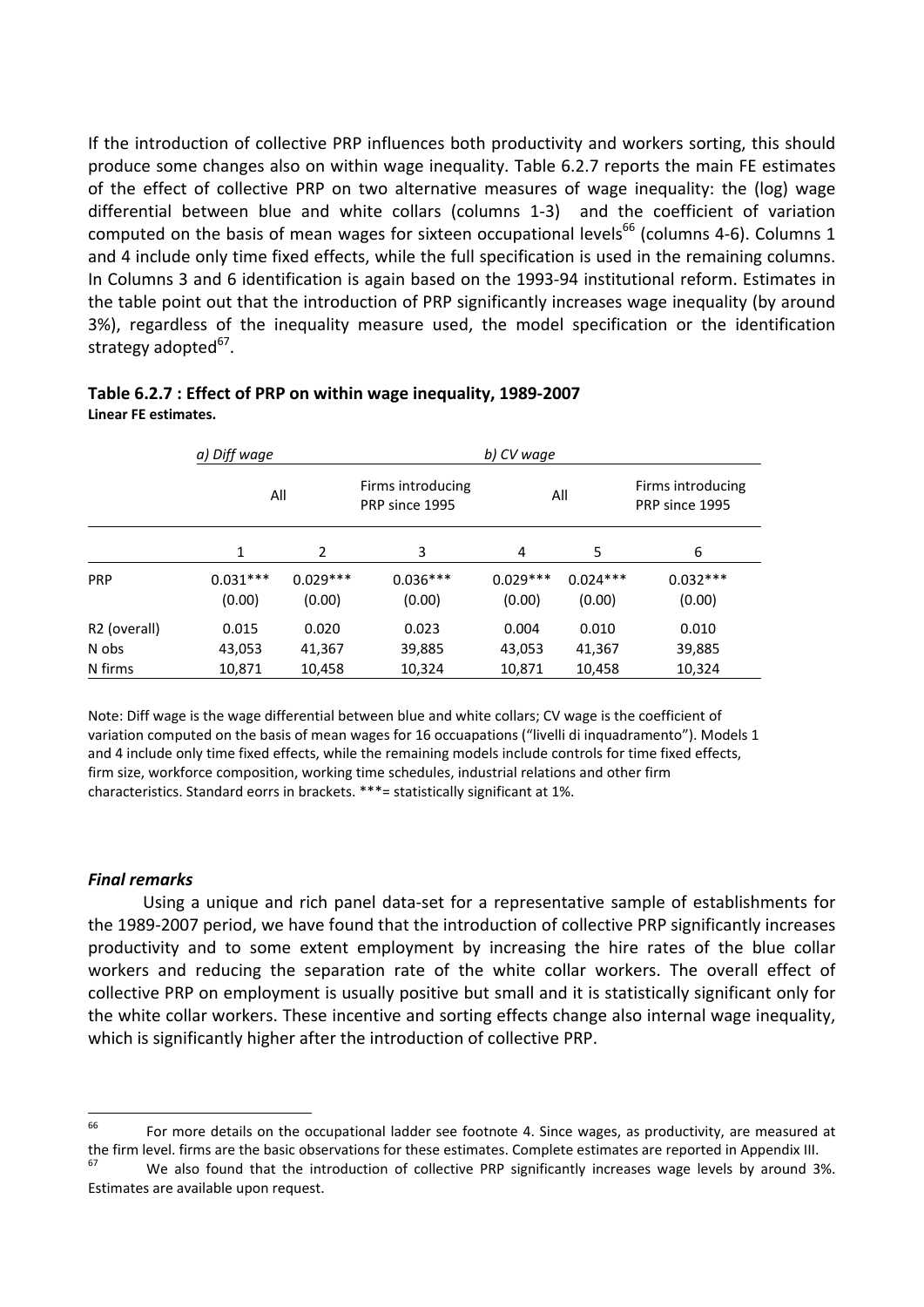#### Appendix I Effects of wage flexibility on labour productivity, 1989-1999 FE estimates

|                          | 1                    | $\overline{\mathbf{c}}$ | 3                    | 4                    | 5                    | 6                     | 7                    | 8                    |
|--------------------------|----------------------|-------------------------|----------------------|----------------------|----------------------|-----------------------|----------------------|----------------------|
| prp                      | $0.064***$           | $0.065***$              | $0.066***$           | $0.059***$           | $0.059***$           | $0.052***$            | $0.045***$           | $0.050***$           |
|                          | (0.01)               | (0.01)                  | (0.01)               | (0.01)               | (0.01)               | (0.01)                | (0.01)               | (0.01)               |
| y1990                    | $0.132***$<br>(0.01) | $0.132***$<br>(0.01)    | $0.130***$<br>(0.01) | $0.125***$<br>(0.01) | $0.122***$<br>(0.01) | $0.122***$<br>(0.01)  | $0.133***$<br>(0.01) | $0.120***$<br>(0.01) |
| y1991                    | $0.225***$           | 0.226***                | $0.225***$           | $0.243***$           | $0.240***$           | $0.241***$            | $0.253***$           | 0.238***             |
|                          | (0.01)               | (0.01)                  | (0.01)               | (0.01)               | (0.01)               | (0.01)                | (0.01)               | (0.01)               |
| y1992                    | 0.292***             | $0.292***$              | $0.284***$           | $0.307***$           | 0.306***             | 0.306***              | 0.333***             | 0.300***             |
|                          | (0.01)               | (0.01)                  | (0.01)               | (0.01)               | (0.01)               | (0.01)                | (0.01)               | (0.01)               |
| y1993                    | 0.364***<br>(0.01)   | 0.364***<br>(0.01)      | $0.352***$<br>(0.01) | 0.386***<br>(0.01)   | 0.386***<br>(0.01)   | 0.386***<br>(0.01)    | $0.422***$<br>(0.01) | 0.376***<br>(0.01)   |
| y1994                    | 0.499***             | 0.498***                | $0.491***$           | $0.504***$           | $0.504***$           | 0.506***              | 0.535***             | $0.494***$           |
|                          | (0.01)               | (0.01)                  | (0.01)               | (0.01)               | (0.01)               | (0.01)                | (0.01)               | (0.01)               |
| y1995                    | $0.718***$           | $0.717***$              | $0.708***$           | $0.705***$           | $0.702***$           | $0.703***$            | 0.739***             | $0.697***$           |
| y1996                    | (0.01)<br>0.760***   | (0.01)<br>$0.774***$    | (0.01)<br>$0.775***$ | (0.01)<br>$0.778***$ | (0.01)<br>0.776***   | (0.01)<br>$0.779***$  | (0.01)<br>$0.810***$ | (0.01)<br>0.766***   |
|                          | (0.01)               | (0.02)                  | (0.02)               | (0.02)               | (0.02)               | (0.02)                | (0.02)               | (0.02)               |
| y1997                    | 0.780***             | 0.793***                | $0.793***$           | 0.794***             | 0.792***             | 0.794***              | $0.822***$           | $0.781***$           |
|                          | (0.01)               | (0.02)                  | (0.02)               | (0.02)               | (0.02)               | (0.02)                | (0.03)               | (0.02)               |
| y1998                    | $0.831***$           | $0.831***$              | $0.813***$           | $0.841***$           | 0.839***             | $0.840***$            | 0.908***             | 0.832***             |
| y1999                    | (0.01)<br>$0.836***$ | (0.01)<br>0.836***      | (0.01)<br>$0.815***$ | (0.02)<br>$0.844***$ | (0.02)<br>$0.841***$ | (0.01)<br>0.843***    | (0.02)<br>0.912***   | (0.02)<br>0.833***   |
|                          | (0.01)               | (0.01)                  | (0.02)               | (0.02)               | (0.02)               | (0.01)                | (0.03)               | (0.02)               |
| size_2049                |                      | $-0.026*$               | $-0.011$             | $-0.013$             | $-0.018$             | -0.018                | 0.049                | $-0.014$             |
|                          |                      | (0.02)                  | (0.02)               | (0.02)               | (0.02)               | (0.01)                | (0.03)               | (0.02)               |
| size 5099                |                      | $-0.039*$               | $-0.028$             | $-0.033$             | $-0.041*$            | $-0.042***$           | 0.041                | $-0.035$             |
| size_100                 |                      | (0.02)<br>$-0.053*$     | (0.02)<br>$-0.032$   | (0.02)<br>$-0.038$   | (0.02)<br>-0.051*    | (0.02)<br>$-0.053***$ | (0.04)<br>0.014      | (0.02)<br>$-0.047$   |
|                          |                      | (0.03)                  | (0.03)               | (0.03)               | (0.03)               | (0.02)                | (0.05)               | (0.03)               |
| multiplant (d)           |                      | $-0.014$                | $-0.027$             | $-0.026$             | $-0.027$             | $-0.027**$            | $-0.024$             | $-0.022$             |
|                          |                      | (0.02)                  | (0.02)               | (0.02)               | (0.02)               | (0.01)                | (0.02)               | (0.02)               |
| % women                  |                      |                         | $0.248***$           | 0.266***             | $0.262***$           | $0.263***$            | 0.160                | $0.275***$           |
| % white collars          |                      |                         | (0.06)<br>0.355***   | (0.06)<br>0.359***   | (0.06)<br>$0.364***$ | (0.04)<br>0.364***    | (0.11)<br>$0.372***$ | (0.06)<br>$0.382***$ |
|                          |                      |                         | (0.06)               | (0.06)               | (0.06)               | (0.03)                | (0.14)               | (0.07)               |
| immigrants (d)           |                      |                         | 0.005                | 0.002                | 0.001                | 0.001                 | 0.006                | 0.001                |
|                          |                      |                         | (0.01)               | (0.01)               | (0.01)               | (0.01)                | (0.01)               | (0.01)               |
| % CFL                    |                      |                         | $0.087***$           | 0.039                | 0.036                | 0.036                 | $0.182***$           | 0.024                |
| % fixed term contracts   |                      |                         | (0.03)<br>0.007      | (0.03)<br>$-0.034$   | (0.03)<br>$-0.034$   | (0.03)<br>$-0.033$    | (0.06)<br>0.021      | (0.03)<br>$-0.033$   |
|                          |                      |                         | (0.04)               | (0.04)               | (0.04)               | (0.03)                | (0.07)               | (0.04)               |
| % part timers            |                      |                         | $-0.112*$            | $-0.112*$            | $-0.111*$            | $-0.109**$            | $-0.102$             | $-0.117*$            |
|                          |                      |                         | (0.06)               | (0.06)               | (0.06)               | (0.05)                | (0.12)               | (0.06)               |
| flex weekly hours (d)    |                      |                         |                      | $-0.014$<br>(0.02)   | $-0.013$<br>(0.02)   | $-0.014$<br>(0.02)    | $-0.007$<br>(0.02)   | $-0.021$<br>(0.02)   |
| flex daily hours (d)     |                      |                         |                      | $-0.026$             | $-0.027*$            | $-0.027*$             | $-0.012$             | $-0.025$             |
|                          |                      |                         |                      | (0.02)               | (0.02)               | (0.02)                | (0.02)               | (0.02)               |
| shifts (d)               |                      |                         |                      | $0.028**$            | $0.025**$            | $0.025**$             | $0.024*$             | $0.022*$             |
| overtime per worker      |                      |                         |                      | (0.01)<br>$0.000**$  | (0.01)<br>$0.000**$  | (0.01)<br>$0.000***$  | (0.01)<br>$0.001***$ | (0.01)               |
|                          |                      |                         |                      | (0.00)               | (0.00)               | (0.00)                | (0.00)               | $0.000**$<br>(0.00)  |
| temp lay offs (d)        |                      |                         |                      | $-0.118***$          | $-0.116***$          | $-0.116***$           | $-0.092***$          | $-0.116***$          |
|                          |                      |                         |                      | (0.01)               | (0.01)               | (0.01)                | (0.01)               | (0.01)               |
| outsourcing (d)          |                      |                         |                      |                      | $0.022***$           | $0.022***$            | 0.018                | $0.021**$            |
|                          |                      |                         |                      |                      | (0.01)<br>$0.040***$ | (0.01)<br>$0.040***$  | (0.01)<br>0.019      | (0.01)<br>$0.041***$ |
| export (d)               |                      |                         |                      |                      | (0.01)               | (0.01)                | (0.01)               | (0.01)               |
| investments (d)          |                      |                         |                      |                      | $0.029***$           | $0.029***$            | $0.029***$           | $0.029***$           |
|                          |                      |                         |                      |                      | (0.01)               | (0.01)                | (0.01)               | (0.01)               |
| contract (d)             |                      |                         |                      |                      |                      | $0.021**$             |                      | $0.019*$             |
| union (d)                |                      |                         |                      |                      |                      | (0.01)<br>$-0.006$    | 0.018                | (0.01)<br>$-0.002$   |
|                          |                      |                         |                      |                      |                      | (0.01)                | (0.04)               | (0.01)               |
| strike (d)               |                      |                         |                      |                      |                      | $-0.004$              | 0.008                | $-0.003$             |
|                          |                      |                         |                      |                      |                      | (0.01)                | (0.01)               | (0.01)               |
| const.                   | 4.659***             | 4.687***                | 4.522***             | 4.508***             | 4.465***             | 4.461***              | 4.388***             | 4.452***             |
| R <sub>2</sub> (overall) | (0.01)<br>0.234      | (0.02)<br>0.226         | (0.03)<br>0.266      | (0.03)<br>0.284      | (0.03)<br>0.296      | (0.02)<br>0.297       | (0.07)<br>0.326      | (0.03)<br>0.303      |
| N obs                    | 29153                | 29153                   | 27618                | 27618                | 27618                | 27618                 | 14150                | 26206                |
| $6.2.$ N firms           | 8604                 | 8604                    | 8212                 | 8212                 | 8212                 | 8212                  | 4327                 | 8066                 |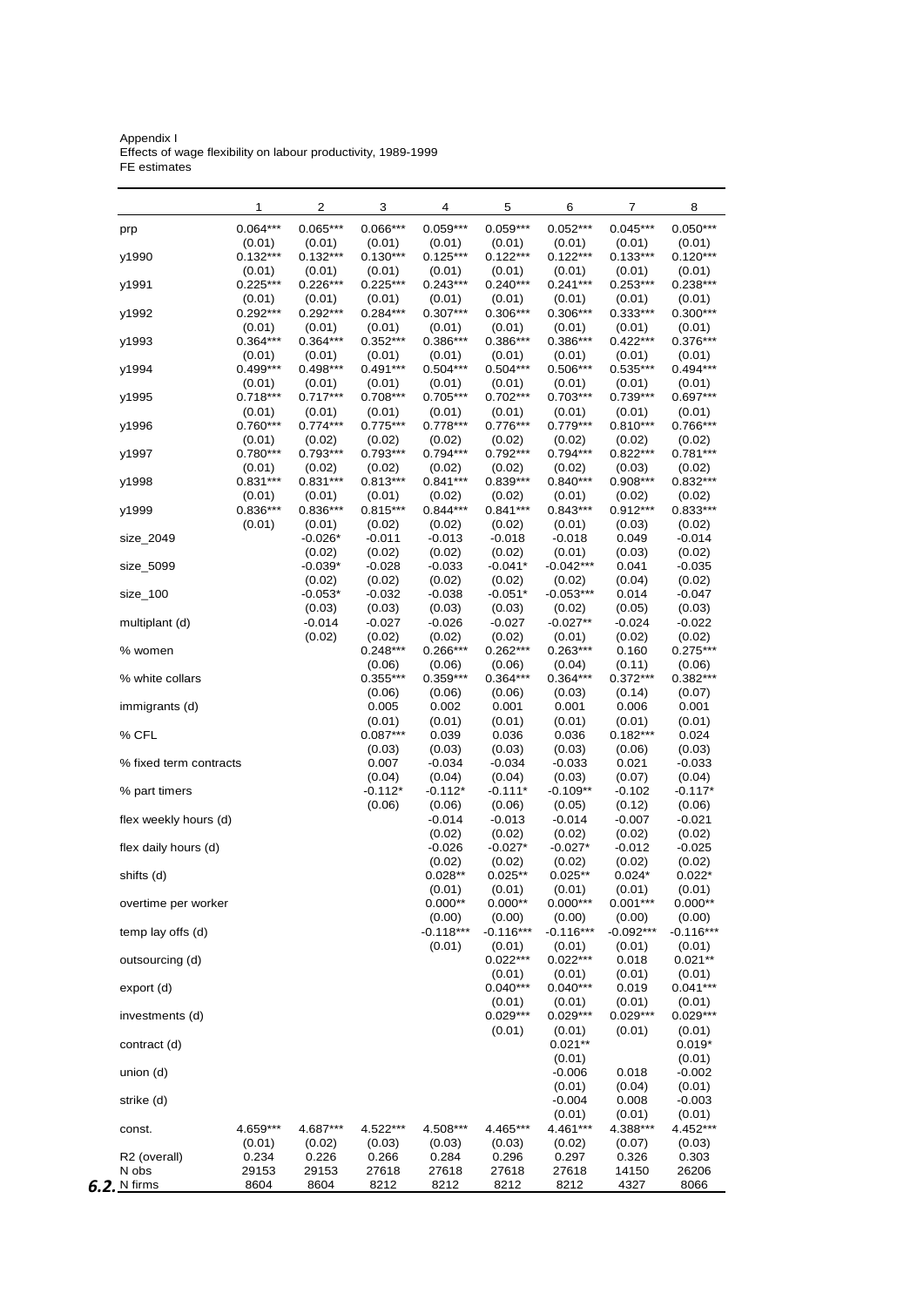#### Appendix II

Effects of wage flexibility on hire and separation rates by skill, 1989-2007 FE estimates

|                          |                       | Total                 |                       |                                     |                       | <b>Blue collars</b>   |                       |                                     |                       |                       | White collars         |                                     |
|--------------------------|-----------------------|-----------------------|-----------------------|-------------------------------------|-----------------------|-----------------------|-----------------------|-------------------------------------|-----------------------|-----------------------|-----------------------|-------------------------------------|
|                          |                       |                       |                       | Firms introducing<br>PRP since 1995 |                       |                       |                       | Firms introducing<br>PRP since 1995 |                       |                       |                       | Firms introducing PRP<br>since 1995 |
|                          | hire<br>rate          | separation<br>rate    | hire<br>rate          | separation<br>rate                  | hire<br>rate          | separation<br>rate    | hire<br>rate          | separation<br>rate                  | hire<br>rate          | separation<br>rate    | hire<br>rate          | separation<br>rate                  |
| prp                      | $0.006**$             | 0.000                 | $0.008***$            | 0.003                               | $0.007***$            | 0.005                 | $0.007***$            | $0.007*$                            | $-0.000$              | $-0.004**$            | 0.001                 | $-0.004*$                           |
|                          | (0.00)                | (0.00)                | (0.00)                | (0.00)                              | (0.00)                | (0.00)                | (0.00)                | (0.00)                              | (0.00)                | (0.00)                | (0.00)                | (0.00)                              |
| size 2049                | $0.011**$<br>(0.00)   | $-0.079***$<br>(0.01) | $0.011**$<br>(0.01)   | $-0.077***$<br>(0.01)               | $0.009**$<br>(0.00)   | $-0.043***$<br>(0.01) | $0.009**$<br>(0.00)   | $-0.041***$<br>(0.01)               | 0.002<br>(0.00)       | $-0.037***$<br>(0.01) | 0.002<br>(0.00)       | $-0.036***$<br>(0.01)               |
| size_5099                | 0.004                 | $-0.128***$           | 0.003                 | $-0.121***$                         | 0.006                 | $-0.065***$           | 0.007                 | $-0.062***$                         | $-0.002$              | $-0.063***$           | $-0.003$              | $-0.059***$                         |
|                          | (0.01)                | (0.02)                | (0.01)                | (0.02)                              | (0.01)                | (0.01)                | (0.01)                | (0.01)                              | (0.00)                | (0.01)                | (0.00)                | (0.01)                              |
| size_100                 | $-0.005$<br>(0.01)    | -0.177***<br>(0.02)   | $-0.005$<br>(0.01)    | -0.163***<br>(0.02)                 | $-0.000$<br>(0.01)    | $-0.094***$<br>(0.01) | 0.001<br>(0.01)       | $-0.086***$<br>(0.01)               | $-0.005$<br>(0.00)    | $-0.083***$<br>(0.01) | $-0.006$<br>(0.00)    | $-0.078***$<br>(0.01)               |
| multiplant (d)           | $-0.003$              | 0.008                 | $-0.001$              | $0.011*$                            | $-0.002$              | 0.004                 | $-0.001$              | 0.005                               | $-0.001$              | 0.005                 | $-0.000$              | $0.006*$                            |
|                          | (0.00)                | (0.01)                | (0.00)                | (0.01)                              | (0.00)                | (0.00)                | (0.00)                | (0.00)                              | (0.00)                | (0.00)                | (0.00)                | (0.00)                              |
| % women                  | $-0.023$              | 0.090                 | $-0.029$              | 0.075                               | $-0.024*$             | 0.053                 | $-0.029**$            | 0.035                               | 0.001                 | 0.037                 | 0.000                 | 0.040                               |
| % white collars          | (0.02)<br>$-0.018$    | (0.06)<br>$0.139***$  | (0.02)<br>$-0.016$    | (0.06)<br>$0.149***$                | (0.01)<br>$-0.169***$ | (0.04)<br>0.042       | (0.01)<br>$-0.174***$ | (0.04)<br>0.050                     | (0.01)<br>$0.151***$  | (0.03)<br>$0.097***$  | (0.01)<br>$0.158***$  | (0.03)<br>$0.099***$                |
|                          | (0.01)                | (0.04)                | (0.02)                | (0.04)                              | (0.01)                | (0.03)                | (0.01)                | (0.04)                              | (0.01)                | (0.02)                | (0.01)                | (0.02)                              |
| immigrants (d)           | $0.004*$              | 0.001                 | $0.004*$              | 0.002                               | $0.006***$            | 0.002                 | $0.007***$            | 0.003                               | -0.003**              | $-0.001$              | $-0.003**$            | $-0.001$                            |
|                          | (0.00)                | (0.00)                | (0.00)                | (0.00)                              | (0.00)                | (0.00)                | (0.00)                | (0.00)                              | (0.00)                | (0.00)                | (0.00)                | (0.00)                              |
| % CFL                    | $0.203***$<br>(0.02)  | $0.423***$<br>(0.06)  | $0.194***$<br>(0.02)  | $0.411***$<br>(0.06)                | $0.135***$<br>(0.01)  | $0.271***$<br>(0.04)  | $0.126***$<br>(0.01)  | $0.259***$<br>(0.04)                | $0.068***$<br>(0.01)  | $0.151***$<br>(0.03)  | $0.067***$<br>(0.01)  | $0.152***$<br>(0.03)                |
| % fixed term contracts   | $0.205***$            | $0.175***$            | $0.203***$            | $0.175***$                          | $0.154***$            | $0.138***$            | $0.151***$            | $0.138***$                          | $0.051***$            | $0.037**$             | $0.052***$            | $0.038**$                           |
|                          | (0.02)                | (0.03)                | (0.02)                | (0.03)                              | (0.01)                | (0.02)                | (0.01)                | (0.02)                              | (0.01)                | (0.01)                | (0.01)                | (0.02)                              |
| % part timers            | $-0.051**$<br>(0.03)  | $0.558***$<br>(0.12)  | $-0.048*$<br>(0.03)   | $0.576***$<br>(0.13)                | $-0.040*$<br>(0.02)   | $0.324***$<br>(0.09)  | $-0.036$<br>(0.02)    | $0.337***$<br>(0.09)                | $-0.011$<br>(0.01)    | $0.234***$<br>(0.07)  | $-0.012$<br>(0.01)    | $0.238***$<br>(0.07)                |
| flex weekly hours (d)    | 0.003                 | 0.005                 | 0.001                 | 0.005                               | 0.003                 | 0.006                 | 0.002                 | 0.006                               | $-0.001$              | $-0.001$              | $-0.000$              | $-0.001$                            |
|                          | (0.01)                | (0.01)                | (0.01)                | (0.01)                              | (0.01)                | (0.01)                | (0.01)                | (0.01)                              | (0.00)                | (0.00)                | (0.00)                | (0.00)                              |
| shifts (d)               | 0.006                 | $-0.003$              | 0.006                 | $-0.001$                            | 0.003                 | $-0.000$              | 0.003                 | 0.001                               | 0.003                 | $-0.003$              | 0.003                 | $-0.002$                            |
| overtime per worker      | (0.00)<br>0.000       | (0.01)<br>0.000       | (0.00)<br>0.000       | (0.01)<br>0.000                     | (0.00)<br>0.000       | (0.01)<br>0.000       | (0.00)<br>0.000       | (0.01)<br>0.000                     | (0.00)<br>0.000       | (0.00)<br>0.000       | (0.00)<br>0.000       | (0.00)<br>0.000                     |
|                          | (0.00)                | (0.00)                | (0.00)                | (0.00)                              | (0.00)                | (0.00)                | (0.00)                | (0.00)                              | (0.00)                | (0.00)                | (0.00)                | (0.00)                              |
| temp lay offs (d)        | $-0.046***$           | $0.049***$            | $-0.048***$           | $0.049***$                          | $-0.039***$           | $0.034***$            | $-0.041***$           | $0.033***$                          | $-0.007***$           | $0.016***$            | $-0.007***$           | $0.015***$                          |
|                          | (0.00)                | (0.01)                | (0.00)                | (0.01)                              | (0.00)                | (0.01)                | (0.00)                | (0.01)                              | (0.00)                | (0.00)                | (0.00)                | (0.00)                              |
| contract (d)             | $-0.014***$<br>(0.00) | $-0.000$<br>(0.01)    | $-0.013***$<br>(0.00) | $-0.001$<br>(0.01)                  | $-0.012***$<br>(0.00) | $-0.005$<br>(0.00)    | $-0.011***$<br>(0.00) | $-0.006$<br>(0.00)                  | $-0.002$<br>(0.00)    | $0.005*$<br>(0.00)    | $-0.002$<br>(0.00)    | $0.005*$<br>(0.00)                  |
| union (d)                | -0.028***             | $-0.008$              | $-0.027***$           | $-0.010$                            | $-0.022***$           | -0.015**              | $-0.022***$           | $-0.016**$                          | $-0.006***$           | $0.007*$              | $-0.005**$            | $0.007*$                            |
|                          | (0.00)                | (0.01)                | (0.00)                | (0.01)                              | (0.00)                | (0.01)                | (0.00)                | (0.01)                              | (0.00)                | (0.00)                | (0.00)                | (0.00)                              |
| strike (d)               | $-0.007***$           | $-0.001$<br>(0.00)    | $-0.007***$           | $-0.002$<br>(0.00)                  | $-0.006***$           | 0.001<br>(0.00)       | $-0.006***$           | 0.001                               | $-0.002*$<br>(0.00)   | $-0.003$              | $-0.001$              | $-0.003$<br>(0.00)                  |
| y1990                    | (0.00)<br>$-0.000$    | $0.012*$              | (0.00)<br>0.001       | $0.014*$                            | (0.00)<br>0.001       | 0.006                 | (0.00)<br>0.002       | (0.00)<br>0.007                     | $-0.002$              | (0.00)<br>$0.006**$   | (0.00)<br>$-0.002$    | $0.007**$                           |
|                          | (0.00)                | (0.01)                | (0.00)                | (0.01)                              | (0.00)                | (0.01)                | (0.00)                | (0.01)                              | (0.00)                | (0.00)                | (0.00)                | (0.00)                              |
| y1991                    | $-0.031***$           | 0.012                 | $-0.031***$           | 0.011                               | $-0.024***$           | 0.006                 | $-0.023***$           | 0.005                               | $-0.007***$           | $0.006*$              | $-0.007***$           | $0.006*$                            |
| y1992                    | (0.00)<br>$-0.038***$ | (0.01)<br>$0.026***$  | (0.00)<br>$-0.038***$ | (0.01)<br>$0.025**$                 | (0.00)<br>$-0.027***$ | (0.01)<br>$0.014*$    | (0.00)<br>$-0.026***$ | (0.01)<br>0.013                     | (0.00)<br>$-0.012***$ | (0.00)<br>$0.013***$  | (0.00)<br>$-0.012***$ | (0.00)<br>$0.011**$                 |
|                          | (0.00)                | (0.01)                | (0.00)                | (0.01)                              | (0.00)                | (0.01)                | (0.00)                | (0.01)                              | (0.00)                | (0.00)                | (0.00)                | (0.00)                              |
| y1993                    | $-0.058***$           | $-0.022***$           | $-0.061***$           | $-0.028***$                         | $-0.039***$           | $-0.020***$           | $-0.041***$           | $-0.025***$                         | $-0.019***$           | $-0.002$              | $-0.020***$           | $-0.003$                            |
|                          | (0.00)                | (0.01)                | (0.00)                | (0.01)                              | (0.00)                | (0.01)                | (0.00)                | (0.01)                              | (0.00)                | (0.00)                | (0.00)                | (0.00)                              |
| y1994                    | $-0.020***$<br>(0.00) | $0.031***$<br>(0.01)  | $-0.022***$<br>(0.00) | $0.028***$<br>(0.01)                | $-0.007*$<br>(0.00)   | $0.014**$<br>(0.01)   | $-0.008**$<br>(0.00)  | 0.012<br>(0.01)                     | $-0.013***$<br>(0.00) | $0.018***$<br>(0.00)  | $-0.014***$<br>(0.00) | $0.016***$<br>(0.01)                |
| y1995                    | $0.017***$            | 0.004                 | $0.015***$            | $-0.001$                            | $0.022***$            | 0.001                 | $0.021***$            | $-0.002$                            | $-0.005**$            | 0.003                 | $-0.006**$            | 0.001                               |
|                          | (0.00)                | (0.01)                | (0.00)                | (0.01)                              | (0.00)                | (0.01)                | (0.00)                | (0.01)                              | (0.00)                | (0.00)                | (0.00)                | (0.00)                              |
| y1996                    | $-0.007$              | 0.002                 | $-0.010$<br>(0.01)    | $-0.005$                            | 0.001                 | 0.003                 | $-0.001$<br>(0.00)    | $-0.002$<br>(0.01)                  | $-0.007**$<br>(0.00)  | $-0.001$<br>(0.00)    | $-0.009***$<br>(0.00) | $-0.003$<br>(0.01)                  |
| y1997                    | (0.01)<br>$-0.018***$ | (0.01)<br>$-0.011$    | -0.021***             | (0.01)<br>$-0.018*$                 | (0.00)<br>$-0.006$    | (0.01)<br>$-0.010$    | $-0.007$              | $-0.014*$                           | $-0.012***$           | $-0.002$              | $-0.014***$           | $-0.004$                            |
|                          | (0.01)                | (0.01)                | (0.01)                | (0.01)                              | (0.00)                | (0.01)                | (0.00)                | (0.01)                              | (0.00)                | (0.00)                | (0.00)                | (0.00)                              |
| y1998                    | $-0.010$              | $0.039**$             | $-0.012*$             | $0.032*$                            | $-0.007$              | $0.027*$              | $-0.008$              | 0.023                               | $-0.003$              | $0.012**$             | $-0.004$              | $0.009*$                            |
| y1999                    | (0.01)<br>$-0.018**$  | (0.02)<br>$0.039**$   | (0.01)<br>$-0.021***$ | (0.02)<br>$0.032*$                  | (0.01)<br>$-0.013**$  | (0.02)<br>0.025       | (0.01)<br>$-0.014**$  | (0.02)<br>0.020                     | (0.00)<br>$-0.005*$   | (0.01)<br>$0.014***$  | (0.00)<br>$-0.007**$  | (0.01)<br>$0.012**$                 |
|                          | (0.01)                | (0.02)                | (0.01)                | (0.02)                              | (0.01)                | (0.02)                | (0.01)                | (0.02)                              | (0.00)                | (0.01)                | (0.00)                | (0.01)                              |
| y2001                    | $-0.032***$           | $0.040**$             | $-0.035***$           | $0.033*$                            | $-0.025***$           | 0.025                 | $-0.026***$           | 0.021                               | $-0.007***$           | $0.014***$            | $-0.009***$           | $0.012**$                           |
|                          | (0.01)                | (0.02)                | (0.01)                | (0.02)                              | (0.01)                | (0.02)                | (0.01)                | (0.02)                              | (0.00)                | (0.01)                | (0.00)                | (0.01)                              |
| y2002                    | $-0.050***$<br>(0.01) | 0.026<br>(0.02)       | $-0.054***$<br>(0.01) | 0.019<br>(0.02)                     | $-0.037***$<br>(0.01) | 0.008<br>(0.02)       | $-0.039***$<br>(0.01) | 0.003<br>(0.02)                     | $-0.013***$<br>(0.00) | $0.018***$<br>(0.01)  | $-0.015***$<br>(0.00) | $0.016**$<br>(0.01)                 |
| y2003                    | $-0.061***$           | 0.010                 | -0.064***             | 0.002                               | $-0.045***$           | 0.000                 | $-0.046***$           | $-0.005$                            | $-0.016***$           | $0.010*$              | $-0.018***$           | 0.007                               |
|                          | (0.01)                | (0.02)                | (0.01)                | (0.02)                              | (0.01)                | (0.02)                | (0.01)                | (0.02)                              | (0.00)                | (0.01)                | (0.00)                | (0.01)                              |
| y2004                    | $-0.076***$           | $-0.018*$             | $-0.079***$           | $-0.025**$                          | $-0.056***$           | $-0.025***$           | $-0.057***$           | $-0.030***$                         | $-0.020***$           | 0.007                 | $-0.022***$           | 0.005                               |
| y2005                    | (0.01)<br>$-0.080***$ | (0.01)<br>0.003       | (0.01)<br>$-0.083***$ | (0.01)<br>$-0.004$                  | (0.00)<br>$-0.056***$ | (0.01)<br>$-0.007$    | (0.01)<br>$-0.058***$ | (0.01)<br>$-0.012$                  | (0.00)<br>$-0.023***$ | (0.00)<br>$0.010*$    | (0.00)<br>$-0.025***$ | (0.00)<br>0.008                     |
|                          | (0.01)                | (0.02)                | (0.01)                | (0.02)                              | (0.01)                | (0.02)                | (0.01)                | (0.02)                              | (0.00)                | (0.01)                | (0.00)                | (0.01)                              |
| y2006                    | $-0.067***$           | 0.010                 | $-0.071***$           | 0.003                               | $-0.045***$           | $-0.005$              | $-0.047***$           | $-0.010$                            | $-0.022***$           | $0.015**$             | $-0.024***$           | $0.013**$                           |
| y2007                    | (0.01)<br>$-0.064***$ | (0.02)<br>$-0.003$    | (0.01)<br>$-0.068***$ | (0.02)<br>$-0.009$                  | (0.01)<br>$-0.047***$ | (0.02)<br>$-0.015$    | (0.01)<br>$-0.048***$ | (0.02)<br>$-0.019$                  | (0.00)<br>$-0.017***$ | (0.01)<br>$0.012*$    | (0.00)<br>$-0.019***$ | (0.01)<br>0.010                     |
|                          | (0.01)                | (0.02)                | (0.01)                | (0.02)                              | (0.01)                | (0.02)                | (0.01)                | (0.02)                              | (0.00)                | (0.01)                | (0.00)                | (0.01)                              |
| const.                   | $0.200***$            | $0.116***$            | $0.204***$            | $0.113***$                          | $0.196***$            | $0.101***$            | $0.201***$            | $0.102***$                          | 0.004                 | 0.014                 | 0.003                 | 0.011                               |
|                          | (0.01)                | (0.02)                | (0.01)                | (0.03)                              | (0.01)                | (0.02)                | (0.01)                | (0.02)                              | (0.00)                | (0.01)                | (0.01)                | (0.01)                              |
| R <sub>2</sub> (overall) | 0.091                 | 0.059                 | 0.089                 | 0.058                               | 0.097                 | 0.040                 | 0.096                 | 0.040                               | 0.063                 | 0.041                 | 0.064                 | 0.040                               |
| N obs                    | 48606                 | 48579                 | 46386                 | 46360                               | 48606                 | 48579                 | 46386                 | 46360                               | 48606                 | 48579                 | 46386                 | 46360                               |
| N establishments         | 12507                 | 12505                 | 12254                 | 12252                               | 12507                 | 12505                 | 12254                 | 12252                               | 12507                 | 12505                 | 12254                 | 12252                               |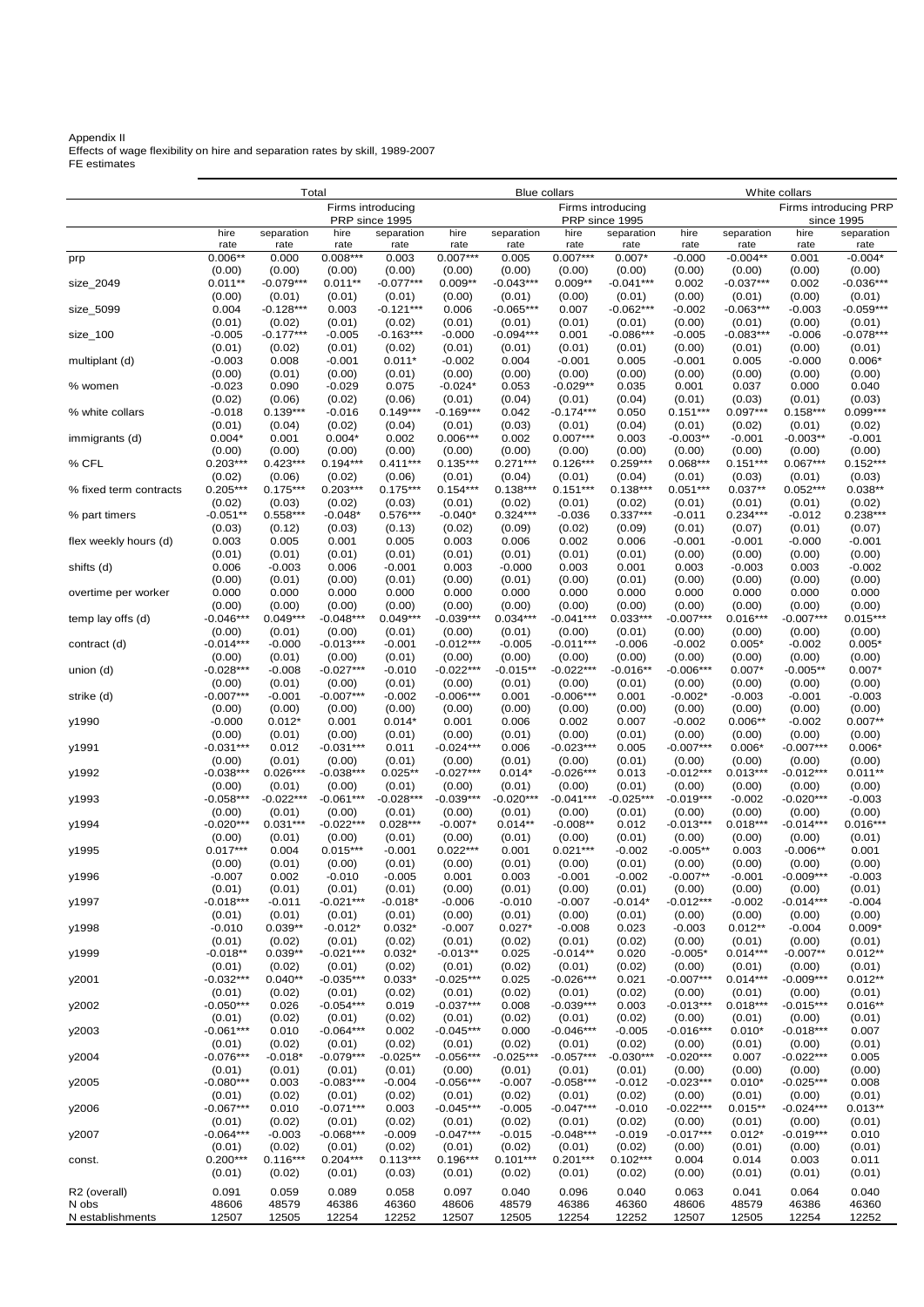Appendix III Effects of wage flexibility on within wage inequality, 1989-2007 FE estimates

|                          |                      | Diff wage            |                      |                       | CV wage               |                       |
|--------------------------|----------------------|----------------------|----------------------|-----------------------|-----------------------|-----------------------|
|                          | 1                    | 2                    | 3                    | 4                     | 5                     | 6                     |
| prp                      | $0.031***$           | $0.029***$           | $0.036***$           | $0.029***$            | $0.024***$            | $0.032***$            |
|                          | (0.00)               | (0.00)               | (0.00)               | (0.00)                | (0.00)                | (0.00)                |
| y1990                    | $0.010***$<br>(0.00) | $0.011***$<br>(0.00) | $0.012***$<br>(0.00) | $0.006*$<br>(0.00)    | 0.005<br>(0.00)       | $0.007**$<br>(0.00)   |
| y1991                    | 0.004                | $0.010***$           | $0.011***$           | $0.010***$            | $0.014***$            | $0.018***$            |
|                          | (0.00)               | (0.00)               | (0.00)               | (0.00)                | (0.00)                | (0.00)                |
| y1992                    | 0.002                | $0.009***$           | $0.010***$           | $0.011***$            | $0.017***$            | $0.020***$            |
| y1993                    | (0.00)<br>$0.008**$  | (0.00)<br>$0.016***$ | (0.00)<br>$0.016***$ | (0.00)<br>$0.009**$   | (0.00)<br>$0.016***$  | (0.00)<br>$0.020***$  |
|                          | (0.00)               | (0.00)               | (0.00)               | (0.00)                | (0.00)                | (0.00)                |
| y1994                    | $0.034***$           | $0.040***$           | $0.042***$           | $0.018***$            | $0.025***$            | $0.029***$            |
| y1995                    | (0.00)<br>$-0.006$   | (0.00)<br>0.001      | (0.00)<br>$-0.003$   | (0.00)<br>$-0.056***$ | (0.00)<br>-0.048***   | (0.00)<br>$-0.050***$ |
|                          | (0.00)               | (0.00)               | (0.00)               | (0.00)                | (0.00)                | (0.00)                |
| y1996                    | $-0.006$             | 0.001                | $-0.006$             | $-0.049***$           | $-0.036***$           | $-0.039***$           |
|                          | (0.00)               | (0.01)               | (0.01)               | (0.00)                | (0.01)                | (0.01)                |
| y1997                    | $-0.010**$<br>(0.00) | $-0.002$<br>(0.01)   | $-0.008$<br>(0.01)   | $-0.041***$<br>(0.00) | $-0.028***$<br>(0.01) | $-0.030***$<br>(0.01) |
| y1998                    | $-0.009**$           | $0.009*$             | 0.003                | $-0.035***$           | $-0.017***$           | $-0.020***$           |
|                          | (0.00)               | (0.01)               | (0.01)               | (0.00)                | (0.01)                | (0.01)                |
| y1999                    | $-0.001$<br>(0.00)   | $0.016***$<br>(0.01) | $0.010*$<br>(0.01)   | $-0.030***$<br>(0.00) | $-0.013**$<br>(0.01)  | $-0.017***$<br>(0.01) |
| y2001                    | $0.019***$           | $0.035***$           | $0.029***$           | $-0.023***$           | $-0.008$              | $-0.011**$            |
|                          | (0.00)               | (0.01)               | (0.01)               | (0.00)                | (0.01)                | (0.01)                |
| y2002                    | $0.016***$           | $0.032***$<br>(0.01) | $0.025***$<br>(0.01) | $-0.012***$           | 0.003<br>(0.01)       | $-0.002$<br>(0.01)    |
| y2003                    | (0.00)<br>0.004      | $0.020***$           | $0.013**$            | (0.00)<br>$-0.018***$ | $-0.003$              | $-0.008$              |
|                          | (0.00)               | (0.01)               | (0.01)               | (0.00)                | (0.01)                | (0.01)                |
| y2004                    | $0.009**$            | $0.025***$           | $0.018***$           | $-0.021***$           | $-0.007$              | $-0.011**$            |
| y2005                    | (0.00)<br>$0.014***$ | (0.01)<br>$0.032***$ | (0.01)<br>$0.023***$ | (0.00)<br>$-0.020***$ | (0.01)<br>$-0.005$    | (0.01)<br>$-0.011*$   |
|                          | (0.01)               | (0.01)               | (0.01)               | (0.00)                | (0.01)                | (0.01)                |
| y2006                    | $0.025***$           | $0.041***$           | $0.033***$           | $-0.026***$           | -0.011*               | $-0.016***$           |
| y2007                    | (0.00)<br>$0.022***$ | (0.01)<br>$0.038***$ | (0.01)<br>$0.029***$ | (0.00)<br>$-0.020***$ | (0.01)<br>$-0.005$    | (0.01)<br>$-0.011*$   |
|                          | (0.01)               | (0.01)               | (0.01)               | (0.01)                | (0.01)                | (0.01)                |
| size_2049                |                      | $0.022***$           | $0.022***$           |                       | $0.036***$            | $0.036***$            |
| size_5099                |                      | (0.00)<br>$0.035***$ | (0.00)<br>$0.036***$ |                       | (0.00)<br>$0.071***$  | (0.00)<br>$0.072***$  |
|                          |                      | (0.01)               | (0.01)               |                       | (0.01)                | (0.01)                |
| size_100                 |                      | $0.043***$           | $0.043***$<br>(0.01) |                       | $0.090***$            | $0.092***$<br>(0.01)  |
| multiplant (d)           |                      | (0.01)<br>0.000      | 0.001                |                       | (0.01)<br>$-0.006$    | $-0.007*$             |
|                          |                      | (0.00)               | (0.00)               |                       | (0.00)                | (0.00)                |
| % women                  |                      | -0.072***            | $-0.075***$          |                       | $-0.004$              | $-0.004$              |
| % white collars          |                      | (0.02)<br>$-0.005$   | (0.02)<br>$-0.002$   |                       | (0.01)<br>0.006       | (0.01)<br>0.007       |
|                          |                      | (0.01)               | (0.01)               |                       | (0.01)                | (0.01)                |
| immigrants (d)           |                      | $-0.008***$          | $-0.007***$          |                       | $-0.008***$           | $-0.007***$           |
| % CFL                    |                      | (0.00)<br>$0.050***$ | (0.00)<br>$0.047***$ |                       | (0.00)<br>$0.054***$  | (0.00)<br>$0.054***$  |
|                          |                      | (0.01)               | (0.01)               |                       | (0.01)                | (0.01)                |
| % fixed term contracts   |                      | $0.028***$           | $0.027***$           |                       | $0.023***$            | $0.021***$            |
| % part timers            |                      | (0.01)<br>$0.079***$ | (0.01)<br>$0.081***$ |                       | (0.01)<br>0.003       | (0.01)<br>0.004       |
|                          |                      | (0.02)               | (0.02)               |                       | (0.01)                | (0.01)                |
| flex weekly hours (d)    |                      | 0.001                | $-0.000$             |                       | $-0.007$              | $-0.008$              |
| shifts (d)               |                      | (0.01)<br>$0.011***$ | (0.01)<br>$0.012***$ |                       | (0.01)<br>$0.010***$  | (0.01)<br>$0.010***$  |
|                          |                      | (0.00)               | (0.00)               |                       | (0.00)                | (0.00)                |
| overtime per worker      |                      | $-0.000$             | $-0.000$             |                       | 0.000                 | 0.000                 |
| temp lay offs (d)        |                      | (0.00)<br>$-0.002$   | (0.00)<br>$-0.002$   |                       | (0.00)<br>$-0.003$    | (0.00)<br>$-0.002$    |
|                          |                      | (0.00)               | (0.00)               |                       | (0.00)                | (0.00)                |
| contract (d)             |                      | $-0.006**$           | $-0.008**$           |                       | 0.000                 | $-0.001$              |
| union (d)                |                      | (0.00)<br>$-0.002$   | (0.00)<br>$-0.002$   |                       | (0.00)<br>0.000       | (0.00)<br>0.000       |
|                          |                      | (0.00)               | (0.00)               |                       | (0.00)                | (0.00)                |
| strike (d)               |                      | 0.000                | 0.000                |                       | 0.001                 | 0.003                 |
| const.                   | $0.245***$           | (0.00)<br>$0.230***$ | (0.00)<br>$0.233***$ | $0.374***$            | (0.00)<br>$0.318***$  | (0.00)<br>$0.318***$  |
|                          | (0.00)               | (0.01)               | (0.01)               | (0.00)                | (0.01)                | (0.01)                |
| R <sub>2</sub> (overall) | 0.015                | 0.020                | 0.023                | 0.004                 | 0.010                 | 0.010                 |
| N obs<br>N firms         | 43053<br>10871       | 41367<br>10458       | 39885<br>10324       | 43053<br>10871        | 41367<br>10458        | 39885<br>10324        |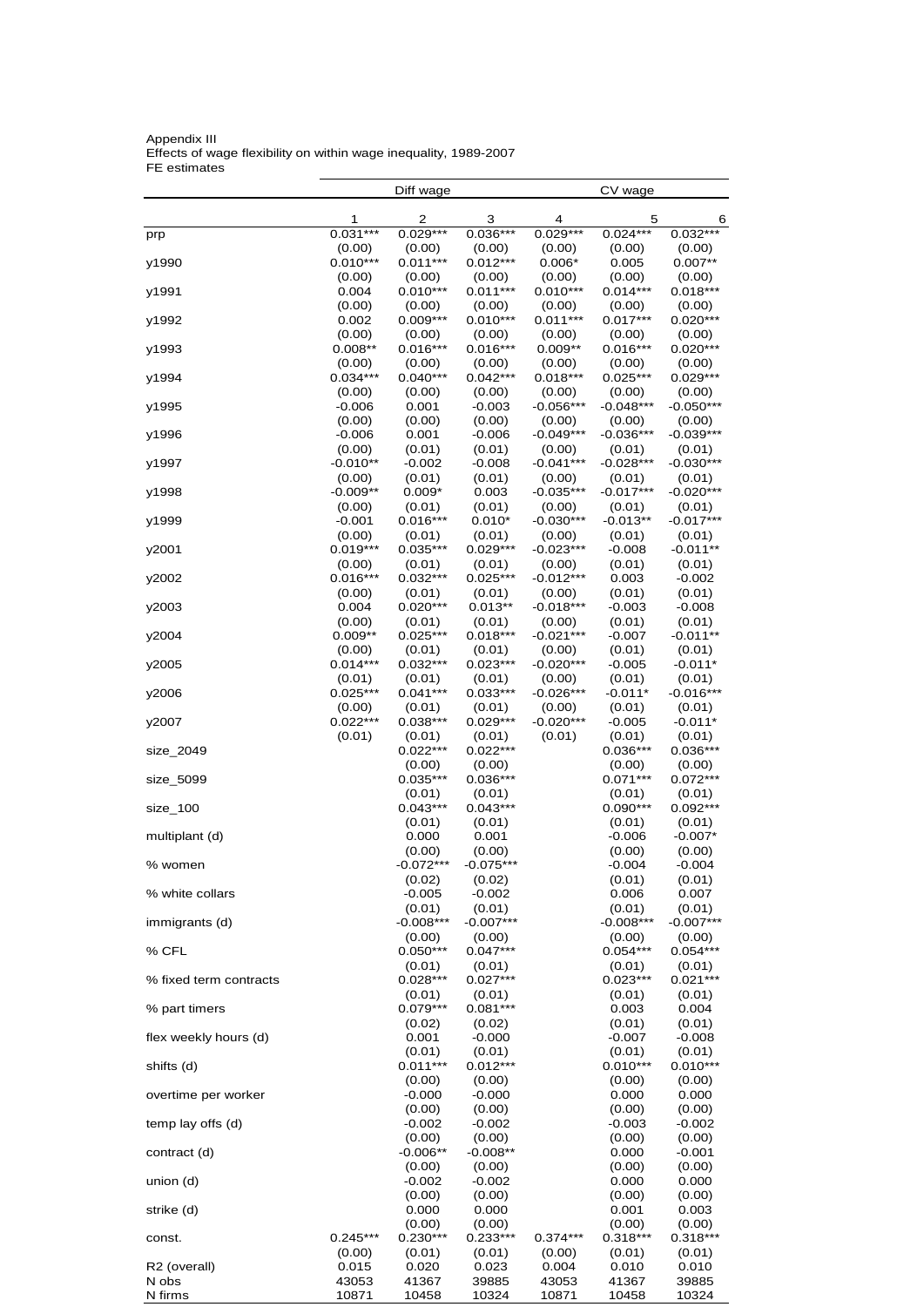## **6.3 Incentive pay and financial participation in France**

In this section, we present new evidence on the effect of incentive pay on performance in a representative sample of French firms. The study looks at the relationships between incentive schemes, work pressure and firm performance<sup>68</sup>.

### *Context and issues*

Since the late 1950s France has had regulated profit‐sharing schemes as well as individual‐and group‐performance pay. It now has a high incidence of profit sharing, and in the last two decades many large French firms have also been adopting employee share ownership. Several studies have examined the effects of profit sharing and employee share ownership on performance of French firms, including productivity, absenteeism and quits<sup>69</sup>. The findings of these studies support the hypothesis that both profit sharing and employee share ownership have positive effects on total factor productivity and reduce absenteeism, though only the more long‐term oriented deferred profit‐sharing and employee share ownership schemes have beneficial effects on quits. However, until now little consideration has been given in this literature, whether in studies concerning France or elsewhere, to the possibility that incentive pay may be associated with increased work pressure. Besides the positive effects on motivation leading employees to work more and better—or "smarter"—and to improvements in organizational effectiveness, incentive schemes may create excessive work pressure or stress and may induce employees to over‐exert themselves. Increased work pressure may or may not improve performance in the short run and may be detrimental to long‐run performance as it affects health. It may also have ambiguous welfare implications. If health and safety is a merit good, individual employees may accept more pressure at a given pay level than would be optimal for themselves. Thus productivity gains associated with incentive schemes might not be unambiguously welfare improving if they were associated with increased work pressure and stress. The present study examines the relationship between profit sharing and work pressure, and the effect of both work pressure and profit sharing on firm performance.

The study uses data from the last two rounds of the French REPONSE survey which provides detailed information on incentive schemes in the firm, as well as on industrial relations and other aspects of human resource management practices and employee participation. Unlike existing studies on incentive pay in France, which only had information on financial participation schemes, we are able to control extensively for individual and small group performance-pay schemes in the firms concerned. In addition, the information collected by REPONSE from a sample of employees in each firm surveyed makes it possible to look at employees' reported work pressure and to take into account their reported motivation, their characteristics and those of their jobs while investigating the performance effects of incentive schemes.

## *Data and Empirical Strategy*

<sup>68</sup> <sup>68</sup> This section has benefited from the collaboration of Fathi Fakhfakh, see Fakhfakh and Pérotin (2010)<br><sup>69</sup> See Estrin et al (1987) Estrin and Jones (1995) Cahuc and Dormont (1997) Brown et al (1999) Fakhfakh and

Pérotin (2000) Fakhfakh (2004) and Fakhfakh, Pérotin and Gago (2010). The early studies are reviewed in Fakhfakh and Pérotin (2002).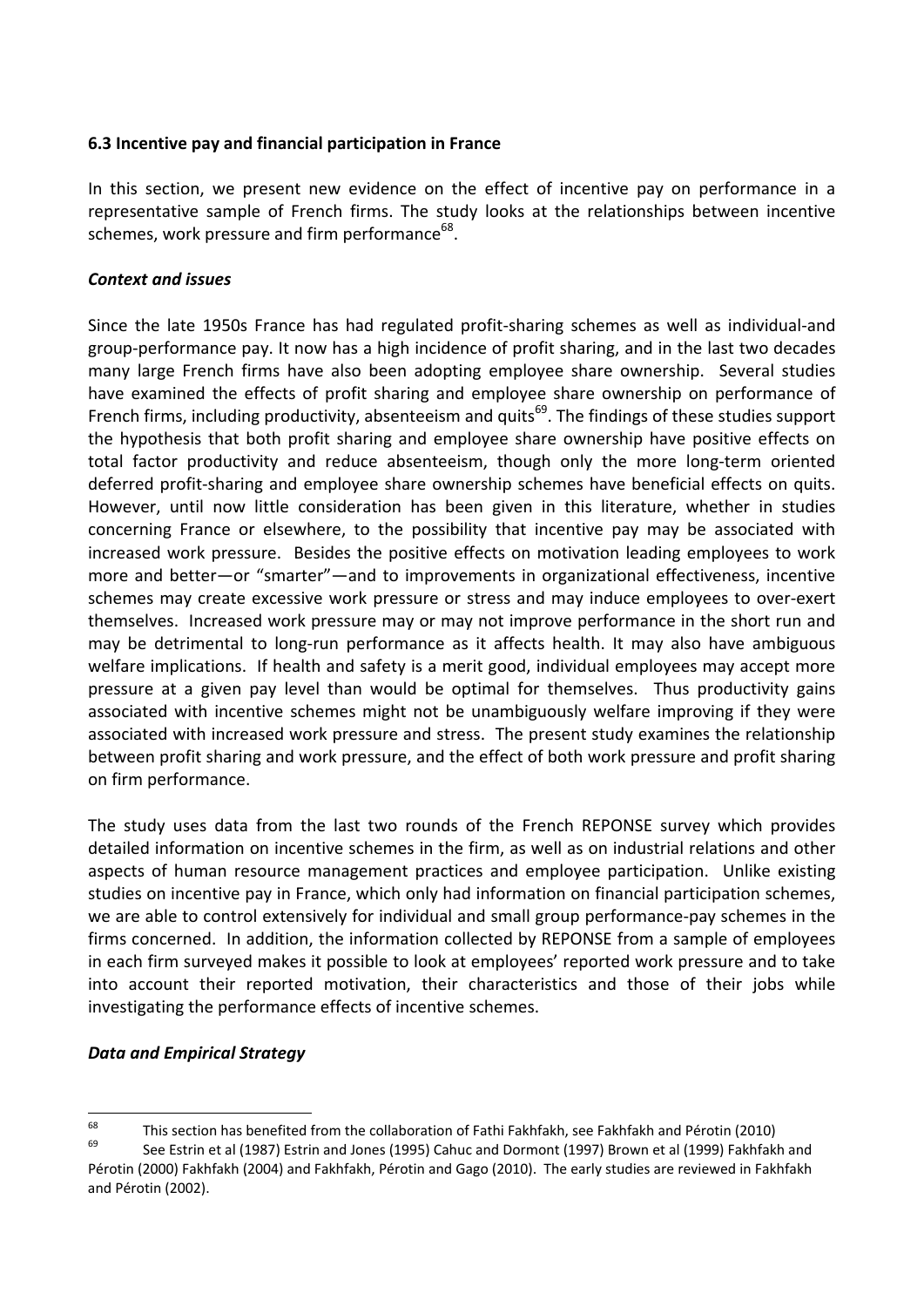We use a representative panel sample of a little over 900 private-sector establishments in industry and services that are present in both the 1998 and 2004 rounds of the REPONSE survev<sup>70</sup>. All establishments have 20 employees or more. The REPONSE survey collects information from managers, employee representatives and a sample of employees in each firm surveyed. The information we use comes from the management survey and the employee samples<sup>71</sup>. For some of the estimations, we have merged this data set with economic information from the annual enterprise survey Enquête annuelle d'entreprise (EAE) 2004.

We focus on two main questions: the extent to which an incentive scheme is associated with work pressure, and the effects of work pressure and incentive pay on performance. We therefore estimate two main equations. One equation investigates work pressure (equation [2]), and the other one firm's performance (equation [3]). The central hypotheses we explore are that profit sharing increases work pressure, which may in turn affect performance, and that profit sharing itself also affects performance directly. We therefore include profit sharing and other forms of incentive pay among the variables explaining work pressure, and include both profit sharing and work pressure in the performance equation.

The overall structure of the model is the following.

| $PS_i = \phi(X1_i)$                                                    | $j = 1, , n$ | $[1]$ |
|------------------------------------------------------------------------|--------------|-------|
| $WP_{ij} = \gamma (X2_{ij}, X3_{j}, PS_{j})$                           | $i = 1, , m$ | $[2]$ |
| $Perf_j = \eta$ (X4 <sub>j</sub> , PS <sub>j</sub> , WP <sub>i</sub> ) |              | $[3]$ |

i.e., the existence of a profit‐sharing scheme in firm *j* (*PSj*) is a function of firm‐level factors *X1j*; the work pressure experienced by employee *i* in firm *j* (*WP<sub>ii</sub>*) depends on employee-level factors  $X2_{ii}$ , firm‐level factors *X3j,* and the existence of a profit‐sharing scheme in firm *j.* The performance of firm *j* (*Perfj*) depends on firm‐level factors *X4j,* the existence of profit sharing in firm *j (PSj*) and the mean work pressure (or its expected value) experienced by employees in firm  $j$  ( $WP<sub>j</sub>$ ).

In REPONSE, both the work pressure and performance variables are qualitative, and have been transformed into dummy variables taking the values 0 and 1. The work pressure variable corresponds to a question asking employees if they feel they have to rush in their work. In order to proxy for real pressure, i.e., pressure of the type that is likely to create stress, our variable takes the value 1 only if the employee answered "yes, always" (as opposed to "never", "occasionally" or "often"). The performance variable comes from a question regarding the establishment's profitability compared to its main competitors, and takes the value 1 if the manager answers the establishment's performance is better ("rather better" or "much better") and 0 otherwise. Productivity would be more appropriate to the hypotheses linking incentive pay and performance (see Section 4 above). The qualitative measure of profitability in REPONSE is correlated with firm‐ level productivity and has produced results that are reasonably consistent with those of

<sup>70</sup> We will be using the terms "firm" and establishment" interchangeably in the text (but not in the variable definitions in the Appendix) from here on. The survey sample is stratified, and representativeness is achieved with a set of weights available with the survey data. Survey questionnaires and other information on REPONSE are available on http://www.travail-solidarite.gouv.fr/etudes-recherche-statistiques-de,76/statistiques,78/relationsprofessionnelles,85/enquete-reponse-2004-2005-premiers,280/presentation-de-l-enquete,4188.html.<br>
The sizes of the employee samples are reported in the appendix (Table A6.3.1).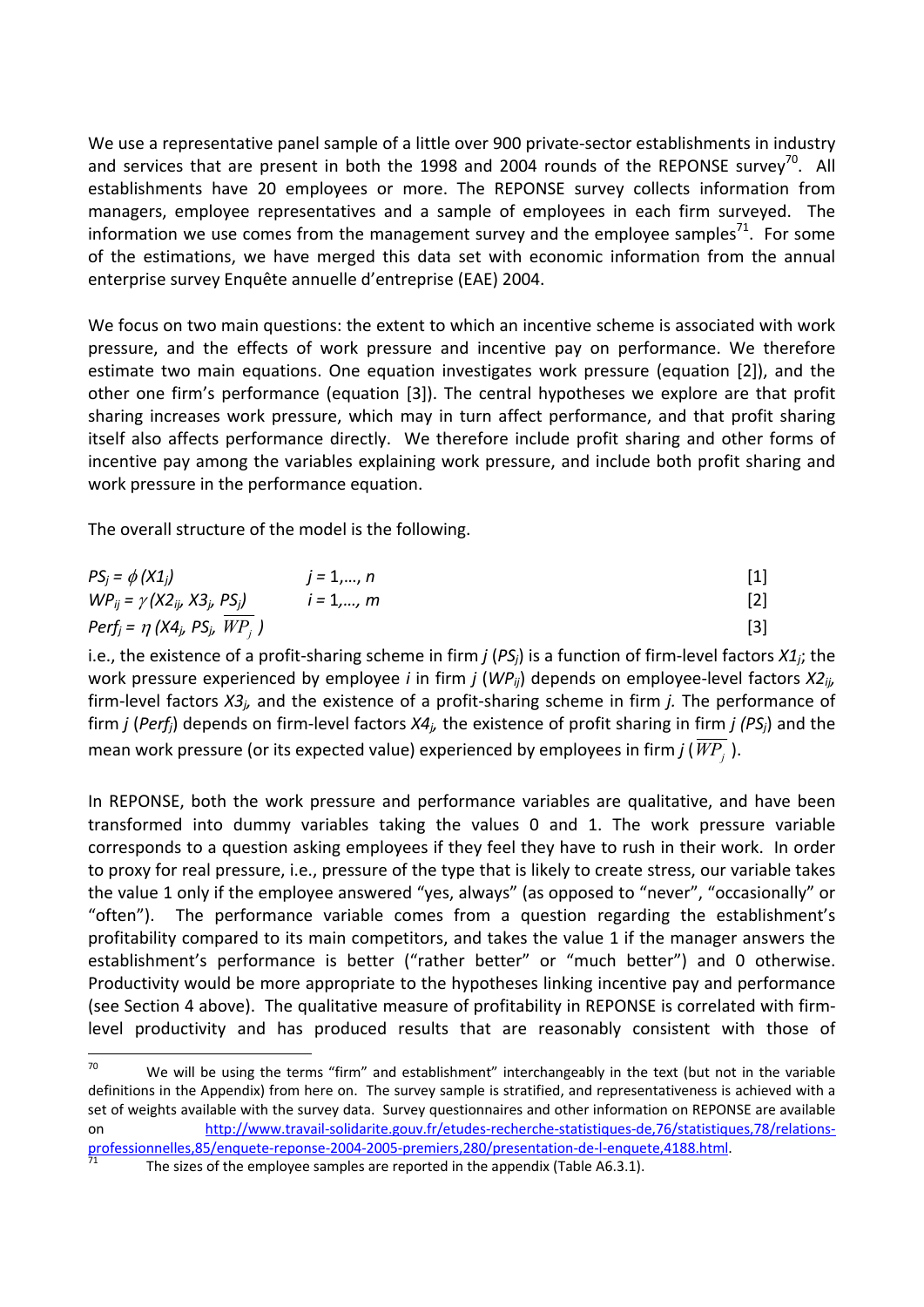production function estimations in the past (see Fakhfakh, Pérotin and Robinson 2010). However, the categorical nature of the variable poses some estimation problems (see below). In order to confirm our findings, we also test our hypotheses regarding performance by estimating a production function on 338 manufacturing firms in our sample that also appear in the EAE in 2004.

As our measure of work pressure (*WP)* is a binary variable, we initially estimate a probit model that explains the probability of *WP* taking the value 1. However, incentive pay is not present randomly in firms. In particular, it is likely that the same factors that explain the existence of a particular incentive scheme are also correlated with work pressure. Incentive pay may appear to have an effect on work pressure that is really caused by other factors that explain both the presence of incentive schemes and work pressure. In order to correct for this in the work pressure equation, we take into account factors observed in 1998 that explain the existence of profit sharing in the firm in 2004 but not work pressure observed in 2004. More precisely, we estimate the work pressure equation by a Full Information Maximum Likelihood (FIML) procedure—IV probit--in which profit sharing is instrumented by lagged factors (observed in 1998).

When we estimate the effects of work pressure and profit sharing on performance, we also need to take into account the fact that, while work pressure may affect performance, factors associated with performance may have affected work pressure in the first place. We may observe apparent effects of work pressure on performance that really are due to reverse causality. Similarly, if more (or less) productive firms tend to adopt profit sharing, a positive (negative) association between profit sharing and productivity could be due to reverse causality. If we use our qualitative measure of performance, we again have to estimate the equation non-linearly. However, we cannot use IV probit estimation to correct for reverse causality this time. In our model, profit sharing determines work pressure but is itself explained by predetermined factors observed in 1998, i.e., the model is recursive. Using the IV probit procedure would imply using one set of instruments for both work pressure and profit sharing and thus effectively destroying the recursive nature of the model<sup>72</sup>.

In order to get around this problem, we have estimated two types of performance equations (both using 2004 levels of all the variables). First, we estimate a probit model with the qualitative performance measure as a dependent variable. In this estimation, we endogenise work pressure simply by replacing the corresponding dummy variables with the predicted values from the work pressure equation estimated by IV probit, as one would in a linear model<sup>73</sup>. We endogenise profit sharing with the predicted values from a probit estimation in which profit sharing is explained by the 1998 values of the variables we used as instruments for profit sharing in the work pressure equation. In other words, we now estimate the profit sharing equation separately, and use it to correct the performance estimation. This approach would provide consistent estimates if the estimation of the performance equation were linear, but may provide less accurate (inconsistent) estimates in this case. We explore the extent of the differences between the two types of estimates by comparing results obtained with the IV probit procedure and with this two‐step probit estimation for the work pressure equation and discuss this and other variants below .

<sup>72</sup> See Wooldridge (2002) p 237. In addition, the estimation does not converge with our data when we try to

endogenise work pressure as well as profit sharing in the performance equation.<br><sup>73</sup> More precisely, we insert in the performance equation, which is at the firm level, the firm-level average of the predicted values for work pressure (since the work pressure equation is estimated at the employee level).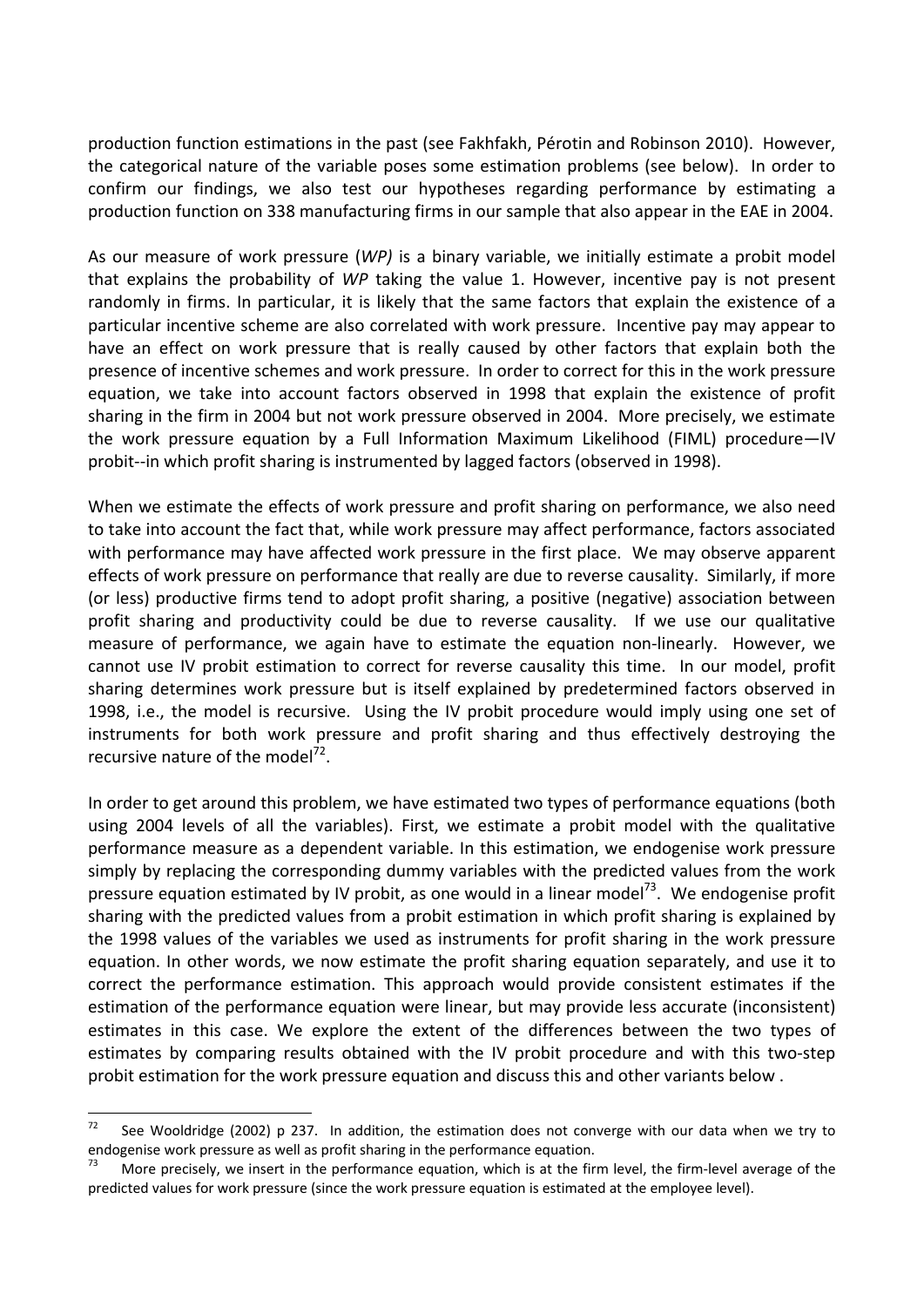The second type of performance equation we estimate is a production function. For a subsample of 338 manufacturing firms in our data set, we are able to merge the data from REPONSE 1998 and 2004 with economic information from the 2004 round of the annual French enterprise survey, EAE. Here the dependent variable is the logarithm of value added, which is a continuous variable, so we are able to use linear estimation. Work pressure and profit sharing are endogenised again by inserting the predicted values from IV probit and probit estimations respectively into the performance equation, here the production function<sup>74</sup>. This approach yields consistent estimates. However, in all the estimations in which we endogenise either profit sharing or both profit sharing and work pressure (including the work pressure equation, the equation explaining a qualitative measure of performance and the production function) we use bootstrap estimates of the standard errors.

The data we have potentially allow doing this for profit sharing, employee ownership and two types of individual incentive pay schemes for non‐managerial employees, as well as a group‐ performance pay scheme. The endogenising equation predicting the existence of profit sharing in a firm performs well. However, endogenising the other incentive schemes at the same time, together with work pressure, runs into difficulties—in particular, the other endogenising equations have poor fit and give very low predicted values. As a result, we obtain quite unreliable estimates even in the production function equation. We therefore focus on cash profit sharing<sup>75</sup>, for which our findings can be compared with a number of existing studies for France.

However, the implication of our approach is that the effects estimated for other forms of incentive pay and for other factors that are likely to be endogenous, such as the presence of union representatives in the firm, may be biased (though this may not be as serious a problem with employee share ownership<sup>76</sup>). These variables remain important as controls in the estimation, in order to isolate as much as possible the effects of the factors we are focusing on from the possibly confounding effects of other factors. In our discussion of the findings, we will therefore keep in mind the possible endogeneity bias when we discuss the effects estimated for other forms of incentive pay and control factors.

We will present the equation that determines profit sharing first, followed by the work pressure equation (in which profit sharing is instrumented with the same variables that explain its existence in the profit‐sharing equation) and the two types of performance equations.

<sup>74</sup> <sup>74</sup> We actually insert the logs of the predicted values for both *PS* and the mean *WP* into the production function. When we use a production function approach, the coefficients associated with dummy variables are elasticities (differences between logs). But once we use the instrumented values for the dummies, the interpretation of their coefficients is altered since the predicted values are continuous. To get back to the elasticity interpretation, we simply take the logs of the relevant predicted values (another way of dealing with this is to use the predicted values without taking logs but then multiply each coefficient by the mean of the relevant predicted values).

<sup>75</sup> We use voluntary profit sharing schemes (*intéressement*) about which there were no regulatory changes in the period intervening between the two rounds of the survey.<br><sup>76</sup> Employee share ownership is found primarily in the largest companies listed on the Paris stock exchange

<sup>(</sup>and we control for firm size) and is often set up in such a way that it is financed by a profit‐sharing scheme, the existence of which we endogenise.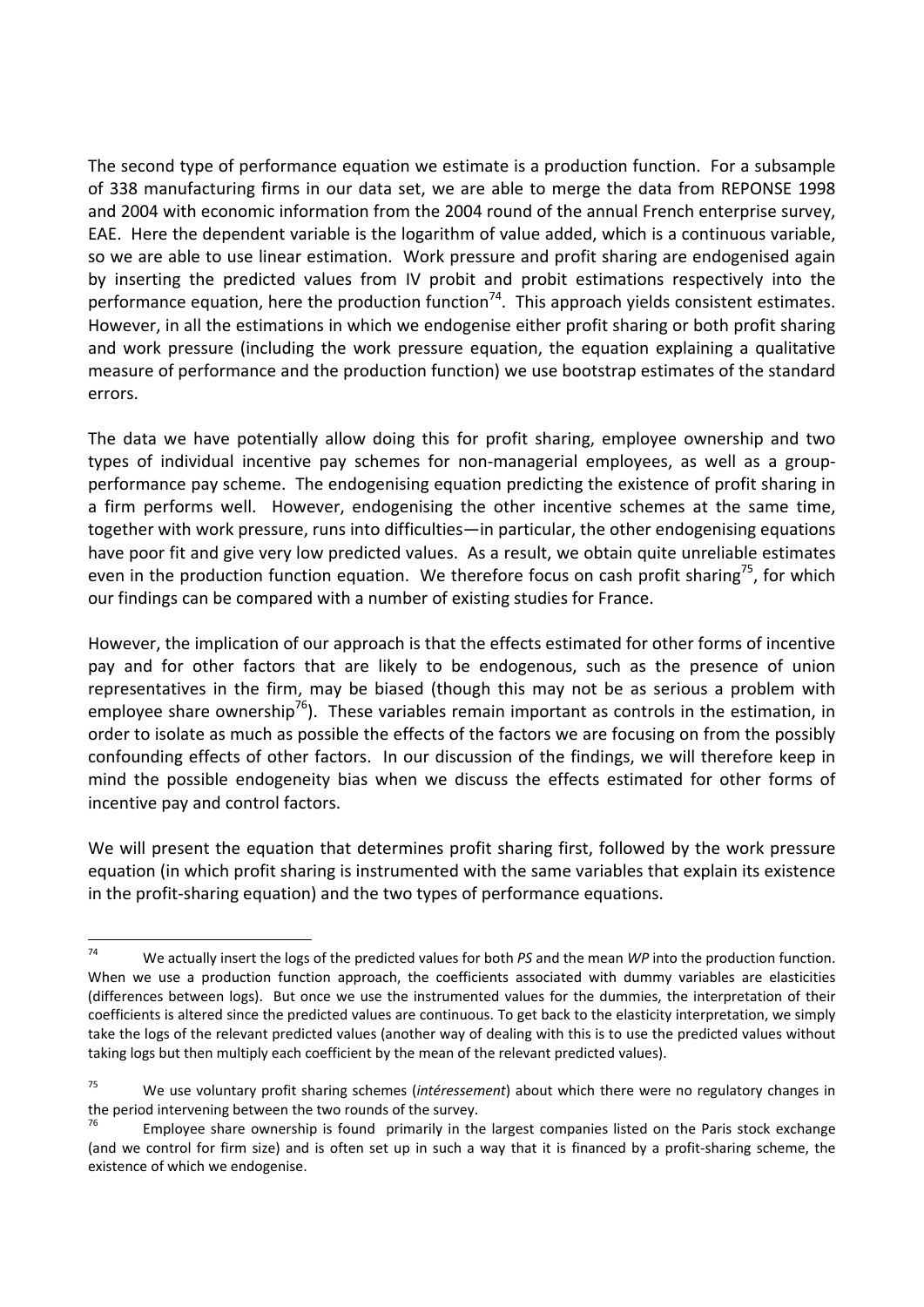## *Specification*

The equation explaining the existence of profit sharing in 2004 includes explanatory variables observed in 1998 at the firm level. We include employment in the equation to reflect the hypothesis that collective incentive pay may be introduced in larger or in smaller firms, as argued earlier in this report. Profit sharing may also be adopted to share risk with employees (Estrin and Wilson 1986) and/or as a way to provide employees with higher pay in situations of uncertainty, where permanent pay raises might be regarded by the firm as too risky. Uncertainty is proxied for with replies to a question asking managers whether forecasting future sales is easy in their industry. As this type of uncertain situation may occur when the firm's prospects are poor, or when they are improving or good but unsettled, we include qualitative variables indicating whether sales and employment have been increasing in the previous three years. Firms that inform their workforce regularly about the affairs of the firm may be more likely to introduce a scheme that will require keeping employees informed of performance, so the equation includes a variable giving the number of ways in which the firm informs its workforce ("information flows"). Finally, depending on the level of pay associated with the scheme, firms may look towards the flexibility of profit sharing in order to cut costs, or use it as a way to offer higher pay as a form of "efficiency wage". We therefore include two additional variables, one of which concerns whether the firm competes with low prices ("price competition") and the other with high quality ("quality competition") $^{77}$ .

Work pressure may increase with job insecurity, longer working hours, a greater control over one's job and higher skills, but may be reduced with union strength (Gallie 2007)<sup>78</sup>. The equation explaining work pressure in 2004 includes contemporary levels of variables proxying for these aspects, as well as variables indicating whether the firm has different types of individual and collective incentive schemes (individual pay raises, individual bonuses and collective bonuses for non‐managerial and managerial and professional employees, as well as stock options for managers and professionals). Other explanatory variables include the employee's educational levels and occupational categories; proxies for the organization of work and technology (team work, flexible posting); and variables indicating the extent of information received by employees about the firm's affairs and the firm's communication efforts, which may decrease or increase pressure. We also control for the types of motivating factors reported by employees to matter to them (financial or not, fear of redundancy, and promotion) and employees' sense of recognition, which may affect their sense of pressure in a given work situation. We include employees' assessment of industrial relations, which may cause more pressure if they are tense (whether the employee has recently

<sup>77</sup> The explanatory variables are predetermined in relation to having a profit-sharing scheme in 2004. At least one of these variables—easy forecasting—is likely to capture a structural characteristic of the firm's business (the question does not concern any particular year) and the questions on the evolution of sales and employment concern the previous three years. In addition, a substantial number of firms abandon and/or adopt profit sharing between the two rounds of the survey: 18.5% of the sample firms that had a profit‐sharing scheme in 1998 (87 out of 470) no longer have one in 2004, and 25.8% of the firms that have a scheme in 2004 (134 out of 519) didn't have one in 1998. Firms that have profit sharing in 2004 therefore decided to adopt it or to continue their existing scheme in the meantime, and their characteristics observed in 1998 are unlikely to be endogenous to having profit sharing in the

first place.<br><sup>78</sup> Unions are more likely to be aware of health and safety risks than individuals (Fakhfakh, Pérotin and Robinson 2010) and strong unions may mitigate employers' market power over individual employees (Manning 2006).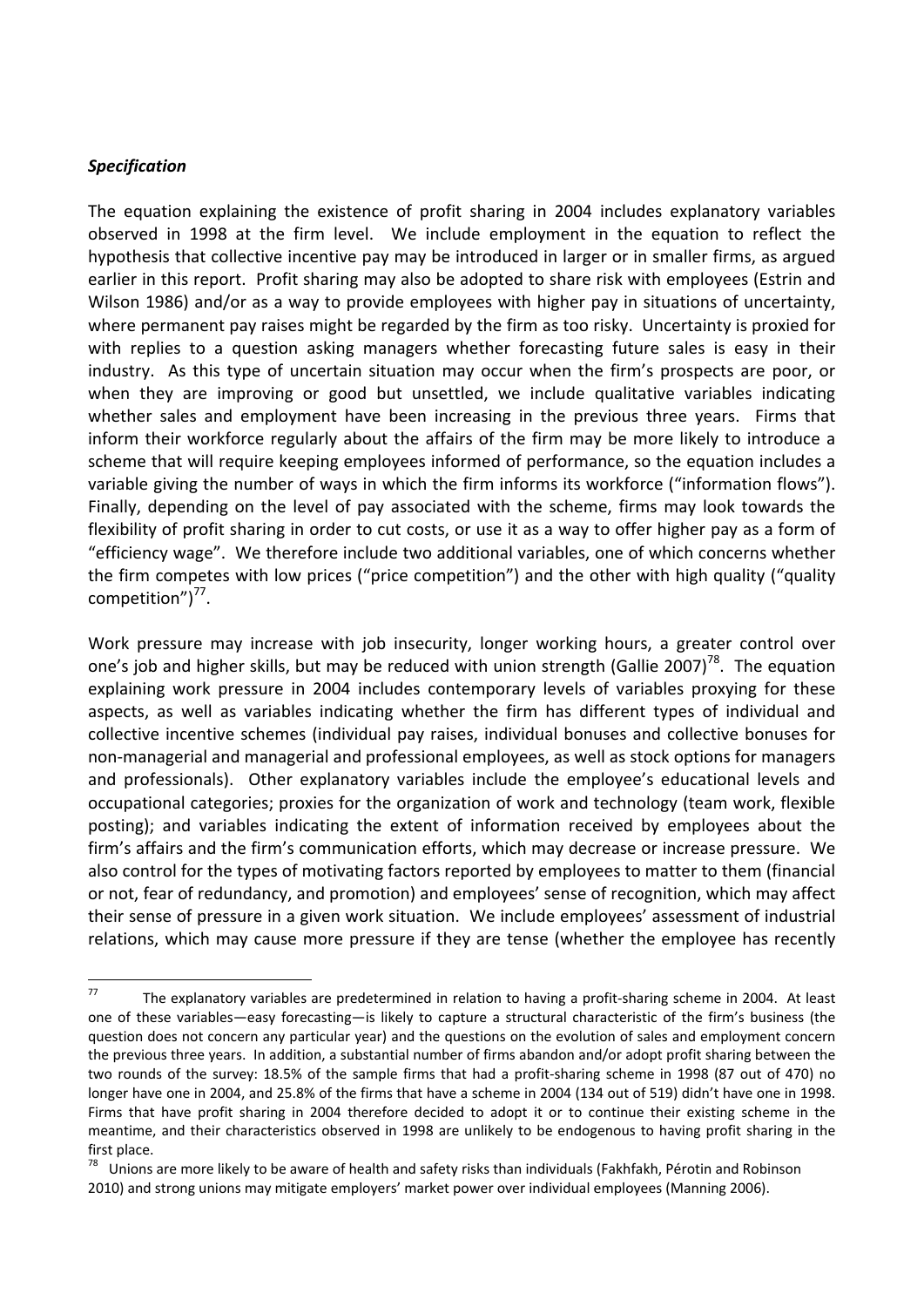taken part in industrial conflict is also included) and of management's attitude to conflict. Finally, in order to account for overall pressure in the workplace we include other firm‐level factors, such as whether the firm competes on a global market and the way it competes, as well as firm and employee characteristics proxying for unobserved factors (the firm's size, whether it has only one establishment and whether it belongs to a group, and the employee's age and length of service in the firm).

The qualitative measure of performance is determined by the characteristics of the firm and its market (firm size and structure, whether it sells on a global market and competes with low prices) employee information and governance participation including representative employee voice (whether the firm has a works council and union representatives) and incentive schemes and work pressure. In the production function version of the performance equation, the log of value added is explained by the logs of the employment level of the firm and that of its fixed assets, and the same vector of control variables.

# *Descriptive Statistics*

 $\overline{a}$ 

Table 6.3.1 presents the incidence of incentive pay (highlighted) and other firm characteristics including the extent of employee information, as well as performance and average work pressure reported by the firm's sample of employees in 2004 (variable definitions are presented in the appendix, Tables A6.3.2 and A6.3.3). Some of the firm-level variables observed in 1998, which are used in the profit sharing equation, are also included. Starting with incentive schemes, 43% of the firms in the sample had profit‐sharing and 8% had employee share ownership schemes in 2004, which is consistent with national statistics, given that the sample firms all have 20 employees or more (Cellier and Chaput 2008 $^{79}$ ). Between half and two-thirds practiced individual raises or individual or collective bonuses for managers and professionals, but less than 3% had stock options for that category of staff. Nearly three‐quarters of establishments had individual pay raises for non‐managers and a little under half had individual or collective bonuses for those staff groups.

Almost half of the establishments had union representatives, and about 40% a works council. The seemingly high incidence of the two types of representative voice institutions is normal for France, where all firms with 50 employees or more have statutory works councils, and both works councils and labour unions have comparatively extensive information and consultation rights, even where union membership is low (Gumbrell‐McCormick and Hyman 2006). More than half of the establishments surveyed had quality circles, and 80% held shopfloor meetings. Nearly half practiced flexible posting. An average of almost 30 % of employees in each establishment reports excessive work pressure, and 21% of firms report a performance that is better than that of their competitors, but a greater proportion compete with low prices in 2004 (29%) than in 1998 (22%) Up to about half of the sample firms reported growing operations in 1998, but only less than a third of establishments found it easy to forecast future sales.

<sup>&</sup>lt;sup>79</sup> Some 55% of the sample employees work in establishments with profit sharing and 15% in establishments with employee share ownership (see appendix, Table A4) which is also consistent with national figures from the comprehensive Pipa survey of financial participation conducted annually by the French Ministry of Labour.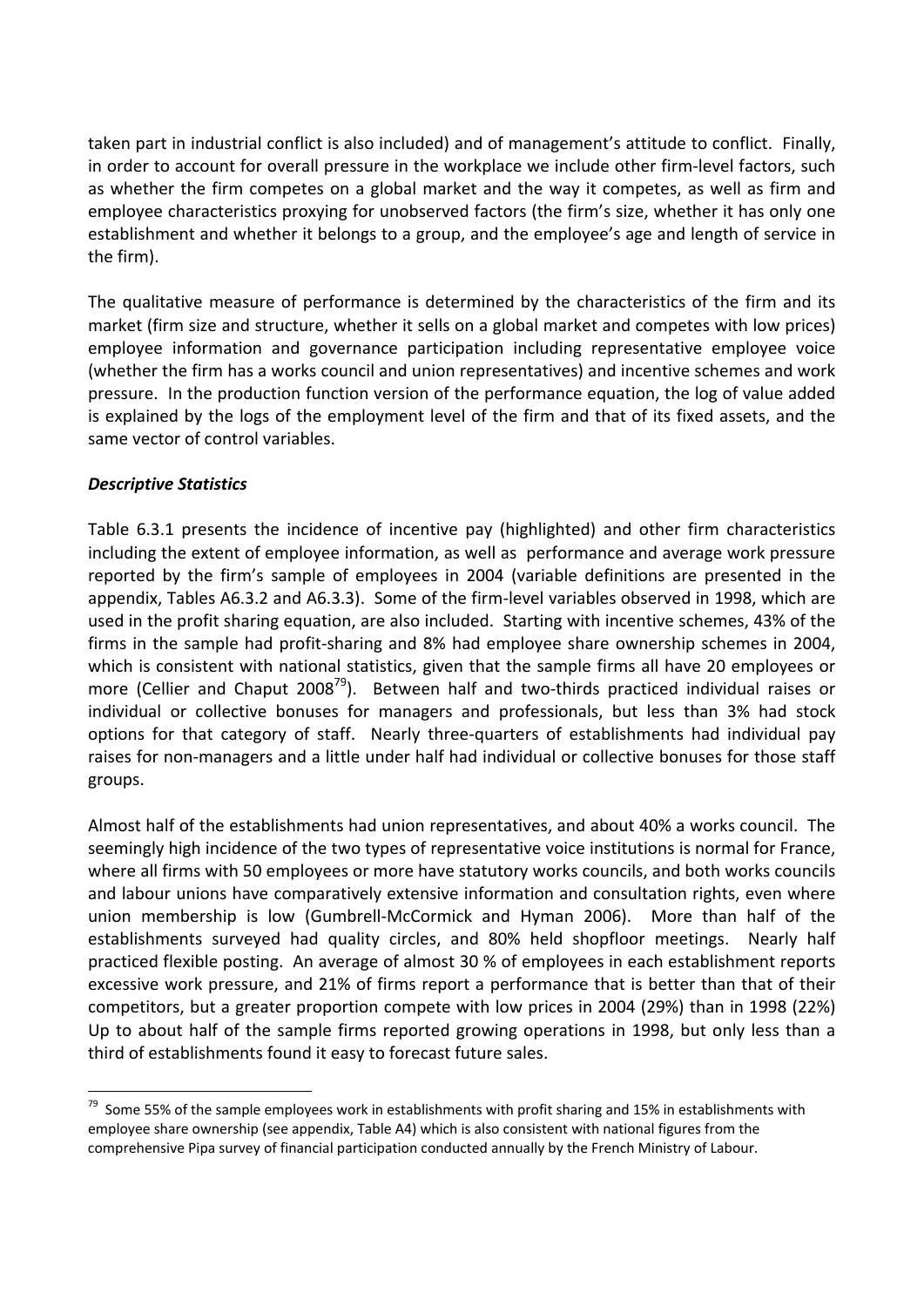|  | Table 6.3.1. Variable Means. Firms |
|--|------------------------------------|
|--|------------------------------------|

| Variable                                         | <b>Mean</b>  |
|--------------------------------------------------|--------------|
| <b>REPONSE 1998</b>                              |              |
| Forecasting is easy                              | 0.325        |
| <b>Employment is growing</b>                     | 0.415        |
| Sales are growing                                | 0.530        |
| Intensity of information flows                   | 3.136        |
| Price competition                                | 0.222        |
| Quality competition                              | 0.630        |
| <b>REPONSE 2004</b>                              |              |
| Employment                                       | 115.11       |
| Performance better than competitors'             | 0.208        |
| Firm's market is global                          | 0.252        |
| <b>Quality circles</b>                           | 0.536        |
| Shopfloor meetings                               | 0.266        |
| Intensity of information on the firm's affairs   | 1.508        |
| Intensity of communication                       | 2.190        |
| Firm has only one establishment                  | 0.461        |
| Firm is part of a group                          | 0.436        |
| <b>Works Council</b>                             | 0.398        |
| Union Representative(s)                          | 0.487        |
| <b>Mean of Work Pressure</b>                     | 0.286        |
| Profit sharing plan                              | 0.433        |
| Employee share ownership plan                    | 0.080        |
| Individual raises for managers and professionals | 0.672        |
| Individual bonuses for managers + professionals  | 0.591        |
| Collective bonuses for managers + professionals  | 0.489        |
| Stock options for managers + professionals       | 0.026        |
| Individual raises for non-managerial employees   | 0.715        |
| Collective bonuses for non-managerial employees  | 0.474        |
| Individual bonuses for non-managerial employees  | 0.498        |
| Company savings plan                             | 0.380        |
| Price competition                                | 0.292        |
| Flexible posting                                 | 0.497        |
| Enquête annuelle d'entreprise (EAE) 2004         |              |
| K                                                | 169,012.80   |
| VA                                               | 1,110,842.00 |
|                                                  | 1,220        |

Table 6.3.2 reports the variable means for the data collected from employees in 2004. More than a quarter (26.5%) of the employees surveyed report excessive work pressure, though only 14% fear for their job (and 12% instead hope to receive a promotion or a pay increase) and 42% or so feel the value of their work is recognised by management. Nearly half (48.7%) assess the industrial relations climate as tense in their establishment, and some 46% feel it has deteriorated in recent years, even though 45% find management has a constructive attitude to problems in the workplace. Although 45% of employees are in workplaces where there was no industrial action in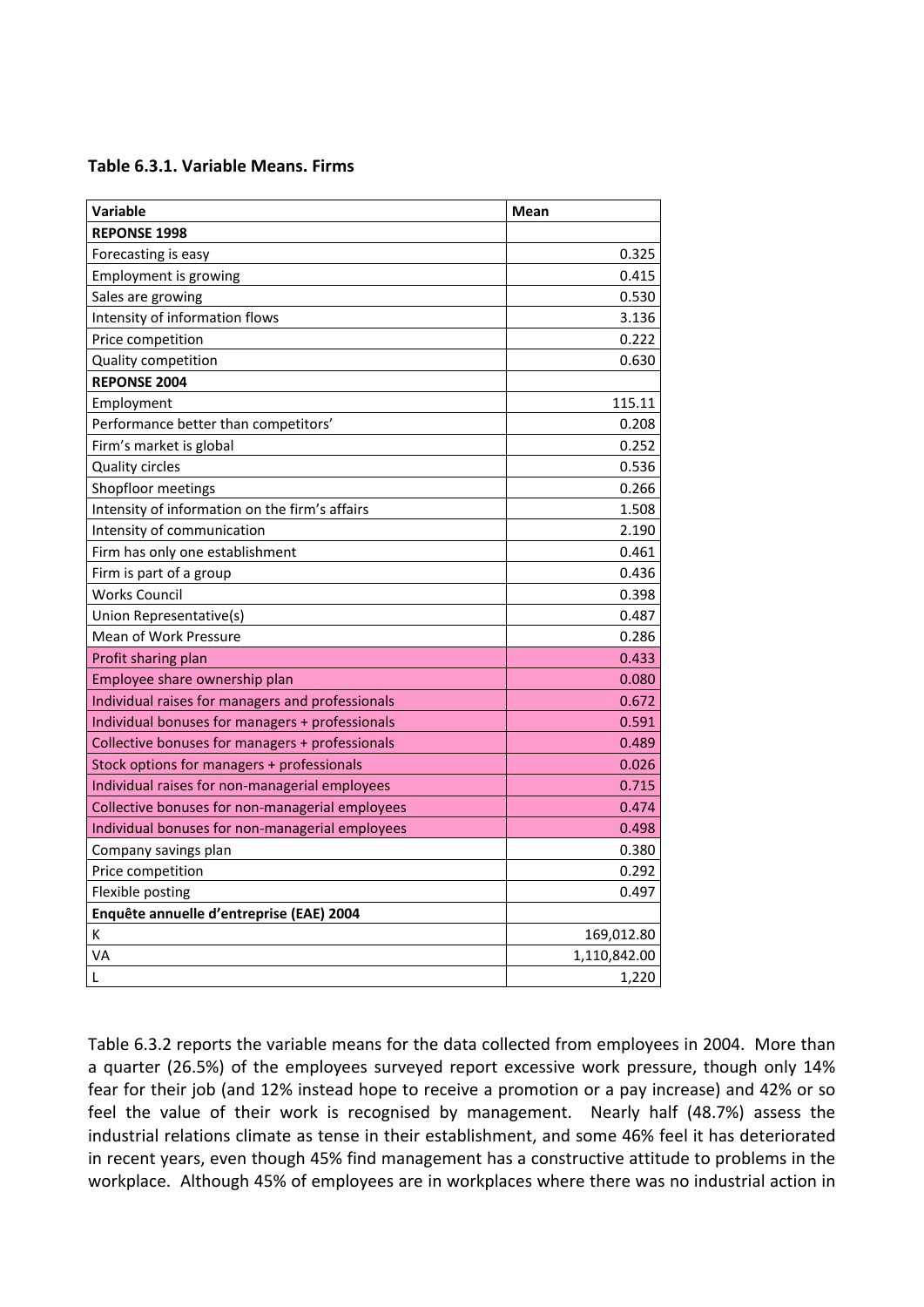the previous three years, 30% have taken part in industrial action or some other form of collective action (but this could be outside their workplace—the survey question is ambiguous). The average employee normally works 36.5 hours a week, and a considerable proportion (70%) work in teams at least part of the time.

| <b>Variable</b>                          |                                                    | <b>Mean</b> |
|------------------------------------------|----------------------------------------------------|-------------|
| Work pressure                            |                                                    | 0.265       |
| Education                                | Pre-high school qualifications                     | 0.258       |
| Default: no                              | High school Diploma                                | 0.123       |
| qualification                            | 2 years higher education                           | 0.141       |
|                                          | 3-4 years higher education                         | 0.072       |
|                                          | 5 years higher education or more                   | 0.071       |
| Occupational group                       | Clerical                                           | 0.165       |
| (default: blue                           | Technicians/Associate professionals                | 0.209       |
| collar)                                  | Managers/professionals                             | 0.170       |
|                                          | Other categories                                   | 0.071       |
| Does some manual work                    |                                                    | 0.522       |
| Part time                                |                                                    | 0.109       |
| Autonomy at work                         |                                                    | 0.539       |
| No. Types of Financial motivation        |                                                    | 1.015       |
| No. Other types of motivation            |                                                    | 2.075       |
| Feel their work is recognised            |                                                    | 0.415       |
| No industrial action in last three years |                                                    | 0.453       |
|                                          | Took part in industrial action in last three years | 0.300       |
| Fears being made redundant               |                                                    | 0.139       |
| Hope of promotion                        |                                                    | 0.120       |
|                                          | Feels management consults to resolve conflicts     | 0.448       |
| Assessment of IR climate as tense        |                                                    | 0.487       |
| IR climate worse than three years ago    |                                                    | 0.459       |
| Log age of employee                      |                                                    | 3.693       |
| Log length of service                    |                                                    | 2.318       |
| No. of weekly hours worked               |                                                    | 36.527      |
| Team work                                |                                                    | 0.709       |
| No. of factors limiting dedication       |                                                    | 1.441       |

**Table 6.3.2. Variable Means. Employees** 

#### *Estimations*

The results of the probit estimation explaining the presence of profit sharing in 2004 are presented in Table 6.3.3. As expected, uncertainty increases the probability of having profit sharing (easy forecasting has a positive effect). The scheme may thus be adopted or continued in order to share risk, but also when business is growing. Although firms that inform their employees more are more likely to have profit sharing, this form of incentive pay will be more present in firms that compete primarily on costs (low prices) but not in those that compete on quality.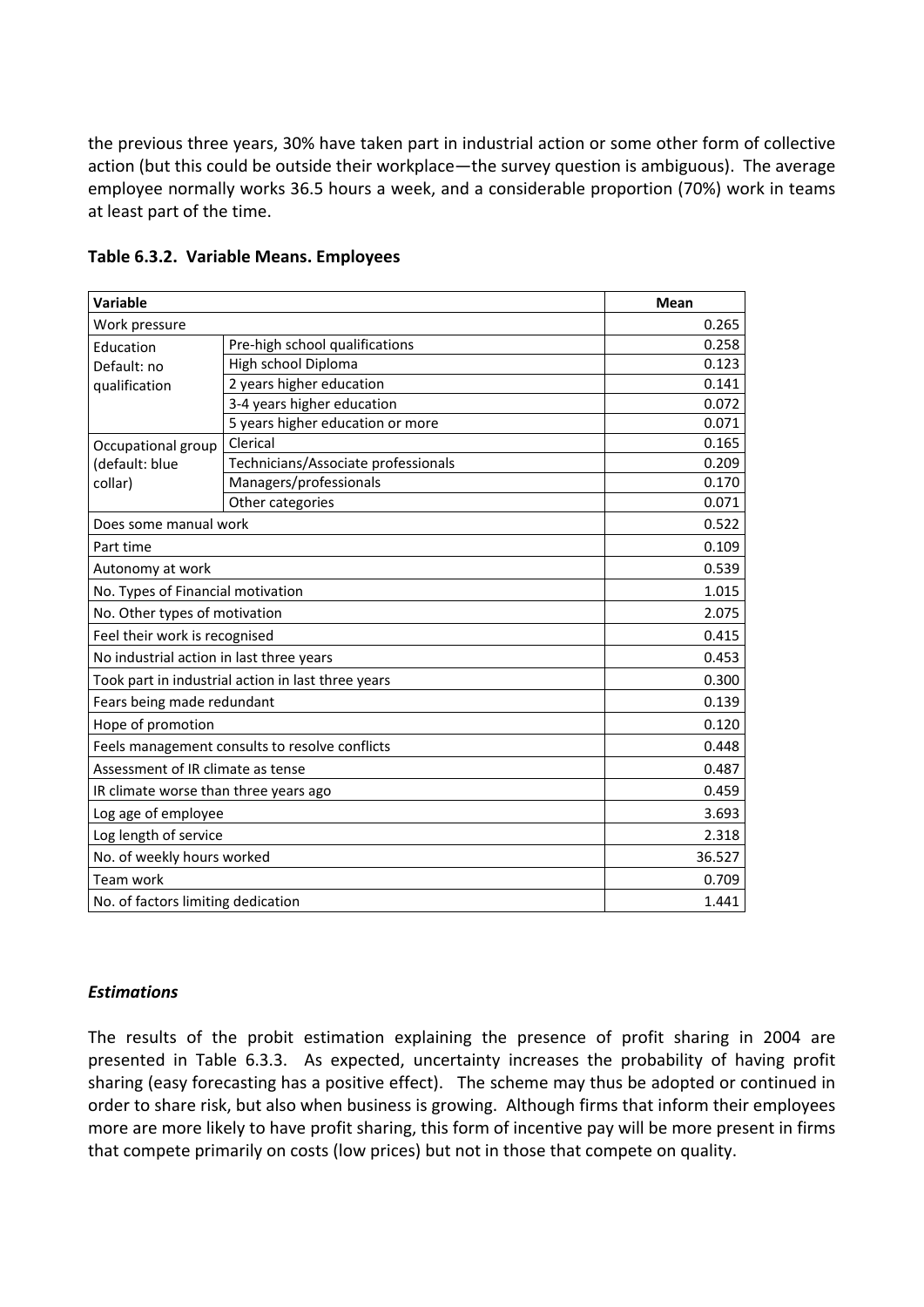| $N = 910$                      | <b>Coefficient</b> |         |
|--------------------------------|--------------------|---------|
| Variable (1998 values)         |                    |         |
| Forecasting easy               | $-0.073***$        | $-5.30$ |
| Employment is growing          | $0.071***$         | 5.07    |
| Sales are growing              | $0.030**$          | 2.19    |
| Intensity of information flows | $0.068***$         | 19.61   |
| Price competition              | $0.060***$         | 3.87    |
| <b>Quality competition</b>     | 0.016              |         |

### **Table 6.3.3. Profit Sharing Equation – Probit estimation80**

\*\*\*, \*\*, \* denote significant at the 1%, 5% and 10% levels respectively.

Table 6.3.4 presents the estimates of the work pressure equation, both when the existence of a profit sharing scheme is not endogenised and when it is. Having a profit-sharing plan seems to increase work pressure when the endogeneity of the plan is not taken into account but has a substantial negative effect on work pressure when the endogeneity of profit sharing is appropriately handled. This suggests that the apparent increase in work pressure associated with profit sharing is due to the situations in which firms implement profit sharing rather than to the scheme itself. Employee share ownership schemes are associated with less work pressure, with a stable coefficient across estimation methods. However, the coefficients estimated for several incentive schemes are affected by the instrumentation. All forms of incentive pay for managers and professionals are associated with an increase in the pressure perceived by employees in the firms concerned, except for stock options. In contrast, individual forms of incentive pay for nonmanagerial staff (individual raises and bonuses) are associated with decreased pressure. Among non-managerial schemes, only collective bonuses correlate with increased pressure. This complex pattern could be related to the fact that people in different occupational groups have control over different aspects of their measured performance, and suggests that managerial incentives may result in pressure being put on other employees (but the estimates may also be affected by endogeneity). Interestingly, the intermediate occupational and qualification groups (clerical workers, technicians and associate professionals, as well as employees with 3‐4 years of higher education) are the only ones that correlate with less pressure than the reference group (blue collar workers, no qualification). It could be that both responsibilities and subordinate positions increase work pressure.

Long working hours are associated with more pressure as expected. The presence of labour union representatives also seems to have a positive effect, but this may be due to reverse causality unions may be more active in establishments where there is a lot of pressure. Both an industrial relations climate perceived as tense and a deteriorating one are associated with increased pressure, whereas a constructive management attitude correlates with less pressure. Both those employees that work in establishments where there hasn't been any industrial action in the last three years and the ones that actually took part in a conflict in the same period report less pressure. Governance participation has the expected ambiguous effects, with shopfloor meetings associated with less pressure but quality circles, works councils and other forms of information

 $\overline{a}$ 

 $80$  All equations are estimated with a constant term, the coefficient of which is not reported in the tables presenting results of nonlinear estimations.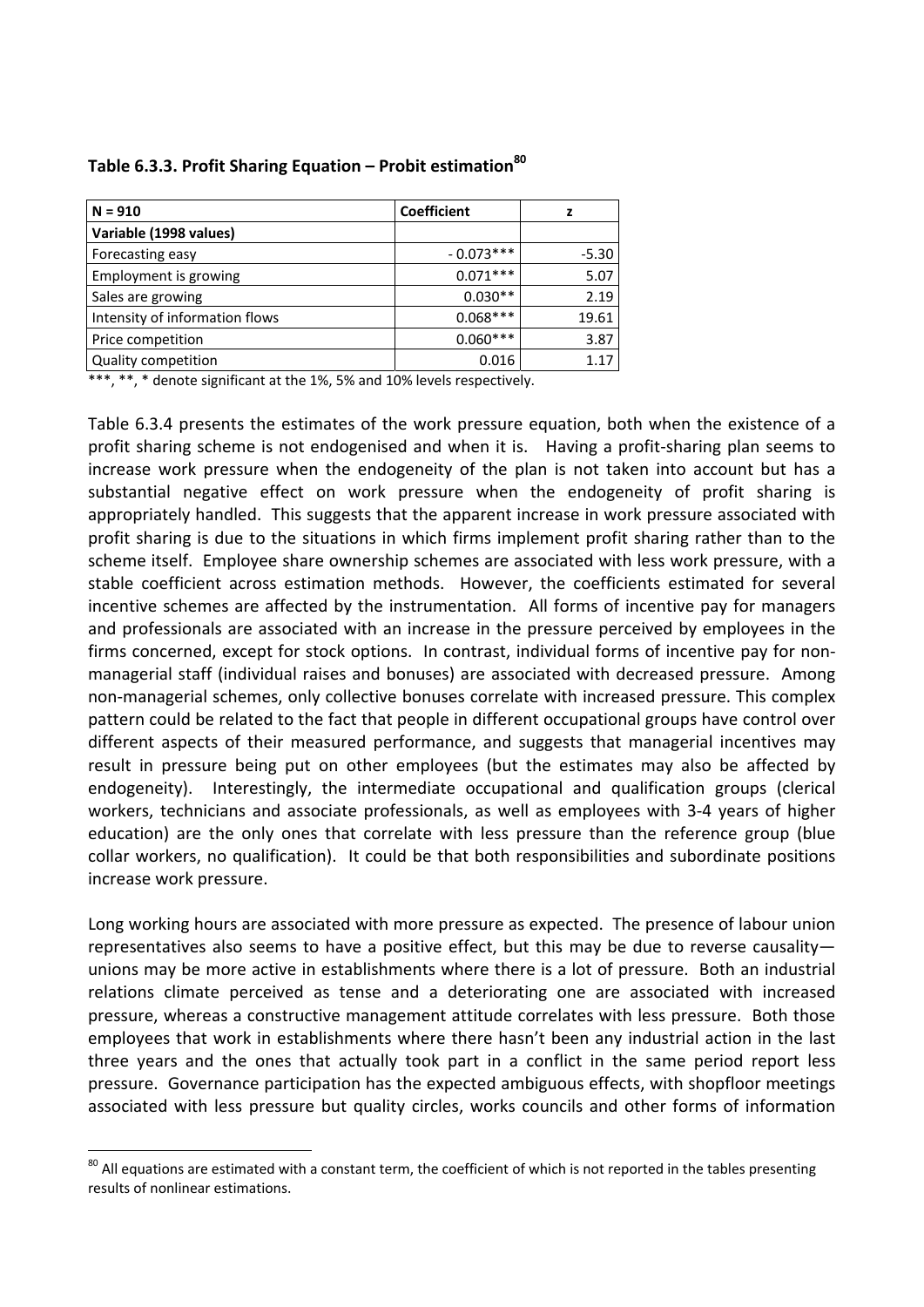and communication with more, as is autonomy at work. Fearing for one's job increases pressure as expected, but so also does hoping for a promotion. Otherwise, pressure is greater in smaller firms and firms that compete with low prices and operate on global markets, as could be expected.

**N= 2,589 Variable PS not instrumented PS instrumented<sup>a</sup> Coefficient z Coefficient z** Logsize ‐0.034\*\*\* ‐51.53 ‐0.042\*\*\* ‐65.50 Global market 0.036\*\*\* 29.36 0.009\*\*\* 7.05 Quality circles 2.055 and 2.055 and 2.055 and 2.055 and 2.055 and 2.055 and 2.055 and 2.055 and 2.055 and 2.05 Shopfloor meetings ‐0.076\*\*\* ‐44.46 ‐0.073\*\*\* ‐43.54 No. of factors limiting dedication 0.158\*\*\* 460.35 0.161\*\*\* 455.09 Intensity of communication 0.030\*\*\* 54.50 0.022\*\*\* 38.03 Intensity of information on the firm's affairs 0.002\*\*\* 3.63 0.020\*\*\* 33.99 Mono‐establishment ‐0.066\*\*\* ‐59.65 ‐0.081\*\*\* ‐74.42 Group 0.116\*\*\* 95.63 0.133\*\*\* 111.76 Works council ‐0.063\*\*\* ‐45.04 0.043\*\*\* 17.99 Union representative(s) 0.020\*\*\* 13.82 0.073\*\*\* 44.02 Profit sharing 0.035\*\*\* 25.64 ‐0.864\*\*\* ‐54.17 Employee share ownership ‐0.108\*\*\* ‐67.84 ‐0.108\*\*\* ‐69.64 Company savings plan ‐0.028\*\*\* ‐20.78 0.225\*\*\* 48.28 Flexible posting ‐0.066\*\*\* ‐57.77 ‐0.040\*\*\* ‐32.97 Individual raises for managers and professionals ‐0.077\*\*\* ‐48.91 0.051\*\*\* 18.35 Individual bonuses for managers and professionals 0.077\*\*\* 57.18 0.041\*\*\* 27.55 Collective bonuses for managers and professionals **1**  $-0.085***$   $-40.45$   $-0.174***$  34.28 Stock options for managers and professionals ‐0.020\*\*\* ‐8.84 ‐0.022\*\*\* ‐10.15 Individual raises for non-managerial employees  $\vert$  0.008\*\*\*  $\vert$  5.26  $\vert$  -0.005\*\*\*  $\vert$  -3.50 Collective bonuses for non‐managerial employees 0.064\*\*\* 31.96 0.146\*\*\* 61.20 Individual bonuses for non‐managerial employees ‐0.002 ‐1.56 ‐0.002\*\* ‐2.15 Price competition **Price competition 1.0.079\*\*\***  $\begin{bmatrix} 69.00 & 1 & 0.089^{***} \end{bmatrix}$  **79.61** Education Pre‐high school qualifications 0.255\*\*\* 188.76 0.204\*\*\* 115.71 High school Diploma  $\vert$  0.175\*\*\*  $\vert$  97.10  $\vert$  0.140\*\*\*  $\vert$  72.07 2 years higher education  $\vert 0.173*** \vert 95.50 \vert 0.126*** \vert 62.00$ 3-4 years higher education • | -0.093\*\*\* | -36.63 | -0.121\*\*\* | -48.47 5 years higher education or more 0.147\*\*\* 56.26 0.127\*\*\* 49.01 **Occupational** group Clerical ‐0.119\*\*\* ‐63.52 ‐0.150\*\*\* ‐80.35 Technicians/Associate professionals ‐0.040\*\*\* ‐23.74 ‐0.022\*\*\* ‐12.98 Managers/professionals 0.087\*\*\* 39.77 0.021\*\*\* 8.69 Other categories 0.067\*\*\* 27.09 0.008\*\*\* 3.22 Does some manual work 0.140\*\*\* 107.30 0.132\*\*\* 101.73 Part time 0.236\*\*\* 117.29 0.220\*\*\* 108.45 Autonomy at work 1.0 and 23.42 and 23.42 and 23.42 and 23.42 and 23.42 and 23.42 and 23.42 and 23.42 and 23.42 No. Types of Financial motivation  $(0.049*** \ 46.24 \ 0.060*** \ 58.21)$ 

No. Other types of motivation 0.065\*\*\* 163.56 0.065\*\*\* 168.95 Feel their work is recognised **Feel their work is recognised Feel their work is recognised Feel their work is recognised** No industrial action ‐0.007\*\*\* ‐5.15 ‐0.055\*\*\* ‐34.46 Took part in industrial action  $|$ -0.161\*\*\*  $|$ -111.57  $|$ -0.189\*\*\*  $|$ -131.36

**Table 6.3.4. Work Pressure Equation – Probit and IV Probit estimations (bootstrapped s.errors)**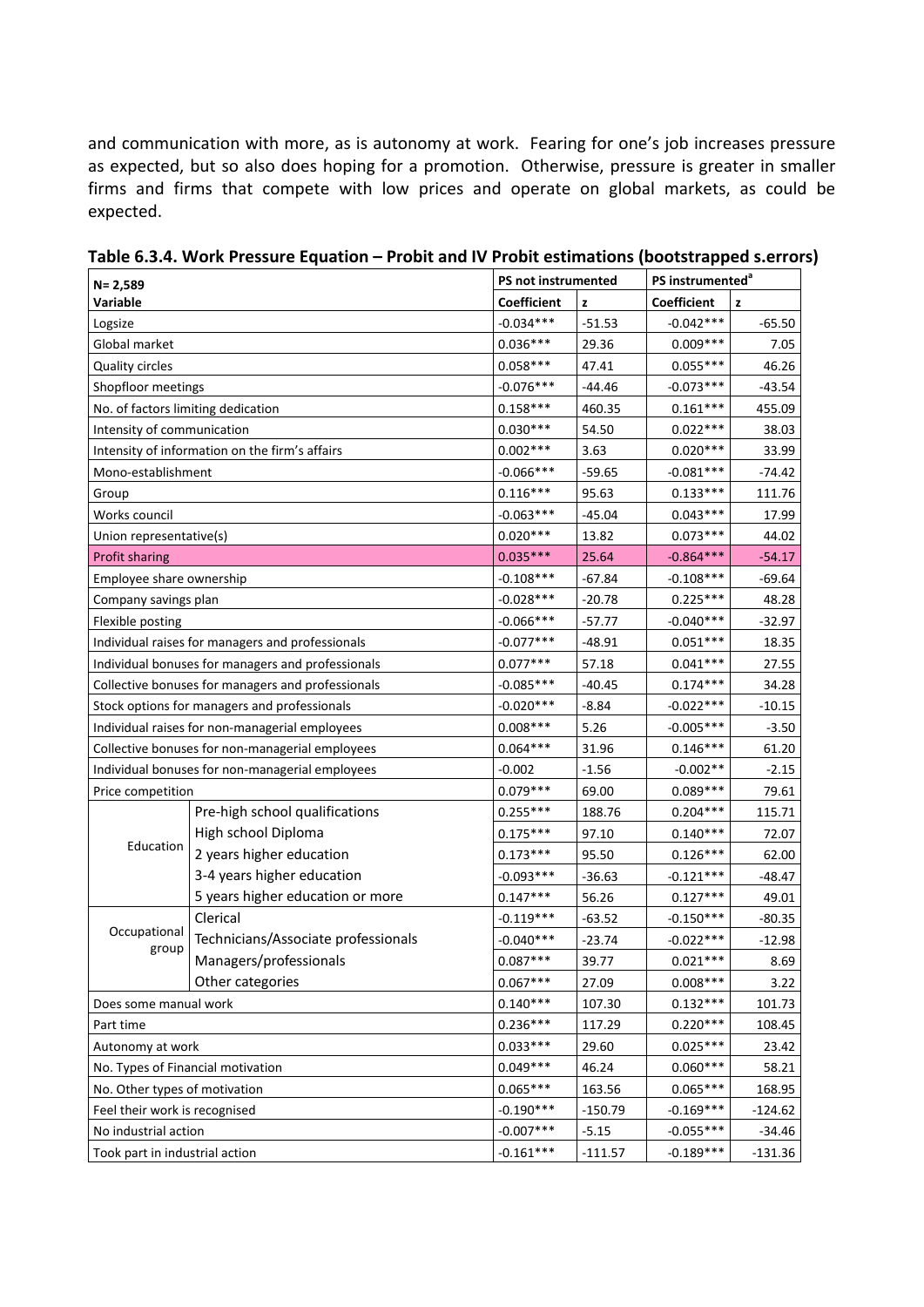| Fears being made redundant                     | $0.093***$  | 61.57     | $0.137***$  | 84.61     |
|------------------------------------------------|-------------|-----------|-------------|-----------|
| Hope of promotion                              | $0.024***$  | 14.16     | $-0.006***$ | $-3.50$   |
| Feels management consults to resolve conflicts | $-0.231***$ | $-202.82$ | $-0.235***$ | $-209.02$ |
| Tense IR climate                               | $0.149***$  | 118.54    | $0.148***$  | 120.02    |
| IR climate worse than three years ago          | $0.037***$  | 32.02     | $0.017***$  | 14.32     |
| Log age of employee                            | $0.487***$  | 170.41    | $0.500***$  | 179.02    |
| Log length of service                          | $-0.086***$ | $-120.09$ | $-0.094***$ | $-134.45$ |
| No. of weekly hours worked                     | $0.009***$  | 109.83    | $0.010***$  | 128.19    |
| Team work                                      | $0.146***$  | 122.15    | $0.134***$  | 109.76    |

\*\*\*, \*\*, \*: significant at the 1%, 5% and  $\overline{10\%}$  levels respectively.<br><sup>a</sup> PS instrumented with 1998 values of vars. in Table 6.3.3

We now turn to the performance equations (Tables 6.3.5 and 6.3.6). In order to explore the extent to which our two-step probit estimates might be biased, we have compared the IV probit results that we just discussed for the performance equation with two-step probit estimates (see appendix, Table A6.3.5). The direction of the effect estimated for profit sharing is the same, as is that of employee share ownership. However, the coefficients estimated for most other forms of incentive pay are substantially affected by the instrumentation. The exceptions are stock options for managers and professionals, and individual bonuses for non-managers. The coefficients of most of the other variables are quite stable.

|                  | Table 6.3.5. Performance equation – Probit and Two-step probit estimations (bootstrapped |
|------------------|------------------------------------------------------------------------------------------|
| standard errors) |                                                                                          |

| $N = 910$                          | <b>Neither Profit Sharing nor Work</b><br>Pressure endogenised |          | <b>Both Profit Sharing and Work</b><br>Pressure endogenised <sup>a</sup> |          |  |
|------------------------------------|----------------------------------------------------------------|----------|--------------------------------------------------------------------------|----------|--|
| <b>Variable</b>                    | <b>Coefficient</b>                                             | Z        | <b>Coefficient</b>                                                       | z        |  |
| Logsize                            | $0.172***$                                                     | 13.93    | $0.192***$                                                               | 15.22    |  |
| Global market                      | $0.180***$                                                     | 9.01     | $0.137***$                                                               | 6.71     |  |
| Intensity of communication         | $-0.031***$                                                    | $-3.66$  | $-0.038***$                                                              | $-4.33$  |  |
| Intensity of information on the    |                                                                |          |                                                                          |          |  |
| firm's affairs                     | $-0.060***$                                                    | $-7.78$  | $-0.058***$                                                              | $-7.39$  |  |
| Mono-establishment                 | $-0.138***$                                                    | $-7.68$  | $-0.130***$                                                              | $-7.08$  |  |
| Group                              | $-0.088***$                                                    | $-4.73$  | $-0.045**$                                                               | $-2.32$  |  |
| Works council                      | $-0.444***$                                                    | $-20.28$ | $-0.486***$                                                              | $-21.60$ |  |
| Union representative               | $-0.417***$                                                    | $-20.86$ | $-0.439***$                                                              | $-21.33$ |  |
| Work pressure                      | $0.136***$                                                     | 5.29     | $0.241***$                                                               | 3.82     |  |
| Profit sharing                     | $-0.141***$                                                    | $-6.49$  | $1.245***$                                                               | 7.81     |  |
| Employee share ownership           | $0.304***$                                                     | 10.44    | $0.319***$                                                               | 10.98    |  |
| Company saving plan                | $0.037*$                                                       | 1.85     | $-0.026$                                                                 | 1.32     |  |
| Individual raises for managers and |                                                                |          |                                                                          |          |  |
| professionals                      | $0.517***$                                                     | 22.55    | $0.414***$                                                               | 17.86    |  |
| Individual bonuses for managers    |                                                                |          |                                                                          |          |  |
| and professionals                  | $-0.210***$                                                    | $-10.17$ | $-0.182***$                                                              | $-8.55$  |  |
| Collective bonuses for managers    |                                                                |          |                                                                          |          |  |
| and professionals                  | $0.472***$                                                     | 16.82    | $0.477***$                                                               | 17.01    |  |
| Stock options for managers and     |                                                                |          |                                                                          |          |  |
| professionals                      | $-0.176***$                                                    | $-3.55$  | $-0.123**$                                                               | $-2.44$  |  |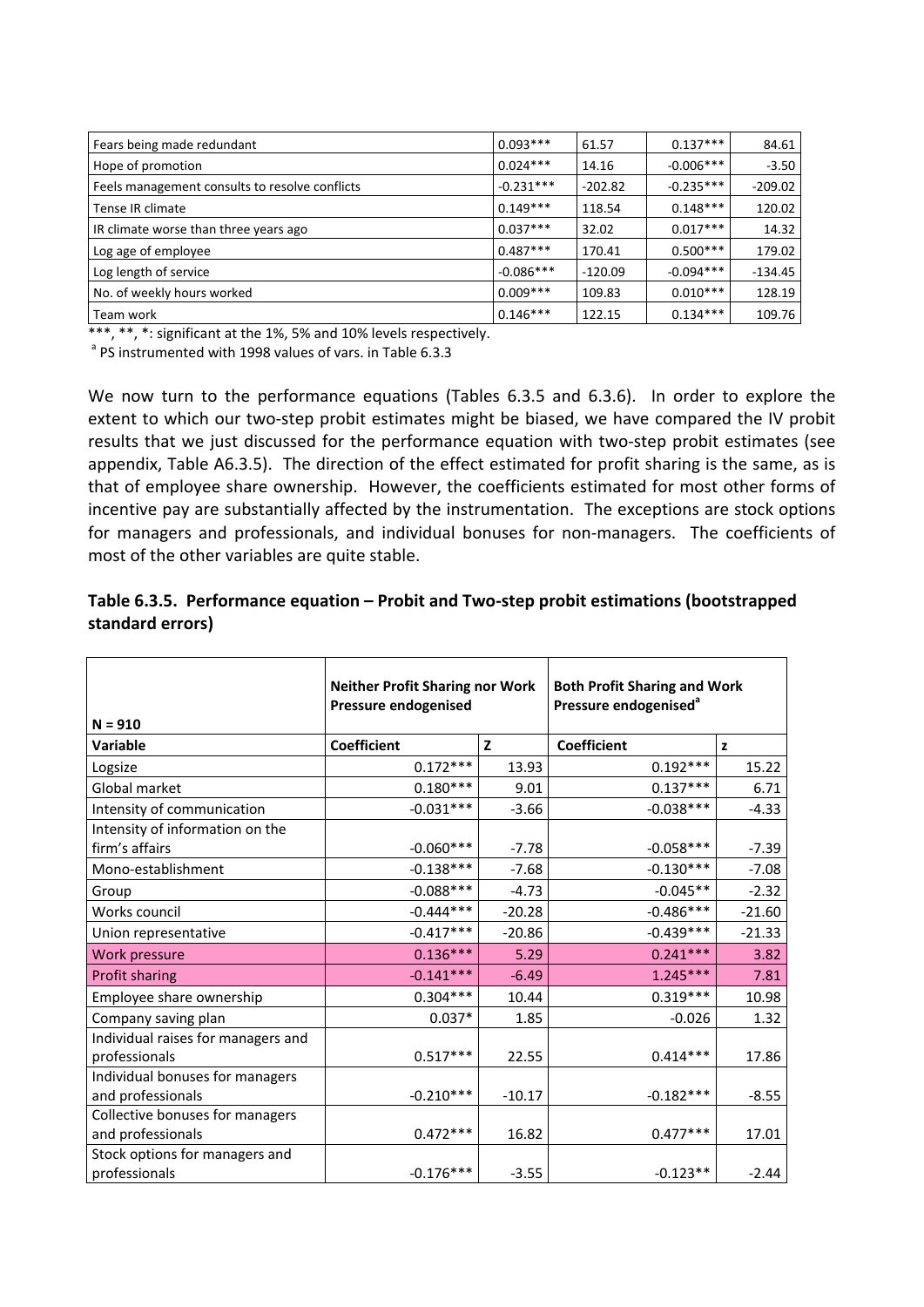| Individual raises for non-managerial |             |          |             |          |
|--------------------------------------|-------------|----------|-------------|----------|
| employees                            | $0.132***$  | 5.70     | $0.167***$  | 6.99     |
| Collective bonuses for non-          |             |          |             |          |
| managerial employees                 | $0.155***$  | 5.59     | $0.089***$  | 3.20     |
| Individual bonuses for non-          |             |          |             |          |
| managerial employees                 | $0.103***$  | 5.50     | $0.152***$  | 8.02     |
| Price competition                    | $-0.368***$ | $-18.89$ | $-0.397***$ | $-19.83$ |

\*\*\*, \*\*, \* denote significant at the 1%, 5% and 10% levels respectively.<br><sup>a</sup> Work pressure endogenised with predicted values from IVprobit estimation of the work pressure equation (see Table 6.3.4 above). Profit sharing endogenised with predicted values from probit estimation of the profit sharing equation (see Table 6.3.3).

Table 6.3.5 presents the estimates for the equation in which performance is measured with a binary variable. As with the work pressure equation, the estimates on the left are those obtained without endogenising any explanatory variable. Both work pressure and profit sharing have been endogenised for the estimates on the right‐hand side of the table, though in a way that may yield inaccurate estimates. Work pressure has a positive effect on performance in both estimations**.** In contrast, having a profit‐sharing scheme, which appeared to have a negative association with performance in the model without endogenisation, is found to have a positive effect on performance once it is properly endogenised. Just like its apparent positive association with work pressure, the apparently negative association of profit sharing with performance is due to the conditions in which it is adopted or continued and is reversed when those conditions are taken into account.

Employee share ownership, which like profit sharing was negatively associated with work pressure, is positively associated with performance. This may of course be due to the fact that firms that do well also tend to have employee share ownership. Even as we keep this in mind, it is interesting to notice that, among incentive pay schemes for managers and professionals, one (individual raises) has the same pattern of estimated effects—a negative association with pressure and a positive one with performance—while individual bonuses seem to increase pressure but to cut performance. This might suggest that schemes that increase pressure are bad for performance and those that cut pressure increase performance, were it not for the fact that stock options are negatively associated with both pressure and performance in our estimates. Individual raises and bonuses for non‐managerial employees, which were associated with lower work pressure (contrary to what happened with managerial staff) also seem to improve performance. But then so do collective bonuses for non-managerial staff, despite having a positive effect on work pressure.

The production function results, presented in Table 6.3.6, are more reliable, though they only concern a subsample of manufacturing firms. These estimates confirm the central result from the probit performance equation about profit sharing: the positive effect of profit sharing on performance is not due to reverse causality $^{81}$ . Indeed, endogenising the existence of the scheme increases the estimated positive effect. However, employee share ownership is found to have no significant effect. Generally, the production function estimates suggest that most forms of

 $\overline{a}$ 

 $81$  This result is robust to changes in the specifications of the profit-sharing and work pressure equations (using linear probability models and un‐instrumented probit) as is the finding concerning work pressure in the production function.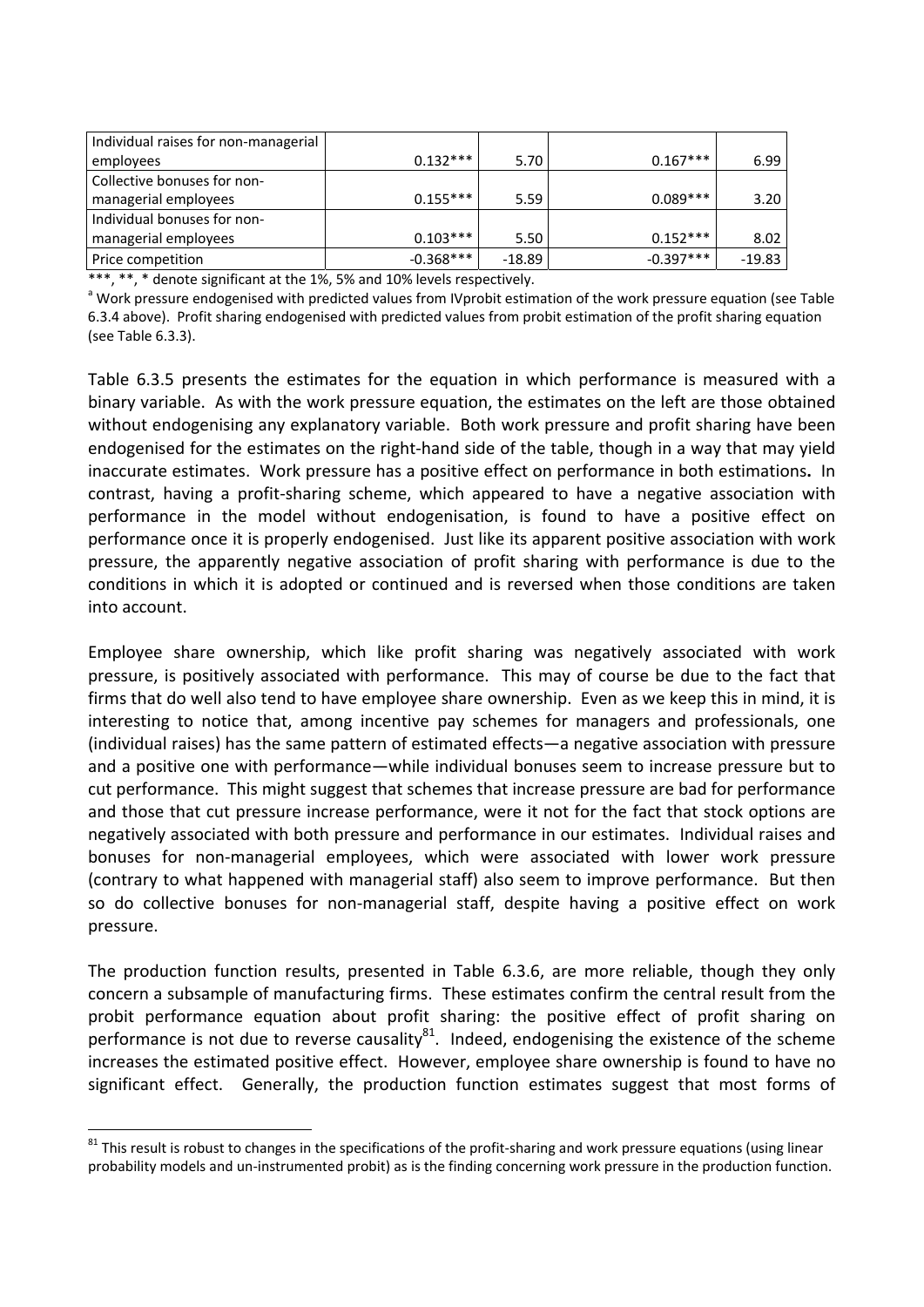incentive pay are positively associated with productivity, as are the presence of a works council and that of union representatives. These estimates differ in two interesting ways from the twostep probit ones. The first is that work pressure is found to have a negative effect on performance here. This could be due to the more accurate estimation method or to the subsample, since this subsample does not cover services. The other difference is that incentive pay is generally found to have more uniformly positive effects with the production function.

Generally, the performance equations suggest that both financial participation and most forms of incentive pay improve performance, though outside the results for profit sharing our findings could be affected by reverse causality. Interestingly, these findings also imply that the positive effect of profit sharing on performance is not obtained through excessive work pressure on employees but rather in spite of the negative effect of having a profit‐sharing scheme on work pressure. We have conflicting findings on the relationship between work pressure and performance, but our consistent estimates (from the production function) suggest that work pressure has a negative effect on performance. However, our current findings also suggest many incentive schemes—primarily those directed at managerial and professional staff, could both create work pressure and improve performance. These results may be affected by endogeneity if better performing firms tend to put in place incentives for managerial staff—though the fact that 59 to 76% of the employees in our sample are in establishments that have the schemes concerned suggests that the practices are hardly the privilege of a few business champions.

| $N = 338$                                            | <b>Neither Profit Sharing nor Work</b><br><b>Pressure endogenised</b> |          | <b>Both Profit Sharing and Work</b><br>Pressure endogenised <sup>ª</sup> |          |  |
|------------------------------------------------------|-----------------------------------------------------------------------|----------|--------------------------------------------------------------------------|----------|--|
| <b>Variable</b>                                      | <b>Coefficient</b>                                                    | z        | <b>Coefficient</b>                                                       | z        |  |
| Ln K                                                 | $0.144***$                                                            | 29.30    | $0.131***$                                                               | 19.92    |  |
| Ln L                                                 | $0.864***$                                                            | 145.97   | $0.877***$                                                               | 122.88   |  |
| Global market                                        | $-0.043***$                                                           | $-6.47$  | $-0.051***$                                                              | $-6.32$  |  |
| Intensity of communication                           | $0.036***$                                                            | 8.66     | $0.054***$                                                               | 15.49    |  |
| Intensity of information on the<br>firm's affairs    | $-0.008***$                                                           | $-2.62$  | $-0.016***$                                                              | $-4.61$  |  |
| Mono-establishment                                   | $-0.187***$                                                           | $-21.55$ | $-0.228***$                                                              | $-19.03$ |  |
| Group                                                | $-0.045***$                                                           | $-5.01$  | $-0.031***$                                                              | $-4.33$  |  |
| Works council                                        | $0.023**$                                                             | 2.34     | $0.020**$                                                                | 2.10     |  |
| Union representative                                 | $0.026***$                                                            | 3.82     | $0.026***$                                                               | 3.31     |  |
| Work pressure                                        | $-0.096***$                                                           | $-10.01$ | $-0.111***$                                                              | $-12.68$ |  |
| Profit sharing                                       | $0.059***$                                                            | 6.74     | $0.419***$                                                               | 12.42    |  |
| Employee share ownership                             | $0.042***$                                                            | 2.47     | 0.003                                                                    | 0.18     |  |
| Company saving plan                                  | $0.071***$                                                            | 6.14     | $0.057***$                                                               | 5.86     |  |
| Individual raises for managers and<br>professionals  | $0.082***$                                                            | 6.79     | $0.090***$                                                               | 6.94     |  |
| Individual bonuses for managers<br>and professionals | $0.058***$                                                            | 6.13     | $0.051***$                                                               | 4.76     |  |
| Collective bonuses for managers<br>and professionals | $0.021**$                                                             | 1.97     | $0.039***$                                                               | 3.68     |  |

| Table 6.3.6. Production function (dependent variable: Ln VA - weighted least squares, |
|---------------------------------------------------------------------------------------|
| bootstrapped standard errors)                                                         |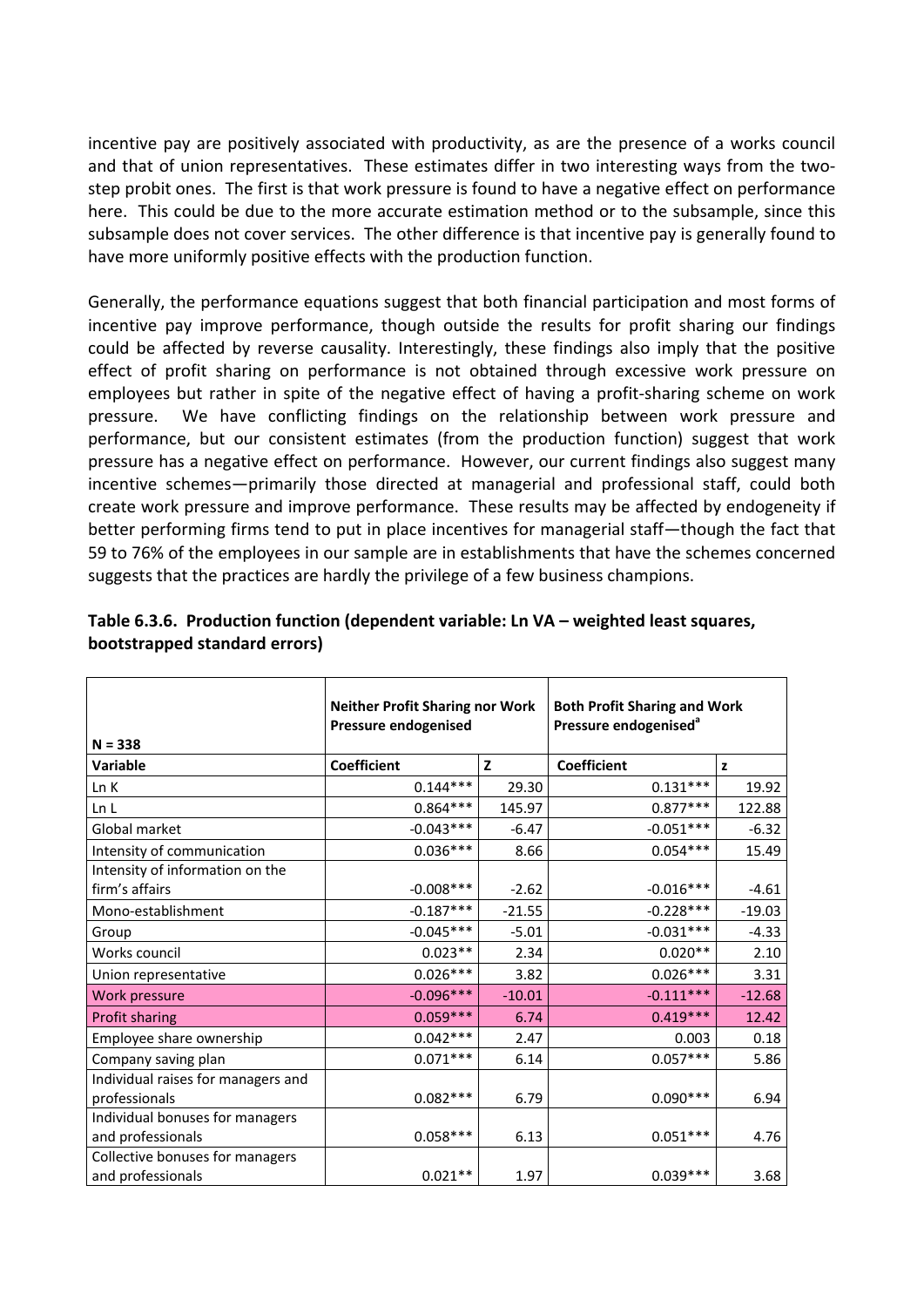| Stock options for managers and       |             |          |             |          |
|--------------------------------------|-------------|----------|-------------|----------|
| professionals                        | $0.293***$  | 13.01    | $0.247***$  | 10.85    |
| Individual raises for non-managerial |             |          |             |          |
| employees                            | 0.015       | 1.57     | $0.030***$  | 2.71     |
| Collective bonuses for non-          |             |          |             |          |
| managerial employees                 | $0.150***$  | 15.65    | $0.134***$  | 14.68    |
| Individual bonuses for non-          |             |          |             |          |
| managerial employees                 | $0.115***$  | 12.83    | $0.110***$  | 11.82    |
| Price competition                    | $-0.101***$ | $-10.90$ | $-0.102***$ | $-11.58$ |
| Constant                             | $3.106***$  | 108.63   | $3.377***$  | 60.72    |
| Adjusted $R^2$                       | 0.960       |          | 0.961       |          |

\*\*\*, \*\*, \* denote significant at the 1%, 5% and 10% levels respectively.

a Profit sharing replaced by log of predicted value from probit estimation of profit-sharing equation (see Table 6.3.3); work pressure replaced by log of predicted value from IV probit estimation of work pressure equation (see Table 6.3.4).

#### *Conclusions*

This first exploration into the relationships between incentive pay, work pressure and firm performance suggests that profit sharing has positive effects on performance and is not a factor of excessive work pressure. Profit sharing improves performance not because it imposes undue pressure on employees, but rather despite the pressure that is found where profit‐sharing schemes are implemented, and if anything the schemes ease the pressure. In addition, our findings confirm that the positive effects that profit‐sharing schemes have repeatedly been found to have on firm performance in France are not attributable to reverse causality. Taking into account the factors that explain the existence of profit‐sharing schemes in certain firms but not in others actually increases the estimated effect of the schemes on firm performance. Since the effect on performance is substantial, the free-riding tendencies that are feared to affect collective incentive schemes is presumably not severe, though whether a measure of (beneficial?) free‐ riding or other favourable conditions in the workplace explain the lower pressure associated with profit sharing is an intriguing question.

In this study, we were able to control for a rich set of firm‐ and employee characteristics and for the presence of other incentive schemes, but could not examine the effects of these other forms of incentive pay on work pressure and performance with the same attention to endogeneity issues as with profit sharing. The apparent effects of these other schemes are complex, and hint at interesting differences between incentives aimed at management and professionals and those aimed at non-managerial staff. Further investigation into these issues may also shed new light on the way management‐initiated employee involvement and incentive pay schemes, industrial relations and negotiated schemes affect employee motivation, welfare and performance.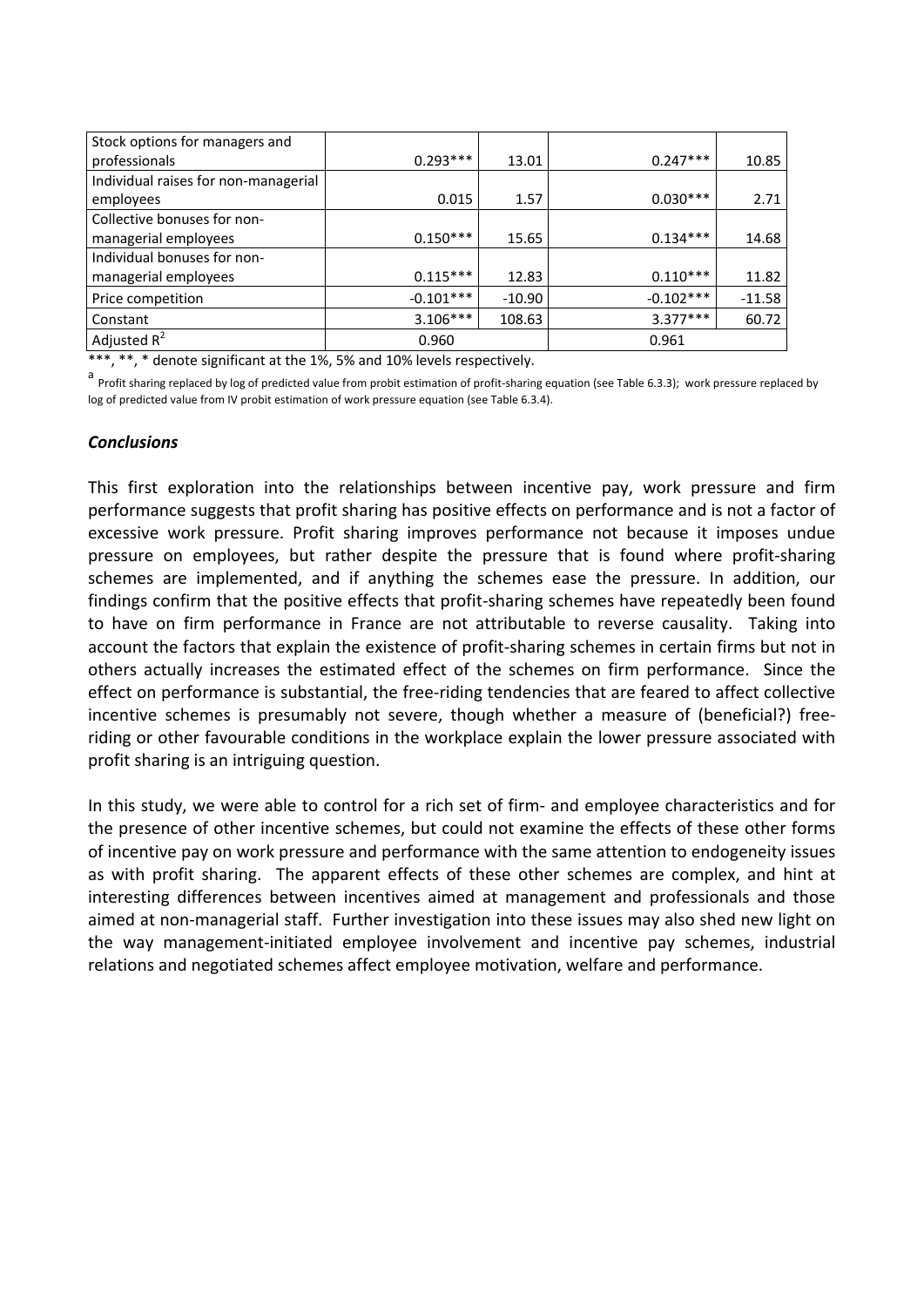#### **APPENDIX A6.3**

#### **Table A6.3.1. Size of employee samples**

|               | No. of<br>establishments in |                              |
|---------------|-----------------------------|------------------------------|
|               | the complete                | No. of establishments in the |
| Employees per | Reponse 2004                | private-sector panel sample  |
| establishment | sample                      | used in the study            |
| 1             | 481                         | 148                          |
| 2             | 681                         | 225                          |
| 3             | 619                         | 196                          |
| 4             | 469                         | 160                          |
| 5             | 274                         | 112                          |
| 6             | 102                         | 32                           |
| 7             | 40                          | 11                           |
| 8             | 9                           | 5                            |
| 9             | 1                           |                              |
| 10            | 1                           |                              |
| 11            | 1                           |                              |
| Total         | 2678                        | 889                          |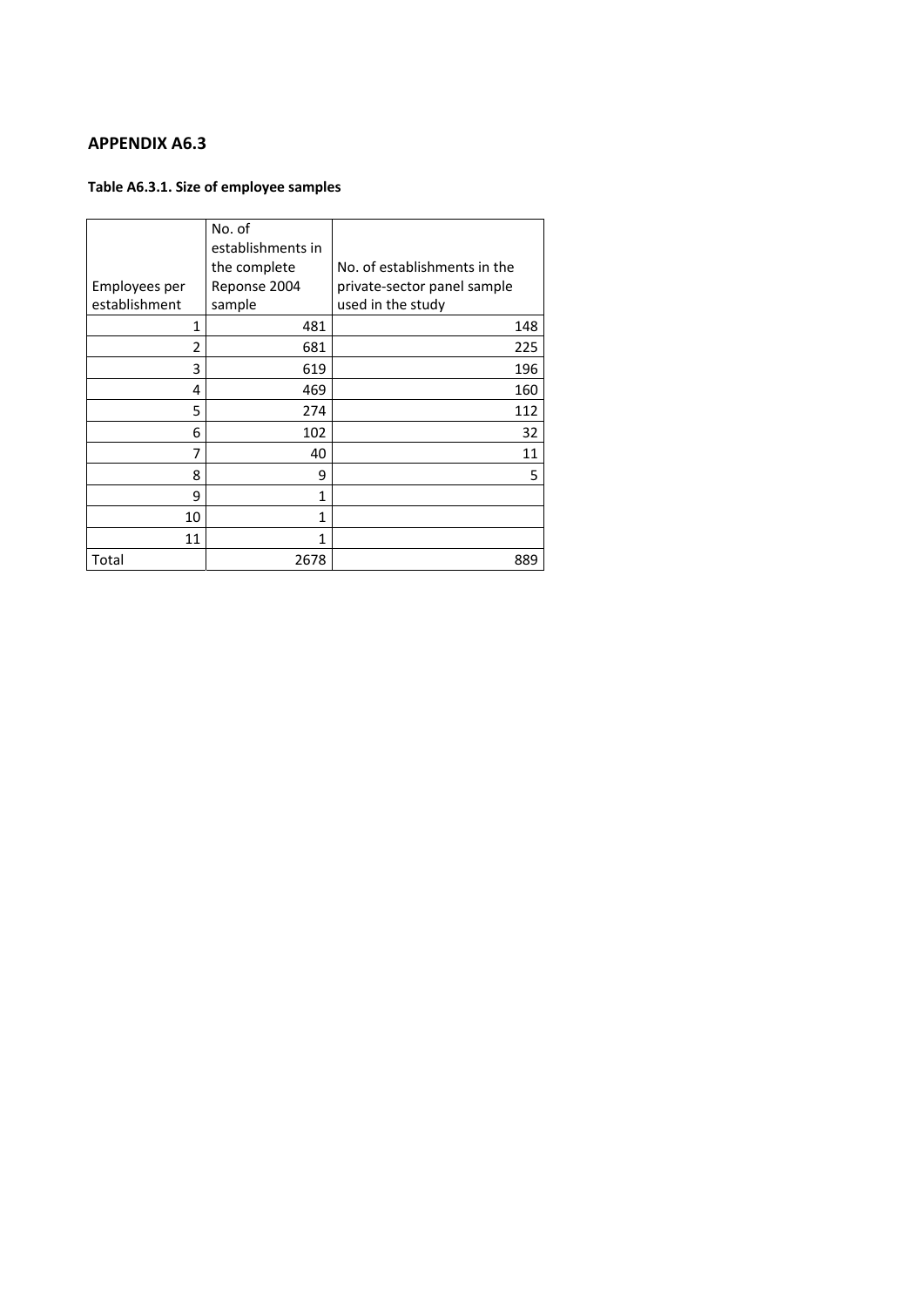| Table A6.3.2. Variable Definitions: Firms (continuing on next page) |  |
|---------------------------------------------------------------------|--|
|---------------------------------------------------------------------|--|

| Variable                                                                                      | No. of obs. | Min.        | Max.         |
|-----------------------------------------------------------------------------------------------|-------------|-------------|--------------|
| <b>REPONSE 1998</b>                                                                           |             |             |              |
| Forecasting future sales is easy yes (1) /no (0)                                              | 962         | 0           | $\mathbf{1}$ |
| Employment has been growing in the last three years (1) / stable or decreasing (0) in         |             |             |              |
| establishment                                                                                 | 962         | 0           | 1            |
| Sales have been growing in the last three years (1) / stable or decreasing (0)                | 962         | $\Omega$    | $\mathbf{1}$ |
| Intensity of information flows: No. of practices from list including: regularly informing all |             |             |              |
| employees about firm's economic situation; likely evolution of employment in estab.;          |             |             |              |
| evolution of pay in estab.; training opportunities; likely future technological or            |             |             |              |
| organizational changes; and firm strategy; company newsletter.                                | 962         | 0           | 7            |
| Price competition: strategy is primarily based on prices (1) / [other options] (0)            | 962         | 0           | $\mathbf 1$  |
| Quality competition: strategy is based primarily on quality (1) / [other options] (0)         | 962         | 0           | $\mathbf{1}$ |
| <b>REPONSE 2004</b>                                                                           |             |             |              |
| Employment: annual average No. of employees in establishment                                  | 962         | 20          | 10441        |
| Performance: profitability is much better or rather better than main competitors' (1) /       |             |             |              |
| about the same, rather worse or much worse (0)                                                | 962         | 0           | 1            |
| Firm's market for main product is global (1) /local, regional, national, European (0)         | 962         | 0           | $\mathbf{1}$ |
| Intensity of information on firm's affairs: No. of topics all employees are regularly         |             |             |              |
| informed about, from list including firm's strategy; firm's economic situation; social and    |             |             |              |
| environmental impact of operations; likely evolution of employment in establishment           |             |             |              |
| and firm; evolution of pay in establishment; and likely future technological or               |             |             |              |
| organizational changes--none (0) $/$ 1 (1) $/$ 2 (2) $/$ 3 or more (3).                       | 962         | $\mathbf 0$ | 3            |
| Intensity of communication: No. of means to stimulate employees' involvement in 2004          |             |             |              |
| from list including suggestion box; company newsletter; open day; quality drive;              |             |             |              |
| company charter; employee survey--none (0) / 1 (1) / 2 (2) / 3 or more (3).                   | 962         | 0           | 3            |
| Firm has only one establishment yes(1) / no (0)                                               | 962         | $\mathbf 0$ | $\mathbf 1$  |
| Firm is part of a group yes $(1)$ / no $(0)$                                                  | 962         | 0           | $\mathbf 1$  |
| Quality circles: establishment has quality circles yes(1) / no (0)                            | 962         | $\mathbf 0$ | $\mathbf{1}$ |
| Shopfloor meetings: there are regular shopfloor, office or department meetings in the         |             |             |              |
| establishment yes (1) / n(0)                                                                  | 962         | 0           | 1            |
| Works Council: there is a works council in the estab. $yes(1) / no(0)$                        | 962         | $\mathbf 0$ | $\mathbf 1$  |
| Union Representative(s) in the establishment yes $(1)$ / no $(0)$                             | 962         | 0           | $\mathbf 1$  |
| Flexible posting: employees normally move among different posts yes (1) / no (0)              | 962         | $\pmb{0}$   | $\mathbf 1$  |
| Mean of Work Pressure: mean of work pressure variable over employee sample                    | 889         | $\pmb{0}$   | $\mathbf 1$  |
| Profit sharing plan: establishment has a regulated voluntary profit-sharing scheme in         |             |             |              |
| 2004 (intéressement) yes (1) / no (0)                                                         | 962         | 0           | $\mathbf{1}$ |
| Employee share ownership plan: Employees hold some of the firm's capital yes (1) / no         |             |             |              |
| (0)                                                                                           | 962         | 0           | 1            |
| Company savings plan yes(1) / no (0)                                                          | 962         | 0           | $\mathbf{1}$ |
| Individual raises for managers and professionals: in 2004 managers and professionals          |             |             |              |
| had individual raises in the estab. yes (1) / no (0)                                          | 910         | 0           | 1            |
| Individual bonuses for managers and professionals: in 2004 managers and professionals         |             |             |              |
| had individual bonuses yes (1) / no (0)                                                       | 910         | 0           | $\mathbf{1}$ |
| Collective bonuses for managers and professionals: in 2004 managers and professionals         |             |             |              |
| had group-performance bonuses yes (1) / no (0)                                                | 910         | 0           | $\mathbf{1}$ |
| Stock options for managers and professionals: in 2004 managers and professionals              |             |             |              |
| received stock options yes (1) / no (0)                                                       | 910         | 0           | $\mathbf{1}$ |
| Individual raises for non-managerial employees: in 2004 non-managerial staff had              |             |             |              |
| individual raises yes (1) / no (0)                                                            | 956         | 0           | $\mathbf{1}$ |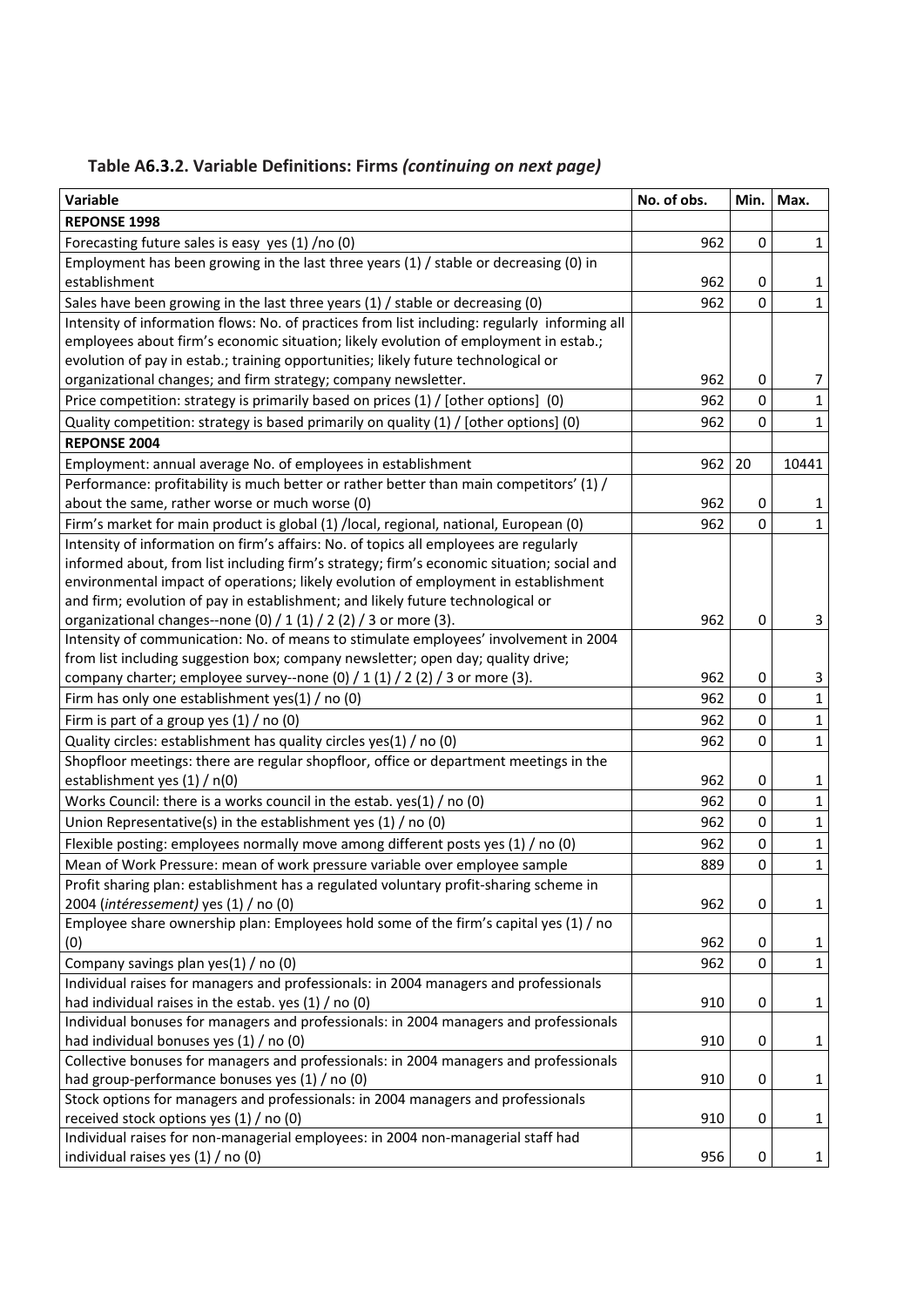| Collective bonuses for non-managerial employees: in 2004 non-managerial staff had      |     |          |  |
|----------------------------------------------------------------------------------------|-----|----------|--|
| group-performance bonuses yes (1) / no (0)                                             | 956 |          |  |
| Individual bonuses for non-managerial employees: in 2004 non-managerial staff had      |     |          |  |
| individual bonuses yes (1) / no (0)                                                    | 956 | 0        |  |
| Price competition: one of the top three elements of firm's strategy is to compete with |     |          |  |
| low prices (1) [other options] (0)                                                     | 962 | $\Omega$ |  |

# **Table A6.3.2** *continued***. Variable Definitions: Firms**

| Variable                                                   | No. of obs. | Min. | Max.         |
|------------------------------------------------------------|-------------|------|--------------|
| Enquête annuelle d'entreprise (EAE) 2004                   |             |      |              |
| K: fixed assets in $\epsilon$ 1000s                        | 338         | 52   | 150 million  |
| VA: value added (standard accounting definition) in €1000s | 338         | 715  | 17.1 million |
| L: annual average of monthly employment level              | 338         | 20   | 107,725      |

# **Table A6.3.3. Variable Definitions: Employees**

| Variable                                                                                 |                                                                                             | No. of obs. | Min.           | Max.         |
|------------------------------------------------------------------------------------------|---------------------------------------------------------------------------------------------|-------------|----------------|--------------|
|                                                                                          | Work pressure: employee feels they have to rush in their work - yes, always (1) / never,    |             |                |              |
| occasionally, or often (0)                                                               |                                                                                             | 2695        | 0              | 1            |
|                                                                                          | Pre-high school qualifications                                                              | 2695        | $\mathbf 0$    | $\mathbf{1}$ |
|                                                                                          | High school Diploma                                                                         | 2695        | 0              | $\mathbf{1}$ |
| Education                                                                                | 2 years higher education                                                                    | 2695        | $\overline{0}$ | $\mathbf{1}$ |
| Default: no qualification                                                                | 3-4 years higher education                                                                  | 2695        | 0              | $\mathbf{1}$ |
|                                                                                          | 5 years higher education or more                                                            | 2695        | $\pmb{0}$      | $\mathbf{1}$ |
|                                                                                          | Clerical                                                                                    | 2604        | $\pmb{0}$      | 1            |
| Occupational group                                                                       | Technicians/Associate professionals                                                         | 2604        | $\pmb{0}$      | $\mathbf{1}$ |
| Default: blue collar                                                                     | Managers/professionals                                                                      | 2604        | $\mathbf 0$    | $\mathbf{1}$ |
| workers                                                                                  | Other categories                                                                            | 2695        | 0              | $\mathbf{1}$ |
| Does some manual work: yes (1) / no (0)                                                  |                                                                                             | 2695        | $\overline{0}$ | $\mathbf{1}$ |
| Part time: yes (1) / no (0)                                                              |                                                                                             | 2695        | $\overline{0}$ | 1            |
|                                                                                          | Autonomy at work: employee usually deals with incidents without help (1) / without          |             |                |              |
|                                                                                          | help only in certain well-defined cases that are known in advance, or usually with help     |             |                |              |
| (0)                                                                                      |                                                                                             | 2621        |                | 0 1          |
|                                                                                          | No. Types of Financial motivation: No. of factors that motivate employee from list          |             |                |              |
|                                                                                          | including (factors in next variable and) pay and promotion prospects - neither (0) / one    |             |                |              |
| $(1)$ / two $(2)$                                                                        |                                                                                             | 2695        |                | $0\vert 2$   |
|                                                                                          | No. Other types of motivation: No. of factors that motivate employee from list              |             |                |              |
| including (factors in previous variable and) fear of losing job; satisfaction from a job |                                                                                             |             |                |              |
|                                                                                          | well done; loyalty to company goals; hope to gain or keep boss's respect; hope to gain      |             |                |              |
|                                                                                          | or keep colleagues' respect; overcoming challenges; and wish to make customers              |             |                |              |
|                                                                                          | happy – none (0) / 1(1) / 2 (2) / 3 (3) / 4 (4) / 5 or more (5).                            | 2695        | $\overline{0}$ | -5           |
|                                                                                          | Feel the value of their work is recognised yes (1) / no (0)                                 | 2695        | 0              | $\mathbf{1}$ |
|                                                                                          | No industrial action in last three years in the estab. $(1)$ / some $(0)$                   | 2695        | $\overline{0}$ | $\mathbf{1}$ |
|                                                                                          | Took part in industrial action or other form of collective action (eg, petition, rallye) in |             |                |              |
| last three years yes $(1)$ / no $(0)$                                                    |                                                                                             | 2695        | $\mathbf 0$    | 1            |
|                                                                                          | Fears being made redundant within the next 12 months yes (1)/ no(0)                         | 2695        | $\overline{0}$ | $\mathbf{1}$ |
|                                                                                          | Hopes for raise or promotion in the next 12 months yes $(1)$ / no $(0)$                     | 2695        | $\overline{0}$ | $\mathbf{1}$ |
|                                                                                          | Feels management consults to resolve conflicts: when there are difficulties or tensions     |             |                |              |
|                                                                                          | in the company, management consults employees or their representatives to find              |             |                |              |
|                                                                                          | common solutions (1) / decide what they think is best, or don't act (0)                     | 2595        | $\overline{0}$ | 1            |
|                                                                                          | Assessment of IR climate: tense or rather tense (1) / calm or rather calm (0)               | 2695        | $\overline{0}$ | $\mathbf{1}$ |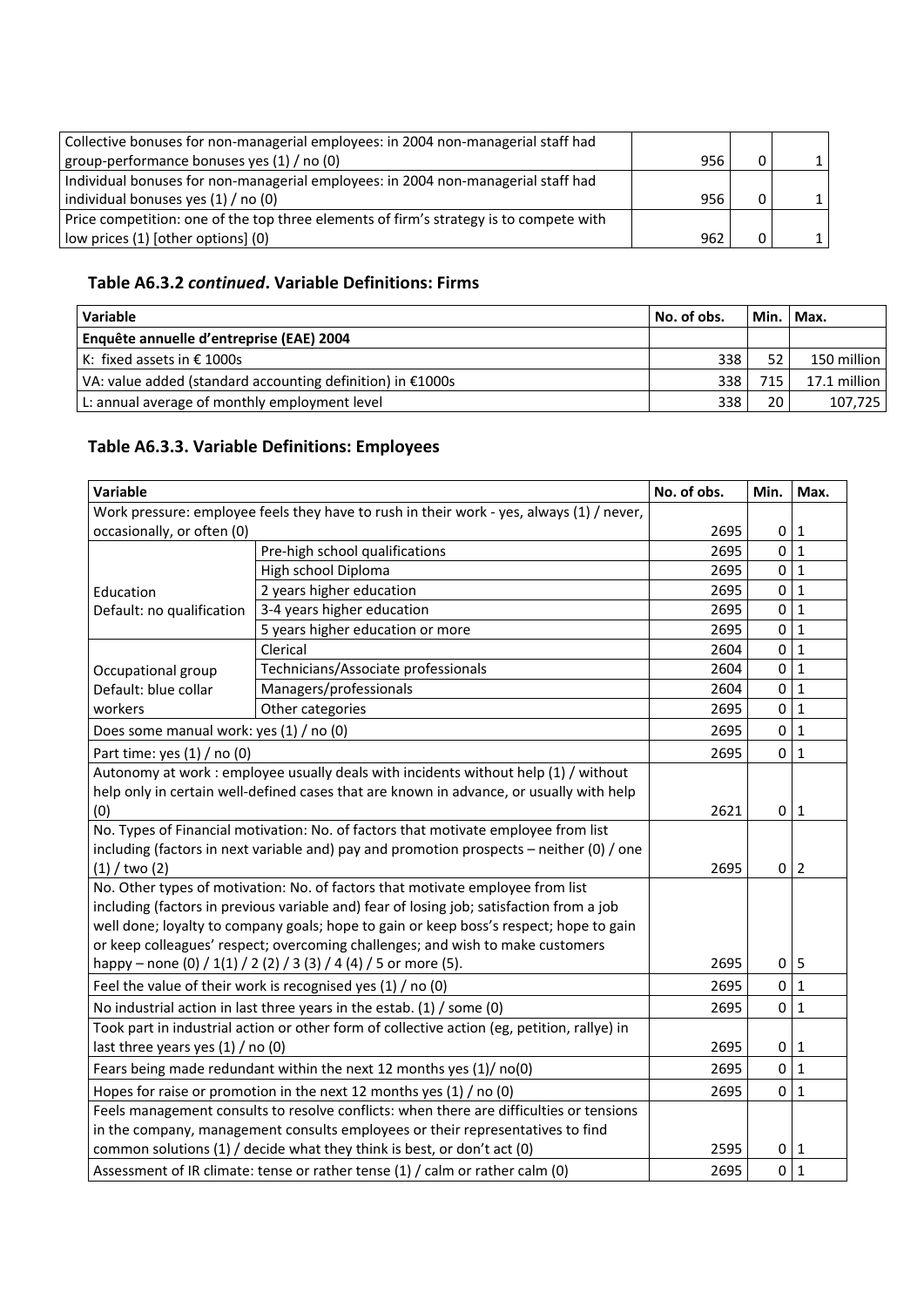| IR climate deteriorating compared with three years ago $(1)$ / $(0)$                        | 2695 | 0    |       |
|---------------------------------------------------------------------------------------------|------|------|-------|
|                                                                                             |      | 2.89 |       |
| Log age of employee                                                                         | 2685 | 0    | 4.158 |
| Log length of service                                                                       | 2676 | 0    | 3.738 |
| No. of weekly hours worked: normal No. of hours worked weekly                               | 2616 |      | 99    |
| Team work employee does part of their work in a team yes $(1)$ / no $(0)$                   | 2589 | 0    |       |
| No. of factors limiting dedication: No. of positive answers ("yes, definitely" as opposed   |      |      |       |
| to "yes, somewhat; not really; or not at all") to question asking whether a list of factors |      |      |       |
| make it harder for the employee to be dedicated to their work. List includes: job           |      |      |       |
| insecurity; low pay; lack of autonomy; working conditions; lack of recognition;             |      |      |       |
| deadlines are too tight; lack of training; workplace atmosphere; and no allowances          |      |      |       |
| made for personal or family constraints.                                                    | 2695 | 0    | 8     |

# **Table A6.3.4 Means of Firm Variables over Employee Sample (2004)**

| Logsize of firm                                  | 5.106 |
|--------------------------------------------------|-------|
| Firm has global market                           | 0.404 |
| <b>Quality circles</b>                           | 0.634 |
| Shopfloor meetings                               | 0.880 |
| Intensity of communication                       | 1.815 |
| Intensity of information flows                   | 2.333 |
| Firm has only one establishment                  | 0.417 |
| Firm is member of a group                        | 0.551 |
| Works council                                    | 0.652 |
| Union representative(s)                          | 0.734 |
| Profit-sharing                                   | 0.555 |
| Employee share ownership                         | 0.148 |
| Individual raises for managers and professionals | 0.761 |
| Individual bonuses for managers + professionals  | 0.642 |
| Collective bonuses for managers + professionals  | 0.592 |
| Stock options for managers + professionals       | 0.064 |
| Individual raises for non-managerial employees   | 0.788 |
| Collective bonuses for non-managerial employees  | 0.589 |
| Individual bonuses for non-managerial employees  | 0.449 |
| Price competition                                | 0.299 |
|                                                  |       |

# **Table A6.3.5. Work Pressure Equation – Two‐step probit and IV probit compared**

| Variable                                       | Two-step probit    |          | IV probit   |          |
|------------------------------------------------|--------------------|----------|-------------|----------|
|                                                | <b>Coefficient</b> | z        | Coefficient | z        |
| Logsize                                        | $-0.031***$        | -45.79   | $-0.042***$ | $-65.50$ |
| Global market                                  | $0.038***$         | 30.61    | $0.009***$  | 7.05     |
| Quality circles                                | $0.057***$         | 46.47    | $0.055***$  | 46.26    |
| Shopfloor meetings                             | $-0.075***$        | $-43.76$ | $-0.073***$ | $-43.54$ |
| No. factors limiting dedication                | $0.159***$         | 462.38   | $0.161***$  | 455.09   |
| Intensity of communication                     | $0.031***$         | 56.65    | $0.022***$  | 38.03    |
| Intensity of information on the firm's affairs | $0.004***$         | 8.15     | $0.020***$  | 33.99    |
| Mono-establishment                             | $-0.067***$        | $-60.81$ | $-0.081***$ | $-74.42$ |
| Group                                          | $0.116***$         | 96.37    | $0.133***$  | 111.76   |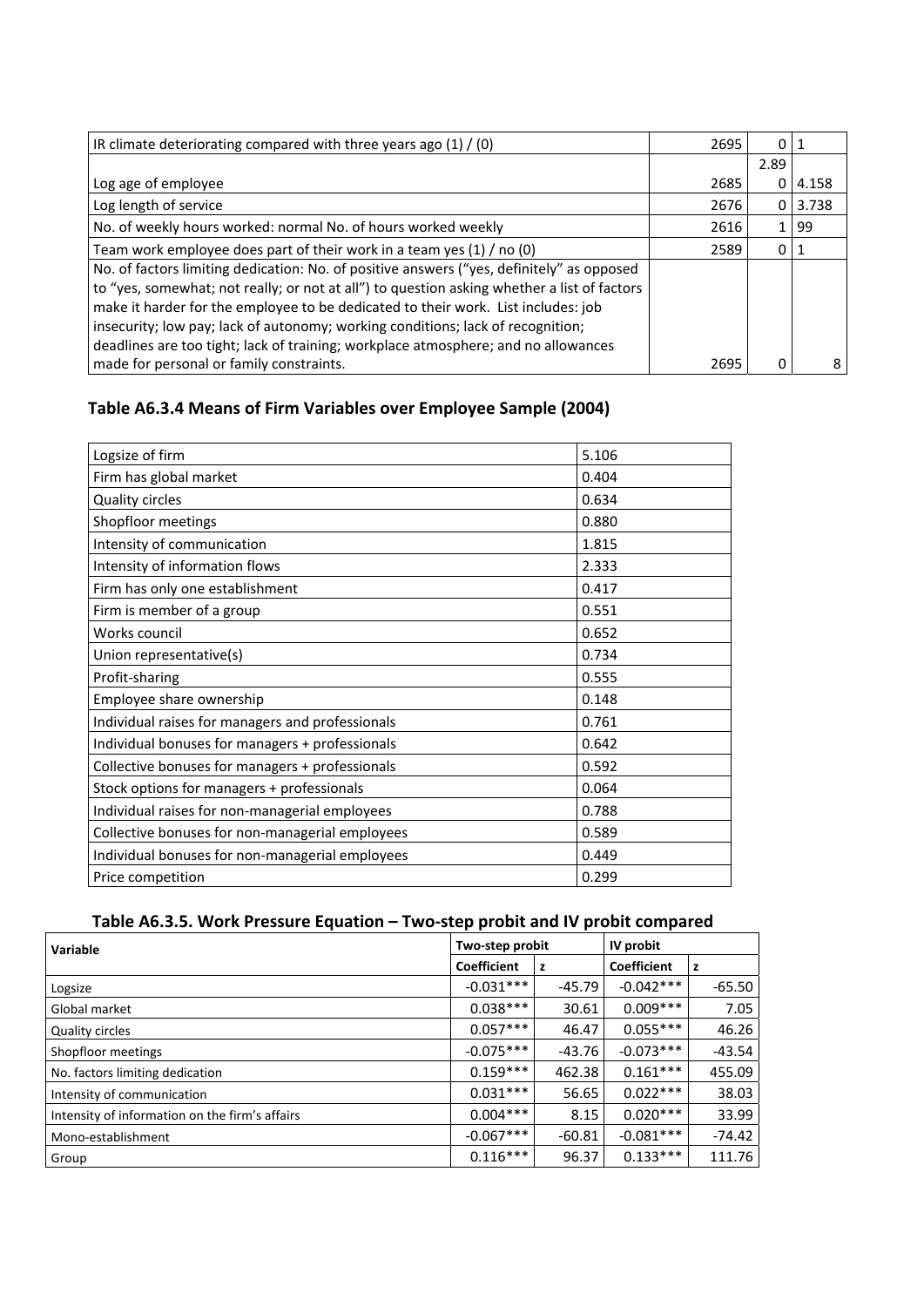| Works council                                     |                                                | $-0.059***$ | $-42.35$  | $0.043***$  | 17.99     |
|---------------------------------------------------|------------------------------------------------|-------------|-----------|-------------|-----------|
| Union representative(s)                           |                                                | $0.019***$  | 13.47     | $0.073***$  | 44.02     |
| Profit sharing                                    |                                                | $-0.353***$ | $-34.60$  | $-0.864***$ | $-54.17$  |
| Employee share ownership                          |                                                | $-0.110***$ | $-69.01$  | $-0.108***$ | $-69.64$  |
| Company savings plan                              |                                                | $-0.015***$ | $-11.82$  | $0.225***$  | 48.28     |
| Flexible posting                                  |                                                | $-0.066***$ | $-58.09$  | $-0.040***$ | $-32.97$  |
| Individual raises for managers and professionals  |                                                | $-0.070***$ | $-45.24$  | $0.051***$  | 18.35     |
| Individual bonuses for managers and professionals |                                                | $0.075***$  | 56.34     | $0.041***$  | 27.55     |
| Collective bonuses for managers and professionals |                                                | $-0.077***$ | $-37.35$  | $0.174***$  | 34.28     |
| Stock options for managers and professionals      |                                                | $-0.021***$ | $-9.52$   | $-0.022***$ | $-10.15$  |
| Individual raises for non-managerial employees    |                                                | $0.008***$  | 5.00      | $-0.005***$ | $-3.50$   |
| Collective bonuses for non-managerial employees   |                                                | $0.071***$  | 35.25     | $0.146***$  | 61.20     |
| Individual bonuses for non-managerial employees   |                                                | $-0.002**$  | $-2.18$   | $-0.002**$  | $-2.15$   |
| Price competition                                 |                                                | $0.079***$  | 69.33     | $0.089***$  | 79.61     |
|                                                   | Pre-high school qualifications                 | $0.253***$  | 187.37    | $0.204***$  | 115.71    |
|                                                   | High school Diploma                            | $0.177***$  | 97.87     | $0.140***$  | 72.07     |
| Education                                         | 2 years higher education                       | $0.173***$  | 95.63     | $0.126***$  | 62.00     |
|                                                   | 3-4 years higher education                     | $-0.095***$ | $-37.36$  | $-0.121***$ | $-48.47$  |
|                                                   | 5 years higher education or more               | $0.148***$  | 56.76     | $0.127***$  | 49.01     |
|                                                   | Clerical                                       | $-0.119***$ | $-63.42$  | $-0.150***$ | $-80.35$  |
| Occupational                                      | Technicians / Associate professionals          | $-0.037***$ | $-22.01$  | $-0.022***$ | $-12.98$  |
| group                                             | Managers/professionals                         | $0.085***$  | 39.09     | $0.021***$  | 8.69      |
|                                                   | Other categories                               | $0.066***$  | 26.68     | $0.008***$  | 3.22      |
| Does some manual work                             |                                                | $0.140***$  | 107.45    | $0.132***$  | 101.73    |
| Part time                                         |                                                | $0.233***$  | 115.55    | $0.220***$  | 108.45    |
| Autonomy at work                                  |                                                | $0.032***$  | 28.74     | $0.025***$  | 23.42     |
| No. Types of Financial motivation                 |                                                | $0.049***$  | 46.74     | $0.060***$  | 58.21     |
| No. Other types of motivation                     |                                                | $0.065***$  | 164.13    | $0.065***$  | 168.95    |
| Feel their work is recognised                     |                                                | $-0.190***$ | $-150.24$ | $-0.169***$ | $-124.62$ |
| No industrial action                              |                                                | $-0.011***$ | $-7.62$   | $-0.055***$ | $-34.46$  |
| Took part in industrial action                    |                                                | $-0.162***$ | $-111.75$ | $-0.189***$ | $-131.36$ |
| Fears being made redundant                        |                                                | $0.092***$  | 61.04     | $0.137***$  | 84.61     |
| Hope of promotion                                 |                                                | $0.024***$  | 13.98     | $-0.006***$ | $-3.50$   |
|                                                   | Feels management consults to resolve conflicts | $-0.231***$ | $-202.72$ | $-0.235***$ | $-209.02$ |
| Tense IR climate                                  |                                                | $0.148***$  | 117.94    | $0.148***$  | 120.02    |
| IR climate worse than three years ago             |                                                | $0.038***$  | 32.85     | $0.017***$  | 14.32     |
| Log age of employee                               |                                                | $0.490***$  | 171.39    | $0.500***$  | 179.02    |
| Log length of service                             |                                                | $-0.088***$ | $-122.34$ | $-0.094***$ | $-134.45$ |
| No. of weekly hours worked                        |                                                | $0.009***$  | 109.41    | $0.010***$  | 128.19    |
| Team work                                         |                                                | $0.145***$  | 121.35    | $0.134***$  | 109.76    |

\*\*\*, \*\*, \* denote significant at the 1%, 5% and 10% levels respectively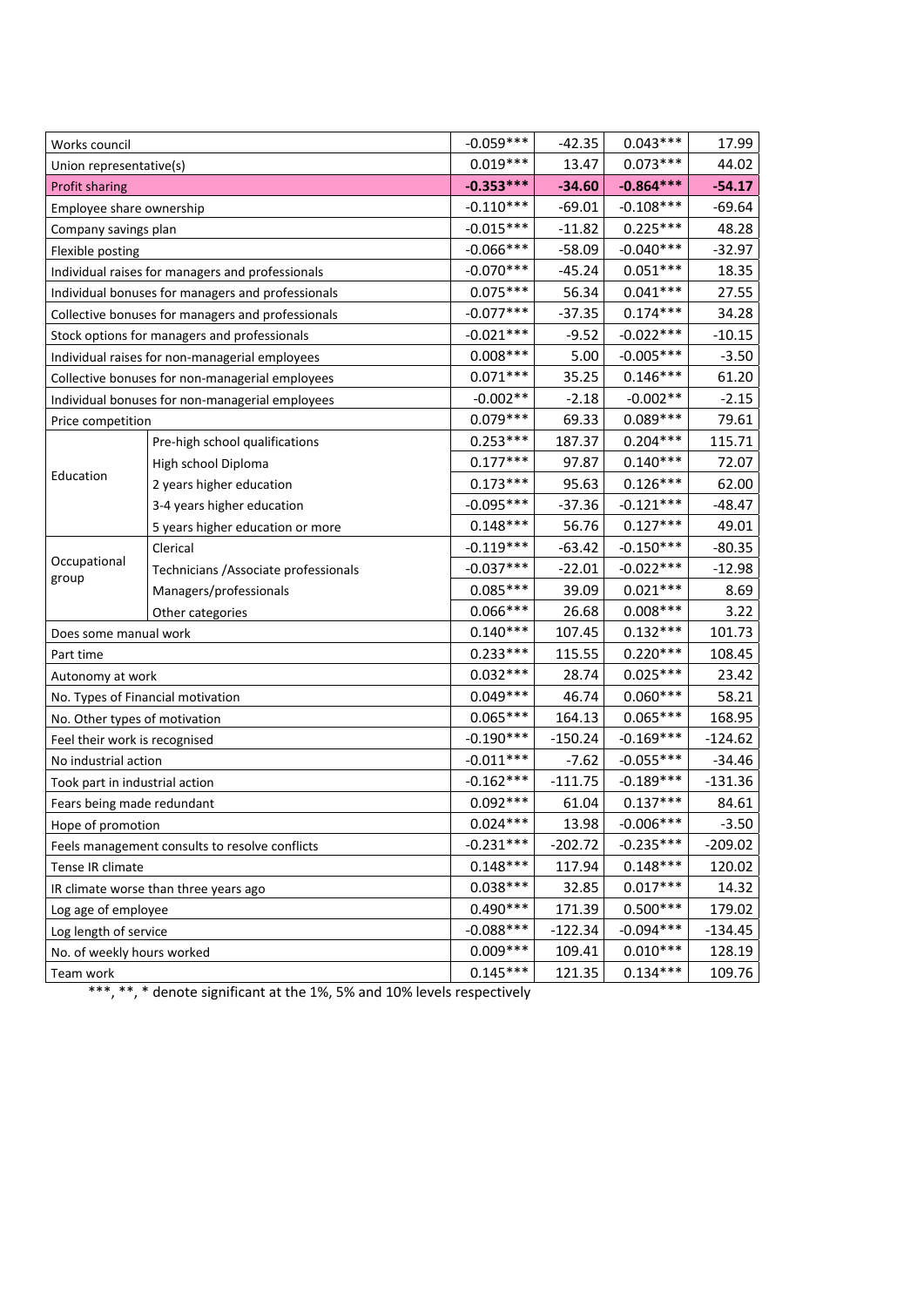## **7. Should governments encourage group incentive pay and financial participation?**

Market capitalism is facing its greatest economic challenge since the 1930s Great Depression. The collapse of the vaunted system of modern finance has brought advanced economies to a precipice which seems to require major reforms in economic institutions to restore economic stability and prosperity. While it would be foolhardy to rule out the possibility that huge banks and financial institutions will regain control of global capitalism, the door is more open than in decades for reforms that can change the relation between finance and the real economy and between workers and their firms.

To what extent does the system of pay for performance and financial participation examined in this volume offer possible paths to reform? Should governments seek to encourage further development of pay for performance and employee financial participation in their firms? If so, what policies might they choose?

These are hard questions. Going from research findings, based largely on observational studies in which firms and workers choose the mode of compensation and financial participation rather than from controlled experiments, to recommendations for changes to encourage additional pay for performance is a giant step. Modern economic methodologies - identifying natural experiments from which to make inferences, finding instrumental variables to isolate exogenous variation in pay for performance and financial participation, and diverse econometric wizardry – can carry us just so far in reaching scientifically valid conclusions about how the economy works, much less in assessing how policy changes might affect future outcomes. It takes considerable chutzpah for researchers without line responsibility for enacting and implementing policies to make policy recommendations. At the same time, to research important economic issues and eschew drawing implications for policy is irresponsible and negligent. Research is supposed to help us not only understand how the economy works but how to make it work better for normal citizens.

There are two ways to make the jump from research to policy. The first is to assume that relevant decisions have to made "today" and to offer suggestions about what currently looks most promising, albeit with a wide band of confidence. The second is to assay existing knowledge and ask what further information would be needed to make a recommendation with great confidence and to gather that information. In what follows we try to balance the two by contrasting the case for policies to encourage greater adoption of pay for performance and the case for doing nothing. We then examine four potentially attractive policies and the assumptions about the world or new information that would make them worth trying.

## *Are policy interventions justifiable?*

Economists often argue that justification for policy interventions should rest on evidence of imperfections in markets. But that criterion provides only rough guide to decisions in the real world. No markets operate with the simplicity and perfection of the textbooks. And no governments implements policies in the deal way that cures market imperfections as drawn up in the textbook. Almost every market has some imperfections. Until the crash of Wall Street many believed that the financial market was as perfect a market as could be found in modern capitalism: "Rational decision‐making, transparency in transactions, a single goal of maximisation …", this belief motivated the deregulation of finance. On the other side, even if there is uniform agreement that a particular market is not working well, policy intervention may not improve matters because policies may work as or more imperfectly than the market. Putting aside what we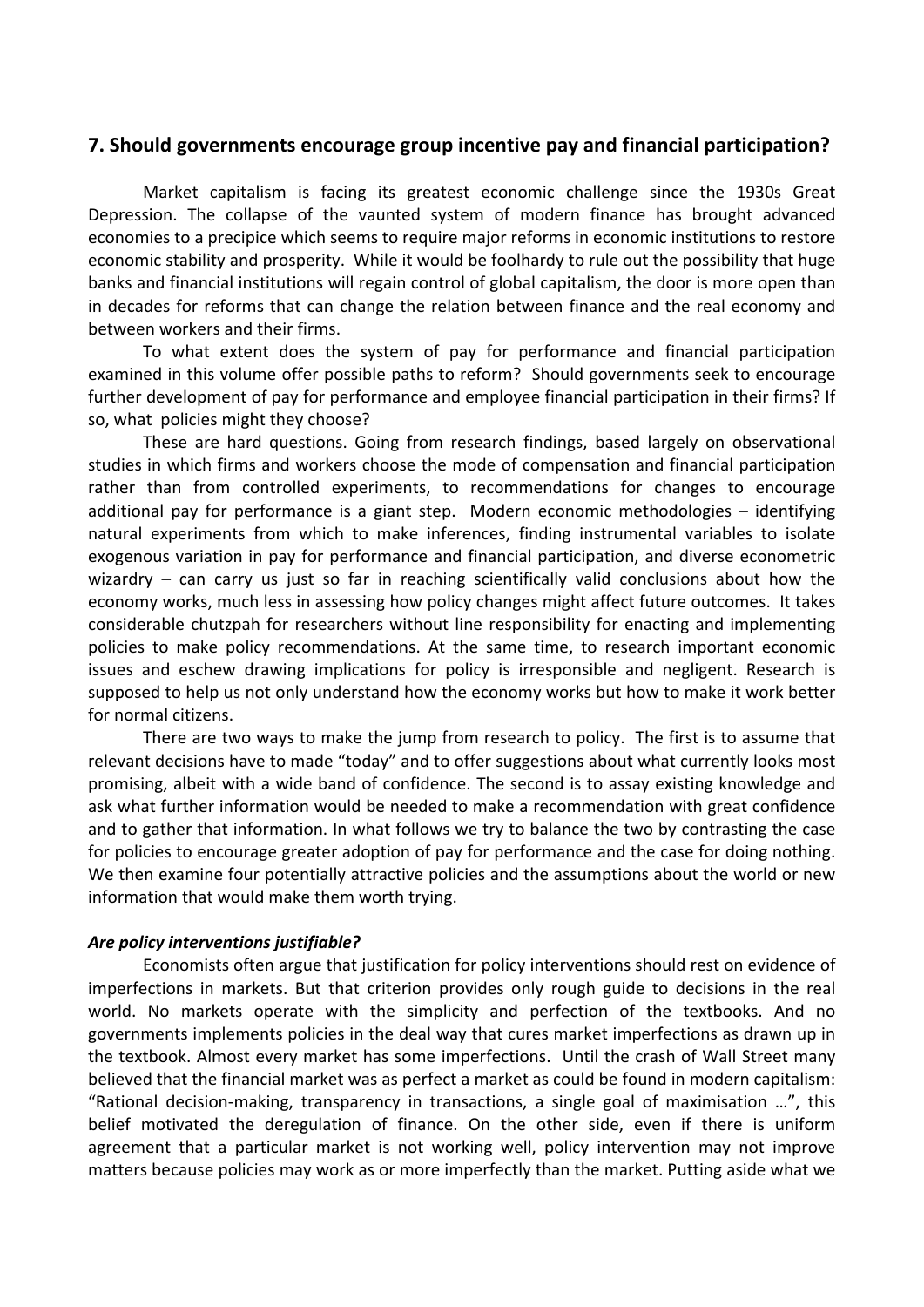call market imperfections, the case for any policy is that it makes things work better along the dimensions that the society wants.<sup>82</sup>

 *The case for new policies* to encourage group incentive pay and financial participation begins with the research finding that this type of schemes is often associated with better outcomes for firms and workers and almost never with worse outcomes. Studies using different methodologies, across different countries, some with better designs for isolating causal impacts from simple correlations, some with representative data sets, and so on, show that companies that use pay for performance do better (or no worse) than others, in terms of productivity and profits, and may also improve workers well being.<sup>83</sup> However, the estimated benefits vary. Many production function studies find 2‐3% higher productivity in firms with group incentive pay or financial participation<sup>84</sup>. The new studies in this report found positive effects in France, and a 5-6% gain in Italian metal engineering. In nearly all cases, moreover, the effects seem to operate through positive channels lower turnover, greater commitment to the firm as opposed to speed‐ ups, and tend to raise job satisfaction. While the choice of the level and mode of performance‐ related pay presumably creates a selectivity problem that can exaggerate the effects of the policies on outcomes, there is no evidence that the problem is sufficiently large as to overturn the positive results found in study after study. There is, however, a wide dispersion of estimated effects among companies and in confidence bands around estimated coefficients, which suggests that what works in one setting will not work or not work as well in another. Consistent with the evidence the returns to these compensation systems are positive is the fact that an increasing proportion of firms adopt performance pay in recent decades. That they do this without government financial support indicates that this incentive schemes pass that usual "market test".

Just to be sure, the fact that an organisational form or mode of pay has positive effects in statistical studies and is growing in the economy does not itself justify policy interventions. Perhaps firms where the incentive scheme pays off most adopt it quickly, and the rate of adoption of other firms is ideal. Given the heterogeneity in firms and workers, we would expect that while pay for performance and financial participation is right for some firms and workers, it may be the wrong strategy for others. Finding that pay for performance or financial participation have positive outcomes on productivity and various measures of worker well‐being may be necessary for considering any policy intervention, but it is hardly sufficient. A sufficient argument requires two additional points. The first is usually phrased in terms of market imperfections. For some reason, the public goods nature of compensation systems allows management to weigh pay at the top more highly in decision-making or to take excessive risks, than it should be for the long-run well being of shareholders, workers or consumers.

 To the extent that some firms eschew pay for performance and financial participation through lack of knowledge or adherence to the *status quo* ‐‐ as behavioural economics studies find occurs throughout economic life, or for any other non‐productivity related reason ‐‐, then moving them in a more productive direction can justify a policy to encourage greater incentive pay or financial participation, ranging from programs to educate firms about best practice techniques and how to implement them, to using tax breaks or subsidies to induce firms to undertake these initiatives or, even, to mandating programs.

<sup>82</sup> If society wants to encourage workers' cohesion, management-labour cooperation, employees say at their workplace, involvement in decisions, flexible labour costs, and improve job satisfaction, those goals would enter any policy evaluation of financial participation and group incentives.

<sup>&</sup>lt;sup>83</sup> Perotin's 2003 review showed positive or non-negative effects in studies covering 20 countries .<br><sup>84</sup> In France some of the findings vary between 6 and 9%.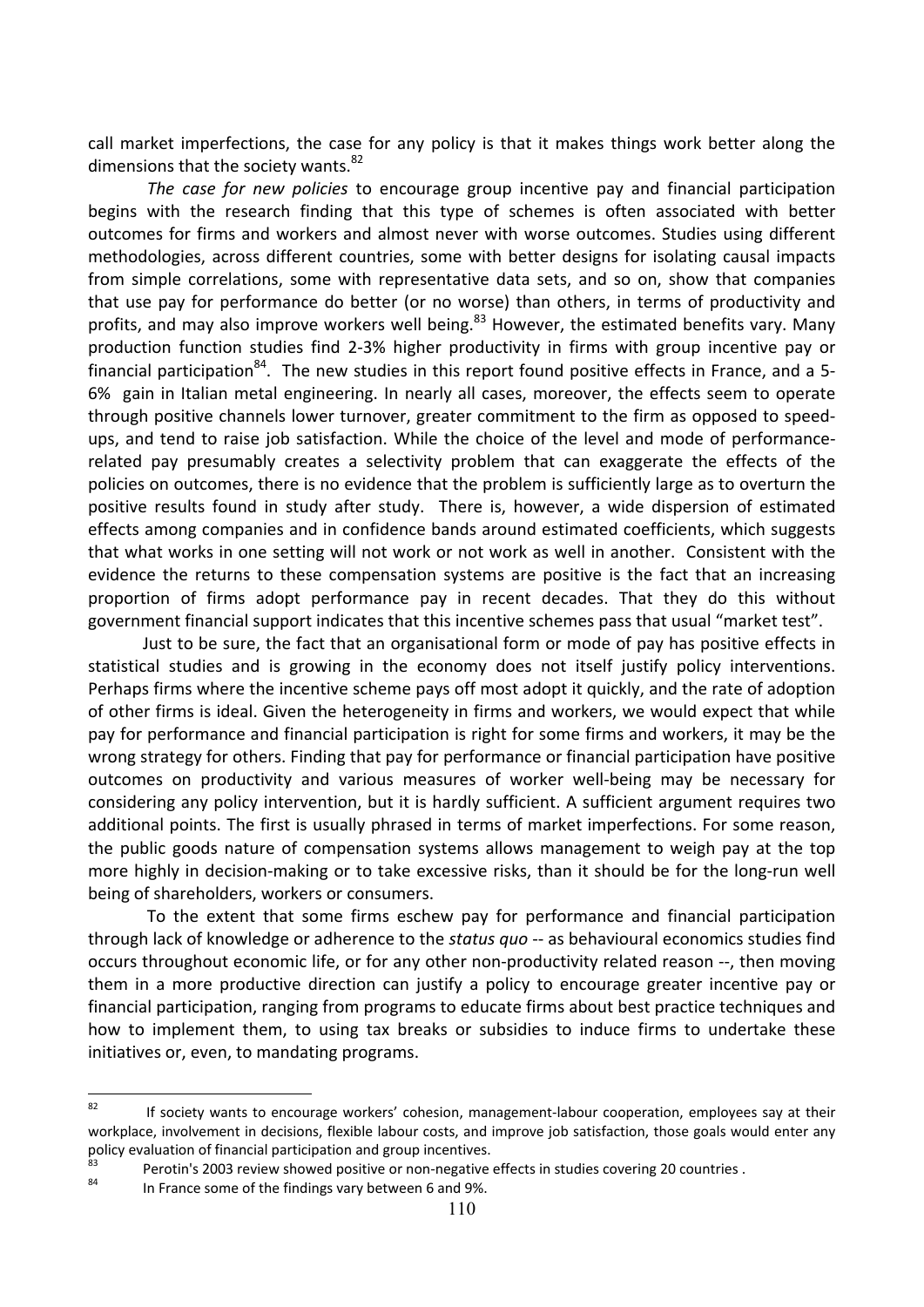But it may be that governments are the wrong agency for instituting policies. Business groups such as the US's "Employee Ownership Association" or the EU's European Federation of "Employee Share Ownership*"* may make better cases for spreading financial participation. Trade unions and employers federations may find collective bargaining a more efficacious way to press for changes in compensation and ownership. Unions have agreed to greater decentralised productivity bargaining in Europe, negotiate over the profit sharing schemes in France and Italy, and have a mixed record of supporting and opposing employee ownership and profit‐sharing in the US depending on economic conditions.

Perhaps neither governments nor private groups can find a policy that in fact works. The penultimate criterion for policy intervention is that the intervention improves outcomes in the desired way. As the deregulation of finance in the US and elsewhere has shown with a vengeance, economists and policy-makers committed to standard models and theories can be utterly wrong in their assessments of what will improve outcomes. One needs "experimentation" in policy to find out what works and what doesn't work --- experimentation and more experimentation and ...

*The case against policy interventions* rests on the wide variation among companies in the estimated impacts of pay for performance that suggests that some will lose from choosing those policies while others will gain. Moderate positive gains on average are not enough to justify the expense of implementing the changes and government subsidies. Schemes that give tax breaks to firms with performance for pay schemes will primarily benefit the firms and workers that already have them, or may induce firms to change the form of pay to gain tax advantages without changing how they actually operate, which would drain funds from the Treasury with no productivity gains. This is what allegedly happened in the UK from 1987 through 2000 when it gave tax breaks for profit related pay systems. Similarly, some analysts argue that US Employee Stock Ownership Plans have smaller impacts on productivity than many hoped they would because some firms adopt ESOPs solely for the tax breaks. There is an additional problem with these schemes. Almost all research on the distributional effects of performance pay, including the analysis of France in this volume, show that the beneficiaries tend to be the relatively well‐off, which makes subsidies regressive. Having seen the effects of the untested *laissez‐faire* changes in the rules governing banks on the global economy, it makes little sense to undertake any reforms without detailed simulations of what they may do to the economy under alternative economic scenarios based on econometric estimates of the magnitude of key parameters and extensive discussion with labour, management, and government decision-makers. The devil in policy innovations is always in the details, so even if some ideal policy intervention might work, actual interventions fail because actual policies are far from ideal.

Without going into the details, here are four possible policy interventions that might help economies increase the adoption of group incentive systems and worker financial participation in firms: (i) mandating such schemes for firms, (ii) removing the deduction of compensation expenses for firms that limit schemes to a small number of workers, (iii) tax breaks for firms that introduce schemes, (iv) best practice awards and prizes. Since the same nominal policies can work differently in different institutional settings, they often have to be tweaked or adjusted for local conditions.

## *Possible Policies to encourage group incentives and financial participation*

As noted earlier in this volume, France has substantially raised the proportion of firms that share profits with workers by making profit sharing "mandatory" for medium sized and large firms.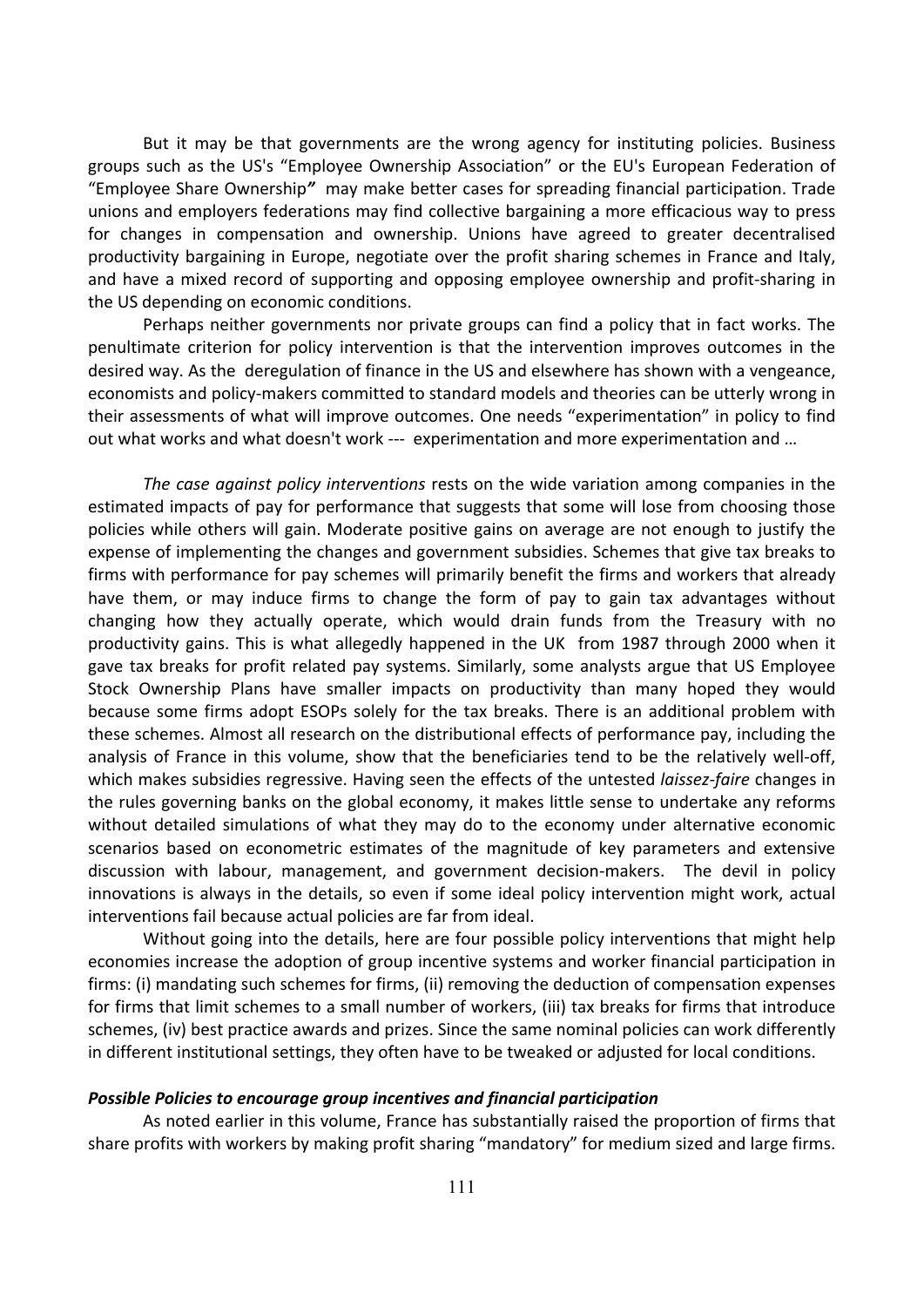Forcing firms to a profit-sharing scheme may seem overly draconian – a one size shoe to fit all firms – but in fact management and unions negotiate the specifics at the firm, and the state steps in only if the negotiations don't take place or don't reach a settlement. The states' stepping in with a regulated scheme has the advantage of providing explicit formula to compute workers' share of profits, which makes it easier for smaller firms to implement without having to work it out themselves but the cost of imposing the same formula on firms that may face different economic conditions. A large portion of large firms also adopt "voluntary" regulated profit‐sharing schemes ‐ ‐ presumably because they offer a way of raising pay without having to pay payroll taxes. What works in France, however, may not work in countries with more decentralised decision-making. But there are other ways to spread profit sharing and ownership among firms.

One mechanism that the US has used to encourage firms to introduce socially desired modes of compensation is to allow the firm to "deduct compensation expenses" as a cost of business rather than as distributions of profit, only if the plans cover all workers in the firm proportionate to their wages or in some other fair way. By applying this rule to health insurance and pensions, the US has induced firms that might have given those benefits solely to management to offer them to all workers. But the US does not apply such a policy to firms granting stock options or other forms of ownership or bonuses beyond wages. Those forms of pay are deductible as a cost of business even when they are given solely to executives. A natural extension of policy would be to extend the rule that allows for deduction of expenses to those forms of compensation only if the benefit is available to all workers proportionate to their incomes. In fact, both the UK and France require subsidised schemes to be available to all employees on the same terms.

Studies that differentiate all employee stock programs from those limited to executives find that the former have greater benefits, as one would expect since they should motivate a larger number of persons.<sup>85</sup> This form of regulation would increase workers' stakes in their firm and limit executive abuse of options, bonuses, and ownership schemes, thus reducing inequality within firms as well as having productivity benefits. If shareholders chose to make the benefits less generous, as is likely given the large increase in expense, the likely decline in tax receipts might be modest.

The policy that has received most attention in seeking to spread financial participation and profit‐sharing are special "tax breaks" for firms that introduce such benefits*.* As noted in the case against policy intervention, giving tax breaks to firms for undertaking this policy has potential drawbacks. Whether tax breaks are desirable or not depends critically on whether the tax breaks are given to all firms with the benefit, including those who adopted it before the program, on the elasticity of response of firms who have not introduced the desired programs to introduce them, as well as on the productivity gains from the programs. The numbers matter critically in any assessment of state assistance geared to financial participation.

 If many firms already have profit‐sharing or financial participation schemes, "bribing" them with tax breaks will simply enrich them without any economic benefits and makes the policy more costly than if few firms have the program or if the tax break goes solely to those that do not have the program. Giving tax breaks only to "marginal firms" that change policy penalises early adopters and creates the potential for firms to alter their ownership structure to gain the tax benefit. The extent to which authorities can limit such undesirable side effects will go a long way

<sup>85</sup> 

See Conyon and Freeman (2003), and Bryson and Freeman (2010).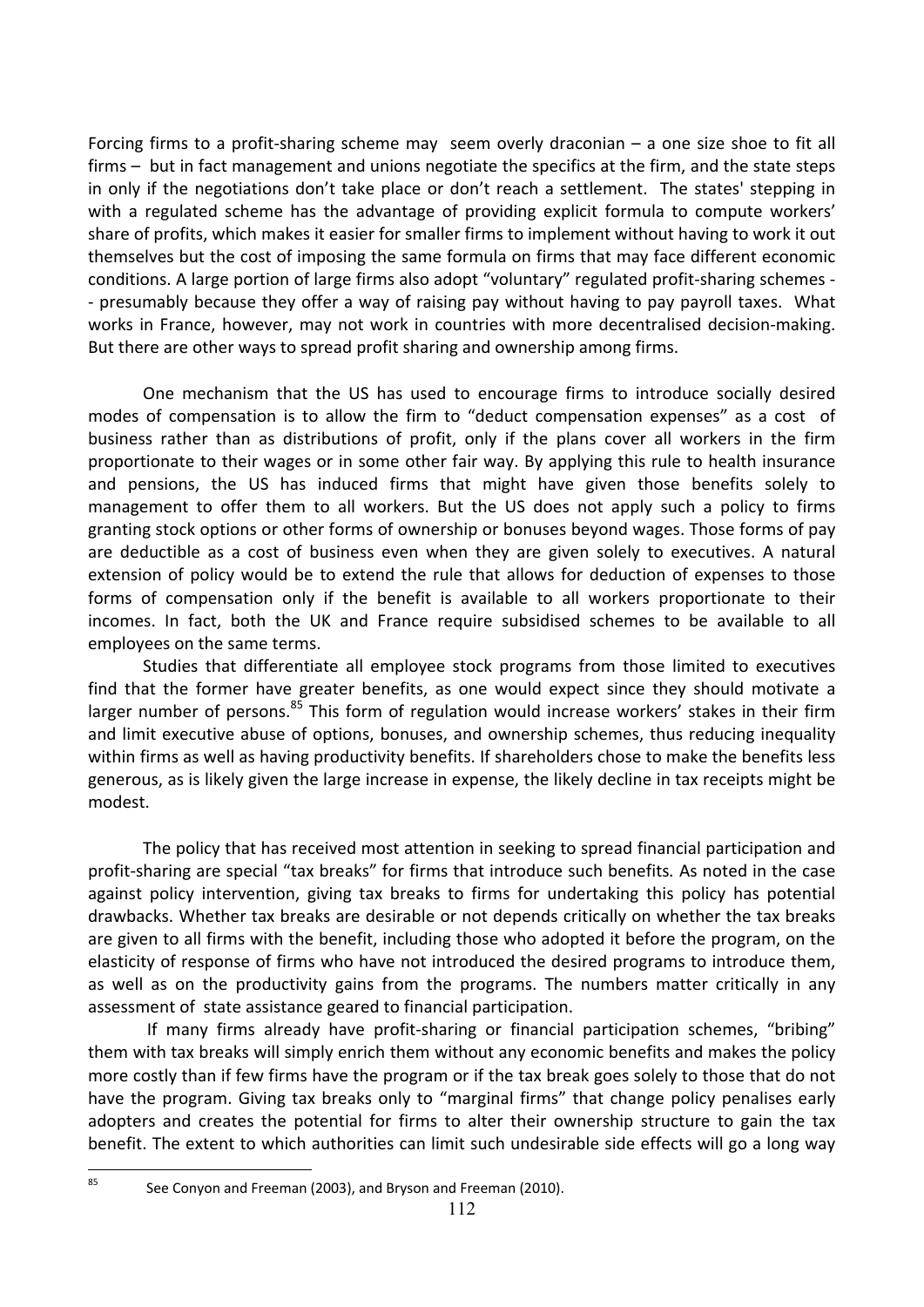in determining the cost effectiveness of a program. One possible solution is to make the tax breaks time sensitive: firms that change in a given time window get the advantages but others do not. Another is to require firms that take the tax break undergo some form of possibly subsidised training in ways to make the new compensation systems work.

It is better if the supply response of firms in shifting to financial participation or group incentive systems to tax breaks is large than if the supply responses were low. We do not know much about the elasticity of changing systems in response to tax breaks though governments have tried enough schemes to give some estimate of that parameter.

Estimates of productivity gains are generally moderate and, as noted, possibly biased upward, so that the gains in national productivity are more likely in the 1‐2% range than in the 5‐ 6% range. But it is possible that social gains are higher. Workers report greater job satisfaction from being paid with incentive pay and working with some financial participation in the firm. For lack of data over long periods of time, existing studies rarely examine long-term effects of programs on anything other than profitability or productivity or firm survival. There are no estimates of the possible monetary value of this sort of social gain.

Because firms, particularly small firms, often do not have much information about how to manage workers under group incentives or financial participation schemes, as larger firms do, a fruitful policy may be to give the government agency responsible for small and medium sized enterprises the responsibility of gathering information about what works and what does not, publicising best practices, and otherwise seeking ways to aid firms that choose to pay workers in these ways. Such a program could possibly use retired managers from firms that have succeeded with pay for performance systems as mentors to potential new adaptors. Indeed one possibility would be to combine tax breaks for a limited period with such information/training activities. Since we know little about the possible success of such efforts, the safest way to proceed would be with some experimental program.

Finally, another possible innovative way to encourage firms to experiment with more group pay for performance schemes and financial participation would be to offer prizes for firms that had the most successful innovations. Each year *Fortune Magazine* reports on the "best workplaces" in the US and there is a similar initiative on the "best places to work" around the world (www.greatplacetowork.com). These awards gain considerable attention. In the US the best workplaces have better financial performance and are far more likely to pay workers through incentive pay and with financial participation than other firms. Prizes and contests can be fruitful ways to encourage innovation at low cost.

On the operational side, trade unions may play an important role in accompanying some of these policies. While in some cases, particularly in the US, unions have been opposing employee ownership and profit‐sharing, there is evidence that a wider participation of workers in the firm's decisional process as well as broad band plans where all workers are covered provide a more favourable environment for these policies to deploy their effects.

In sum, there are policies that could encourage the spread of group incentive pay and financial participation among firms that deserve consideration. Given what we know and do not know the best approach would seem to be to design experiments or pilot projects that might try several different ways to encourage the spread of group incentive pay and financial participation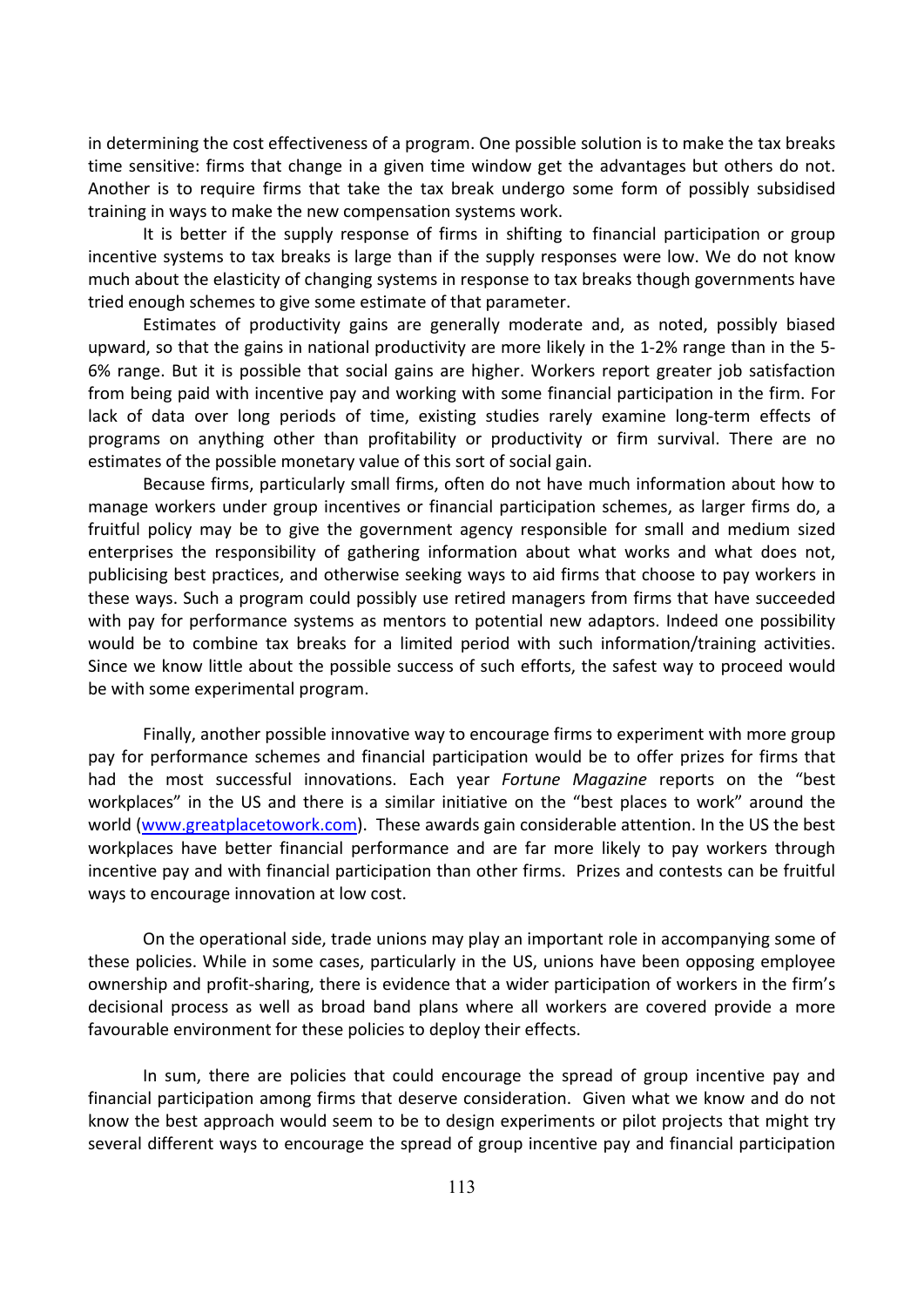schemes that seem to offer productivity advantages over other forms of organising and paying labour.

Can relating workers pay more to the performance of firms help economies adjust in the current crisis? In the Weitzman shared economy model, the reduction in fixed earnings associated with profit sharing pay would help preserve employment. To the extent that part of the crisis was due to the excessive concentration of incentives at the top of firms in finance and elsewhere that generated huge risk‐taking and illegal and amoral decisions that spread toxic assets around the world, increasing normal employees share of performance-related and ownership might help prevent a restoration of the same incentives that contributed to the financial disaster. It is possible that policies that gave advantages to new firms in which workers had group incentives and financial participation might increase the rate of new firms forming, which would help in recovery. But while there is evidence that new firms in high-tech tend to use these modes of compensation, there is no evidence that policies to encourage the practice would in fact have the desired impact in job creation. Experimentation is the necessary path to a better understanding of how policies are likely to work in different institutional context and economic conditions.

 Should governments encourage group incentive pay and financial participation? Going back to the two ways in which researchers can respond as researchers to such a question, our answer would be, a mild "yes" but by experimenting with some pilot schemes rather than spending large sums on untested policies.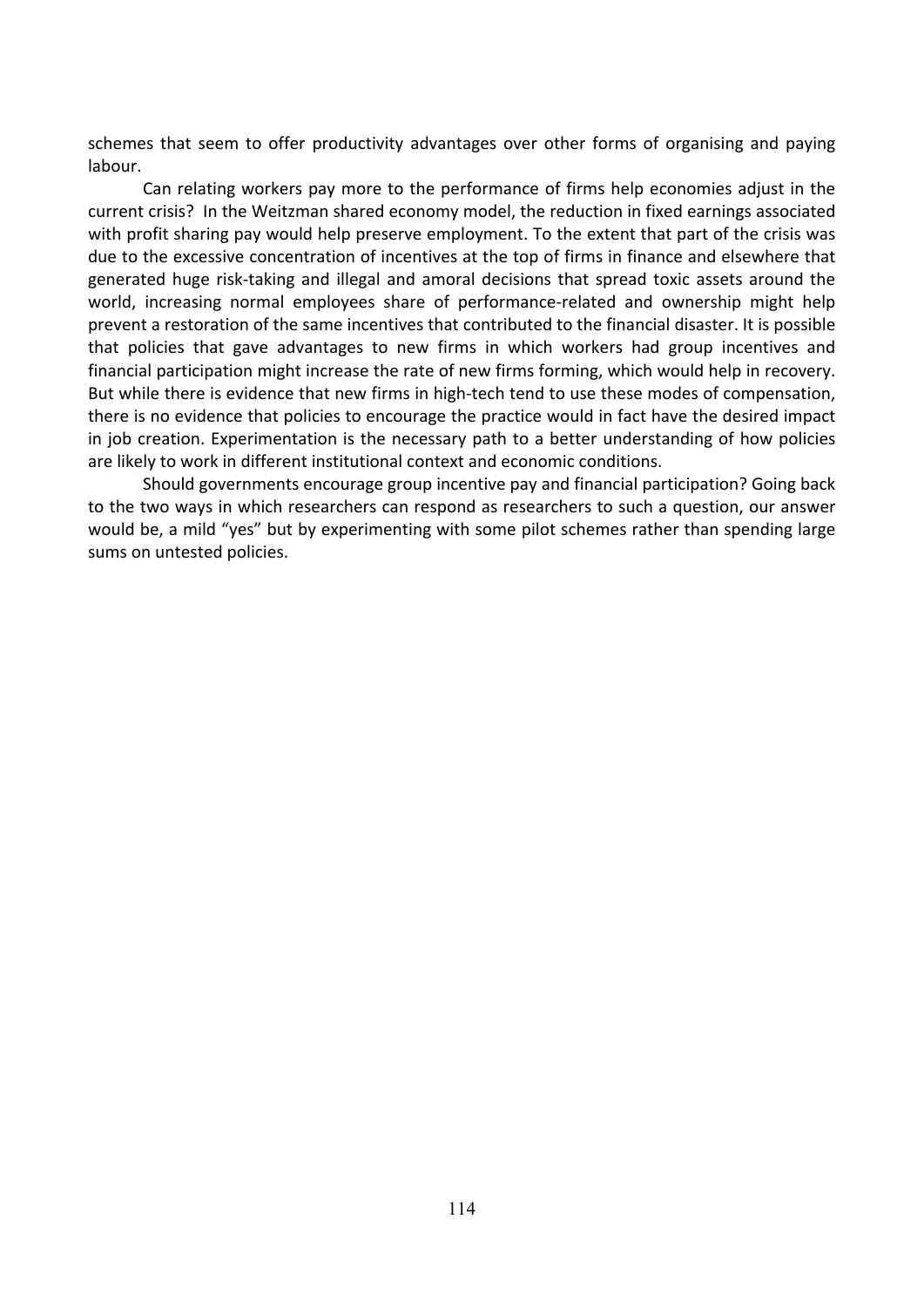## **References**

Akerlof, George A. and Rachel E. Kranton (2008), "Identity, Supervision and Work Groups" , *American Economic Review,* Vol. 98(2), pp. 212‐217.

Alesina, Alberto, Stephan Danninger and Massimo Rostagno (2001) "Redistribution through public employment: the case of Italy". *IMF Staff Papers*, Vol. 48(3), pp. 447‐473.

Alzola, Izaskun, Saioa Arando, Fathi Fakhfakh, Fred Freundlich, Mónica Gago and Virginie Pérotin, (2010). "Are worker cooperatives all the same?", *mimeo*, Mondragon University, Paris‐II University and Leeds University Business School.

Atkinson, Adele, Simon Burgess, Bronwyn Croxson, Paul Gregg, Carol Propper, Helen Slater and Deborah Wilson (2009), "Evaluating the impact of performance-related pay for teachers in England*", Labour Economics*, Vol.16(3), pp. 251‐261.

Baker, George and Robert Gibbson (1994), "Subjective Performance Measures in Optimal Incentive Contracts", *Quaterly Journal of Economics,* Vol. 109(4), pp. 1125‐1156.

Bandiera, O, Barankay, I and Rasul, I, 2007, "Incentives for Managements and Inequality Among Workers: Evidence from a firm‐level experiment" *The Quarterly Journal of Economics*, 122(2): 729‐773

Bandiera, Oriana, Iwan Barankay and Imran Rasul (2009), "Social Connections and Incentives in the Workplace: Evidence from Personnel Data" *Econometrica,* Econometric Society, 77(4): 1047‐ 1094.

Bandiera, Oriana, Iwan Barankay, and Imran Rasul, (2005), "Social Preferences and the Response to Incentives: Evidence from Personnel Data," *Quarterly Journal of Economics*, 120(3): 917‐962.

Bandiera, Oriana, Iwan Barankay, and Imran Rasul, (2005), "The Evolution of Cooperative Norms: Evidence from a Natural Field Experiment," CEPR Discussion Paper No. 5358.

Barkume, A. J. and T. G. Moehrle (2001) "Development of an ECI excluding Workers Earning Incentive Pay", U.S. Bureau of Labor Statistics.

Bartel, Ann; Ichniowski, Casey; Shaw, Kathryn (2004), "Using 'Insider Econometrics' to Study Productivity", *American Economic Review*, Vol. 94(2), pp. 217‐23.

Barth Erling, Bratsberg Bernt, Hægeland Torbjørn and Raaum Oddbjørn, 2006, Who Pays for Performance?, *IZA DP No. 2142*

Barth Erling, Bratsberg Bernt, Hægeland Torbjørn and Raaum Oddbjørn, 2009, Performance Pay and Within‐Firm Wage Inequality, *IZA DP No. 4137*

Bauer,T.K.,and M.Sinning (2008),"An extension of the Blinder–Oaxaca decomposition to nonlinear models. *Advances in Statistical Analysis* 92: 197–206.

Benabou, Roland and Jean Tirole. (2003). Intrinsic and Extrinsic Motivation. *Review of Economic Studies*, 70, 489‐520.

Ben‐Ner, Avner and Derek C. Jones (1995) "Employee participation, ownership and productivity: A theoretical framework". *Industrial Relations*, 34, 4, pp 532‐554.

Biagioli, Mario, Salvatore Curatolo, Knut Gerlach and Olaf Hübler, 1999, "The effects of profit sharing on labour demand," in Virginie Pérotin and Andrew Pendleton (eds.) *The Impact of Profit Sharing in Europe*, Edward Elgar (Cheltenham, UK).

Black, S. E. and Lynch, L. M. (2001) "How to Compete: The Impact of Workplace Practices and Information Technology on Productivity", (2001) *The Review of Economics and Statistics*, 83(3): 434–445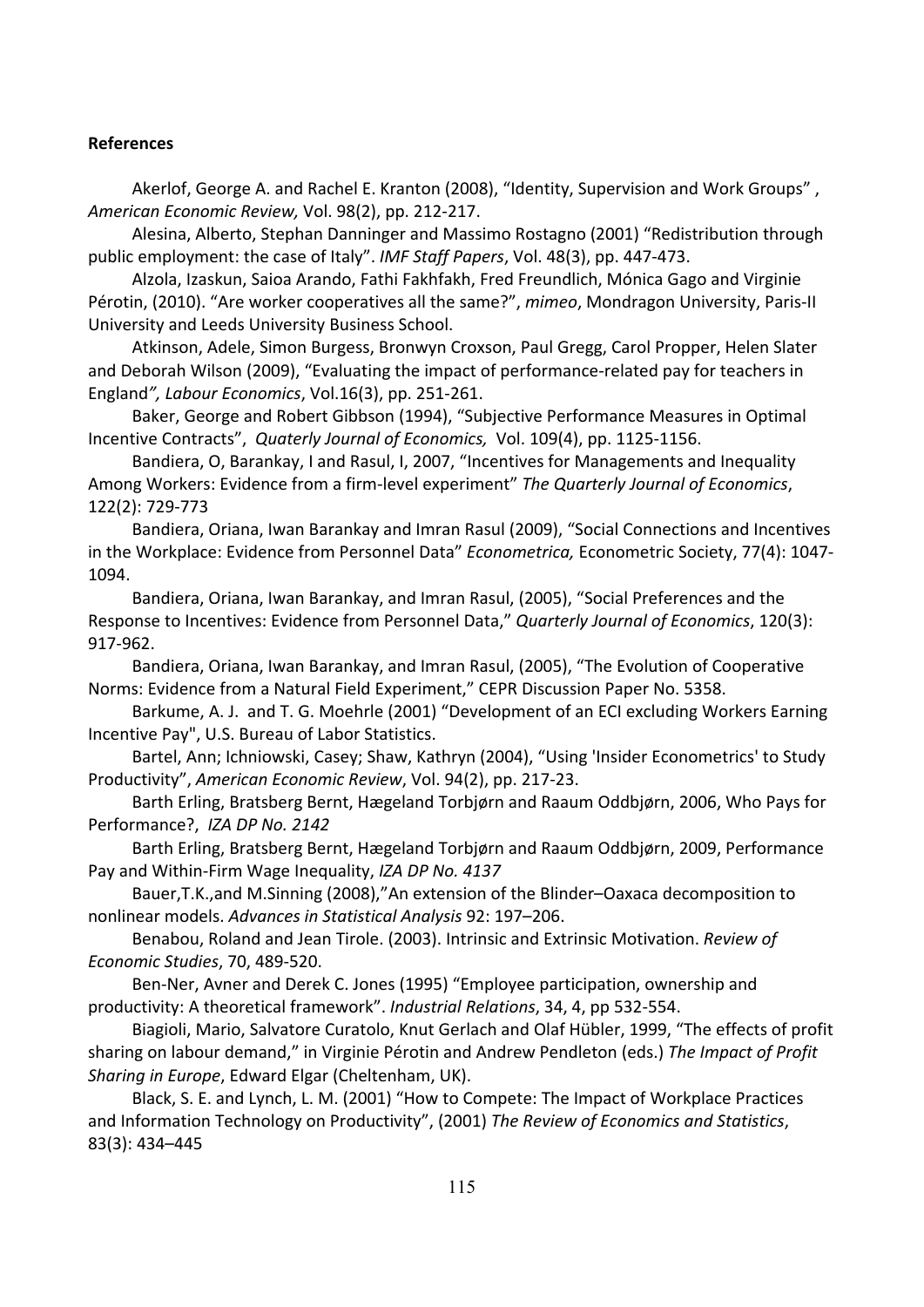Black, S. E. and Lynch, L. M. (2004) "What's Driving the New Economy?: The Benefits of Workplace Innovation", *The Economic Journal*, 114 (February), F97‐F116

Blanchflower, David G.; Oswald, Andrew J., 1988, "Profit‐related pay: Prose discovered?", *Economic Journal,* 98, 392, pp 720‐730.

Blasi, Joseph, Douglas Kruse, and Aaron Bernstein. 2003. *In the Company of Owners: The Truth About Stock Options (And Why Every Employee Should Have Them)*. New York: Basic Books.

Blasi, Joseph, Douglas Kruse, and Harry M. Markowitz. 2008. "Risk and Lack of Diversification under Employee Ownership and Shared Capitalism" Presented at NBER/Russell Sage Foundation conference, New York, NY, October 2006.

Blasi, Joseph, Michael Conte and Douglas Kruse. 1996. "Employee Ownership and Corporate Performance Among Public Corporations," *Industrial and Labor Relations Review*, Vol. 50, No. 1, October, pp. 60‐79.

Blasi, Joseph, Richard Freeman, Chris Mackin, and Douglas Kruse. 2008. Creating a Bigger Pie? The Effects of Employee Ownership, Profit Sharing, and Stock Options on Workplace Performance." Presented at NBER/Russell Sage Foundation conference, New York, NY, October 2006.

Blasi, Joseph. 1988. *Employee Ownership: Revolution or Ripoff?* New York: Basic Books. Blinder A.S. (ed), 1990, *Paying for Productivity: A Look at the Evidence*, Washington D.C., The Brookings Institution.

Bloom Nick and Van Reenen John, 2006, Measuring and Explaining Management Practices Across Firms and Countries, *CEP Discussion Paper* No 716

Bonars S.G. and Moore C. (1995), "Incentive Pay, Information, and Earnings: Evidence from the National Longitudinal Survey of Youth", US Department of Labor, Bureau of Labor Statistics, Report NLS 95‐23, Washington.

Boning, B., Ichniowski, C. and Shaw, K. (2007) "Opportunity Counts: Teams and the Effectiveness of Production Incentives", *Journal of Labor Economics*, 25, 4: 613‐650

Brown Michelle and Heywood John (eds.) 2002. *Paying for Performance: An International Comparison*, ME Sharpe

Brown, Sarah; Fathi Fakhfakh and John G Sessions, 1999, "Absenteeism and employee sharing: An empirical analysis based on French panel data, 1981‐1991", *Industrial & Labor Relations Review*, 52, 2; pp. 234‐252.

Bryson, A. and Freeman, R. (2007) 'Doing the right thing? Does fair share capitalism improve financial performance?', *Employment Relations Research Series Report No. 81*, Department of Trade and Industry, London

Bryson, A. and Freeman, R. (2010) 'How does shared capitalism affect economic performance in the UK?', Chapter 6 in D. Kruse, R. Freeman and J. Blasi (eds.) *Shared Capitalism at Work: Employee Ownership, Profit and Gain Sharing, and Broad‐based Stock Options*, pp. 201‐224, University of Chicago Press

Bryson, A., Buraimo, B. and Simmons, R. (2010) 'Do Salaried Workers Perform Better than Piece Rate Workers?', NIESR mimeo

Burdín, Gabriel and Andrés Dean, 2009. "New evidence on wages and employment in worker cooperatives compared with capitalist firms", *Journal of Comparative* Economics, Volume 37, Issue 4, pp 517‐533.

Burgess Simon and Marisa Ratto (2003) "The Role of Incentives in the Public Sector: Issues and Evidence" *Oxford Review of Economic Policy*, 19:285‐300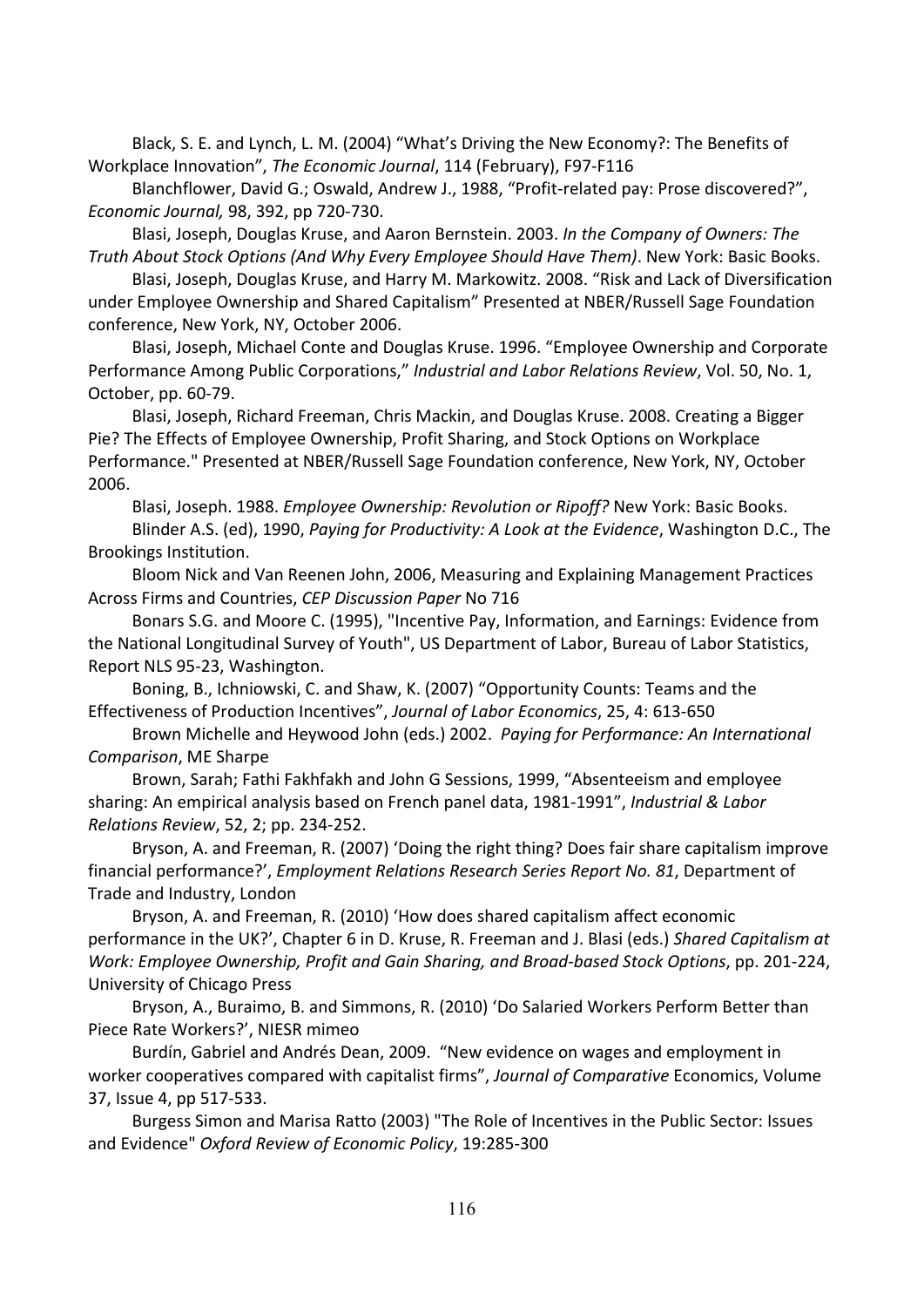Burgess Simon and Paul Metcalfe (2000) "The Use of Incentive Schemes in the Public and Private Sectors: Evidence from British Establishments", CMPO Working Paper Series No. 00/15

Burgess, S., Propper, C., Ratto, M., von Hinke, S., Scholder, K. and Tominey, E. (2009) 'Smarter Task Assignment or Greater Effort: the impact of incentives on team performance', *The Economic Journal*

Burgess S. and M. Ratto (2003), "The role of incentives in the public sector: issues and evidence", *Oxford Review of Economic Policy*, Vol. 19 (2), pp. 285–300.

Cahuc, Pierre and Brigitte Dormont, 1992, "Les effets de l'intéressement en France: la productivité plutôt que l'emploi ", *Economie et Statistique*, 257, pp 45‐ 56.

Carlson, N. W. (1982) "Time Rates and Manufacturing Industries" *Monthly Labor Review*, Bureau of Labor Statistics.

Casadio, Piero (2009) "Ruolo e prospettive della contrattazione aziendale integrativa: informazioni dall'indagine invind della banca d'italia", *Rapporto per la commissione Carniti*, Roma.

Cellier, Richard and Hélène Chaput, 2008. "L'épargne salariale en 2006 plus de 15 milliards distribués", *Premières Synthèses*, French Ministry of Labour, No. 25.3, June.

Cole, G D H, 1948. *A Short History of the British Working‐Class Movement, 1789‐1947*. London (UK): George Allen & Unwin Ltd.

Conte, Michael A., and Jan Svejnar, 1988, "Productivity Effects of Worker Participation in Management, Profit‐Sharing, Worker Ownership of Assets and Unionisation in U.S. Firms", *International Journal of Industrial Organization,* 6, pp. 139‐151.

Conte, Michael and Jan Svejnar, (1990) "The performance effects of employee ownership plans", in A. Blinder (ed) *Paying for Productivity*. Washington (DC): the Brookings Institution, pp 143‐72.

Conyon, Martin J., and Kevin J. Murphy (2000), "The Prince and the Pauper? CEO Pay in the United States and United Kingdom", *Economic Journal* 110, F640‐F671.

Conyon, Martin and Richard Freeman, (2003) "Shared Modes of Compensation and Firm Performance: UK Evidence", Chapter 3 in *Seeking a Premier Economy: The Economic Effects of British Economic Reforms, 1980‐2000*, David Card, Richard Blundell and Richard B. Freeman, editors, The University of Chicago Press.

Cottini, E. and Lucifora C. (2010)" Performance Pay and Financial Participation Today: A comparison EU ‐ US", *mimeo*, Università Cattolica di Milano

Cowling, Marc, (2001) "Fixed Wages or Productivity Pay: Evidence from 15 EU Countries", *Small Business Economics*, 16: 191–204.

Desroche, Henri, 1976. *Le projet coopératif. Son utopie et sa pratique, ses espérances et ses déconvenues*. Paris : Economie et Humanisme, Les Editions Ouvrières.

Dixit, Avinash (2002), "Incentives and organizations in the public sector: an interpretative review", *Journal of Human Resources* **37** (4), pp. 696–727.

Doucouliagos, Chris. 1995. "Worker Participation and Productivity in Labor‐Managed and Participatory Capitalist Firms: A Meta‐analysis". *Industrial and Labor Relations Review*. Vol. 49 (1). p 58‐77.

Dube, Arindrajit and Richard Freeman, (2010) "Complementarity of shared compensation and decision making systems: Evidence from the American labor market" , In Kruse, D. L., Freeman, R. B. and Blasi, J. R (Eds) *Shared Capitalism at Work: Employee Ownership, Profit and Gain Sharing and Broad‐based Stock Options*, University of Chicago Press.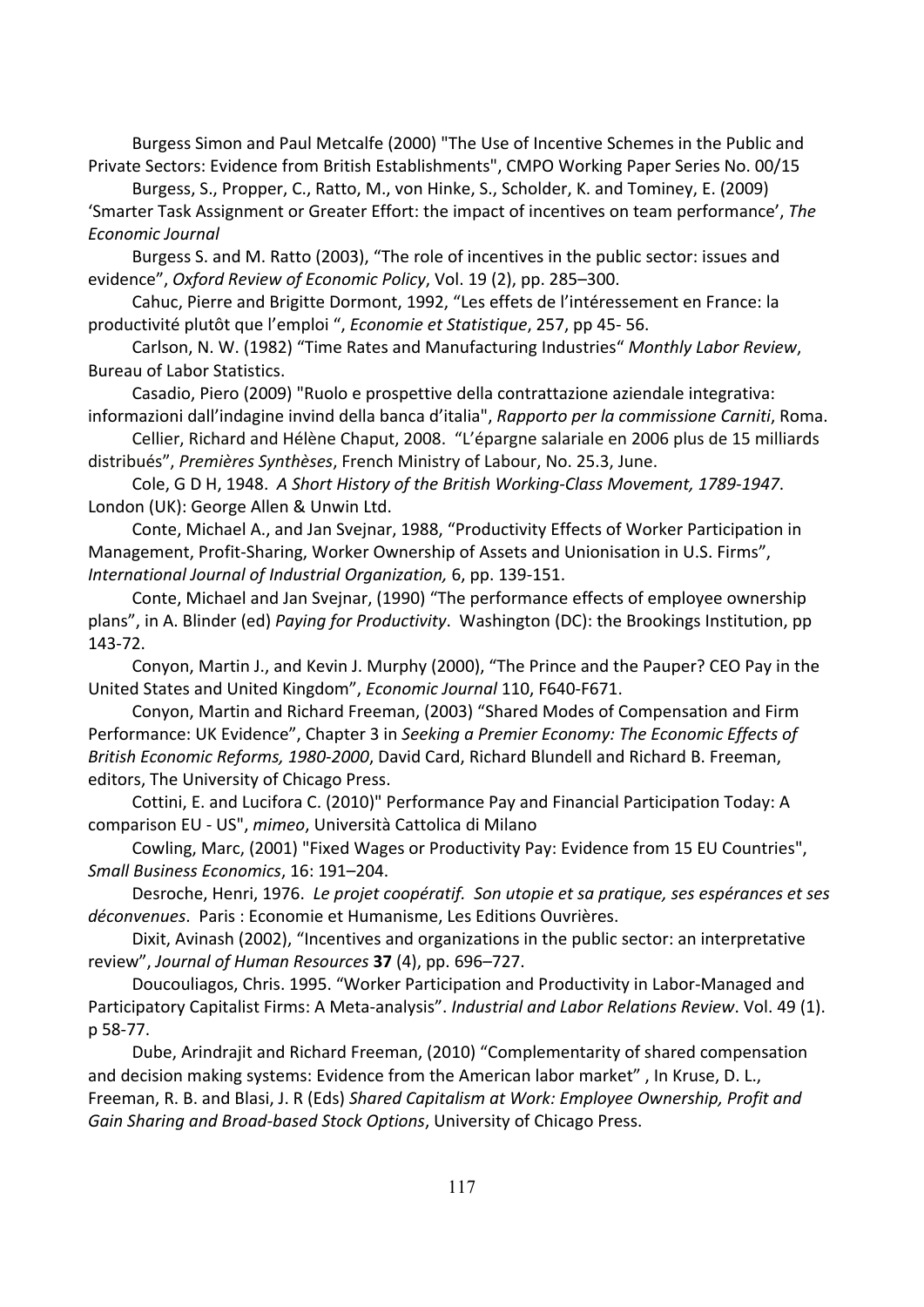Earle, John and Saul Estrin, 1998. "Workers' self‐management in transition economies", *Advances in the Economic Analysis of Participatory and Labor‐Managed Firms*, 6, 3‐28.

Eberts, Randall, Kevin Hollenbeck and Joe Stone (2002), "Teacher performance incentives and student outcomes", *Journal of Human Resources* **37** (4), pp. 913–927.

Estrin, Saul, Jan Hanousek, Evžen Kočenda and Jan Svejnar, (2009) "The effects of privatization and ownership in transition economies", *Journal of Economic Literature*, 47 (3), 699‐ 728

Estrin, Saul and Nicholas Wilson, 1986. "The microeconomic effects of profit sharing: The British experience", Discussion Paper No. 247, *London School of Economics*.

Estrin, Saul, Paul Grout and Sushil Wadhwani, 1987, "Profit sharing and employee share ownership", *Economic Policy*, April, pp.13‐62.

Estrin, Saul, Virginie Pérotin, Andrew Robinson and Nicholas Wilson, 1997, "Profit sharing in OECD countries: A review and some evidence," *Business Strategy Review*, vol. 8, 4, pp27‐32.

Estrin, Saul and Derek C Jones, 1995. "Workers' participation, employee ownership and productivity : Results from French producer cooperatives", in Derek C Jones and Jan Svejnar, eds., *Advances in the Economic analysis of Participatory and Labor‐Managed Firms*, Vol. 5, pp 3‐24.

European Commission, (1991) PEPPER I Report (by M. Uvalic) – Promotion of Employee Participation in Profits and Enterprise Results in the Member States of the European Community, Social Europe Supplement No. 3/91, Luxembourg.

European Commission, (1997) PEPPER II Report – Promotion of Employee Participation in Profits and Enterprise Results in the Member States of the European Community, COM (96) 697 Final, Brussels, 8 January.

European Commission, (2006) PEPPER III Report (by J. Lowitzsch) – Promotion of Employee Participation in Profits and Enterprise Results in the New Member and Candidate Countries of the European Union, Inter‐University Centre Split/Berlin, Institute for Eastern European Studies, Free University of Berlin.

European Foundation for the Improvement of Living and Working Conditions,(2007) *Fourth European Working Conditions Survey*, Eurofound, Dublin.

Fakhfakh Fathi and Virginie Pérotin, 2002, "France: Weitzman under State Paternalism?" in Michelle Brown and John Heywood (eds.) *Paying for Performance: An International Comparison*, ME Sharpe, pp. 90 ‐ 114.

Fakhfakh Fathi, 1998, "Sharing schemes and productivity: An empirical analysis based on large French firms using production functions and frontiers", *Advances in the Economic Analysis of of Participatory and Labor‐Managed Firms*.

Fakhfakh, Fathi, 2004. "The effects of profit sharing and employee share ownership on quits: Evidence from a panel of French firms", in *Employee participation, firm performance and survival*. Pérotin, Virginie. Robinson, Andrew, eds., *Advances in the Economic Analysis of Participatory and Labor‐Managed Firms*, vol. 8. Amsterdam, San Diego and Oxford: Elsevier, JAI, pp 129‐47.

Fakhfakh, Fathi and Virginie Pérotin, 2010. "Profit sharing, work pressure and productivity", *mimeo*, Paris‐II University and Leeds University Business School.

Fakhfakh, Fathi, Virginie Pérotin and Andrew Robinson, 2010. "Workplace change and productivity: Does employee voice make a difference?", in Susan Hayter, ed., *Negotiating Decent Work*, Palgrave Macmillan, forthcoming.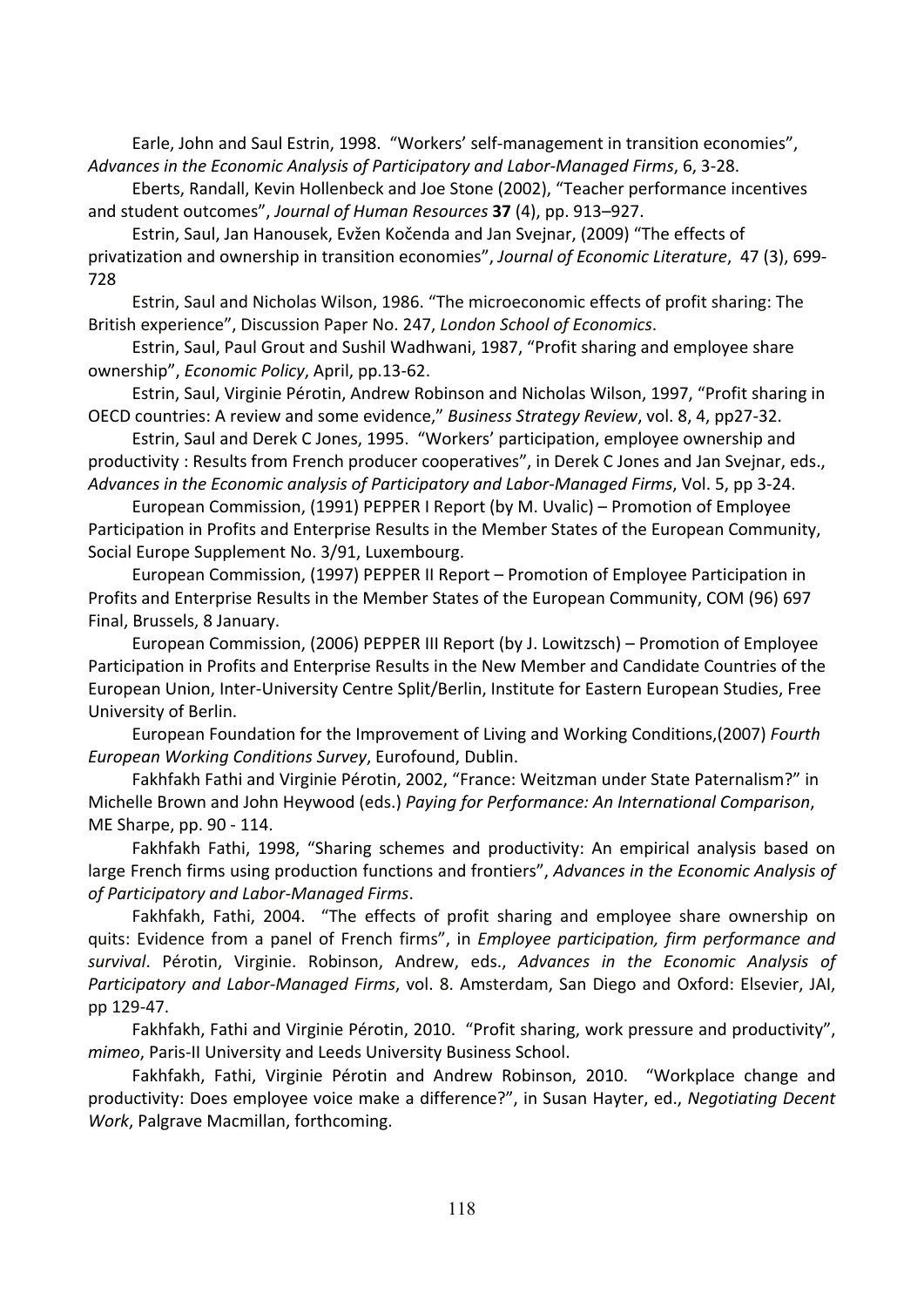Fakhfakh, Fathi, Virginie Pérotin and Mόnica Gago, 2010. "Productivity, capital and labor in labor-managed and conventional firms", mimeo, Paris-II University, Leeds University Business School and Mondragon University.

Falk, Armin and Andrea Ichino (2006), "Clean Evidence on Peer Effects", *Journal of Labor Economics*, Vol. 24(1), pp. 39‐57.

Fernie, Sue and David Metcalf (2003), "It's Not What You Pay It's the Way That You Pay It and that's What Gets Results: Jockeys' Pay and Performance." *Labour: Review of Labour Economics and Industrial Relations*, 13(2): 385‐411

FitzRoy, Felix R., and Kornelius Kraft (1986), "Profitability and Profit‐Sharing", *Journal of Industrial Economics,* Vol. 35(2), pp. 113‐130.

FitzRoy, Felix R., and Kornelius Kraft, 1987, "Cooperation, productivity, and profit sharing", *Quarterly Journal of Economics,* 102, 1, pp. 23‐35.

FitzRoy, Felix R., and Kornelius Kraft, 1995, "On the choice of incentives in firms", *Journal of Economic Behavior and Organization*, 26, p145‐160.

Fornasari, Massimo and Vera Zamagni, 1997. *Il Movimento Cooperativo in Italia. Un profilo storico‐economico (1854‐1992)*. Florence (Italy): Vallecchi Editore.

Freeman, R and Joel Rogers. 1999. *What Workers Want*. New York: Russell Sage and Cornell University Press.

Freeman, Richard B. and Edward P. Lazear, 1995, "An economic analysis of works councils" in J. Rogers and W. Streeck (eds.), *Works Councils—Consultation, Representation and Cooperation in Industrial Relations*, University of Chicago Press (Chicago), pp. 27 – 52.

Freeman, Richard B. and Morris M. Kleiner (2005), "The Last American Shoe Manufacturers: decreasing Productivity and Increasing Profits in the Shift from Piece Rates to Continuous Flow production," *Industrial Relations*, 44(2): 307‐330

Freeman, Richard, Douglas Kruse, and Joseph Blasi. (2010) "Worker Responses to Shirking under Shared Capitalism." In Kruse, D. L., Freeman, R. B. and Blasi, J. R (Eds) *Shared Capitalism at Work: Employee Ownership, Profit and Gain Sharing and Broad‐based Stock Options*, University of Chicago Press

Gallie, Duncan, 2005. "Work pressure in Europe 1996‐2001: Trends and determinants", *British Journal of Industrial Relations*, 43 (3), pp 351‐375.

Gibbons, R. (1987). Piece rate incentive schemes. *Journal of Labor Economics* 5, 413‐29. Gibbons, R. (1998). "Incentives in Organizations". *Journal of Economic Perspectives* Vol. 12(4), pp.115‐132.

Gregg, P. A. and Machin, S. J. (1989). Unions and the incidence of performance linked pay schemes in Britain. *International Journal of Industrial Organization*, vol. 6(1), pages 91‐107.

Griffith, R. and Neely, A. (2009) "Performance Pay and Managerial Experience in Multitask Teams: Evidence from Within a Firm", *Journal of Labor Economics*, 27, 1: 49‐82

Gumbrell‐McCormick, Rebecca and Richard Hyman. 2006. "Embedded collectivism? Workplace representation in France and Germany", *Industrial Relations Journal*, 37, 5, 473‐491.

Hall, Brian J., and Jeffrey B. Liebman (1998), "Are CEOs Really Paid Like Bureaucrats?", *Quarterly Journal of Economics* 113, 653‐691.

Hamilton, B. H., Nickerson, .J. A., and Owan, H. (2003) "Team Incentives and Worker Heterogeneity: An Empirical Analysis of Teams on Productivity and Participation", *Journal of Political Economy*, 111, 3: 465‐497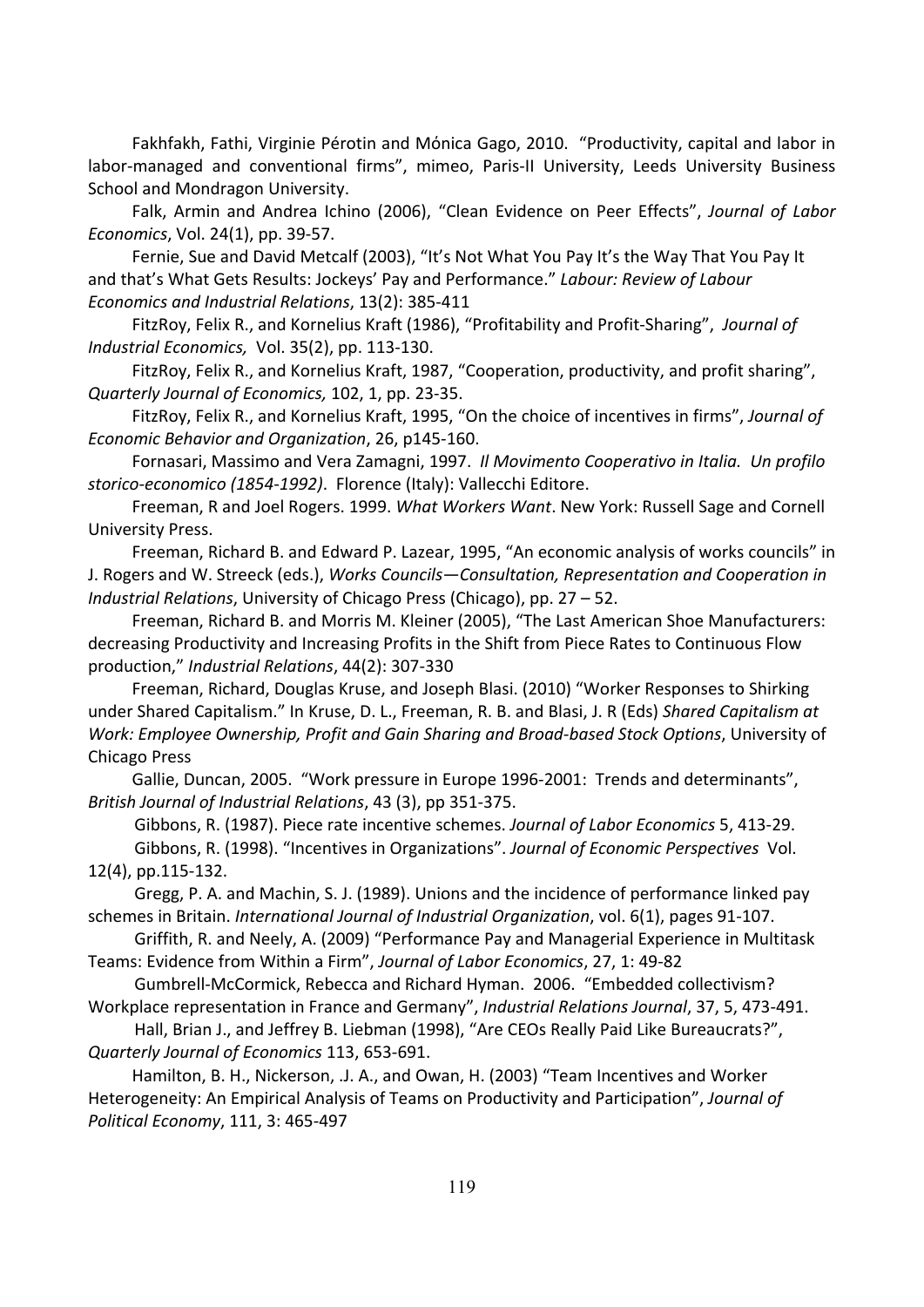Hatton, T. J. , 1988. "Profit Sharing in British Industry, 1865‐1913", *International Journal of Industrial Organization*, Vol. 6 (1) pp 69‐90.

Heywood, John S. and Uwe Jirjahn, 2002, "Payment systems, gender and industrial relations in Germany", *Industrial Labor Relations Review,* 56, 1, pp 44 – 64.

Heywood, John S. and Uwe Jirjahn, 2009, "Profit sharing and firm size: The role of team production", *Journal of Economic Behavior & Organization,* Vol. 71, pp.246‐258.

Holmström, B. and P. Milgrom (1991). Multi‐task principal‐agent analyses: Incentive

contracts, asset ownership, and job design. *Journal of Law, Economics, and Organization* 7, 24‐52. Holmström, B. and P. Milgrom (1994). "The Firm as an Incentive System". *The American*

*Economic Review* Vol. 84(4), pp.972‐991.

Holmstrom, Bengt (1979), "Moral Hazard and Observability", *Bell Journal of Economics,* Vol. 10(1), pp. 74‐91.

Ichino, Andrea, 1994, "Flexible Labor Compensation, Risk Sharing and Company Leverage", *European Economic Review*, 38, 7, pp1411‐1421.

Ichniowski C. and Shaw, K., (2009) "Insider Econometrics: Modeling Management Practices and Productivity", NBER Working Paper No. 15618.

Imbens, Guido W., and Jeffrey M. Wooldridge. 2009. "Recent Developments in the Econometrics of Program Evaluation." *Journal of Economic Literature*, 47(1): 5–86.

Jirjahn, Uwe 2002. "The German experience with performance pay", in Michelle Brown and John Heywood (eds.), *Paying for Performance. An International Comparison*, EM Sharpe, pp. 148 ‐ 178.

Jones, D. And Kato, T. (1995) 'The Productivity Effects of Employee Stock Ownership Plans and Bonuses: Evidence from Japanese Panel Data", *American Economic Review*, 85, 3, 391‐414

Jones, D.C., P. Kalmi, and M. Mäkinen (2010): "The Productivity Effects of Stock Option Schemes: Evidence from Finnish Panel Data." *Journal of Productivity Analysis*, 33, 67‐80

Jones, Derek C, 2004. "Ownership and participation: A review of empirical evidence for transition economies", in V. Pérotin and A. Robinson (eds) *Employee Participation, Firm Performance and Survival*, vol. 8 of *Advances in the Economic Analysis of Participatory and Labor‐ Managed Firms*, Elsevier JAI (Amsterdam).

Jones, Derek C. and Takao Kato, (1995), "The productivity effects of employee stock ownership plans and bonuses: Evidence from Japanese panel data", *American Economic Review*, 85, 3, pp. 391‐414.

Jones, Derek C. and Takao Kato, 1993, "On the scope, nature and effects of employee ownership in Japan", *Industrial and Labor Relations Review***,** 46, pp. 352‐367.

Jones, Derek, Takao Kato and Jeffrey Pliskin, 1997. "Profit sharing and gain sharing: A review of theory, incidence, and effects" in David Lewin, Daniel J.B. Mitchell and Mahmood A. Zaidi (eds.), *The Human Resource Management Handbook*, Part 1., JAI Press (Greenwich, CT, US). pp. 153‐174.

Kahn, Charles M., Emilson C. D. Silva and James P. Ziliak (2001), "Performance‐based wages in tax collection: the Brazilian tax collection reform and its effects", *Economic Journal* **111** (468) (2001), pp. 188–205.

Kandel, Eugene and Edward P. Lazear (1992), "Peer Pressure and Partnerships", *Journal of Political Economics,* Vol. 100(4), pp. 801‐817.

Kato, Takao and Morishima, Motohiro. 2002. "The Productivity Effects of Participatory Employment Practices: Evidence from New Japanese Panel Data" *Industrial Relations*. Vol. 41 (4). p 487‐520.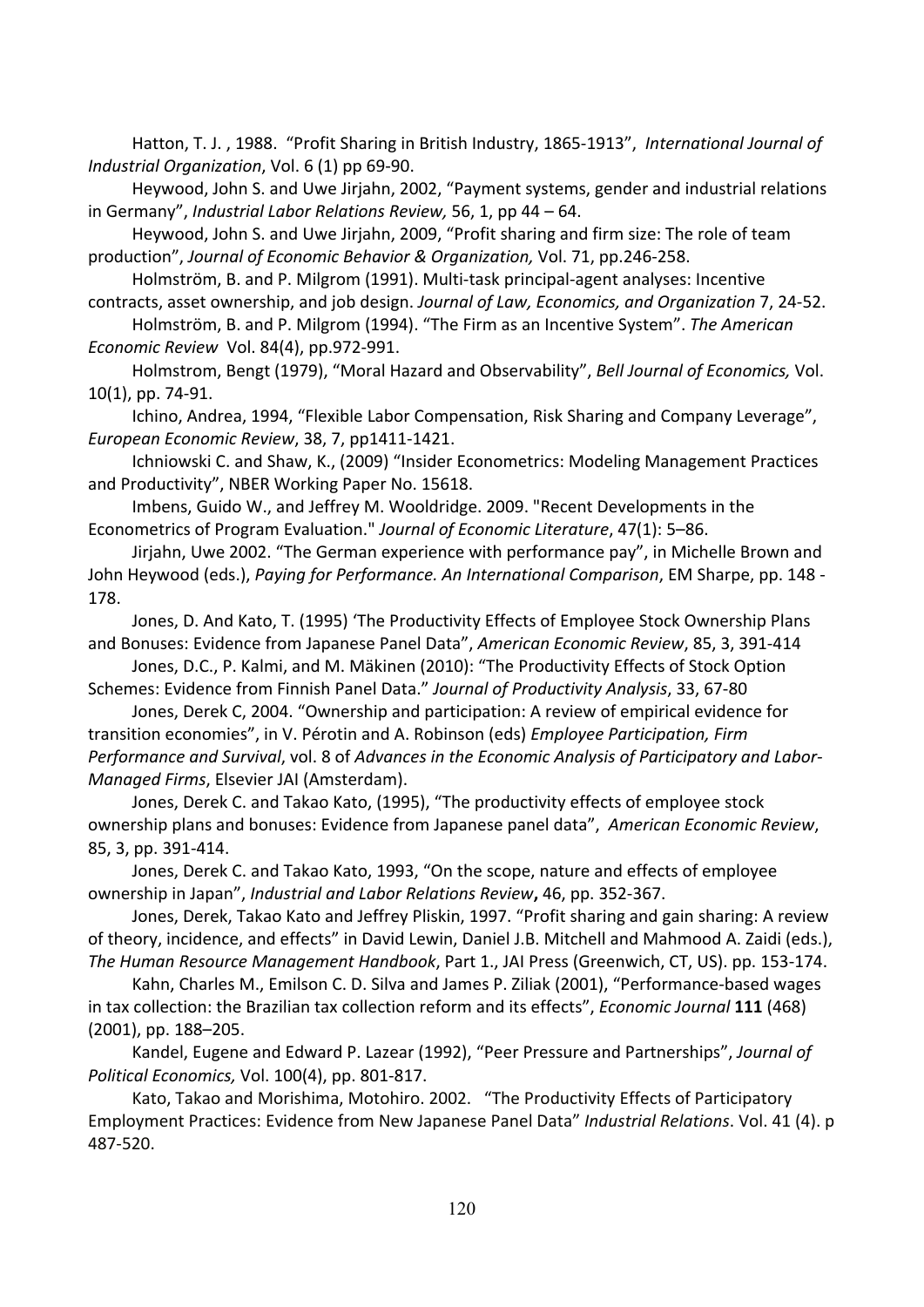Kato, Takao, 2000, "The recent transformation of participatory employment practices in Japan", NBER Working Paper No. 7965, October.

Kato,Takao, 2002. 'Financial participation and pay for performance in Japan,' in Michelle Brown and John Heywood (eds.), *Paying for Performance. an International Comparison*, EM Sharpe, pp. 214 ‐ 235.

Kessler, I. and Purcell, J. (1992), 'Performance related pay: objectives and application', *Human Resource Management Journal*, 2, 3, pp. 16–33.

Knez, M. and Simester, D. (2001) 'Firm‐wide incentives and mutual monitoring at Continental Airlines' *Journal of Labor Economics* vol. 19 pp. 743 – 772

Kohn, Alfie (1993) *PUNISHED BY REWARDS: The Trouble with Gold Stars, Incentive Plans, A's, Praise, and Other Bribes* (Houghton Mifflin, 1993/1999)

Kruse, 1991 "Profit sharing and employment variability: Microeconomic evidence on the Weitzman theory", *Industrial and Labor Relations Review*, 44, pp 437‐453.

Kruse, D. L., Blasi, J. R., and Park, R. (2008) *Shared Capitalism in the US Economy: Prevalence, Characteristics and Employee Views of Financial Participation in Enterprises*, NBER Working Paper, 14255

Kruse Douglas, 1994 "Profit Sharing and Public Policy" *Journal of Economic Issues*, Vol. 28, Kruse Douglas and Joseph Blasi, "Employee Ownership, Employee Attitudes, and Firm

Performance: A Review of the Evidence," in Daniel J.B. Mitchell, David Lewin, and Mahmood Zaidi, eds., *Handbook of Human Resource Management*. Greenwich, CN: JAI Press, 1997, pp. 113‐151.

Kruse, Douglas "Research Evidence on the Prevalence and Effects of Employee Ownership," *Journal of Employee Ownership Law and Finance*, Vol. 14, No. 4, Fall 2002, pp. 65‐90.

Kruse, D. L., Freeman, R. B. and Blasi, J. R. (2010) *Shared Capitalism at Work: Employee Ownership, Profit and Gain Sharing and Broad‐based Stock Options*, University of Chicago Press

Kruse, Douglas L, 1992, "Profit sharing and productivity: Microeconomic evidence from the United States", *Economic Journal*, 102, 410, pp 24‐36.

Kruse, Douglas L. and Joseph Blasi, 1997, "Employee ownership, employee attitudes, and firm performance: A review of the evidence", in David Lewin, Daniel J.B. Mitchell, and Mahmood A. Zaidi (eds.), *The Human Resource Management Handbook*, Part 1, JAI Press (Greenwich, CT, US).

Kruse, M. and Weitzman (1990), "Profit‐sharing and productivity", in A. Blinder (Eds),*The Brookings Institution*, Washington, DC, pp.95 ‐ 140.

Kruse, Douglas L., 1993, *Profit Sharing ‐ Does It Make a Difference ?* Kalamazoo (Mich, US): W.E. Upjohn Institute for Employment Research.

Lazear, E. (1986) "Salaries and piece rates" *Journal of Business* 59, 405‐31.

Lazear, Edward P, (1995), *Personnel Economics*. Cambridge (MA, US): MIT Press.

Lazear, Edward P. (2000), "Performance Pay and Productivity," *American Economic Review,* Vol. 90(5):1346‐1361.

Lazear, Edward P. 1981, "Agency, Earinings Profiles, Productivity and Hours Restrictions," *American Economic Review,* Vol. 71(4), pp.606‐620.

Lemieux, Thomas MacLeod, W. Bentley Parent, Daniel "Performance Pay and Wage Inequality" *Quarterly Journal of Economics*, 2009, 124 (1): 1–49.

Lemieux, Thomas MacLeod, W. Bentley Parent, Daniel (2009), "Performance Pay and Wage Inequality" *Quarterly Journal of Economics*, 124 (1): 1–49.

Long, Richard J., 2002, "Performance pay in Canada", in Michelle Brown and John Heywood (eds.), *Paying for Performance. an International Comparison*, EM Sharpe, pp. 52 ‐ 89.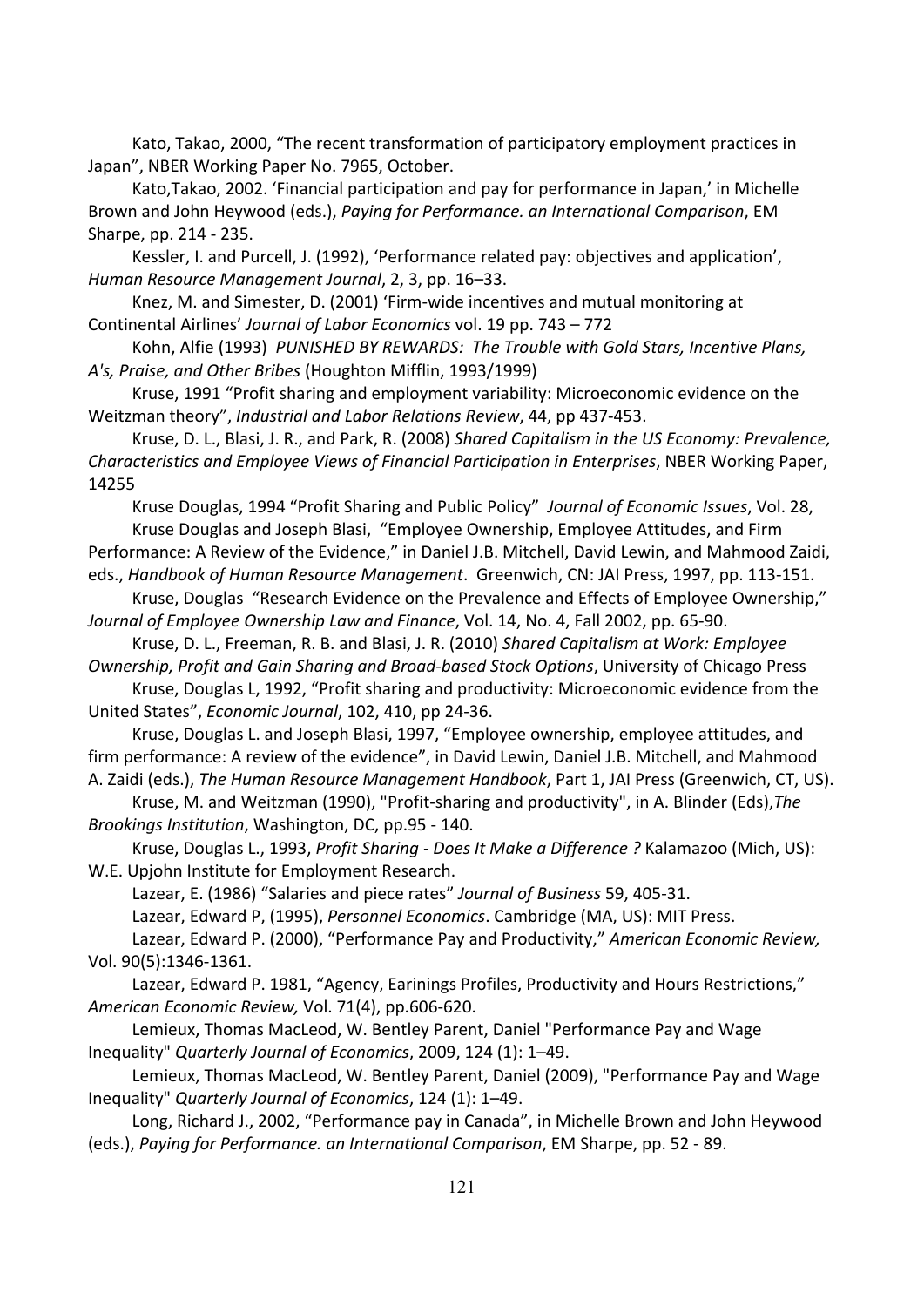Loveridge, R. (1980) `What is Participation? A Review of the Literature and Some Methodological Problems', *British Journal of Industrial Relations*, Vol. 18, No. 3, 297‐317.

Lucifora C. and F. Origo (2010) "Decentralised bargaining and Firm Performance: Evidence from the metal engineering industry", *mimeo*, Università Cattolica di Milano

MacLeod, W. B., and D. Parent (1999), "Job Characteristics and the Form of Compensation," *Research in Labor Economics*, 18, 177–242.

Makinson, J. (2000) 'Incentives for change. Rewarding performance in national government networks' , *Public Service Productivity Panel*. HMSO, London.

Manacorda, Marco (2004) "Can the Scala Mobile Explain the Fall and Rise of Earnings Inequality in Italy? A Semiparametric Analysis, 1977‐1993", *Journal of Labor Economics*, vol. 22 (3), 585‐613

Manning, Alan. 2006. "A generalised model of monopsony", *The Economic Journal*, 116, 84‐ 100.

Marx, Karl (1867), *Capital*, Volume I, London: Penguin Books, 1979.

Mas, Alexandre and Enrico Moretti (2009), "Peers at Work", American Economic Review, Vol. 99(1), pp. 112‐145.

Meade, James, 1986, *Different Forms of Share Economy*. London: Public Policy Centre. Murphy, Kevin J. (1985), "Corporate Performance and Managerial Remuneration: An Empirical Analysis", *Journal of Accounting & Economics* 7, 11‐42.

Neumark, D. (1988) Employers' discriminatory behaviour and the estimation of wage discrimination. *Journal of Human Resources* 23: 279–295.

Nuti, D. Mario, 1987, "Profit sharing and employment. Claims and overclaims", *Industrial Relations*, 26, 1, pp. 18 – 40.

Oaxaca, R. (1973) Male–female wage differentials in urban labour markets. *International Economic Review* 14: 693–709.

OECD, 1995, "Profit Sharing in OECD Countries", Chapter Four, *Employment Outlook,* pp. 139 – 169.

Oxera (2007a), "Tax Advantaged Employee share Schemes: analysis of productivity effects Report 1 Productivity Measured Using Turnover", *HM Revenue and Customs Research Report 32*

Oxera (2007b), "Tax Advantaged Employee share Schemes: analysis of productivity effects Report 2: Productivity Measured Using Gross Value Added", *HM Revenue and Customs Research Report 33*

Oyer, P. (2004) "Why Do Firms Use Incentives That Have No Incentive Effects?", *Journal of Finance,* 59(4), pp. 1619‐1648.

Oyer, P. and Schaefer, S. (2005) "Why Do some Firms Give Stock Options to All Employees? An Empirical Examination of Alternative Theories," *Journal of Financial Economics*, 76: 99‐133

Paarsch, H. and Shearer, B. (1999), "The Response of Worker Effort to Piece Rates: Evidence from the British Columbia Tree‐Planting Industry", *Journal of Human Resources*, **34** (4), 643–667

Paarsch, H. and Shearer, B. (2000), "Piece Rates, Fixed Wages, and Incentive Effects: Statistical Evidence from Payroll Records", *International Economic Review*, **41** (1), 59–92.

Pencavel, John, Luigi Pistaferri, and Fabiano Schivardi. 2006. "Wages, employment and capital in capitalist and worker‐owned firms." *Industrial and Labor Relations Review*, 60 (1): 23‐44.

Pendleton, A., Poutsma, E., van Ommeren, J. and Brewster, C. (2005) *Employee Share Ownership and Profit Sharing in the European Union*, European Foundation for the Improvement of Living and Working Conditions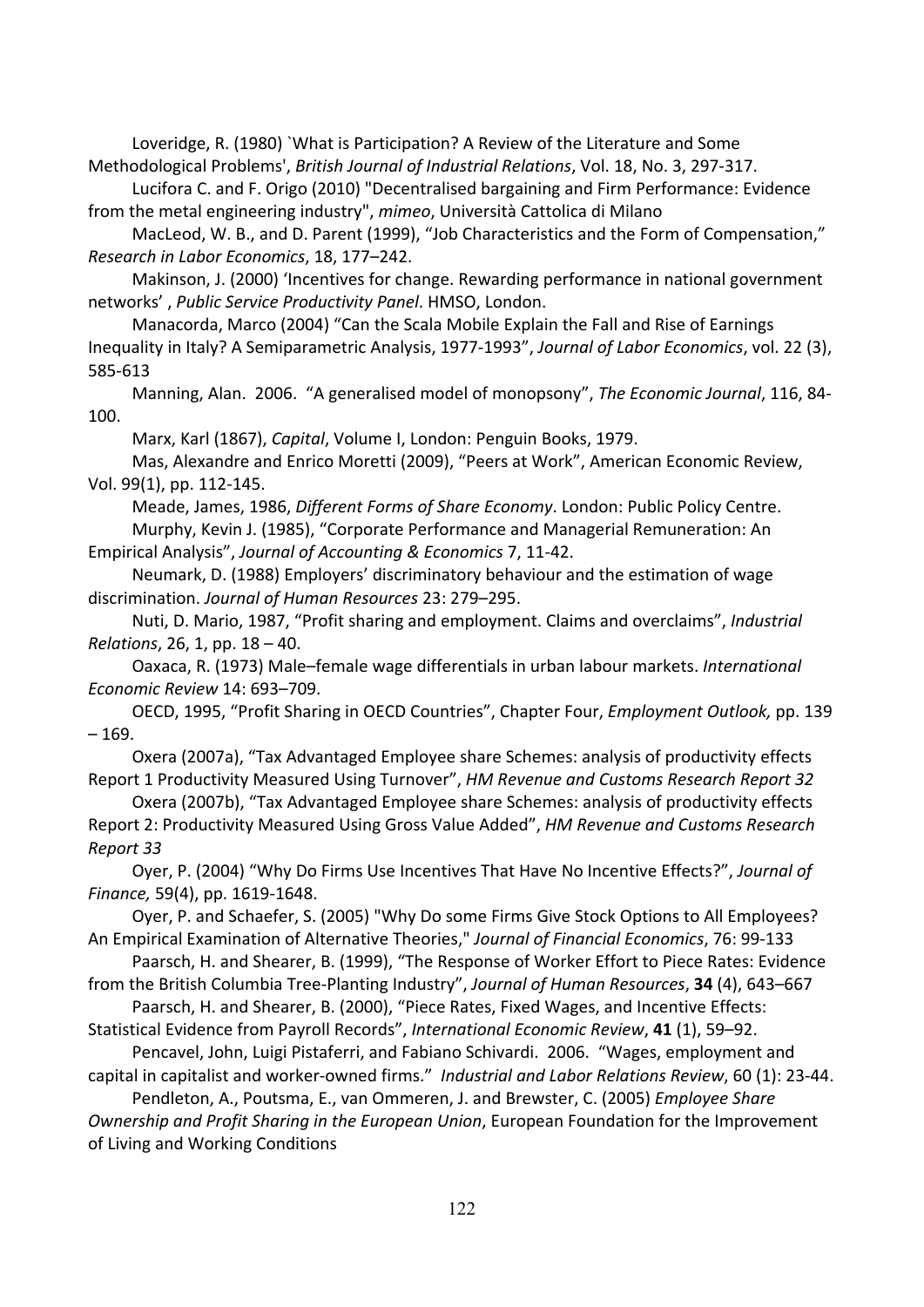Pendleton, A., Whitfield, K. and Bryson, A. (2009) 'The changing use of contingent pay in the modern British workplace', Chapter 11 in W. Brown, A. Bryson, J. Forth and K. Whitfield (eds.) *The Evolution of the Modern Workplace*, pp. 256‐284, Cambridge University Press

Pendleton, Andrew, Nicholas Wilson and Mike Wright, 1998. "The Perception and Effects of Share Ownership: Empirical Evidence from Employee Buy‐Outs", *British Journal of Industrial Relations*. Vol. 36 (1). pp 99‐123.

Pendleton, Andrew, 1997, "Characteristics of workplaces with financial participation: Evidence from the Workplace Industrial Relations Survey", *Industrial Relations Journal*, 28, 2, pp.103‐119.

Pendleton, Andrew, Andrew Robinson and Nicholas Wilson, 1995, "Does employee ownership weaken trade unions? Evidence From the UK Bus Industry", *Economic and Industrial Democracy*, vol. 16, no.4, pp. 577‐605.

Pérotin Virginie and Robinson Andrew, 2003, Employee Participation in Profit and Ownership: A Review of the Issues and Evidence, *Report for the European Parliament*

Pérotin, Virginie, 2006. "Entry, exit and the business cycle: Are cooperatives different?", *Journal of Comparative Economics*, 34, 2, pp. 295‐316

Poutsma, Erik (2001), *Recent trends in employee financial participation in the European Union*, European Foundation for the Improvement of Living and Working Conditions, Eurofund, Dublin.

Prendergast C., and Robert H. Topel (1996), "Favoritism in Organizations", *Journal of Political Economics,* Vol. 104(5), pp. 958‐978.

Prendergast, Canice (1999), "The Provision of Incentives in Firms", *Journal of Economic Literature,* Vol. 37, pp. 7‐63.

Prendergast, Canice (2000), "What Trade‐Off of Risk and Incentives?", *American Economic Review,* Vol. 90(2), pp. 421‐425.

Prendergast, Canice (2002), "The Tenuous Trade‐off between Risk and Incentives", *Journal of Political Economy,* Vol. 110(5), pp. 1071‐1102.

Prendergast, Canice (2002), "Uncertainty and Incentives", *Journal of Political Economy,* Vol. 20(2), pp. S115‐S137.

Prendergast, Canice, 2008, "Work Incentives, Motivation, and Identity. Intrinsic Motivation and Incentives*", American Economic Review*, Vol. 98(2), pp. 201‐205.

Robinson, Andrew and Andrew Pendleton, 2010 "Employee stock ownership, involvement and productivity: An interaction‐based approach", *Industrial and Labor Relations Review*, (forthcoming).

Shapiro, Carl and Joseph E. Stiglitz (1984), "Equilibrium Unemployment as a worker Discipline Device", *American Economic Review*, Vol. 74(3), pp. 433‐444.

Shaw, Kathryn (2009), "Insider Econometrics: A Roadmap with Stops along the Way", *Labour Economics*, Vol. 16(6), pp. 607‐17.

Shearer, B. (2004) 'Piece rates, fixed wages and incentives: evidence from a field experiment', *Review of Economic Studies*, 71 (2), 513‐534

Shields, John, 2002. "Performance related pay in Australia", ch. 7 in Michelle Brown and John S Heywood, eds., *Paying for Performance*, ME Sharpe, pp 179‐213.

Smith, Adam, 1776. *The Wealth of Nations*. London: Penguin Books, 1976. under uncertainty and innovativeness: An empirical investigation," *Journal of Economic Behavior and Organization,* Vol. 58: 246‐276.